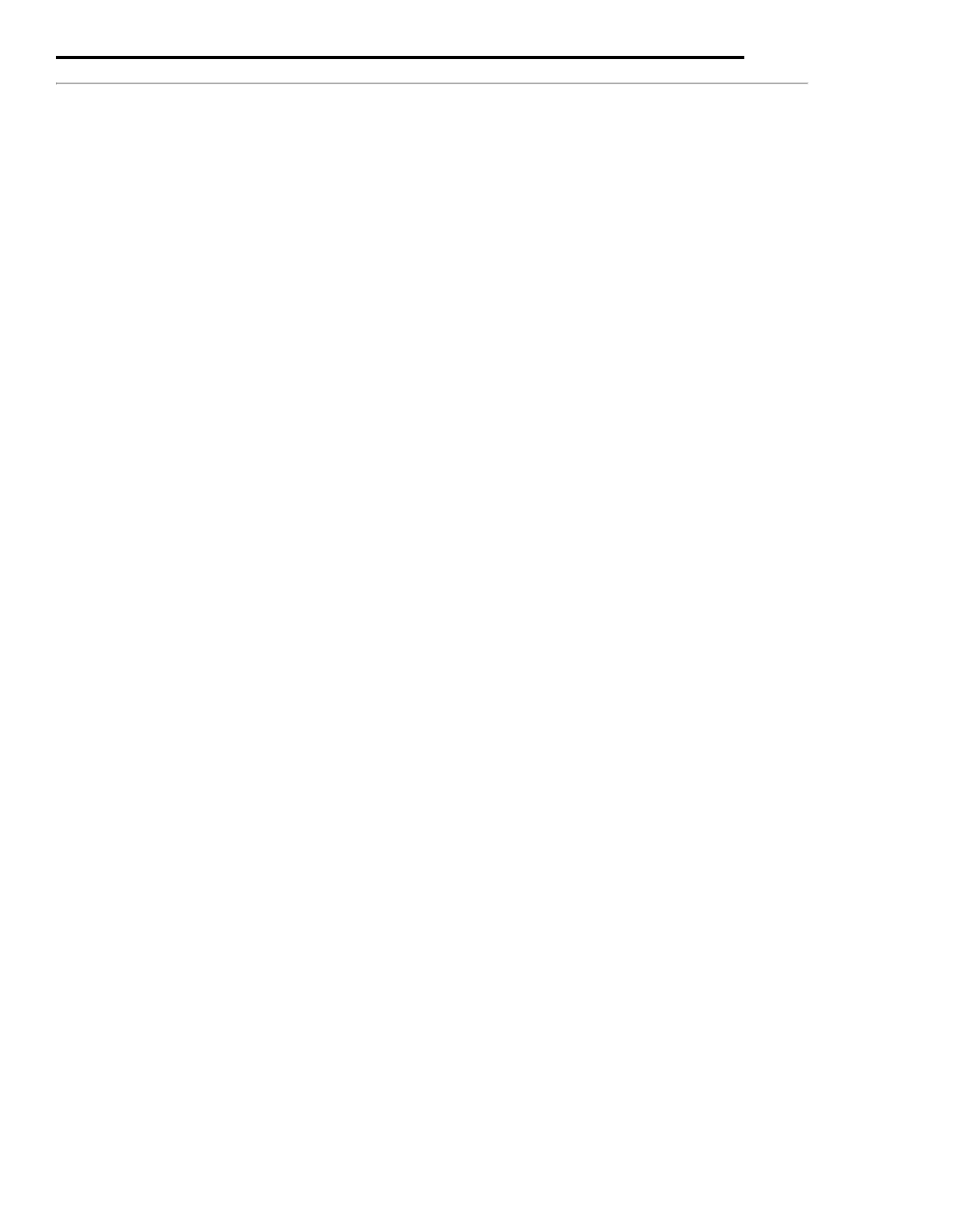# **ITEM 1. BUSINESS.**

Unless the context otherwise requires, ''G-III'', ''us'', ''we'' and ''our'' refer to G-III Apparel Group, Ltd. and its subsidiaries. References to fiscal years refer to the year ended or ending on January 31 of that year. For example, our fiscal year ended January 31, 2008 is referred to as "fiscal 2008". Our Internet address is "www.giii.com''.

This Annual Report on Form 10-K contains forward-looking statements based on expectations, estimates and projections as of the date of this filing. Actual results may differ materially from those expressed in forwardlooking statements. See Item 7 of Part II-''Management's Discussion and Analysis of Financial Condition and Results of Operations.''

All share and per share information in this Annual Report has been adjusted to give retroactive effect to a three-for-two stock split of our Common Stock in March 2006.

## **Overview**

G-III designs, manufactures and markets an extensive range of outerwear and sportswear, including coats, jackets and pants, as well as women's suits and dresses. We sell our products under licensed brands, our own proprietary brands and private retail labels. We provide high quality apparel under recognized brands to retailers such as Macy's, Nordstrom and Saks. We distribute our products through a diverse mix and a large number of retailers at a variety of price points.

We have expanded our portfolio of proprietary and licensed brands over the past 15 years through acquisitions and through entering into license agreements for new brands or for additional products under previously licensed brands. We have made four acquisitions since July 2005, each of which has helped to broaden our product offerings and expand our ability to serve different tiers of distribution.

In July 2005, we acquired the business of Marvin Richards and the operating assets of Winlit Group, Ltd. As a result of the Marvin Richards acquisition, we added licenses for men's and women's outerwear under the Calvin Klein brand name and acquired Marvin Richards' own proprietary labels. As a result of acquiring Winlit's assets, we added licenses for men's and women's outerwear under the Guess? brand, women's outerwear under the Ellen Tracy brand and men's leather outerwear under the Tommy Hilfiger brand. We also acquired Winlit's own proprietary labels. In addition, we added significant management, merchandising, manufacturing and design expertise as a result of these acquisitions.

In May 2007, we acquired the operating assets of Jessica Howard Ltd. and Industrial Cotton, Inc., two related companies. Jessica Howard designs and markets moderate and better dresses under the proprietary Jessica Howard and Eliza J brands, as well as under private label programs. Industrial Cotton is a mid-tier provider of an assortment of junior denim products.

The acquired Jessica Howard dress operations expanded and complemented our dress business which began shipping under the Calvin Klein label for the Fall 2006 season. We believe that our expanded dress capabilities will assist us in seeking additional dress licenses. We added to our dress business in July 2007 when we expanded our license with Ellen Tracy to include dresses. We also intend to grow the existing Jessica Howard and Eliza J. brands and expand private label programs to further develop our dress business. Industrial Cotton added expertise to our junior sportswear business.

In February 2008, we acquired Andrew Marc, a supplier of fine outerwear and handbags for both men and women to upscale specialty and department stores. As a result of this acquisition, we have added Andrew Marc and Marc New York as additional company-owned brands and Levi's and Dockers as additional licensed brands. We believe that the Andrew Marc brand can be leveraged into a variety of new categories to become a meaningful lifestyle brand.

These acquisitions are consistent with our strategy to expand our product offerings beyond our core outerwear business and increase the portfolio of proprietary and licensed brands that we offer through different tiers of retail distribution. We believe that these acquisitions complement our other licensed brands, G-III owned brands and private label programs.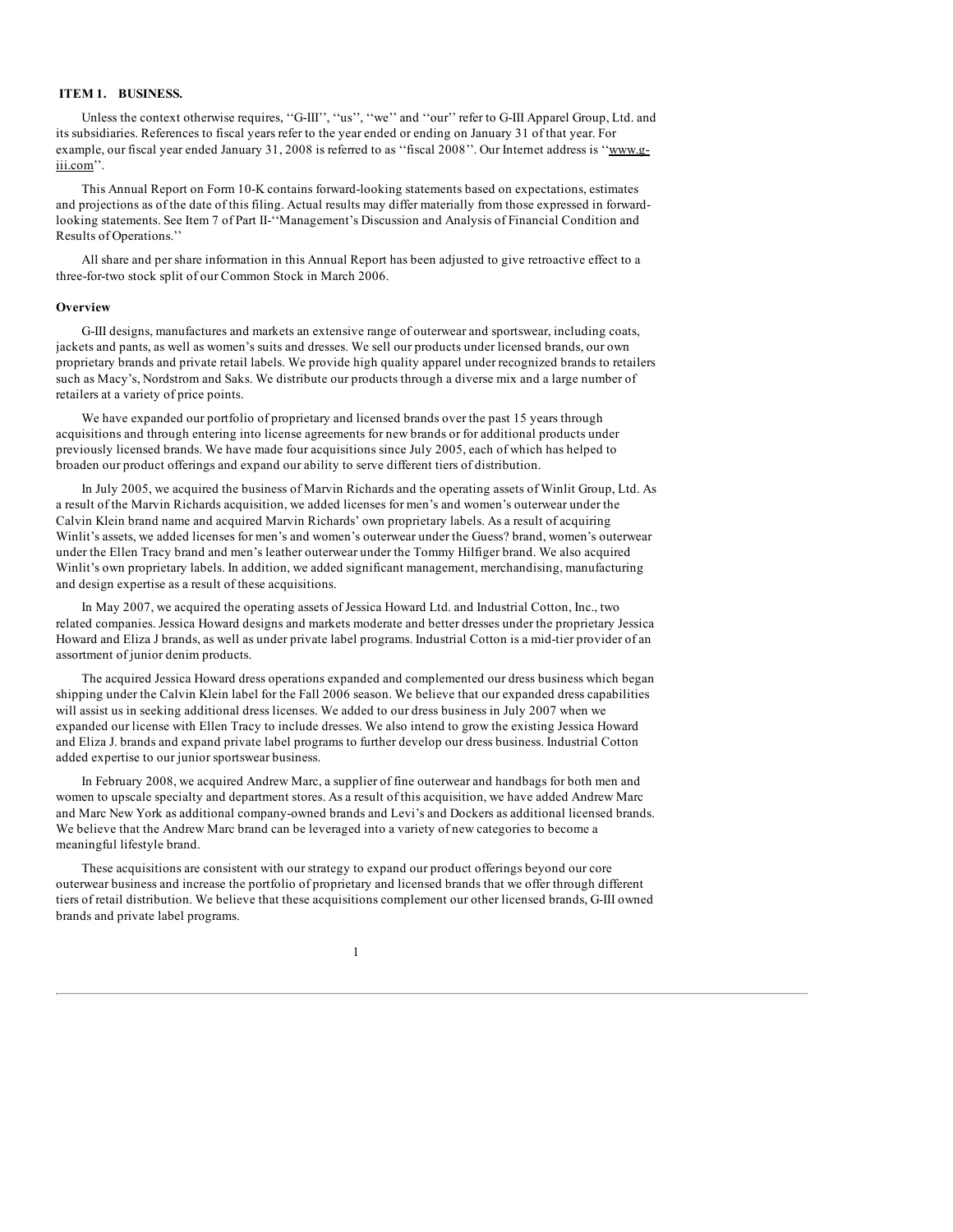In addition to the licensed brands we added to our portfolio as a result of our acquisition of Andrew Marc, in July 2007, we expanded our women's outerwear license with Ellen Tracy to include dresses and suits. Dresses commenced deliveries for the Spring 2008 season and suits are planned to begin shipping for the Fall 2009 season. In December 2007, we also expanded our relationship with Calvin Klein by adding a license for women's performance wear to our existing licenses for women's outerwear, men's outerwear, dresses and women's suits. We began limited shipments of this product for the Spring 2008 season and expect a complete roll-out for the Fall 2008 season.

Selling products under well-known licensed brands is an important part of our strategy. We have licenses to produce branded fashion apparel, including, among others, under the Calvin Klein, Sean John, Kenneth Cole, Cole Haan, Guess?, Jones New York, Nine West, Ellen Tracy, House of Deréon, IZOD, Tommy Hilfiger, Levi's and Dockers brands. We also have sports licenses with the National Football League, National Basketball Association, Major League Baseball, National Hockey League, Touch by Alyssa Milano and over 100 U.S. colleges and universities.

We work with leading retailers, such as Macy's, Wal-Mart, JC Penney and Kohl's, in developing product lines to be sold under their own proprietary private labels. We also produce apparel under our own proprietary brands, including, among others, Andrew Marc, Marc New York, Marvin Richards, G-III, Jessica Howard, Eliza J., Industrial Cotton, Black Rivet, Siena Studio, Colebrook, G-III by Carl Banks, Winlit, NY 10018 and La Nouvelle Renaissance.

We operate our business in two segments, licensed apparel and non-licensed apparel. The licensed apparel segment includes sales of apparel brands licensed by us from third parties. The non-licensed apparel segment principally includes sales of apparel under our own brands and private label brands owned by retailers. See Note M to our Consolidated Financial Statements for financial information with respect to these segments.

We are a Delaware corporation that was formed in 1989. We and our predecessors have conducted our business since 1974.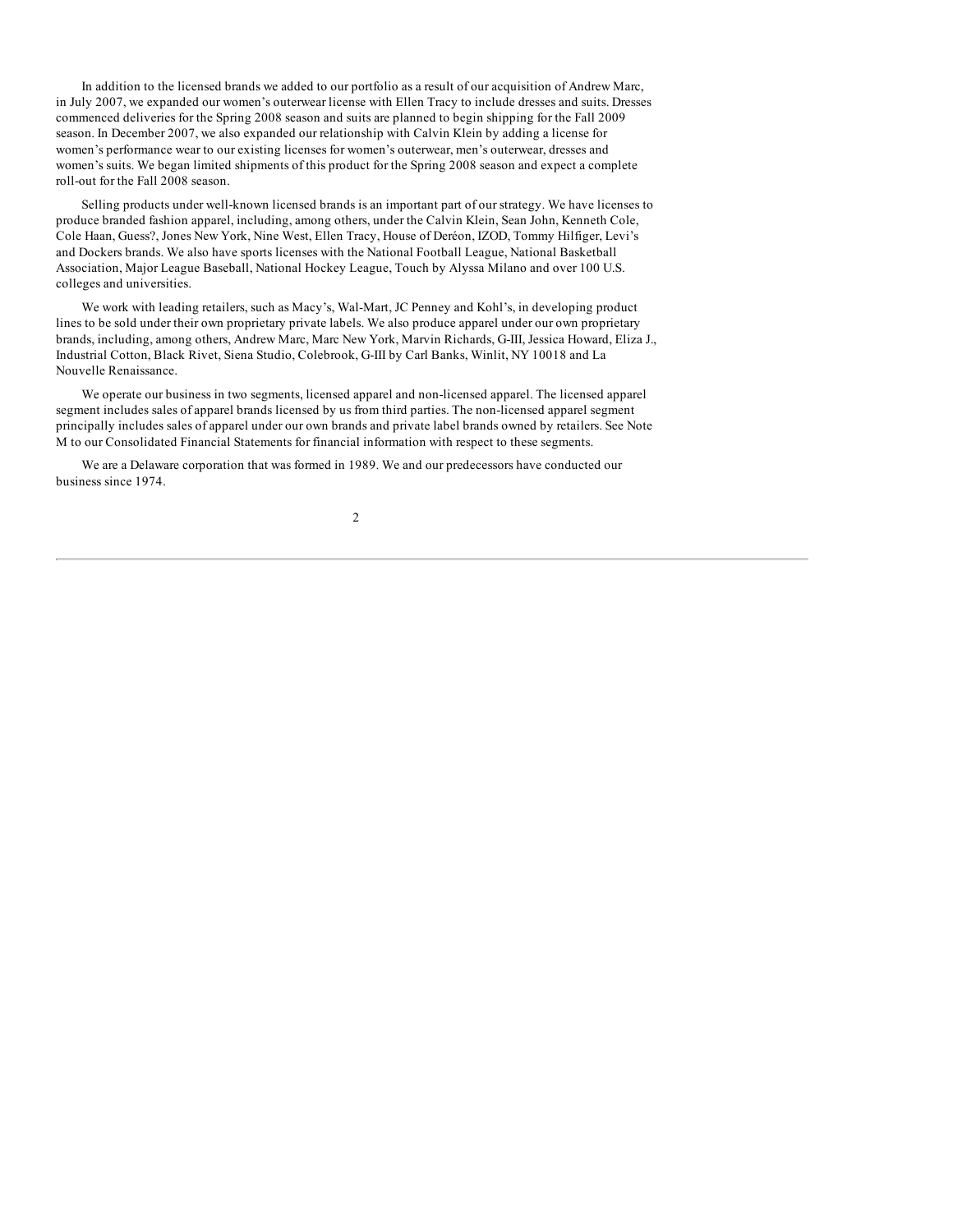## **Competitive Strengths**

Our broad portfolio of high-profile brands combined with our extensive distribution relationships position us for growth. We intend to capitalize on the following competitive strengths in order to achieve our goal of creating an all-season diversified apparel company:

*Broad portfolio of recognized brands.* We have built a broad and deep portfolio of over 30 licensed and proprietary brands. We believe we are a licensee of choice for well-known brands that have built a loyal following of both fashion-conscious consumers and retailers who desire high quality, well designed apparel. We have selectively added the licensing rights to premier brands in women's, men's and sports categories catering to a wide range of customers. In an environment of rapidly changing consumer fashion trends, we benefit from a balanced mix of well-established and newer brands. In addition to our licensed brands, we own several successful proprietary brands. Our experience in developing and acquiring licensed brands and proprietary labels, as well as our reputation for producing high quality, well-designed apparel, has led major department stores and retailers, including Macy's, Wal-Mart, JC Penney and Kohl's, to select us as a designer and manufacturer for their private label programs. We currently market apparel under the following licensed and proprietary brand names:

| Women's                 | Men's                        | <b>Sports</b>                                                                                      |
|-------------------------|------------------------------|----------------------------------------------------------------------------------------------------|
| <b>Licensed Brands</b>  |                              |                                                                                                    |
| Calvin Klein            | Calvin Klein                 | National Football League                                                                           |
| ck Calvin Klein         | ck Calvin Klein              | Major League Baseball                                                                              |
| Kenneth Cole NY         | Kenneth Cole NY              | National Basketball Association                                                                    |
| Reaction Kenneth Cole   | <b>Reaction Kenneth Cole</b> | National Hockey League                                                                             |
| Sean John               | Sean John                    | Touch by Alyssa Milano                                                                             |
| Cole Haan               | Cole Haan                    | Collegiate Licensing Company                                                                       |
| Guess                   | Guess                        |                                                                                                    |
| Guess?                  | Guess?                       |                                                                                                    |
| House of Deréon         | <b>IZOD</b>                  |                                                                                                    |
| Jones New York          | Tommy Hilfiger               |                                                                                                    |
| Nine West               | Levi's                       |                                                                                                    |
| Ellen Tracy             | Dockers                      |                                                                                                    |
| Company Ellen Tracy     |                              |                                                                                                    |
| <b>IZOD</b>             |                              |                                                                                                    |
| Levi's                  |                              |                                                                                                    |
| <b>Dockers</b>          |                              |                                                                                                    |
| Proprietary Brands      |                              |                                                                                                    |
| Andrew Marc             | Andrew Marc                  | G-III Sports by Carl Banks                                                                         |
| Marc New York           | Marc New York                |                                                                                                    |
| $G-III$                 | $G-III$                      |                                                                                                    |
| <b>Black Rivet</b>      | <b>Black Rivet</b>           |                                                                                                    |
| Marvin Richards         | Colebrook                    |                                                                                                    |
| Winlit                  | Winlit                       |                                                                                                    |
| Colebrook               |                              |                                                                                                    |
| NY 10018                |                              |                                                                                                    |
| La Nouvelle Renaissance |                              |                                                                                                    |
| <b>LNR</b>              |                              |                                                                                                    |
| Siena Studio            |                              |                                                                                                    |
|                         |                              | Diversified distribution base. We market our products at multiple price points and across multiple |

channels of distribution, allowing us to provide products to a broad range of consumers, while reducing our reliance on any one demographic segment, merchandise preference or distribution channel. Our products are sold to approximately 2,400 customers, including leading department and specialty stores such as Macy's, Nordstrom and Saks, mid-tier and mass merchants such as Wal-Mart, JC Penney, Target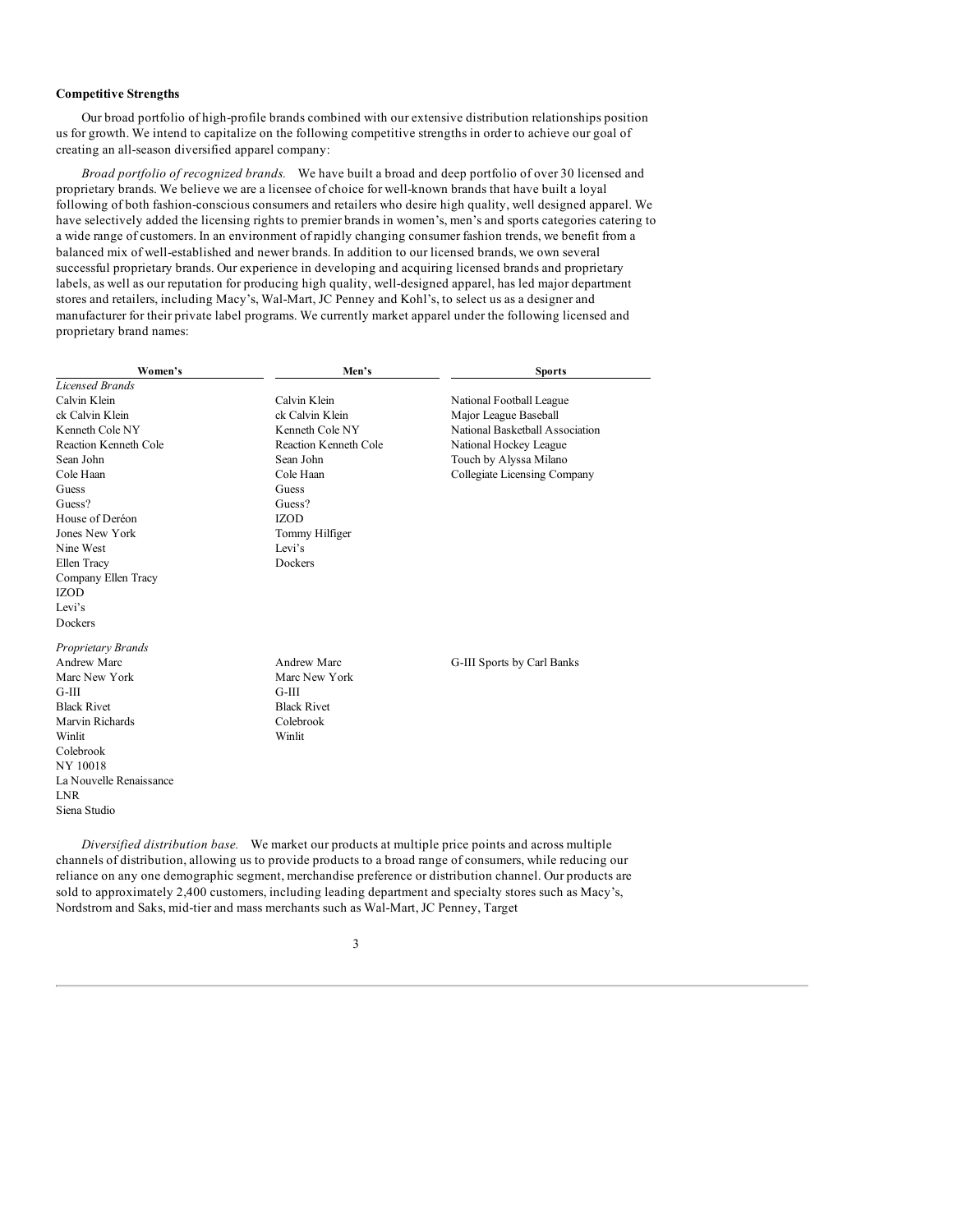and Kohl's, and membership clubs such as Costco and Sam's Club. As a result of our broad distribution platform, we are a licensee and supplier of choice and can more easily adapt to changes in the retail environment. In addition, we believe our strong relationships with retailers have been established through many years of personal customer service and adherence to meeting or exceeding retailer expectations.

*Superior design, sourcing and quality control.* Our in-house design and merchandising team of over 100 professionals designs substantially all of our licensed, proprietary and private label products. Our designers work closely with our licensors and private label customers to create designs and styles that represent the look they want. We believe that our creative design team and our sourcing expertise give us an advantage in product development. We have a network of worldwide suppliers that allows us to negotiate competitive terms without relying on any single vendor. In addition, we employ a 35-person quality control team and a 25-person sourcing group in China to ensure the quality of our products. We believe we have developed a significant customer following and positive reputation in the industry as a result of our design capabilities, sourcing expertise, ontime delivery and high standards of quality control.

*Leadership position in the outerwear wholesale business.* As one of the largest outerwear wholesalers, we are widely recognized within the apparel industry for our high-quality and well-designed products. We believe that our acquisition of Andrew Marc should reinforce our leadership position in the outerwear business. Our knowledge of the outerwear business and our industry-wide reputation provide us with an advantage when we are competing for outerwear licenses and private label business. We are known for our leather manufacturing expertise, a skill that has given us another competitive advantage in the outerwear market. Our expertise and reputation in designing, manufacturing and marketing outerwear have enabled us to build strong customer relationships and to expand into women's suits, dresses and other product categories.

*Experienced management team.* Our executive management team has extensive experience in the apparel industry. Morris Goldfarb, our Chief Executive Officer and son of our founder, has been with us for 35 years, Jeanette Nostra, our President, has been with us for over 25 years, and Wayne S. Miller, our Chief Operating Officer, has been with us for ten years. In 2005, we added significant management, merchandising, manufacturing and design expertise as a result of our acquisition of the Marvin Richards and Winlit businesses. The principals of those businesses, Sammy Aaron and David Winn, each have more than 25 years experience in the apparel industry. The experience, expertise and depth of our management team have enabled us to implement new initiatives in new product categories with existing licensors, such as Calvin Klein and Ellen Tracy.

# **Growth Strategy**

Our goal is to build an all-season diversified apparel company with a broad portfolio of brands that we offer in multiple channels of retail distribution through the following growth strategies:

*Execute new initiatives.* We are continually seeking opportunities to produce products for all seasons as we attempt to reduce our dependency on our third fiscal quarter for the majority of our net sales and substantially all of our net income. We have initiated the following product diversification efforts, each of which we believe has significant revenue potential:

- We expanded our relationship with Calvin Klein, one of the most recognized fashion brands in the United States, in August 2005 to include a license for women's suits. We began to ship this line to department and specialty stores in January 2006.
- We further expanded our relationship with Calvin Klein in April 2006 to include a license for women's dresses and began shipping this line to department and specialty stores for the Fall 2006 season. In December 2007, we added a license for Calvin Klein women's performance wear. We began limited shipments of this product for the Spring 2008 season and expect a complete rollout for the Fall 2008 season.
- Our acquisition of Andrew Marc in February 2008 added a strong proprietary brand to our portfolio. In addition to men's and women's outerwear, Andrew Marc sells handbags. We believe the Andrew Marc brand can be leveraged into a variety of new categories to become a meaningful lifestyle brand.

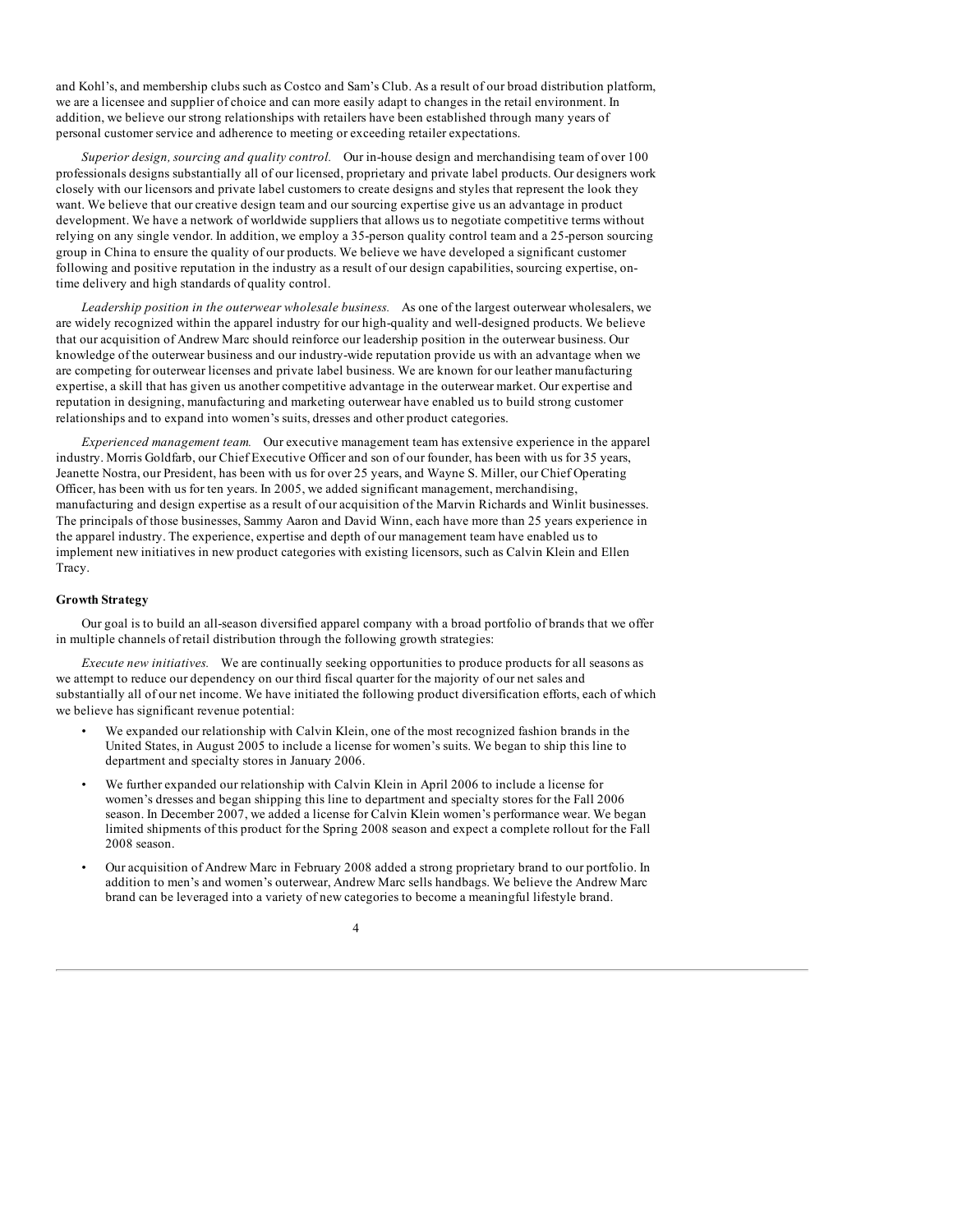*Continue to grow our outerwear business.* We have been a leader in the outerwear business for many years and believe there is significant growth potential for us in this category. Specifically, our Calvin Klein men's and women's outerwear businesses benefit from Calvin Klein's strong brand awareness and loyalty among consumers. In February 2008, our acquisition of Andrew Marc added a well know proprietary brand in the men's and women's outerwear market, as well as licenses for men's and women's outerwear under the Levi's and Dockers brands.

*Extend our new product categories to additional brands.* We have been able to leverage our expertise and experience in the outerwear business to expand our licenses to new product categories such as women's suits, dresses and sportswear. Most recently, we added a license for Calvin Klein women's performance wear and acquired the Andrew Marc handbag business. We will attempt to expand our distribution of products in these and other categories under licensed brands, private label brands and our own brands.

*Seek attractive acquisitions.* We plan to continue to pursue acquisitions of complementary product lines and businesses, which could include wholesale and retail opportunities. In July 2005, we acquired two businesses, Marvin Richards and Winlit, both of which added name-brand licenses, including Calvin Klein, Guess?, Ellen Tracy and Tommy Hilfiger, to our expanding brand portfolio. In addition, each of these companies has recognized proprietary labels and significant private label programs. In May 2007, we acquired the Jessica Howard/Industrial Cotton dress and sportswear business. In February 2008, we acquired Andrew Marc, which added to our portfolio two well-known proprietary brands, Andrew Marc and Marc New York, as well as licenses for the Levi's and Dockers brands. These acquisitions have increased our portfolio of licensed and proprietary brands and allowed us to realize economies of scale. We believe that our existing infrastructure and management depth will enable us to complete additional acquisitions in the apparel industry.

## **Products — Development and Design**

G-III designs, manufactures and markets women's and men's apparel at a wide range of retail sales prices. Our product offerings primarily include outerwear, women's suits and dresses, and sportswear. We sell products under licensed brands, our own brands and private retail labels.

G-III's licensed apparel consists of both men's and women's products. Our strategy is to seek licenses that will enable us to offer a range of products targeting different price points and different tiers of distribution. Our women's licensed apparel includes products that sell at retail prices generally ranging from \$100 for sportswear items to \$800 for outerwear, with some of this product selling for up to \$2,800. Our men's licensed apparel consists of garments that generally sell at retail prices ranging from \$50 for sportswear items to \$800 for outerwear, with some of this product selling for up to \$2,000.

G-III's proprietary branded apparel also consists of both men's and women's products. The Andrew Marc line of women's and men's luxury outerwear is sold to upscale department and specialty retail stores. The Marc NY line of women's and men's better priced and bridge outerwear is sold to mid and upper tier stores. The *Black Rivet, Colebrook, Marvin Richards, Winlit* and *NY 10018* lines of women's apparel consist of moderately priced women's outerwear and sportswear. Products in our men's outerwear lines, primarily consisting of leather outerwear, sold under the *G-III, Colebrook* and *Winlit* labels. *Siena Studio, LNR* and *La Nouvelle Renaissance,* our bridge-priced lines of women's leather and textile apparel, primarily consist of jackets, skirts and related sportswear separates. The Jessica Howard label is a moderate price dress line that sells to department stores, specialty stores and catalogs. Eliza J is a better dress line that sells to better department and specialty stores. Industrial Cotton is a junior sportswear business that primarily markets and sells junior denim products.

We also work with retail chains, such as Macy's, Wal-Mart, Sam's Club, JC Penney and Kohl's, in developing product lines sold under their own proprietary private labels. We meet frequently with department and specialty chain store buyers who custom order products by color, fabric and style. These buyers may provide samples to us or may select styles already available in our showrooms. We believe we have established a reputation among these buyers for our ability to produce high quality product on a reliable, expeditious and cost-effective basis.

Our in-house designers are responsible for the design and look of our licensed and non-licensed products. We work closely with our licensors to create designs and styles for each of our licensed brands.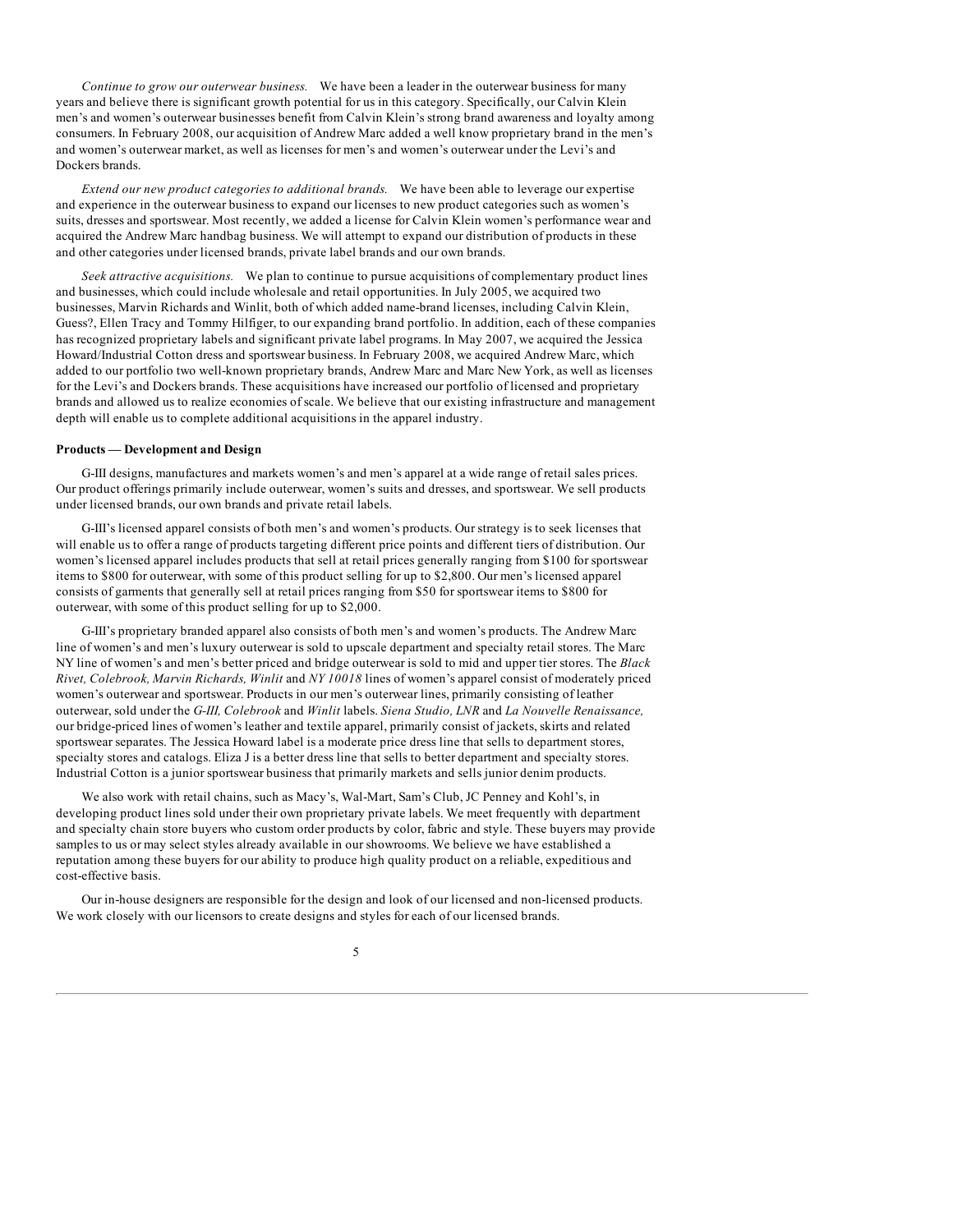Licensors generally must approve products to be sold under their brand names prior to production. We respond to style changes in the apparel industry by maintaining a continuous program of style, color, leather and fabric selection. In designing new products and styles, we attempt to incorporate current trends and consumer preferences. We seek to design products in response to trends in consumer preferences, rather than attempt to create new market trends and styles.

Our design personnel meet regularly with our sales and merchandising department, as well as with the design and merchandising staffs of our licensors, to review market trends, sales results and the popularity of our latest products. In addition, our representatives regularly attend trade and fashion shows and shop at fashion forward stores in the United States, Europe and the Far East. Our designers present sample items along with their evaluation of the styles expected to be in demand in the United States. We also seek input from selected customers with respect to product design. We believe that our sensitivity to the needs of retailers, coupled with the flexibility of our production capabilities and our continual monitoring of the retail market, enables us to modify designs and order specifications in a timely fashion.

# **Licensing**

The sale of licensed products is a key element of our strategy and we have continually expanded our offerings of licensed products for the past fifteen years.

As a result of our acquisition of Andrew Marc in February 2008, we added licenses for Levi's and Dockers. During the past year, we expanded our license with Ellen Tracy to include women's suits and dresses and added a new license with Calvin Klein for women's performance wear. In January 2008, we and Sean John agreed to terminate our license for Sean John women's sportswear.

The following table sets forth, for each of our principal licenses, the date on which the current term ends and the date on which any potential renewal term ends:

| License                                                                   | <b>Date Current</b><br><b>Term Ends</b> | <b>Date Potential Renewal</b><br><b>Term Ends</b> |  |  |
|---------------------------------------------------------------------------|-----------------------------------------|---------------------------------------------------|--|--|
| <b>Fashion Licenses</b>                                                   |                                         |                                                   |  |  |
| Calvin Klein (Men's outerwear)                                            | December 31, 2010                       | December 31, 2015                                 |  |  |
| Calvin Klein (Women's outerwear)                                          | December 31, 2008                       | December 31, 2013                                 |  |  |
| Calvin Klein (Women's dresses)                                            | December 31, 2011                       | December 31, 2016                                 |  |  |
| Calvin Klein (Women's suits)                                              | December 31, 2011                       | None                                              |  |  |
| Calvin Klein (Women's performance wear)                                   | December 31, 2012                       | December 31, 2017                                 |  |  |
| Cole Haan (Men's and women's outerwear)                                   | January 31, 2010                        | January 31, 2012                                  |  |  |
| Ellen Tracy/Company Ellen Tracy (Women's<br>outerwear, dresses and suits) | December 31, 2010                       | December 31, 2012                                 |  |  |
| Guess/Guess? (Men's and women's outerwear)                                | December 31, 2009                       | None                                              |  |  |
| IZOD (Men's and women's outerwear)                                        | December 31, 2008                       | None                                              |  |  |
| Jones New York (Women's outerwear)                                        | January 31, 2009                        | None                                              |  |  |
| Kenneth Cole NY/Reaction Kenneth Cole (Men's<br>and women's outerwear)    | December 31, 2008                       | December 31, 2012                                 |  |  |
| Nine West (Women's outerwear)                                             | January 31, 2011                        | None                                              |  |  |
| Sean John (Men's outerwear)                                               | January 31, 2010                        | None                                              |  |  |
| Sean John (Women's outerwear)                                             | December 31, 2010                       | December 31, 2023                                 |  |  |
| Tommy Hilfiger (Men's outerwear)                                          | March 31, 2009                          | None                                              |  |  |
| Levi's (Men's and women's outerwear)                                      | December 31, 2010                       | December 31, 2013                                 |  |  |
| Dockers (Men's and women's outerwear)                                     | December 31, 2010                       | December 31, 2013                                 |  |  |
| <b>Sports Licenses</b>                                                    |                                         |                                                   |  |  |
| Collegiate Licensing Company                                              | March 31, 2010                          |                                                   |  |  |
| Major League Baseball                                                     | October 31, 2010                        | None                                              |  |  |
| National Basketball Association                                           | September 30, 2009                      | None                                              |  |  |
| National Football League                                                  | March 31, 2010                          | None                                              |  |  |
|                                                                           | 6                                       |                                                   |  |  |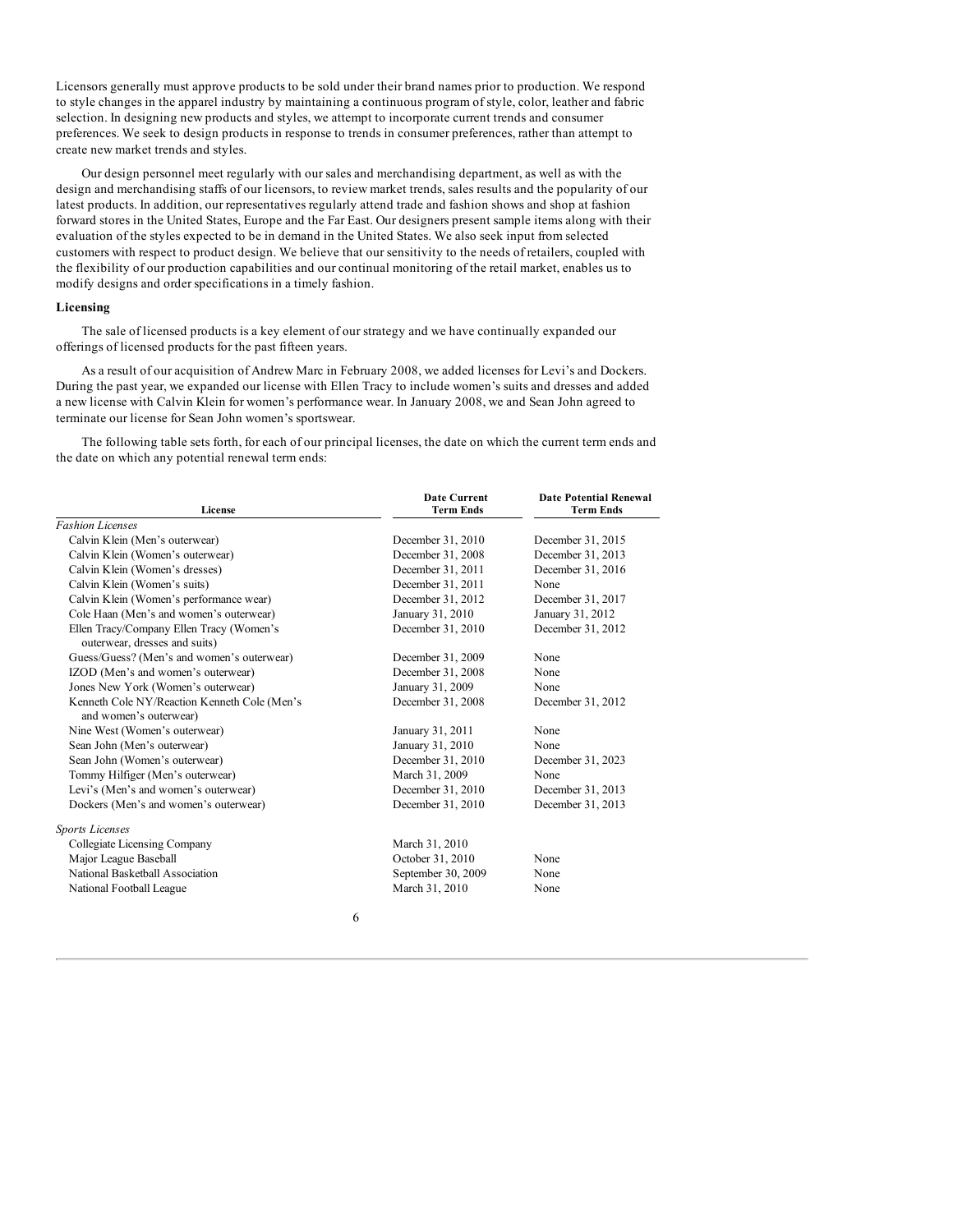Under our licensing agreements, we are generally required to achieve minimum net sales of licensed products, pay guaranteed minimum royalties, make specified royalty and advertising payments (usually based on a percentage of net sales of licensed products), and receive prior approval of the licensor as to all design and other elements of a garment prior to production. If we do not satisfy any of these requirements or otherwise fail to meet our obligations under a license agreement, a licensor usually will have the right to terminate our license.

Our ability to renew the current term of a license agreement is usually subject to attaining minimum sales and/or royalty levels and to our compliance with all of the terms of the agreement. Other criteria may also impact our ability to renew a license. As a result, we cannot be sure that we will be able to renew a license agreement when it expires if we desire to do so. We believe that brand owners are looking to consolidate the number of licensees they engage to develop product and to choose licensees who have a successful track record of developing brands. We continue to seek other opportunities to enter into license agreements in order to expand our product offerings under well-known labels and broaden the markets that we serve.

Revenues from the sale of licensed products accounted for 70.3% of our net sales during fiscal 2008 compared to 63.0% of our net sales in fiscal 2007 and 60.8% of our net sales in fiscal 2006.

# **Manufacturing and Sourcing**

G-III arranges for the production of products from independent manufacturers located primarily in China and, to a lesser extent, in Vietnam, India, Indonesia and Eastern Europe. A small portion of our garments is manufactured in the United States.

In 2006, we completed the transition from a branch office in Korea to two representative offices in Qingdao and Hangzhou, China. As a result, we closed our branch office in Korea that had acted as a liaison between us and manufacturers in the Far East. Because a majority of our production is being sourced in China, we believe it is more efficient to provide the liaison functions in closer proximity to where the manufacturing occurs. Our China offices perform the functions that had previously been performed in Korea. At January 31, 2008, we had 42 employees in our Hangzhou office and 31 employees in our Qingdao office.

G-III's headquarters provides these liaison offices with production orders stating the quantity, quality, delivery time and types of garments to be produced. Liaison office personnel assist in the negotiation and placement of orders with manufacturers. In allocating production among independent suppliers, we consider a number of criteria, including, but not limited to, quality, availability of production capacity, pricing and ability to meet changing production requirements.

To facilitate better service for our customers and accommodate the volume of manufacturing in the Far East, we have an office in Hong Kong. The Hong Kong office also supports third party production of products on a commission-fee basis that we arrange as agent directly for some of our customers. We utilize our China and Hong Kong office employees to monitor production at each manufacturer's facility to ensure quality control, compliance with our specifications and timely delivery of finished garments to our distribution facilities and customers. At January 31, 2008, the Hong Kong office employed five persons.

In connection with the foreign manufacture of our apparel, manufacturers purchase leather, wool and other fabrics under our direction. In addition, they purchase necessary ''submaterials'' (such as linings, zippers, buttons and trimmings) according to parameters specified by us. Prior to commencing the manufacture of garments, samples of raw materials or submaterials are sent to us for approval. We regularly inspect and supervise the manufacture of our products in order to ensure timely delivery, maintain quality control and monitor compliance with our manufacturing specifications. We also inspect finished apparel at the factory site.

The manufacture of the substantial majority of our apparel is performed manually. A pattern is used in cutting fabric to panels that are assembled in the factory. All submaterials are also added at this time. We inspect products throughout this process to insure that the design and quality specifications of the order are being maintained as the garment is assembled. After pressing, cleaning and final inspection, the garment is labeled and ready for shipment. A final random inspection by us occurs when the garments are packed for shipment.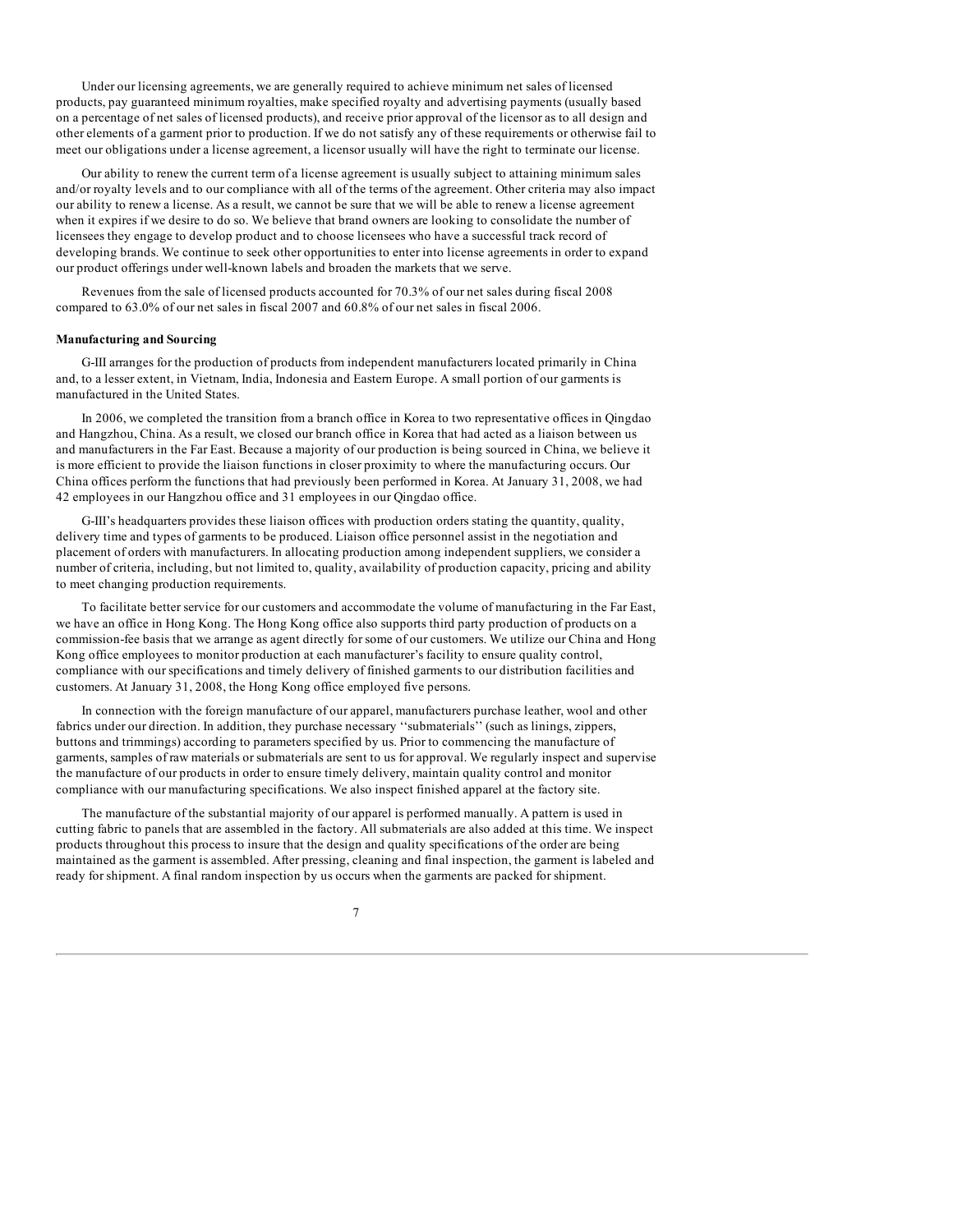We generally arrange for the production of apparel on a purchase order basis with completed garments manufactured to our design specifications. We assume the risk of loss predominantly on a Freight-On-Board (F.O.B.) basis when goods are delivered to a shipper and are insured against casualty losses arising during shipping.

As is customary in the apparel industry, we have not entered into any long-term contractual arrangements with any contractor or manufacturer. We believe that the production capacity of foreign manufacturers with which we have developed, or are developing, a relationship is adequate to meet our apparel production requirements for the foreseeable future. We believe that alternative foreign apparel manufacturers are readily available.

A majority of all finished goods manufactured for us is shipped to our New Jersey warehouse and distribution facilities or to designated third party facilities for final inspection and allocation, as well as reshipment to customers. The goods are delivered to our customers and us by independent shippers. We choose the form of shipment (principally ship, truck or air) based upon a customer's needs, cost and timing considerations.

#### **Quotas and Customs**

Until January 1, 2005, our textile apparel was subject to quota restrictions. Quotas represent the right to export amounts of certain categories of merchandise into a country. On January 1, 2005, pursuant to the Agreement on Textiles and Clothing, quotas on textile and apparel products were eliminated for World Trade Organization, or WTO, members, including the United States. China's accession agreement for membership in the WTO provides that WTO member countries, including the United States, may re-impose safeguard quotas on specific products if it is determined that imports from China have surged and are threatening to create a market disruption for these categories of products. In May 2005, the United States imposed unilateral safeguard quotas on several product categories, limiting growth in imports of these categories to 7.5% a year. The safeguard quotas in several categories have been extended by the United States government and will likely continue through 2008. These limitations apply to a limited number of products imported by us from China. We do not, however, expect these limitations to have a negative impact on our ability to manufacture and import women's suits, dresses and sportswear.

Our arrangements with textile manufacturers and suppliers are subject to requisite customs clearances for textile apparel and the imposition of export duties. United States Customs duties on our textile apparel presently range from duty free to 28%, depending upon the type of fabric used and how the garment is constructed. Countries in which our products are manufactured and sold may, from time to time, impose new duties, tariffs, surcharges or other import controls or restrictions or adjust prevailing duty or tariff levels. We continually monitor duty, tariff and other import restriction developments. We seek to minimize our potential exposure to import related risks through, among other measures, geographical diversification of manufacturing sources and shifts of production among countries and manufacturers.

# **Raw Materials**

We purchase most products manufactured for us on a finished goods basis. We coordinate the sourcing of raw materials used in the production of our apparel, such as leather, wool and cotton, which are available from numerous sources. The leather apparel industry competes with manufacturers of other leather products for the supply of leather. Leather skins are a byproduct. Accordingly, raw material costs for leather products are impacted by changes in meat consumption worldwide, as well as by the popularity of leather products.

#### **Marketing and Distribution**

G-III's products are sold primarily to department, specialty and mass merchant retail stores in the United States. We sell to approximately 2,400 customers, ranging from national and regional chains to small specialty stores.

Sales to Macy's (formerly known as Federated Department Stores) accounted for an aggregate of 19.0% of our net sales in fiscal 2006, 18.5% of our net sales in fiscal 2007 and 18.9% of our net sales in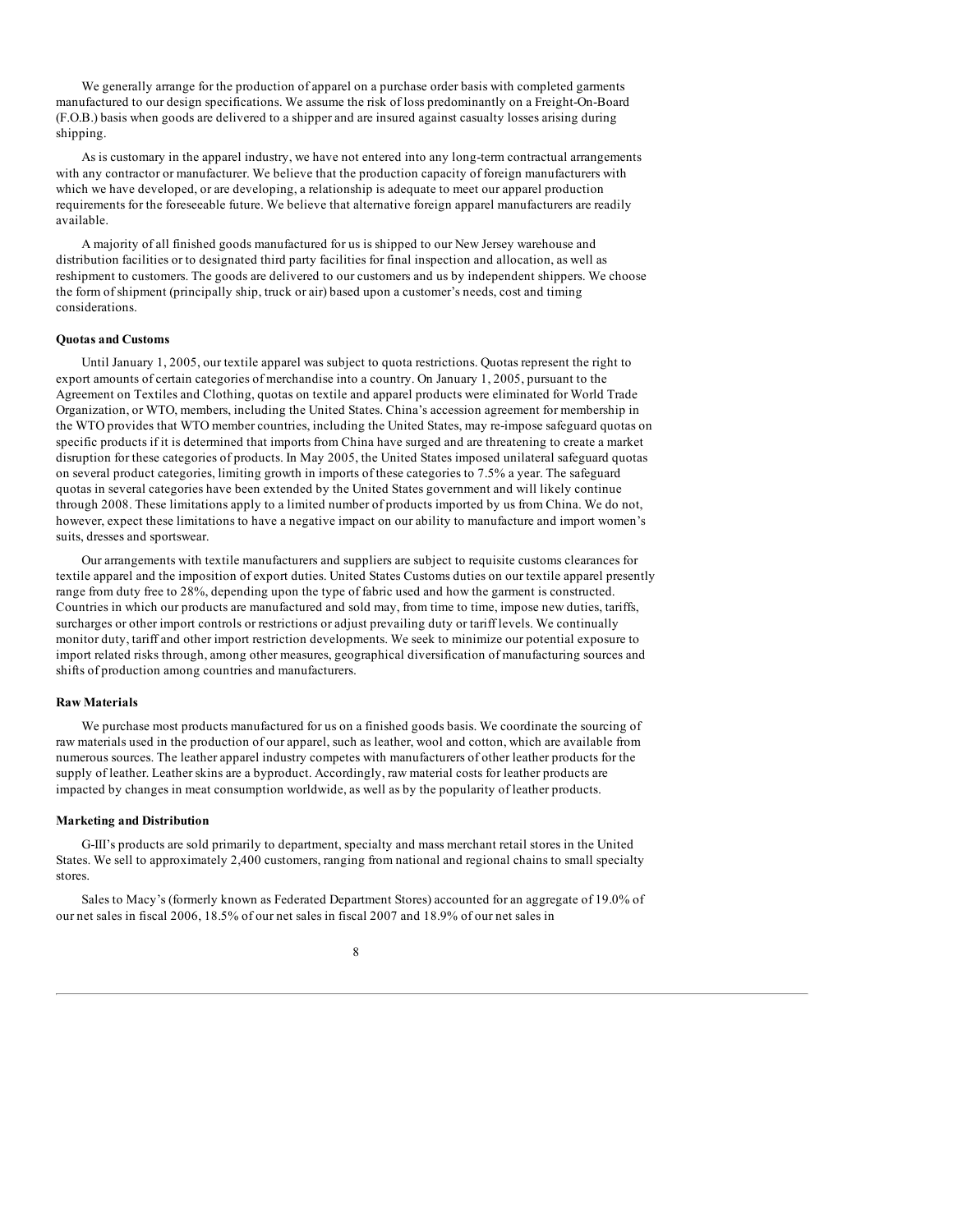fiscal 2008. Macy's completed the acquisition of May Department Store Company in August 2005. Sales to Macy's in fiscal 2006 include sales to the Macy's, Lord & Taylor and Marshall Fields retail chains that were part of the combined Macy's and May. Sales to Macy's in fiscal 2007 do not include sales to Lord & Taylor, which was sold by Macy's during that period. The loss of Macy's, or a significant reduction in purchases by Macy's, could have a material adverse effect on our results of operations.

Sales to the Sam's Club and Wal-Mart divisions of Wal-Mart Stores, Inc. accounted for an aggregate of 13.2% of our net sales in fiscal 2006, 11.9% of our net sales in fiscal 2007 and 5.8% of our net sales in fiscal 2008. Sales to our 10 largest customers accounted for 59.7% of our net sales in fiscal 2008 compared to 61.0% of our net sales in fiscal 2007.

Almost all of our sales are made in the United States. We also market our products in Canada, Europe and the Far East, which, on a combined basis, accounted for approximately 1% of our net sales in fiscal 2008.

G-III's products are sold primarily through a direct sales force that consisted of 67 employees as of January 31, 2008. Our principal executives are also actively involved in sales of our products. Some of our products are also sold by various retail buying offices and independent sales representatives located throughout the United States. Final authorization of all sales of product is solely through our New York showrooms, enabling our management to deal directly with, and be readily accessible to, major customers, as well as to more effectively control our selling operations.

Brand name products sold by us pursuant to a license agreement are promoted by institutional and product advertisements placed by the licensor. Our license agreements generally require us to pay the licensor a fee, based on a percentage of net sales of licensed product, to pay for a portion of these advertising costs. We may also be required to spend a specified percentage of net sales of a licensed product on advertising placed by us.

We primarily rely on our reputation and relationships to generate business in our non-licensed segment. We believe we have developed a significant customer following and positive reputation in the industry as a result of, among other things, standards of quality control, on-time delivery, competitive pricing and willingness and ability to assist customers in their merchandising of our products. In addition, we have, to a limited extent, advertised our own labels and engaged in cooperative advertising programs with retailers. We believe we have developed brand awareness of our own labels primarily through our reputation, consumer acceptance and the fashion press. With the acquisition of the Andrew Marc brand, we expect to increase advertising expenditures for our own brands.

## **Seasonality**

Retail sales of outerwear apparel have traditionally been seasonal in nature. Sales of outerwear constitute a significant majority of our sales. Although we sell our apparel products throughout the year, net sales in the months of July through November accounted for approximately 75% of our net sales in fiscal 2008, 81% of our net sales in fiscal 2007 and 82% of our net sales in fiscal 2006. Andrew Marc, which was acquired in February 2008, experiences similar seasonality to our outerwear business. As such, the July through November time frame is expected to continue to represent a disproportionate amount of our net sales and net income.

# **Order Book**

A portion of our orders consists of short-term purchase orders from customers who place orders on an asneeded basis. Information relative to open purchase orders at any date may also be materially affected by, among other things, the timing of the initial showing of apparel to the trade, as well as by the timing of recording of orders and shipments. As a result, we do not believe that disclosure of the amount of our unfilled customer orders at any time is meaningful.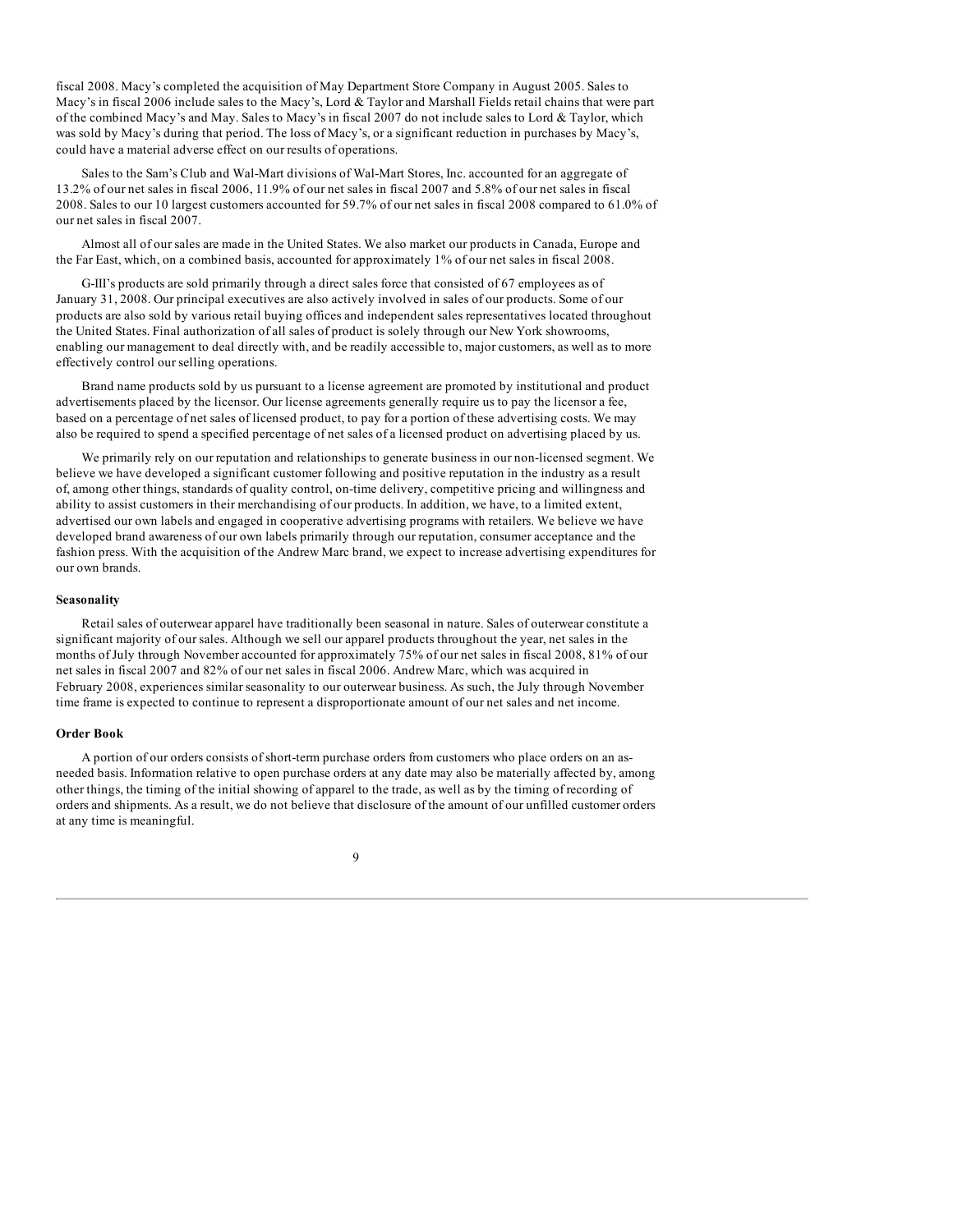## **Competition**

We have numerous competitors with respect to the sale of apparel, including distributors that import apparel from abroad and domestic retailers with established foreign manufacturing capabilities. Many of our competitors have greater financial and marketing resources and greater manufacturing capacity than we do. We also compete with vertically integrated apparel manufacturers that also own retail stores. The general availability of contract manufacturing capacity also allows ease of access by new market entrants. Sales of our products are affected by style, price, quality, brand reputation and general fashion trends.

## **Trademarks**

Several trademarks owned by us have been granted federal trademark protection through registration with the U.S. Patent and Trademark Office, including *G-III, G-III (& Design), G-III Sports By Carl Banks & Design, J.L. Colebrook, JLC, Colebrook & Co., American Classics By Colebrook, Black Rivet, Black Rivet & Design [lower diamond], Black Rivet & Design [upper diamond], Black Rivet & Design [circles and diamond], ColeB Co. (& Design), Diamondfit, Eliza J. Jessica Howard, La Nouvelle Renaissance, LNR, LNR (Stylized), Marvin Richards, Marvin Richards (& Design), Marvin Richards (Sylized), M R Apparel Group, Nine Rivets, NY 10018, Siena, Siena Studio, Sports 58 (& Design), Studio 512, Winlit* and *Winlit (Stylized).* We have applications for several additional marks pending before the U.S. Patent and Trademark Office, including the trademarks we acquired from Andrew Marc.

We have trademark registration for *G-III* in Canada, the European Union, France and Mexico, for *Black Rivet* in Canada, for *BR (& Design)* in the European Union and Russia, for *J.L. Colebrook* in Canada, France, United Kingdom, Mexico and the European Union, for *J.L.C. (& Design)* and *JLC (& Design)* in Canada, and for *Marvin Richards, J.Percy Sport* and *J. Percy for Marvin Richards* in the United Kingdom. We also have applications for several additional marks in Canada.

We acquired several trademarks registrations, including *ANDREW MARC, ANDREW MARC INTERACTIVE (& Design), ANDREW MARC NEW YORK, M ANDREW MARC (& Design),* and *MARC NEW YORK ANDREW MARC,* upon our acquisition of Andrew Marc. We have pending U.S. applications for *MARC NEW YORK*. We also acquired *ANDREW MARC* trademark registrations in Japan. We have applications pending for *ANDREW* MARC and *MARC NEW YORK* in China, the European Union, Japan and Russia.

Although we regard our trademarks as valuable assets and intend to vigorously enforce our trademark rights, we do not believe that any failure to obtain federal trademark registrations for which we have applied would have a material adverse effect on us.

## **Employees**

As of January 31, 2008, we had 573 full-time employees, of whom 91 worked in executive or administrative capacities, 201 worked in design, merchandising and sourcing, 214 worked in warehouse and distribution facilities, and 67 worked in sales. As a result of the Andrew Marc acquisition, in February 2008, we added over 140 employees with varying responsibilities. We employ both union and non-union personnel and believe that our relations with our employees are good. We have not experienced any interruption of any of our operations due to a labor disagreement with our employees.

We are a party to agreements with two labor unions. One agreement covers approximately 143 of our fulltime employees as of January 31, 2008. This agreement, which is currently in effect through October 31, 2008, automatically renews on an annual basis thereafter unless terminated by us or the union prior to September 1 of that year. The other agreement covers approximately 12 full-time employees of our Andrew Marc division and is currently in effect through December 31, 2008.

#### **Recent Development**

On April 9, 2008, our Board of Directors approved amendments of Section 8 of Article III and Section 1 of Article IV of our By-Laws. The amendments revised the notice procedure for calling meetings of directors and provided for notice to be given by private carrier, orally, facsimile, email or other electronic communication.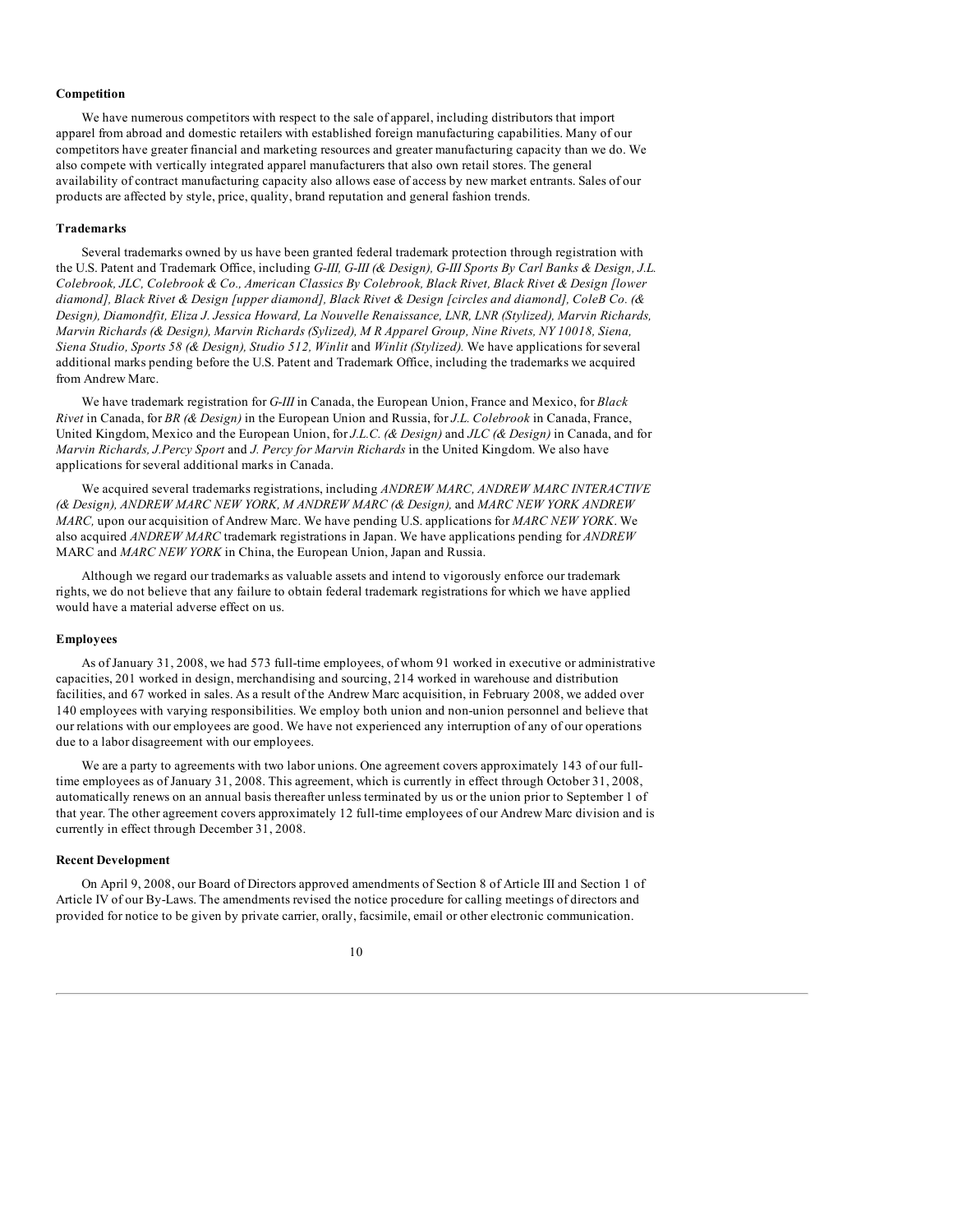## **Website Access to Reports**

Our internet website is http://www.g-iii.com. We make available free of charge on our website (under the heading ''About G-III'') our Annual Reports on Form 10-K, Quarterly Reports on Form 10-Q, Current Reports on Form 8-K and amendments to those reports as soon as reasonably practicable after we electronically file such material with, or furnish it to, the Securities and Exchange Commission.

# **EXECUTIVE OFFICERS OF THE REGISTRANT**

The following table sets forth certain information with respect to our executive officers.

| Name             | Age | Position                                                      |
|------------------|-----|---------------------------------------------------------------|
| Morris Goldfarb  | 57  | Chairman of the Board, Chief Executive Officer, Director      |
| Sammy Aaron      | 48. | Vice Chairman, President – Marvin Richards Division, Director |
| Jeanette Nostra  | 56. | President                                                     |
| Wayne S. Miller  | 50  | Chief Operating Officer and Secretary                         |
| Neal S. Nackman  | 48. | Chief Financial Officer and Treasurer                         |
| Deborah Gaertner | 53  | Group President – G-III Women's Leather Fashions              |

*Morris Goldfarb* is our Chairman of the Board and Chief Executive Officer, as well as one of our directors. Until April 1997, Mr. Goldfarb also served as our President. Mr. Goldfarb has served as an executive officer of G-III and our predecessors since our formation in 1974. Mr. Goldfarb is also a director of Lakes Entertainment, Inc.

*Sammy Aaron* became our Vice Chairman and President of our Marvin Richards division, as well as one of our directors, after the Marvin Richard acquisition in July 2005. Prior to joining G-III, Mr. Aaron served as the President of Marvin Richards from 1998 until July 2005.

*Jeanette Nostra* became our President in April 1997. In March 2008, Ms. Nostra added the role of President of our Andrew Marc division. She was our Executive Vice President from March 1992 until April 1997. Ms. Nostra's responsibilities for G-III include sales, marketing, merchandising, product development and public relations for selected licensed fashion brands. We have employed Ms. Nostra since 1981.

*Wayne S. Miller* has been our Chief Operating Officer since December 2003 and our Secretary since November 1998. He also served as our Chief Financial Officer from April 1998 until September 2005 and as our Treasurer from November 1998 until April 2006.

*Neal S. Nackman* has been our Chief Financial Officer since September 2005 and was elected Treasurer in April 2006. Mr. Nackman served as Vice President – Finance from December 2003 until April 2006. Prior to joining G-III, Mr. Nackman was a financial consultant with Jefferson Wells International from January 2003 until December 2003. From May 2001 until October 2002, he was Senior Vice President – Controller of Martha Stewart Living Omnimedia, Inc. From May 1999 until May 2001, he was Chief Financial Officer of Perry Ellis International Inc. From August 1995 until May 1999, he was the Vice-President – Finance with Nautica Enterprises, Inc.

*Deborah Gaertner* became Group President-G-III Women's in March 2008. She had been Vice President – Women's Division since March 1992. Ms. Gaertner is responsible for sales and marketing of certain of our women's apparel lines. She previously served as Vice President, Imports from June 1989 until March 1992, coordinating production and merchandising.

Carl Katz, one of our directors, and Jeanette Nostra are married to each other.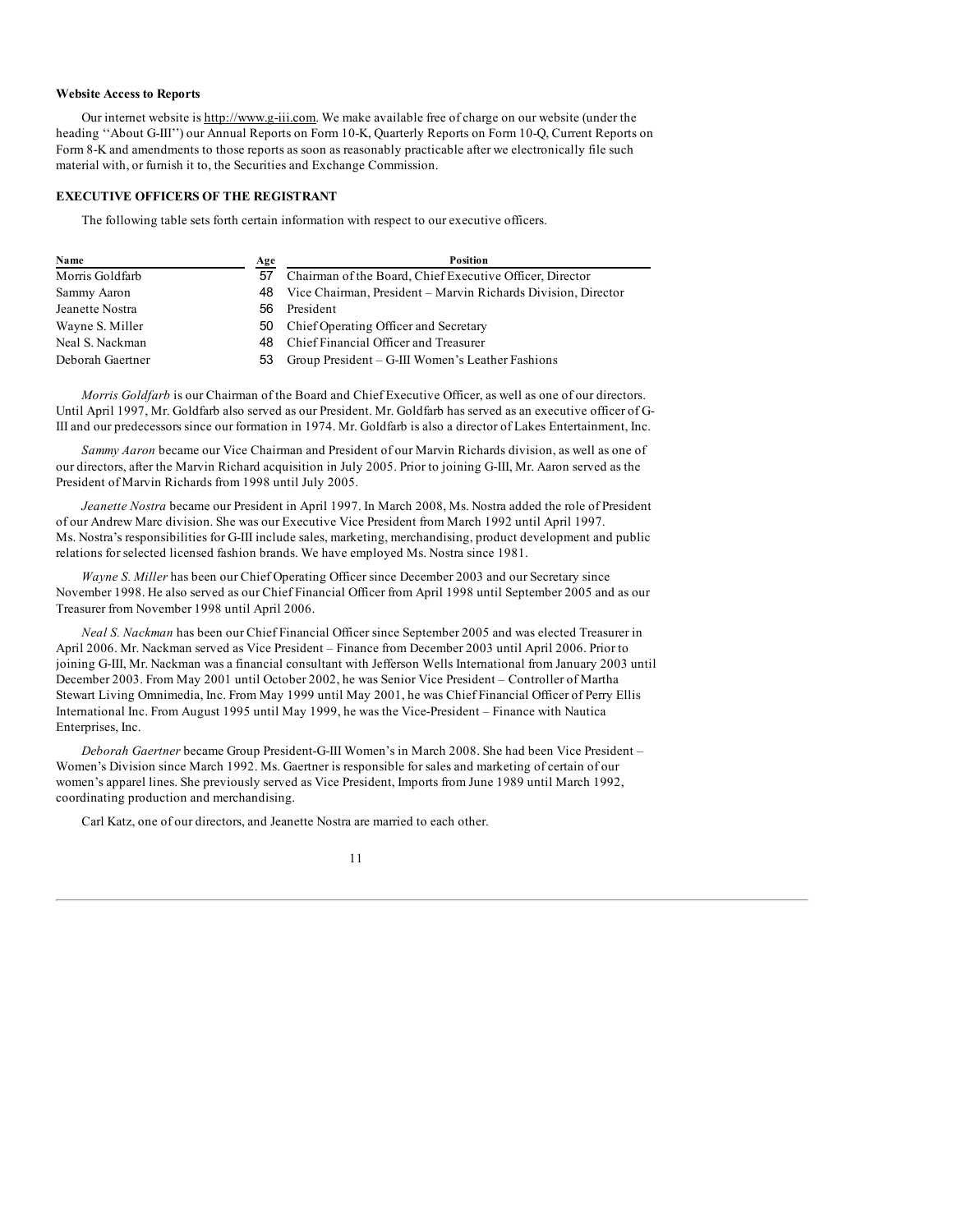# **ITEM 1A. RISK FACTORS.**

We believe that the occurrence of any one or some combination of the following factors could have a material adverse effect on our business, financial condition and results of operations.

#### **Risk Factors Relating to Our Operations**

# The failure to maintain our license agreements could cause us to lose significant revenues and have a material *adverse ef ect on our results of operations.*

We are dependent on sales of licensed product for a substantial portion of our revenues. In fiscal 2008, revenues from the sale of licensed product accounted for 70.3% of our net sales compared to 63.0% of our net sales in fiscal 2007 and 60.8% of our net sales in fiscal 2006.

We are generally required to achieve specified minimum net sales, make specified royalty and advertising payments and receive prior approval of the licensor as to all design and other elements of a garment prior to production. License agreements also may restrict our ability to enter into other license agreements for competing products. If we do not satisfy any of these requirements, a licensor usually will have the right to terminate our license. Even if a licensor does not terminate our license, the failure to achieve net sales sufficient to cover our required minimum royalty payments could have a material adverse effect on our results of operations. If a license contains a renewal provision, there are usually minimum sales and other conditions that must be met in order to be able to renew a license. Even if we comply with all the terms of a license agreement, we cannot be sure that we will be able to renew an agreement when it expires even if we desire to do so. The failure to maintain our license agreements could cause us to lose significant revenue and have a material adverse effect on our results of operations.

# *Our success is dependent on the strategies and reputation of our licensors.*

Our business strategy is to offer our products on a multiple brand, multiple channel and multiple price point basis. As a part of this strategy, we license the names and brands of numerous recognized companies, designers and celebrities. In entering into these license agreements, we plan our products to be targeted towards different market segments based on consumer demographics, design, suggested pricing and channel of distribution. If any of our licensors decides to ''reposition'' its products under the brands we license from them, introduce similar products under similar brand names or otherwise change the parameters of design, pricing, distribution, target market or competitive set, we could experience a significant downturn in that brand's business, adversely affecting our sales and profitability. For example, we have six different license agreements relating to a variety of products sold under the Calvin Klein and IZOD brands owned by Phillips-Van Heusen Corporation. Any change by Phillips-Van Heusen in the marketing of its branded products, especially products sold under the Calvin Klein label, or in our relationship with Phillips Van-Heusen could have a material adverse affect on our results of operations. In addition, as products may be personally associated with designers or celebrities, our sales of those products could be materially and adversely affected if any of those individuals' images, reputations or popularity were to be negatively impacted.

# *If we are unable to successfully translate market trends into attractive product of erings, our sales and*  $\mu$ *profitability could suffer.*

Our ability to successfully compete depends on a number of factors, including our ability to effectively anticipate, gauge and respond to changing consumer demands and tastes across multiple product lines and tiers of distribution. We are required to translate market trends into attractive product offerings and operate within substantial production and delivery constraints. We cannot be sure we will continue to be successful in this regard. We need to anticipate and respond to changing trends quickly, efficiently and effectively in order to be successful.

# Expansion of our product offerings involves significant costs and uncertainty and could adversely affect our *results of operations.*

An important part of our strategy is to expand the types of products we offer. During the past two years, we have added licenses for new lines of women's suits, dresses and performance wear. In

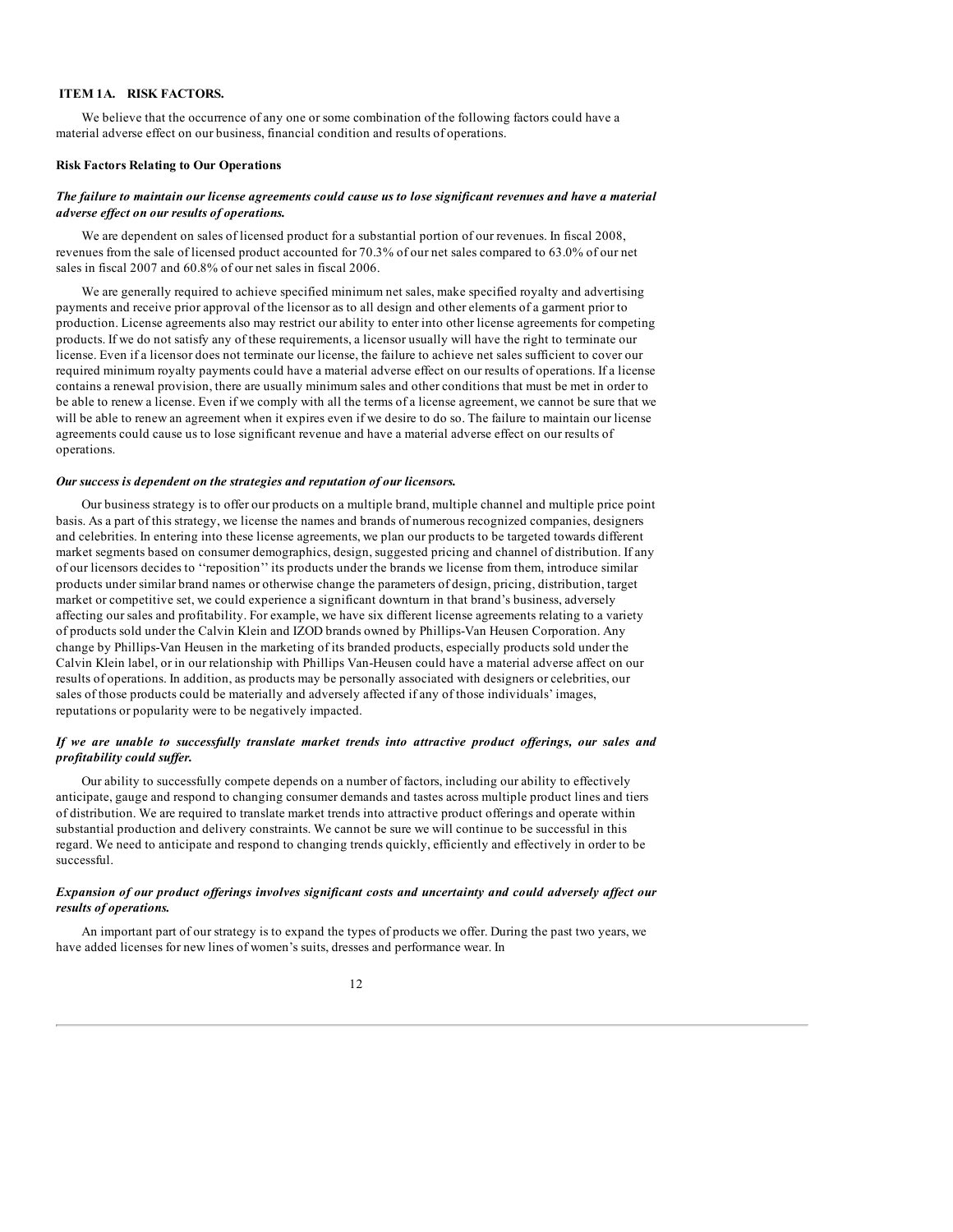addition, we acquired a dress and sportswear manufacturer. We have limited prior experience designing, manufacturing and marketing these types of products. We intend to continue to add additional product lines in the future. As is typical with new products, demand and market acceptance for any new products we introduce will be subject to uncertainty. Designing, producing and marketing new products require substantial expenditures. We cannot be certain that our efforts and expenditures will successfully generate sufficient sales or that sales that are generated will be sufficient to cover our expenditures. For example, in March 2006, we entered into a license for women's sportswear under the Sean John label. This license was mutually terminated in January 2008, resulting in a charge to earnings in the fourth quarter of fiscal 2008.

# *If our customers change their buying patterns, request additional allowances or develop their own private label brands, our sales to these customers could be materially adversely af ected.*

Our customers' buying patterns, as well as the need to provide additional allowances to vendors, could have a material adverse effect on our business, results of operations and financial condition. Customers' strategic initiatives, including developing their own private labels brands and reducing the number of vendors they purchase from, could also impact our sales to these customers.

# We have significant customer concentration, and the loss of one of our large customers could adversely affect *our business.*

Our 10 largest customers accounted for approximately 59.7% of our net sales in fiscal 2008 and 61.0% of our net sales in fiscal 2007, with our largest customer accounting for 18.9% of our net sales in fiscal 2008. Consolidation in the retail industry, such as the combination of the Macy's (formerly known as Federated Department Stores) and May department store chains, has increased the concentration of our sales to our largest customers. We do not have long-term contracts with any customers, and sales to customers generally occur on an order-by-order basis that may be subject to cancellation or rescheduling by the customer. A decision by our major customers to decrease the amount of merchandise purchased from us, to increase the use of their own private label brands or to change the manner of doing business with us could reduce our revenues and materially adversely affect our results of operations. The loss of any of our large customers, or the bankruptcy or serious financial difficulty of any of our large customers, could have a material adverse effect on us.

# If we miscalculate the market for our products, we may end up with significant excess inventories for some *products and missed opportunities for others.*

We often produce garments to hold in inventory in order to meet our customers' delivery requirements and to be able to quickly fulfill reorders. If we misjudge the market for our products, we may be faced with significant excess inventories for some products and missed opportunities for others. In addition, weak sales and resulting markdown requests from customers could have a material adverse effect on our results of operations.

# *We are dependent upon foreign manufacturers.*

We do not own or operate any manufacturing facilities. We also do not have long-term written agreements with any of our manufacturers. As a result, any of these manufacturers may unilaterally terminate its relationship with us at any time. Almost all of our products are imported from independent foreign manufacturers. The failure of these manufacturers to ship products to us in a timely manner or to meet required quality standards could cause us to miss the delivery date requirements of our customers. The failure to make timely deliveries could cause customers to cancel orders, refuse to accept delivery of products or demand reduced prices.

We are also dependent on these manufacturers for compliance with our policies and the policies of our licensors and customers regarding labor practices employed by factories that manufacture product for us. Any failure by these manufacturers to comply with required labor standards or any other divergence in their labor or other practices from those generally considered ethical in the United States, and the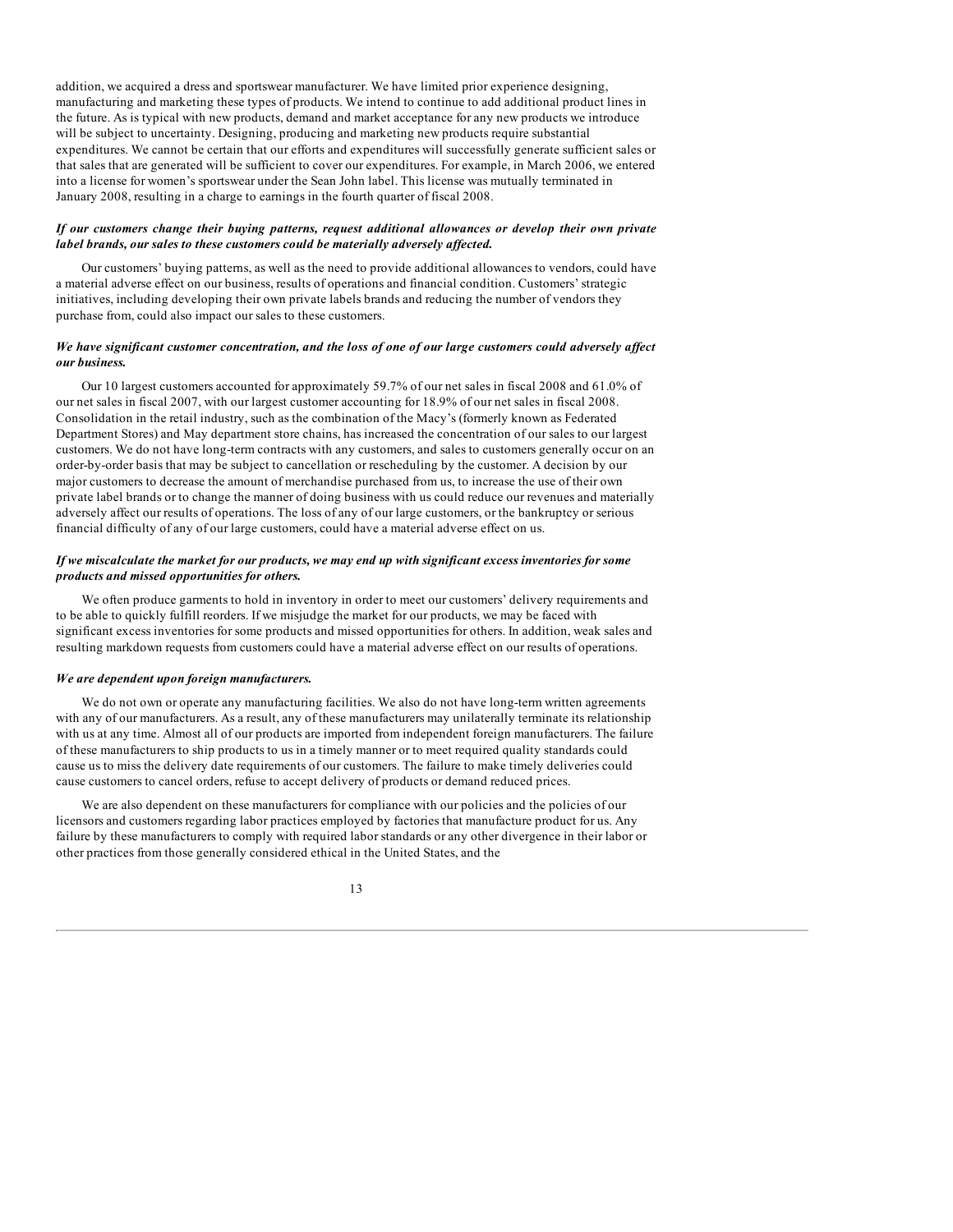potential negative publicity relating to any of these events, could result in a violation by us of our license agreements and harm us and our reputation. In addition, a manufacturer's failure to comply with safety or content regulations and standards could result in substantial liability and harm to our reputation.

## *We are subject to the risks of doing business abroad.*

Our arrangements with foreign manufacturers are subject to the usual risks of doing business abroad, including currency fluctuations, political or labor instability and potential import restrictions, duties and tariffs. We do not maintain insurance for the potential lost profits due to disruptions of our overseas manufacturers. Because our products are produced abroad, primarily in China, political or economic instability in China or elsewhere could cause substantial disruption in the business of our foreign manufacturers. For example, in July 2007 the Chinese government reduced tax rebates to factories for the manufacture of textile and leather garments. The rebate reduction resulted in factories seeking to recoup more of their costs from customers, resulting in higher prices for goods imported from China. A further reduction in this rebate would cause a further increase in the cost of finished garments from China. This could materially adversely affect our financial condition and results of operations.

Similarly, we cannot be sure of the disruption that may be caused to manufacturing in China as a result of the 2008 Summer Olympics being held in Beijing. The Chinese government has announced the shutdown of all polluting factories within a 200 kilometer radius of Beijing currently scheduled to begin July 17, 2008 and be in force until September 20, 2008. Different provinces may apply different policies and different time periods. The presence of a large number of foreign visitors in China may disrupt the conduct of business in China and the ability to timely and efficiently ship goods out of China. All of these factors could have a material adverse effect on our business.

There have been threats of anti-dumping cases with respect to apparel sourced from several countries, including Vietnam and China. Heightened terrorism security concerns could subject imported goods to additional, more frequent or more thorough inspections. This could delay deliveries or increase costs, which could adversely impact our results of operations. In addition, since we negotiate our purchase orders with foreign manufacturers in United States dollars, the decline in value of the United States dollar against local currencies has negatively impacted our cost in dollars of product from these manufacturers. We are not currently engaged in any hedging activities to protect against these currency risks. If there is downward pressure on the value of the dollar, our purchase prices for our products could increase. We may not be able to offset an increase in product costs with a price increase to our customers.

# Fluctuations in the price, availability and quality of materials used in our products could have a material *adverse ef ect on our cost of goods sold and our ability to meet our customers' demands.*

Fluctuations in the price, availability and quality of the leather, wool and other materials used in our products could have a material adverse effect on our cost of sales or our ability to meet our customers' demands. We compete with numerous entities for supplies of materials and manufacturing capacity. The supply and price of leather are vulnerable to animal diseases as well as natural disasters that can affect the supply and price of raw leather. For example, in the past, the outbreak of mad-cow and foot-and-mouth disease in Europe, and its aftereffects, adversely affected the supply and cost of leather. Any recurrence of these diseases could adversely affect us. The prices for wool and other fabrics used in our products depend largely on the market prices for the raw materials used to produce them, such as raw wool or cotton. We may not be able to pass on all or any portion of higher material prices to our customers.

# *If we lose the services of our key personnel, our business will be harmed.*

Our future success depends on Morris Goldfarb, our Chairman and Chief Executive Officer, and other key personnel. The loss of the services of Mr. Goldfarb and any negative market or industry perception arising from the loss of his services could have a material adverse effect on us and the price of our shares. Our other executive officers have substantial experience and expertise in our business and have made significant contributions to our success. The unexpected loss of services of one or more of these individuals could also adversely affect us.

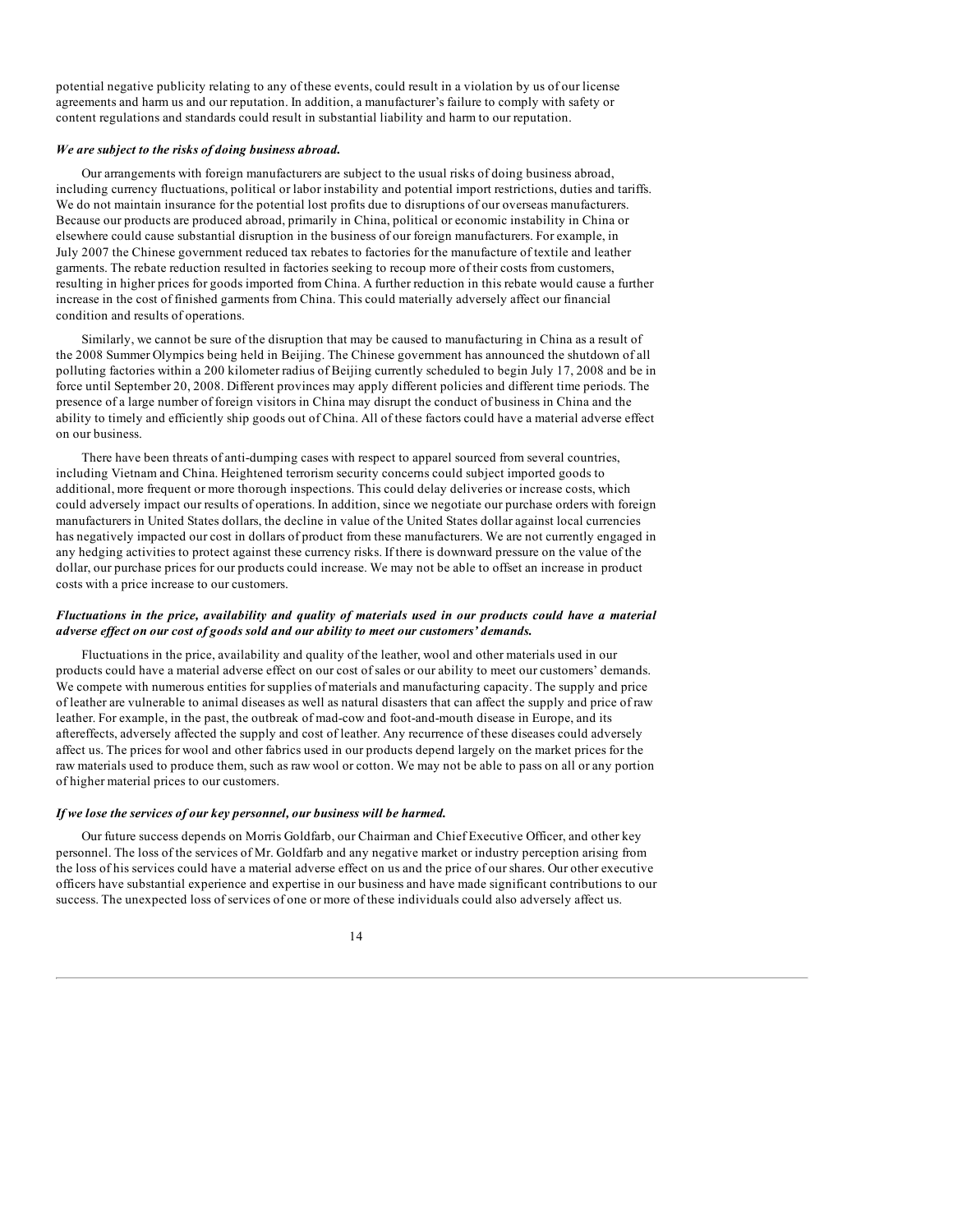# We have expanded our business through acquisitions that could result in diversion of resources, an inability to *integrate acquired operations and extra expenses. This could disrupt our business and adversely af ect our financial condition.*

Part of our growth strategy is to pursue acquisitions. For example, in July 2005, we acquired Marvin Richards and the operating assets of Winlit, in May 2007, we acquired the operating assets of Jessica Howard and Industrial Cotton, and in February 2008, we acquired Andrew Marc. The negotiation of potential acquisitions as well as the integration of acquired businesses could divert our management's time and resources. Acquired businesses may not be successfully integrated with our operations. We may not realize the intended benefits of any acquisition.

Acquisitions could also result in:

- substantial cash expenditures;
- potentially dilutive issuances of equity securities;
- the incurrence of debt and contingent liabilities;
- a decrease in our profit margins;
- amortization of intangibles and potential impairment of goodwill;
- reduction of management attention to other parts of our business;
- failure to generate expected financial results or reach business goals; and
- increased expenditures on human resources and related costs.

If acquisitions disrupt our operations, our business may suffer.

# *We may need additional financing to continue to grow.*

The continued growth of our business depends on our access to sufficient funds to support our growth. Our primary source of working capital to support our growth is our line of credit which was recently extended to July, 2011. Our need for working capital and the amount of our debt has increased significantly as a result of our four acquisitions since July 2005. The maximum available under our line of credit has increased from \$110 million prior to our acquisitions in July 2005 to its current level of \$250 million after our acquisition of Andrew Marc in February 2008. Our growth is dependent on our ability to continue to be able to extend and increase the line of credit. If we are unable to refinance our debt, we cannot be sure we will be able to secure alternative financing on satisfactory terms or at all.

# We are dependent on sales during the July through November period each year for the substantial majority of our net sales and net income. Our results of operations may suffer in the event that the weather is unusually *warm during the peak outerwear selling season.*

Retail sales of outerwear have traditionally been seasonal in nature. Sales of outerwear constitute a significant majority of our sales. As a result, we are dependent on our sales from July through November each year for the substantial majority of our net sales and net income. Net sales in the months of July through November accounted for approximately 75% of our net sales in fiscal 2008, 81% of our net sales in fiscal 2007 and 82% of our net sales in fiscal 2006. Andrew Marc, which was acquired in February 2008, experiences seasonality similar to our outerwear business. Any difficulties we may encounter during this period as a result of weather or disruption of manufacturing or transportation of our products will have a magnified effect on our net sales and net income for the year. In addition, because of the large amount of outerwear we sell, unusually warm weather conditions during the peak fall and winter outerwear selling season could have a material adverse effect on our results of operations. The July through November time frame is expected to continue to provide a disproportionate amount of our net sales and net income for the foreseeable future.

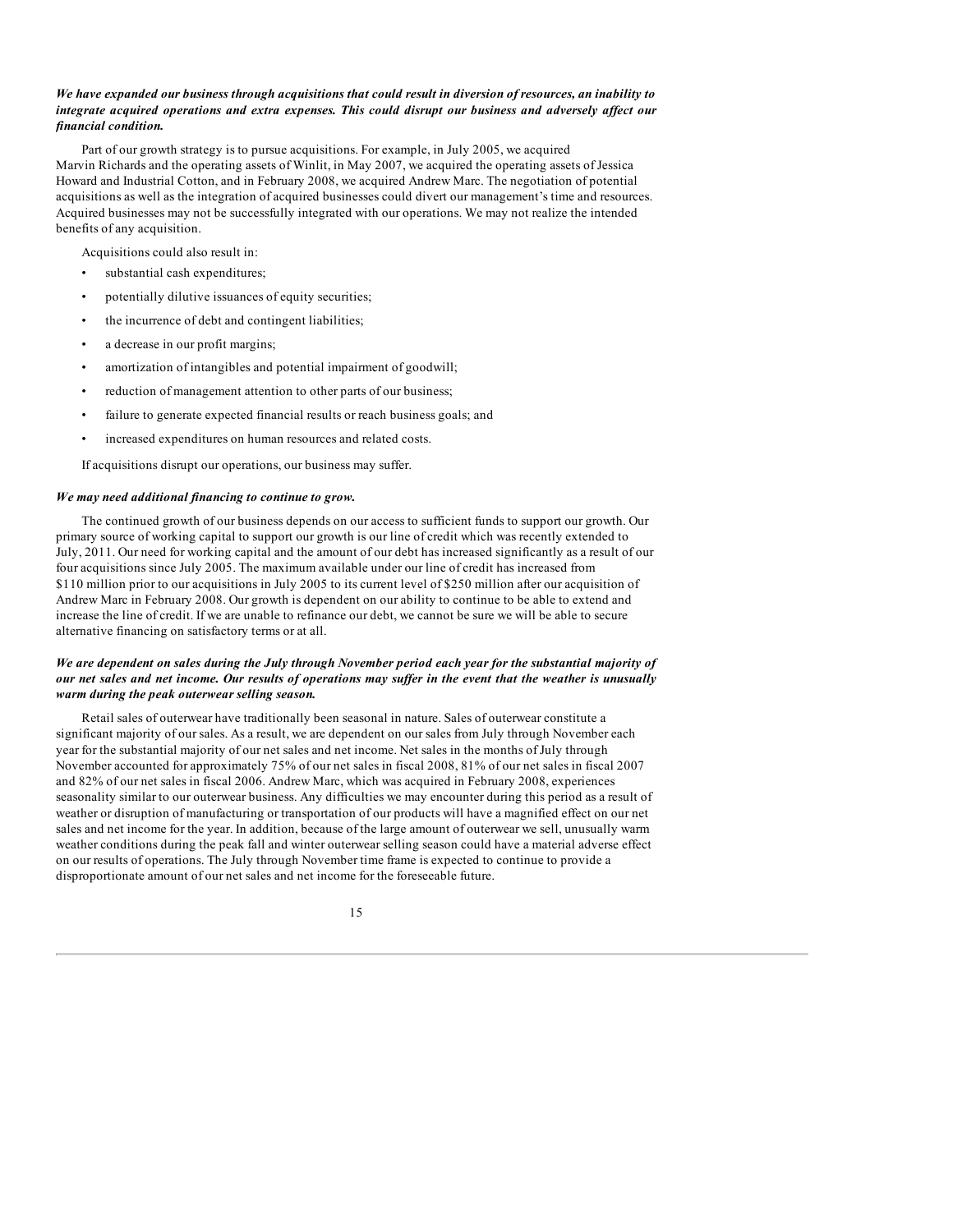## **Risk Factors Relating to the Apparel Industry**

# The competitive nature of the apparel industry may result in lower prices for our products and decreased gross *profit margins.*

The apparel business is highly competitive. We have numerous competitors with respect to the sale of apparel, including distributors that import apparel from abroad and domestic retailers with established foreign manufacturing capabilities. Many of our competitors have greater financial and marketing resources and greater manufacturing capacity than we do. We also compete with vertically integrated apparel manufacturers that also own retail stores. The general availability of contract manufacturing capacity also allows ease of access by new market entrants. The competitive nature of the apparel industry may result in lower prices for our products and decreased gross profit margins, either of which may materially adversely affect our sales and profitability. Sales of our products are affected by style, price, quality, brand reputation and general fashion trends.

# *If major department, mass merchant and specialty store chains continue to consolidate, our business could be negatively af ected.*

We sell our products to major department, mass merchant and specialty store chains. Continued consolidation in the retail industry could negatively impact our business. Consolidation could reduce the number of our customers and potential customers. With increased consolidation in the retail industry, we are increasingly dependent on retailers whose bargaining strength may increase and whose share of our business may grow. As a result, we may face greater pressure from these customers to provide more favorable terms, including increased support of their retail margins. As purchasing decisions become more centralized, the risks from consolidation increase. A store group could decide to decrease the amount of product purchased from us, modify the amount of floor space allocated to outerwear or other apparel in general or to our products specifically or focus on promoting private label products rather than our products. Customers are also concentrating purchases among a narrowing group of vendors. These types of decisions by our key customers could adversely affect our business.

## *The cyclical nature of the apparel industry and uncertainty over future economic prospects and consumer spending could have a materially adverse ef ect on our results of operations.*

The apparel industry is cyclical. Purchases of outerwear, sportswear and other apparel tend to decline during recessionary periods and may decline for a variety of other reasons, including changes in fashion trends and the introduction of new products or pricing changes by our competitors. Uncertainties regarding future economic prospects could affect consumer-spending habits and have an adverse effect on our results of operations. Uncertainty with respect to consumer spending as a result of weak economic conditions has caused our customers to delay the placing of initial orders and to slow the pace of reorders during the seasonal peak of our business. Weak economic conditions have had a material adverse effect on our results of operations at times in the past and could have a material adverse effect on our results of operations in the future as well.

## *The significant increase in fuel prices could adversely af ect our results of operations.*

Fuel prices have increased significantly during the past few years. Increased gasoline prices could adversely affect consumer spending, including discretionary spending on apparel. In addition, higher fuel prices have caused our operating expenses to increase, particularly for freight. Any significant decrease in sales or increase in expenses as a result of higher fuel prices could adversely affect our results of operations.

# If new legislation restricting the importation or increasing the cost of textiles and apparel produced abroad is *enacted, our business could be adversely af ected.*

Legislation that would restrict the importation or increase the cost of textiles and apparel produced abroad has been periodically introduced in Congress. The enactment of new legislation or international trade regulation, or executive action affecting international textile or trade agreements, could adversely

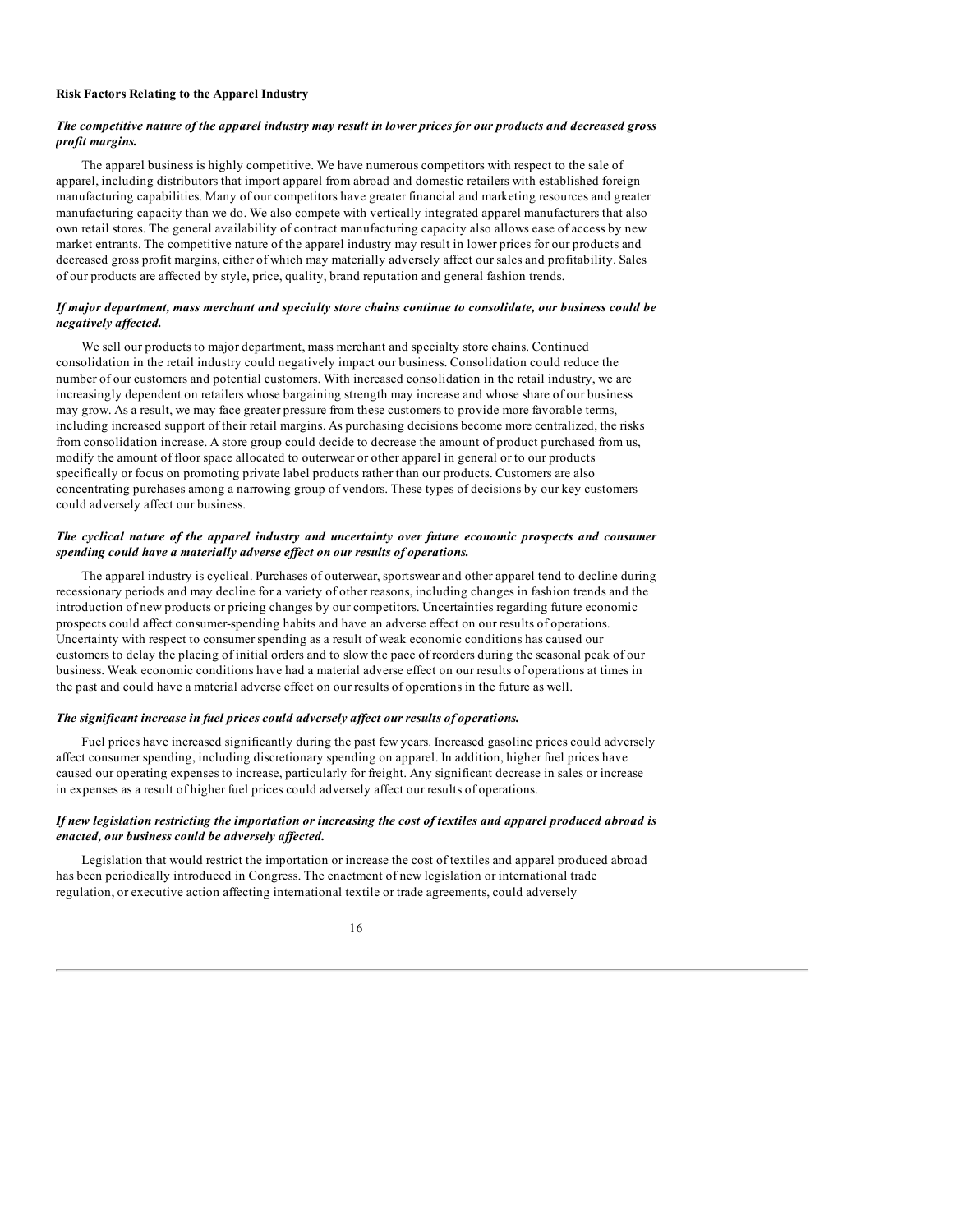affect our business. International trade agreements that can provide for tariffs and/or quotas can increase the cost and limit the amount of product that can be imported.

The quota system established by the World Trade Organization was eliminated on December 31, 2004. This elimination of quota restrictions has not had a material impact on our business. Notwithstanding quota elimination, China's accession agreement for membership in the WTO provides that WTO member countries, including the United States, may re-impose safeguard quotas on specific products. In May 2005, the United States imposed unilateral quotas on several product categories, limiting growth in imports of these categories to 7.5% a year. The safeguard quotas in several categories have been extended by the United States government and will continue through 2008. These limitations apply to a limited number of products imported by us from China and could be expanded to categories that could result in a material adverse effect on our business. We are unable to assess the potential for additional action by the United States government with respect to these or other product categories in the event that the quantity of imported apparel significantly disrupts the apparel market in the United States. Additional action by the United States in response to a disruption in its apparel markets could limit our ability to import apparel and increase our costs.

## *The ef ects of war or acts of terrorism could adversely af ect our business.*

The continued threat of terrorism, heightened security measures and military action in response to acts of terrorism has, at times, disrupted commerce and intensified concerns regarding the United States economy. Any further acts of terrorism or new or extended hostilities may disrupt commerce and undermine consumer confidence, which could negatively impact our sales and results of operations.

## **Other Risks Relating to Ownership of Our Common Stock**

# Our Chairman and Chief Executive Officer may be in a position to control matters requiring a stockholder *vote.*

As of April 1, 2008, Morris Goldfarb, our Chairman and Chief Executive Officer, beneficially owned approximately 19.3% of our common stock. His significant role in our management and his reputation in the apparel industry could make his support crucial to the approval of any major transaction involving us. As a result, he may have the ability to control the outcome on matters requiring stockholder approval including, but not limited to, the election of directors and any merger, consolidation or sale of all or substantially all of our assets. He also may have the ability to control our management and affairs.

#### *The price of our common stock has fluctuated significantly and could continue to fluctuate significantly.*

Between February 1, 2006 and April 1, 2008, the market price of our common stock has ranged from a low of \$7.91 to a high of \$26.74 per share. The market price of our common stock may change significantly in response to various factors and events beyond our control, including:

- fluctuations in our quarterly revenues or those of our competitors as a result of seasonality or other factors;
- a shortfall in revenues or net income from that expected by securities analysts and investors;
- changes in securities analysts' estimates of our financial performance or the financial performance of our competitors or companies in our industry generally;
- announcements concerning our competitors;
- changes in product pricing policies by our competitors or our customers;
- general conditions in our industry; and
- general conditions in the securities markets.

# *Our actual financial results might vary from our publicly disclosed financial forecasts.*

From time to time, we publicly disclose financial forecasts. Our forecasts reflect numerous assumptions concerning our expected performance, as well as other factors which are beyond our control

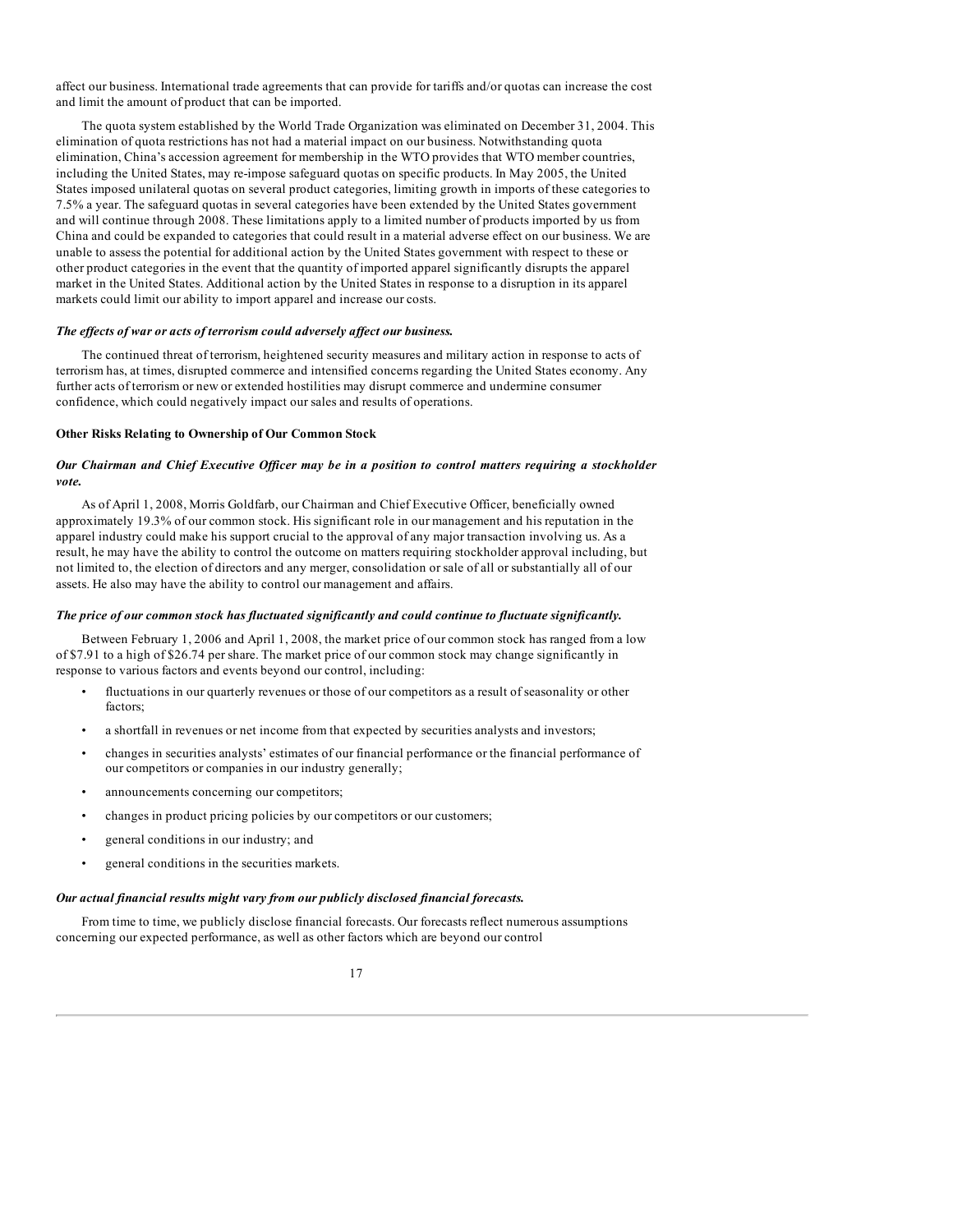and which might not turn out to be correct. As a result, variations from our forecasts could be material. Our financial results are subject to numerous risks and uncertainties, including those identified throughout this ''Risk Factors'' section and elsewhere in this Annual Report and in the documents incorporated by reference in this Annual Report. If our actual financial results are worse than our financial forecasts, the price of our common stock may decline.

# *We are subject to ongoing costs and risks associated with complying with extensive corporate governance and disclosure requirements.*

As a public company, we spend a significant amount of management time and resources to comply with laws, regulations and standards relating to corporate governance and public disclosure, including under the Sarbanes-Oxley Act of 2002, SEC regulations and Nasdaq rules. Section 404 of the Sarbanes-Oxley Act requires management's annual review and evaluation of our internal control over financial reporting and attestations of the effectiveness of these controls by our management and by our independent registered public accounting firm. We recently completed our first Section 404 report with respect to fiscal 2008. However, there is no guarantee that these efforts will result in management assurance or an attestation by our independent registered public accounting firm that our internal control over financial reporting is adequate in future periods. In connection with our compliance with Section 404 and other applicable provisions of the Sarbanes-Oxley Act, our management and other personnel devote a substantial amount of time, and we may need to hire additional accounting and financial staff, to assure that we comply with these requirements. The additional management attention and costs relating to compliance with the Sarbanes-Oxley Act and other corporate governance requirements could materially and adversely affect our financial results.

## **ITEM 1B. UNRESOLVED STAFF COMMENTS.**

None.

# **ITEM 2. PROPERTIES.**

Our executive offices, sales showrooms and support staff are located at 512 Seventh Avenue in New York City. We lease an aggregate of approximately 42,500 square feet in this building through March 31, 2011 at a current aggregate annual rent of approximately \$1.4 million. We also lease approximately 4,000 square feet at a current annual rent of \$100,000 in an adjoining building at 500 Seventh Avenue for additional administrative personnel.

We assumed leases for an additional 28,000 square feet of office and showroom space at 512 Seventh Avenue in connection with our acquisition of Marvin Richards. The current aggregate annual rent for this space is \$522,000. One of these leases expires in January 2013 and the other expires in December 2013. We assumed a lease in New York City for approximately 20,000 square feet of office and showroom space at 463 Seventh Avenue in connection with the Winlit transaction. The current annual rent is approximately \$444,000 and the lease expires in December 2011.

In connection with our acquisition of Jessica Howard, we assumed leases in New York City for approximately 16,000 square feet of office and showroom space at 1001 Sixth Avenue that expire in 2010 and for which the current aggregate annual rent is \$251,000.

In connection with our acquisition of Andrew Marc, we assumed leases in New York City for approximately 21,000 square feet of office and showroom space at 570 Seventh Avenue that expire in December 2010 and for which the current aggregate annual rent is \$742,000. We also assumed a lease for approximately 109,000 square feet of warehouse, office and retail space in Secaucus, NJ that expires in July 2011 and for which the aggregate annual rent is \$700,000.

We have a lease for our warehouse and distribution facility, located in Secaucus, New Jersey, through February 2011 covering an aggregate of approximately 205,000 square feet. Annual rent for the premises is approximately \$1.2 million.

In June 2006, we entered into a seven-year lease for an additional distribution center in South Brunswick, New Jersey. This facility contains approximately 305,000 square feet of space which will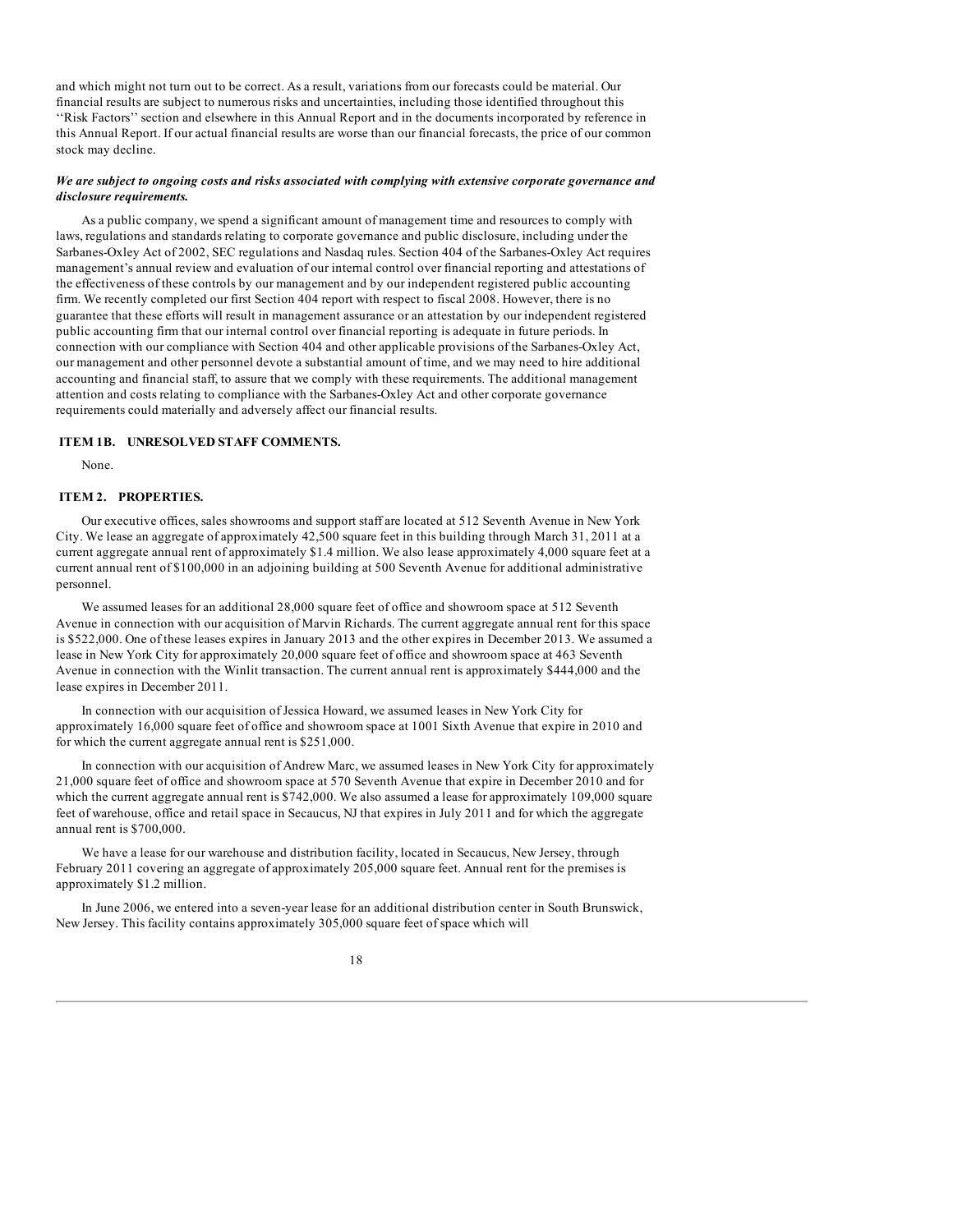be used by us for product distribution. Annual rent for this facility is approximately \$1.2 million. This facility became fully operational in May 2007 and replaced a smaller 89,000 square foot distribution center previously used by us. Renovation of this facility cost approximately \$1.3 million, of which \$1.1 million was incurred in fiscal 2007 and \$200,000 was incurred in fiscal 2008. A majority of our finished goods is shipped to our New Jersey warehouse and distribution facilities for final reshipment to customers. We also use third-party warehouses to accommodate our finished goods storage and reshipment needs.

We also leased office space at 345 West 37th Street in New York City for administrative personnel from a corporation owned by Morris Goldfarb and Aron Goldfarb. Aggregate payments under this lease in fiscal 2008 were \$102,000. In March 2007, we entered into an agreement to terminate the lease agreement with respect to our office space at 345 West 37th Street effective May 31, 2007. Our administrative personnel located at 345 West 37th Street were moved into other office space leased by us.

# **ITEM 3. LEGAL PROCEEDINGS.**

In February 2008, we acquired all of the outstanding stock of AM Apparel Holdings, Inc., the owner of the Andrew Marc businesses, from GB Holding I, LLC. In August 2007, in an action entitled *Andrew and Suzanne Schwartz 2000 Family Trust; Andrew Marc Schwartz Investment Trust; Andrew Schwartz; and Suzanne Schwartz v. AM Apparel Holdings, Inc.,* plaintiffs filed a petition in the Delaware Court of Chancery seeking an appraisal under Delaware law of shares of common and preferred stock of AM Apparel held by them prior to a merger by AM Apparel that was effected in April 2007. AM Apparel answered the petition in September 2007 and, in February 2008, filed a motion to dismiss plaintiff's petition for failure to comply with the provisions of Delaware law required to protect appraisal rights. In March 2008, plaintiffs answered AM Apparel's motion to dismiss and claimed that they had validly protected their appraisal rights. In the stock purchase agreement pursuant to which we acquired the stock of AM Apparel, GB Holding I, LLC agreed to assume responsibility for defending this appraisal proceeding and to indemnify and hold us harmless against any and all damages, as defined in the stock purchase agreement, incurred in connection with this appraisal proceeding including, among others, any judgments, settlements or expenses. Gordon Brothers Group, LLC, an affiliate of GB Holding I, LLC, has guaranteed payment of these indemnity obligations. As a result of this indemnity, management believes that we will not incur any liability with respect to this appraisal proceeding.

In the ordinary course of our business, we are subject to periodic lawsuits, investigations and claims. Although we cannot predict with certainty the ultimate resolution of lawsuits, investigations and claims asserted against us, we do not believe that any currently pending legal proceeding or proceedings to which we are a party will have a material adverse effect on our business, financial condition or results of operations.

# **ITEM 4. SUBMISSION OF MATTERS TO A VOTE OF SECURITY HOLDERS**.

None.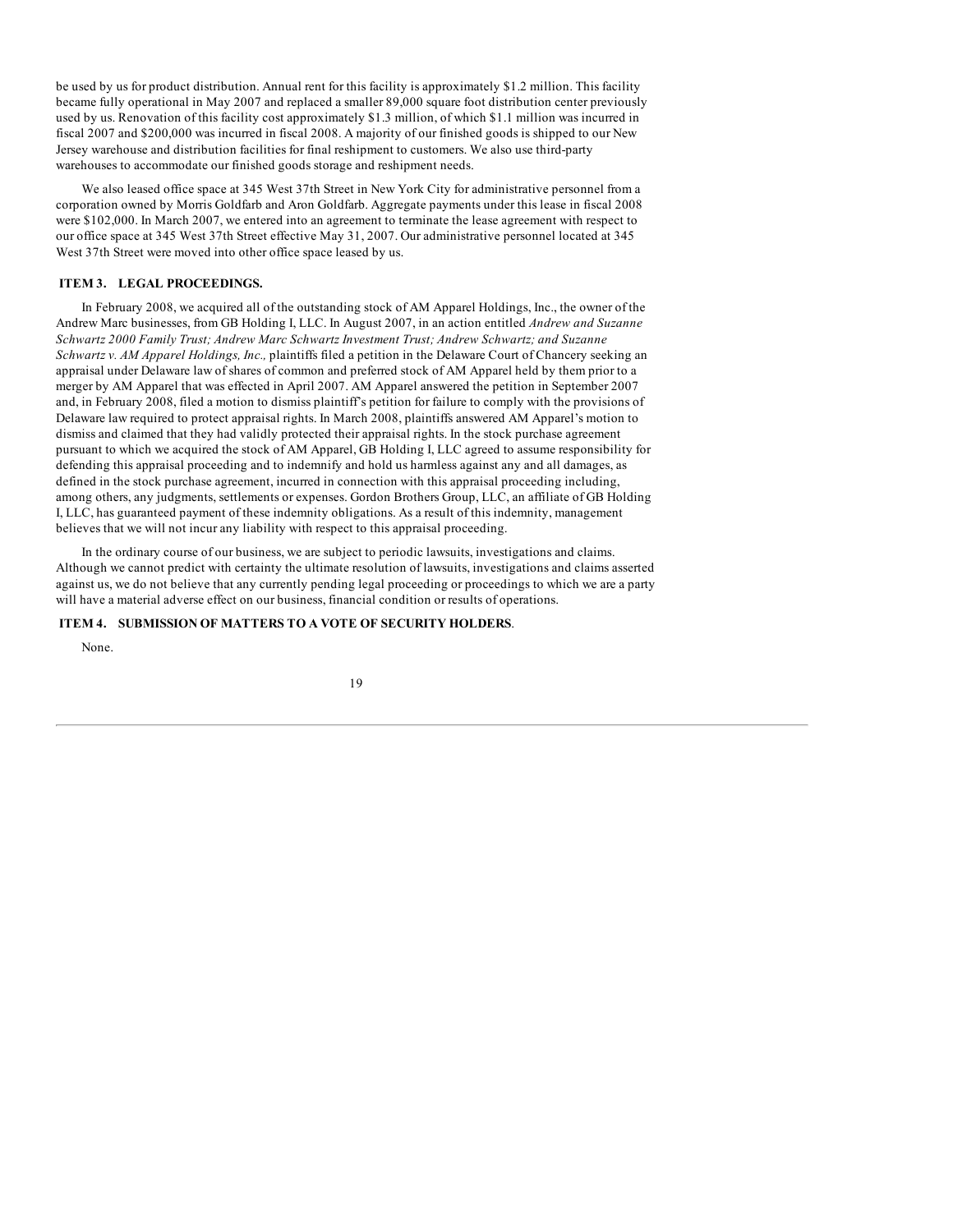# **PART II**

# **ITEM 5. MARKET FOR THE REGISTRANT'S COMMON EQUITY, RELATED STOCKHOLDER MATTERS AND ISSUER REPURCHASES OF EQUITY SECURITIES.**

## **Market For Common Stock**

Our Common Stock is quoted on the Nasdaq Global Select Market under the trading symbol ''GIII''. The following table sets forth, for the fiscal periods shown, the high and low sales prices for our Common Stock, as reported by the Nasdaq. All share prices have been adjusted to give retroactive effect to a three-for-two split of our Common Stock effective March 28, 2006.

|                                                               | <b>High Prices</b> | <b>Low Prices</b> |
|---------------------------------------------------------------|--------------------|-------------------|
| <b>Fiscal 2007</b>                                            |                    |                   |
| Fiscal Quarter ended April 30, 2006                           | \$12.82            | \$<br>8.80        |
| Fiscal Quarter ended July 31, 2006                            | \$11.25            | 7.91<br>\$        |
| Fiscal Quarter ended October 31, 2006                         | \$15.50            | 9.03<br>\$        |
| Fiscal Quarter ended January 31, 2007                         | \$22.95            | \$13.79           |
|                                                               |                    |                   |
| <b>Fiscal 2008</b>                                            |                    |                   |
| Fiscal Quarter ended April 30, 2007                           | \$26.74            | \$17.17           |
| Fiscal Quarter ended July 31, 2007                            | \$22.00            | \$15.13           |
| Fiscal Quarter ended October 31, 2007                         | \$21.00            | \$13.30           |
| Fiscal Quarter ended January 31, 2008                         | \$17.28            | \$11.02           |
|                                                               |                    |                   |
| <b>Fiscal 2009</b>                                            |                    |                   |
| Fiscal Quarter ending April 30, 2008 (through April 10, 2008) | \$15.48            | \$10.73           |

The last sales price of our Common Stock as reported by the Nasdaq Global Select Market on April 10, 2008 was \$13.95 per share.

On April 10, 2008, there were 46 holders of record and, we believe, approximately 1,200 beneficial owners of our Common Stock.

## **Dividend Policy**

Our Board of Directors currently intends to follow a policy of retaining any earnings to finance the continued growth and development of our business and does not anticipate paying cash dividends in the foreseeable future. Any future determination as to the payment of cash dividends will be dependent upon our financial condition, results of operations and other factors deemed relevant by the Board. Our loan agreement limits payments for cash dividends and stock redemptions to \$1.5 million plus an additional amount based on the proceeds of sales of equity securities. See ''Management's Discussion and Analysis of Financial Condition and Results of Operations — Liquidity and Capital Resources'' in Item 7 below and Note E to our Consolidated Financial Statements.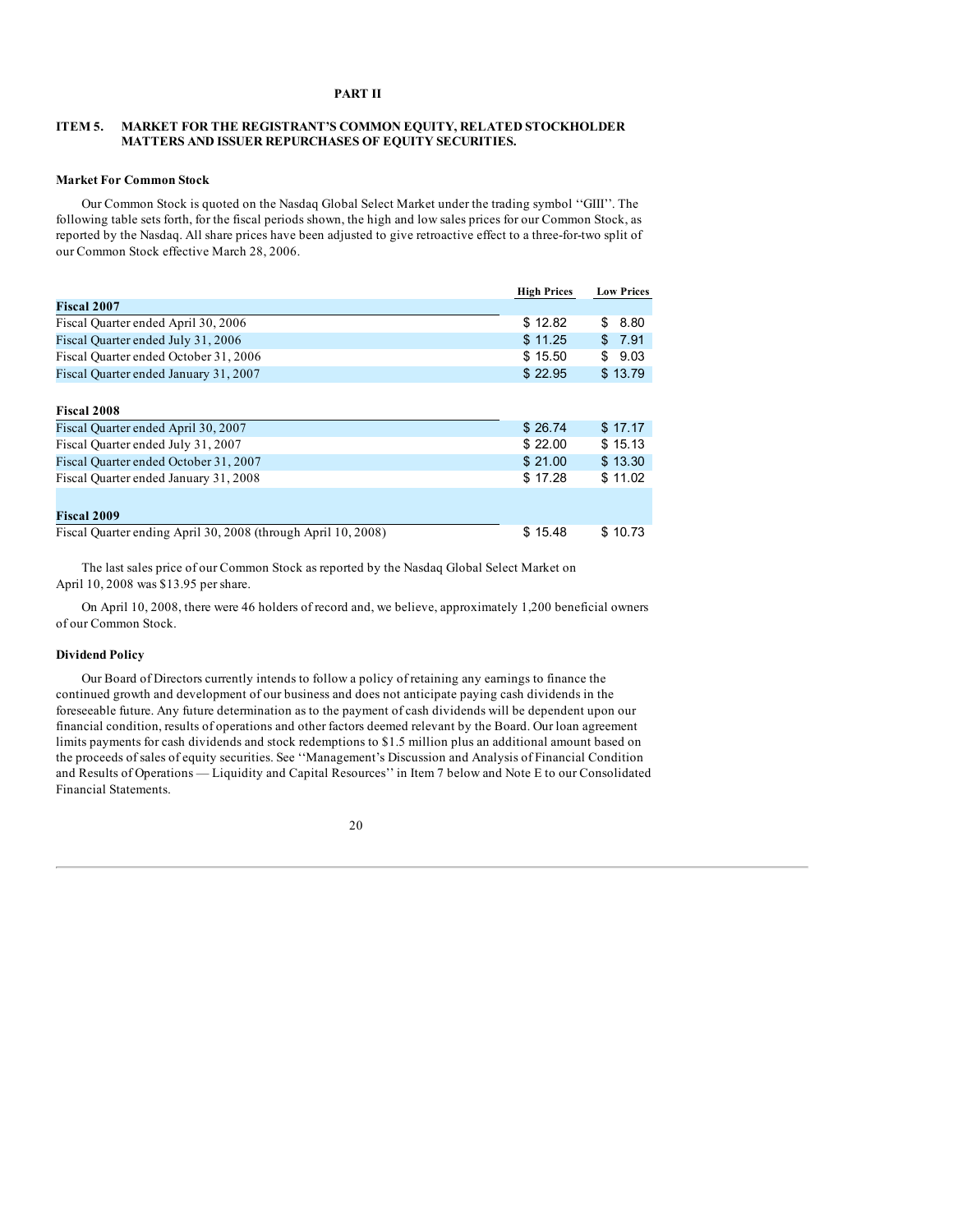# **Performance Graph**

*The following Performance Graph and related information shall not be deemed to be ''filed'' with the Securities and Exchange Commission, nor shall such information be incorporated by reference into any future* filing under the Securities Act of 1933 or the Securities Exchange Act of 1934, each as amended, except to the *extent that we specifically incorporate it by reference into such filing.*

The Securities and Exchange Commission requires us to present a chart comparing the cumulative total stockholder return on our Common Stock with the cumulative total stockholder return of (i) a broad equity market index and (ii) a published industry index or peer group. This chart compares the Common Stock with (i) the S&P 500 Composite Index and (ii) the S&P Textiles Index, and assumes an investment of \$100 on January 31, 2003 in each of the Common Stock, the stocks comprising the S&P 500 Composite Index and the stocks comprising the S&P Textile Index.

> **G-III Apparel Group, Ltd. Comparison of Cumulative Total Return (January 31, 2003 – January 31, 2008)**



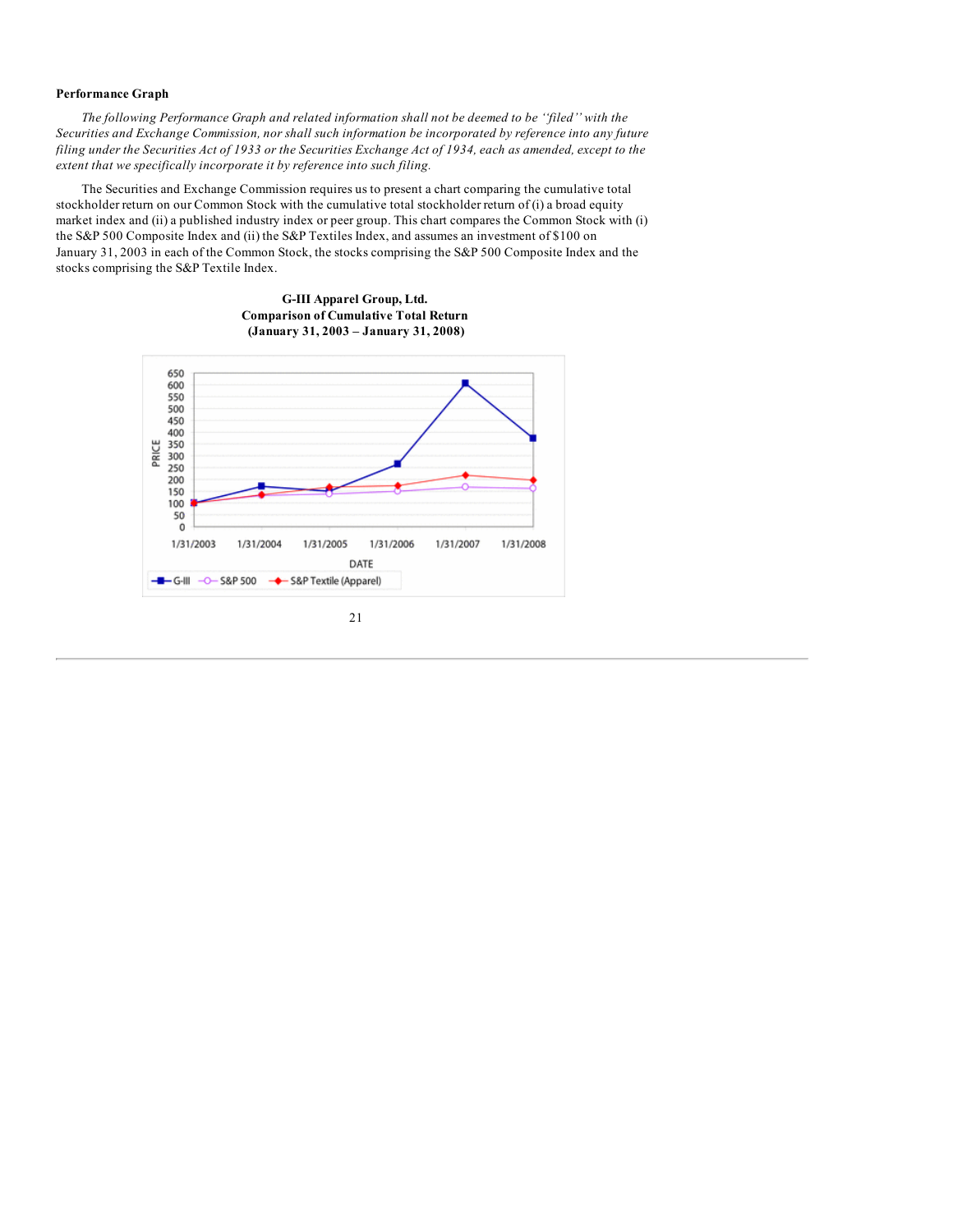# **ITEM 6. SELECTED FINANCIAL DATA.**

The selected consolidated financial data set forth below as of and for the years ended January 31, 2004, 2005, 2006, 2007 and 2008 have been derived from our audited consolidated financial statements. Our audited consolidated balance sheets as of January 31, 2004, 2005 and 2006 and our audited consolidated statements of income for the years ended January 31, 2004 and 2005 are not included in this filing. The selected consolidated financial data should be read in conjunction with ''Management's Discussion and Analysis of Financial Condition and Results of Operations'' (Item 7 of this Report) and the audited consolidated financial statements and related notes thereto included elsewhere in this Annual Report on Form 10-K. Certain amounts in the Income Statement Data for fiscal years 2004 and 2005 have been reclassified to conform to the current year presentation.

Our results of operations for the year ended January 31, 2006 include the results of our Marvin Richards and Winlit divisions from July 11, 2005, the date we acquired the stock of Marvin Richards and certain assets from Winlit. Our results for fiscal 2006 exclude the seasonal losses that were incurred by these acquired companies in the first half of fiscal 2006. Results for fiscal 2007 and fiscal 2008 include the operations of Marvin Richards and Winlit for the entire period, as well as interest expense and depreciation and amortization expense relating to these acquisitions for the entire period. Results for fiscal 2008 include the operating results of the Jessica Howard/Industrial Cotton businesses from May 24, 2007, the date of acquisition. The financial results set forth below do not include any results of the Andrew Marc business which was acquired on February 11, 2008, after the end of fiscal 2008.

All share and per share information in the table below have been adjusted to give retroactive effect to a three-for-two split of our Common Stock effective March 28, 2006.

(in thousands, except per share data)

|                                               |     | Year Ended January 31, |    |           |    |           |    |           |              |
|-----------------------------------------------|-----|------------------------|----|-----------|----|-----------|----|-----------|--------------|
|                                               |     | 2004                   |    | 2005      |    | 2006      |    | 2007      | 2008         |
| <b>Consolidated Income Statement Data:</b>    |     |                        |    |           |    |           |    |           |              |
| Net sales                                     | \$. | 225.061                |    | \$214,278 |    | \$324,072 |    | \$427,017 | \$518,868    |
| Cost of goods sold                            |     | 162,229                |    | 161,534   |    | 239,226   |    | 311,470   | 379,417      |
| Gross profit                                  |     | 62,832                 |    | 52,744    |    | 84,846    |    | 115,547   | 139,451      |
| Selling, general & administrative expenses    |     | 46,784                 |    | 47,452    |    | 64,763    |    | 83,258    | 101,669      |
| Depreciation and amortization                 |     | 1,255                  |    | 1.344     |    | 3,125     |    | 4,431     | 5,427        |
| Non-recurring charge                          |     |                        |    | 882       |    |           |    |           |              |
| Operating profit                              |     | 14.793                 |    | 3.066     |    | 16.958    |    | 27.858    | 32,355       |
| Interest and financing charges, net           |     | 1,179                  |    | 1,086     |    | 4,349     |    | 6,362     | 3,158        |
| Income before income taxes                    |     | 13,614                 |    | 1,980     |    | 12,609    |    | 21,496    | 29,197       |
| Income taxes                                  |     | 5,238                  |    | 1,277     |    | 5,517     |    | 8,307     | 11,707       |
| Net income                                    | \$  | 8,376                  | \$ | 703       | \$ | 7,092     | S  | 13,189    | \$<br>17,490 |
| Basic earnings per share                      | \$  | 0.81                   | \$ | 0.07      | \$ | 0.62      | \$ | 1.00      | \$<br>1.09   |
| Weighted average shares outstanding - basic   |     | 10.368                 |    | 10,773    |    | 11.509    |    | 13.199    | 16.119       |
| Diluted earnings per share                    | \$  | 0.76                   | \$ | 0.06      | \$ | 0.58      | \$ | 0.94      | \$<br>1.05   |
| Weighted average shares outstanding – diluted |     | 11.022                 |    | 11.292    |    | 12.236    |    | 13.982    | 16.670       |

|                                           |          | As of January 31, |          |              |              |  |  |  |
|-------------------------------------------|----------|-------------------|----------|--------------|--------------|--|--|--|
|                                           | 2004     | 2005              |          | 2006<br>2007 |              |  |  |  |
| <b>Consolidated Balance Sheet Data:</b>   |          |                   |          |              |              |  |  |  |
| Working capital                           | \$57.388 | \$59.868          | \$61.197 | \$81.858     | \$120.414    |  |  |  |
| Total assets                              | 80.696   | 80.595            | 138,317  | 175.141      | 237,698      |  |  |  |
| Short-term debt                           | 852      | 972               | 7.578    | 11.130       | 13,060       |  |  |  |
| Long-term debt, excluding current portion | $\Omega$ | 510               | 21.750   | 13.143       | $\mathbf{0}$ |  |  |  |
| Total stockholders' equity                | 65.272   | 66.930            | 82.011   | 115.642      | 173,874      |  |  |  |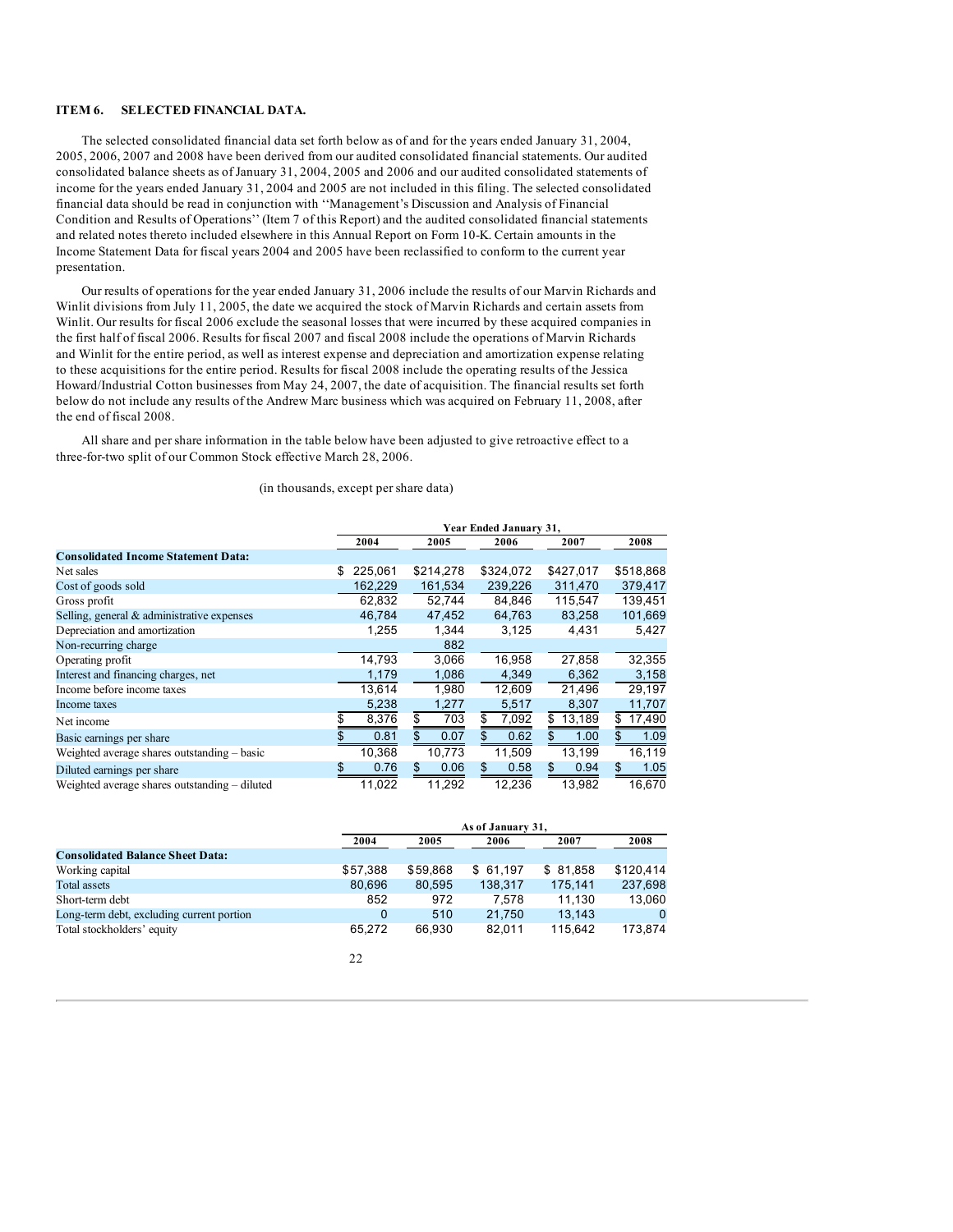# **ITEM 7. MANAGEMENT'S DISCUSSION AND ANALYSIS OF FINANCIAL CONDITION AND RESULTS OF OPERATION.**

*Statements in this Annual Report on Form 10-K concerning our business outlook or future economic performance, anticipated revenues, expenses or other financial items, product introductions and plans and objectives related thereto, and statements concerning assumptions made or expectations as to any future events, conditions, performance or other matters, are ''forward-looking statements'' as that term is defined under the Federal securities laws. Forward-looking statements are subject to risks, uncertainties and other factors which* could cause actual results to differ materially from those stated in such statements. Such risks, uncertainties *and factors include, but are not limited to, dependence on licensed product, reliance on foreign manufacturers, risks of doing business abroad, the nature of the apparel industry, including changing consumer demand and tastes, seasonality, customer acceptance of new products, the impact of competitive products and pricing, dependence on existing management, possible disruption from acquisitions and general economic conditions,* as well as other risks detailed in our filings with the Securities and Exchange Commission, including this *Annual Report on Form 10-K.*

Unless the context otherwise requires, ''G-III'', ''us'', ''we'' and ''our'' refer to G-III Apparel Group, Ltd. and its subsidiaries. References to fiscal years refer to the year ended or ending on January 31 of that year. For example, our fiscal year ended January 31, 2008 is referred to as ''fiscal 2008''.

The following presentation of management's discussion and analysis of our consolidated financial condition and results of operations should be read in conjunction with our financial statements, the accompanying notes and other financial information appearing elsewhere in this Report.

#### **Overview**

G-III designs, manufactures, imports and markets an extensive range of outerwear and sportswear, including coats, jackets, pants, skirts, suits, dresses and other sportswear items under licensed brands, our own proprietary brands and private retail labels. While our products are distributed through a broad mix of retail partners at a variety of price points, a majority of our sales are concentrated with our ten largest customers. Sales to our ten largest customers were 60.7% of our net sales in fiscal 2006, 61.0% of our net sales in fiscal 2007 and 59.7% of our net sales in fiscal 2008.

We operate in fashion markets that are intensely competitive. Our ability to continuously evaluate and respond to changing consumer demands and tastes, across multiple market segments, distribution channels and geographies is critical to our success. Although our portfolio of brands is aimed at diversifying our risks in this regard, misjudging shifts in consumer preferences could have a negative effect on our business. Our success in the future will depend on our ability to design products that are accepted in the markets we serve, source the manufacture of our products on a competitive basis, particularly in light of the impact of the elimination of quota for apparel products, and continue to diversify our product portfolio and the markets we serve.

We operate our business in two segments, licensed apparel and non-licensed apparel. The licensed apparel segment includes sales of apparel brands licensed by us from third parties. The non-licensed apparel segment includes sales of apparel under our own brands and private label brands.

The sale of licensed product has been a key element of our business strategy for many years. As part of this strategy, we added several new fashion and sports apparel licenses over the past few years. We believe that consumers prefer to buy brands they know and we have continually sought licenses that would increase the portfolio of name brands we can offer through different tiers of retail distribution, for a wide array of products and at a variety of price points. The sale of licensed product accounted for 70.3% of our net sales in fiscal 2008 compared to 63.0% of our net sales in fiscal 2007 and 60.8% of our net sales in fiscal 2006.

We have expanded our portfolio of proprietary and licensed brands over the past 15 years through acquisitions and through entering into license agreements for new brands or for additional products under previously licensed brands. We have made four acquisitions since July 2005, each of which has helped to broaden our product offerings and expand our ability to serve different tiers of distribution.

In July, 2005, we acquired the business of Marvin Richards. Marvin Richards has been an outerwear manufacturer and supplier for over 20 years under the Marvin Richards brand name. As a result of this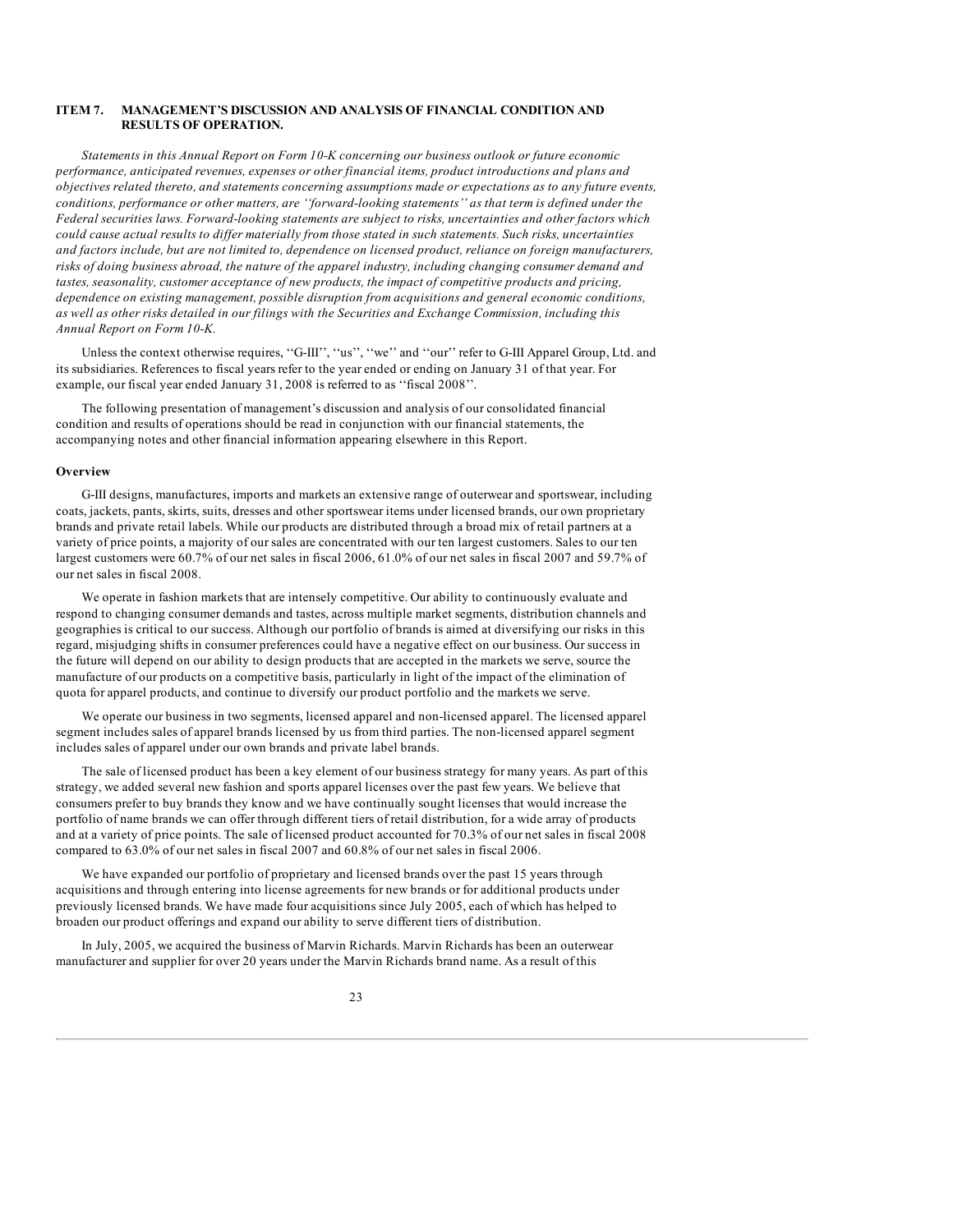acquisition, we have licenses under the Calvin Klein and ck Calvin Klein brand names. Marvin Richards also conducts a variety of private label programs.

In July, 2005, we also acquired specified operating assets of Winlit Group, Ltd. Winlit has been a supplier of outerwear for over 35 years. As a result of acquiring Winlit's assets, we have licenses for men's and women's outerwear under the Guess? brand, ladies outerwear under the Ellen Tracy brand and leather outerwear under the Tommy Hilfiger brand. Winlit also sells apparel under the Winlit, LNR, and NY 10018 owned names and through private label programs.

The operating results of Marvin Richards and Winlit, have been included in our financial statements since the date of acquisition. Marvin Richards and Winlit are in the wholesale outerwear business and are subject to the same seasonality that we are. Our results for the first two quarters of fiscal 2006 and for the full 2006 fiscal year exclude the seasonal losses that were incurred by these acquired companies in the first half of fiscal 2006. Results for fiscal 2007 and 2008 include the operations of Marvin Richards and Winlit for the entire year, as well as interest expense and amortization expense for the entire year relating to these acquisitions.

In May 2007, we acquired specified operating assets of Jessica Howard Ltd. and Industrial Cotton, Inc., two related companies. Jessica Howard designs and markets moderate and better dresses under the proprietary Jessica Howard and Eliza J brands, as well as under private label programs. Industrial Cotton is a mid-tier provider of a broad assortment of junior denim products. The operating results of the Jessica Howard/Industrial Cotton businesses have been included in our financial statements since the date of acquisition.

The acquired Jessica Howard dress operations expanded and complemented our dress business which began shipping under the Calvin Klein label in September 2006. We believe that the capabilities of our Jessica Howard division will assist us in seeking additional dress licenses. We added to our dress business in July 2007, when we expanded our license with Ellen Tracy to include dresses. We also intend to grow the existing Jessica Howard and Eliza J. brands and expand private label programs to further develop our dress business. Industrial Cotton adds expertise to our junior sportswear business.

In February 2008, we acquired Andrew Marc, a supplier of fine outerwear and handbags for both men and women to upscale specialty and department stores. As a result of this acquisition, we have added Andrew Marc and Marc New York as additional company-owned brands and Levi's and Dockers as additional licensed brands. We believe that the Andrew Marc brand can be leveraged into a variety of new categories to become a meaningful lifestyle brand for us. The operating results of the Andrew Marc business will be included in our financial results from the date of acquisition, which occurred after the end of fiscal 2008.

These acquisitions are consistent with our strategy to expand our product offerings and increase the portfolio of proprietary and licensed brands that we offer through different tiers of retail distribution and at a variety of price points. We believe that these acquisitions complement our other licensed brands, G-III owned labels and private label programs.

We believe that brand owners will look to consolidate the number of licensees they engage to develop product and they will seek licensees with a successful track record of developing brands. We are continually having discussions with licensors regarding new opportunities. It is our objective to continue to expand our product offerings.

As a result of our acquisition of Marvin Richards, we have licenses for men's and women's outerwear with Calvin Klein. In September 2005, we entered into a license agreement to manufacture and distribute women's better suits under the Calvin Klein label and in April 2006, we entered into a license agreement to manufacture and distribute women's dresses under the Calvin Klein label. We began shipping the women's suit line in January 2006 and the women's dress line in October 2006. We further expanded our relationship with Calvin Klein in December 2007 by adding a license for women's performance wear. We began limited shipments of this product for the Spring 2008 season and expect a complete rollout for the Fall 2008 season.

Significant trends that affect the apparel industry include the continuing consolidation of retail chains, the desire on the part of retailers to consolidate vendors supplying them, the increased focus by department stores on their own private label brands and a shift in consumer shopping preferences away from traditional department stores to other mid-tier and specialty store venues. There has also been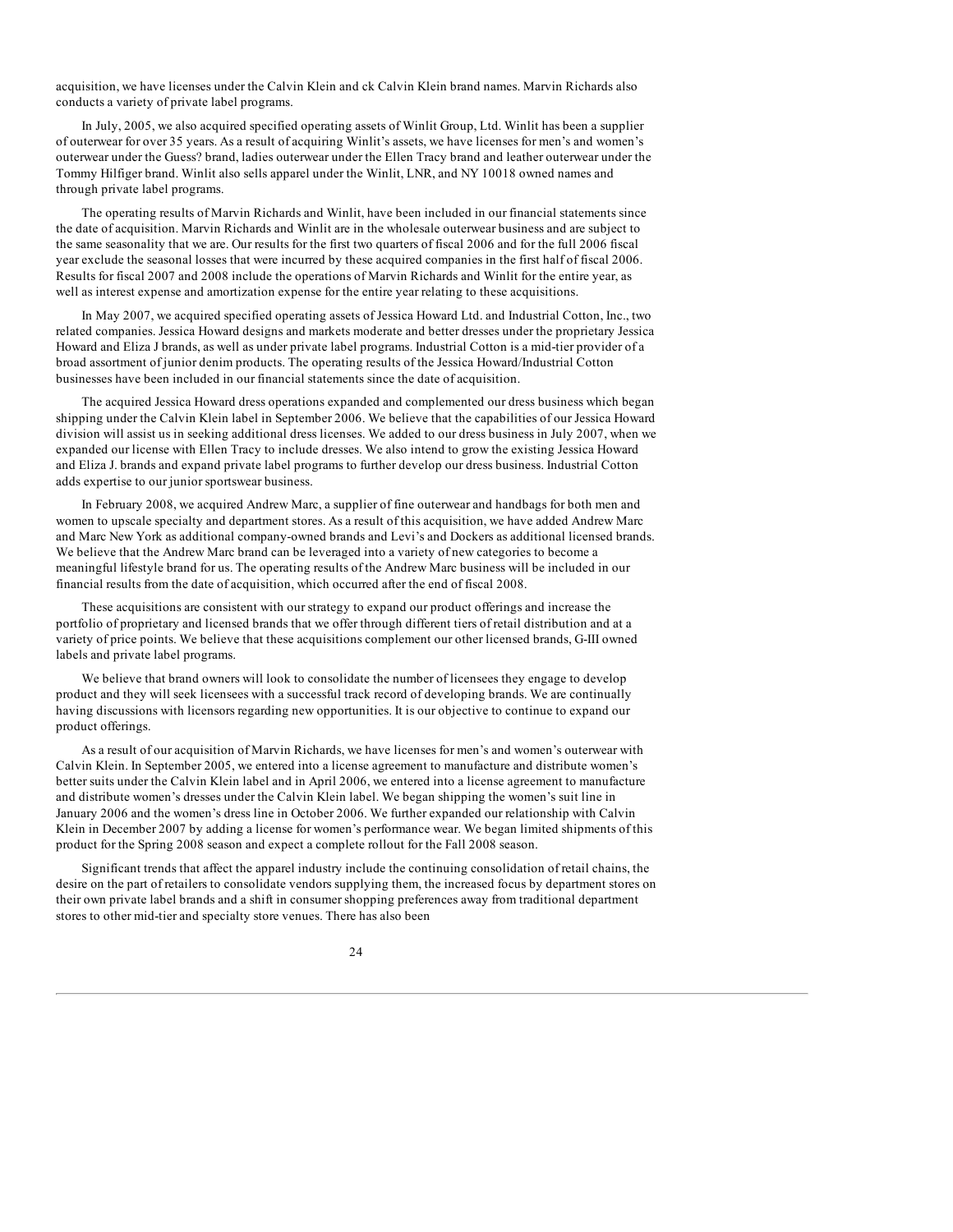significant downward pressure on average retail prices for many categories of apparel. We have responded to these trends by continuing to focus on selling products with recognized brand equity, by attention to design, quality and value and by improving our sourcing capabilities. We have also responded with the strategic acquisitions made by us over the past three years that have added additional licensed and proprietary brands and helped diversify our business by adding new product lines and distribution channels. We believe that our broad distribution capabilities help us to respond to the various shifts by consumers between distribution channels and that our operational capabilities will enable us to continue to be a vendor of choice for our retail partners.

## **Use of Estimates and Critical Accounting Policies**

The preparation of financial statements in conformity with generally accepted accounting principles requires management to make estimates and assumptions that affect the reported amounts of assets and liabilities at the date of the financial statements and revenues and expenses during the reporting period. Significant accounting policies employed by us, including the use of estimates, are presented in the notes to our consolidated financial statements.

Critical accounting policies are those that are most important to the portrayal of our financial condition and our results of operations, and require management's most difficult, subjective and complex judgments, as a result of the need to make estimates about the effect of matters that are inherently uncertain. Our most critical accounting estimates, discussed below, pertain to revenue recognition, accounts receivable, inventories, income taxes, goodwill and intangible assets and stock-based compensation. In determining these estimates, management must use amounts that are based upon its informed judgments and best estimates. On an on-going basis, we evaluate our estimates, including those related to customer allowances and discounts, product returns, bad debts and inventories, and carrying values of intangible assets. We base our estimates on historical experience and on various other assumptions that we believe are reasonable under the circumstances. The results of these estimates form the basis for making judgments about the carrying values of assets and liabilities that are not readily apparent from other sources. Actual results may differ from these estimates under different assumptions and conditions.

## *Revenue Recognition*

We recognize a sale at the time merchandise is shipped to the customer. We also act as an agent in brokering sales between our customers and overseas factories. On these transactions, we recognize commission fee income on the sales that are financed by and shipped directly to our customers. This income is also recorded at the time the merchandise is shipped. Net sales take into account reserves for returns and allowances. We estimate the amount of reserves and allowances based on current and historical information and trends. Sales are reported net of returns, discounts and allowances. Discounts, allowances and estimates of future returns are recognized when the related revenues are recognized.

## *Accounts Receivable*

In the normal course of business, we extend credit to our customers based on pre-defined credit criteria. Accounts receivable, as shown on our consolidated balance sheet, are net of allowances and anticipated discounts. In circumstances where we are aware of a specific customer's inability to meet its financial obligation (such as in the case of bankruptcy filings or substantial downgrading of credit sources), a specific reserve for bad debts is recorded against amounts due to reduce the net recognized receivable to the amount reasonably expected to be collected. For all other customers, an allowance for doubtful accounts is determined through analysis of the aging of accounts receivable at the date of the financial statements, assessments of collectability based on historical trends and an evaluation of the impact of economic conditions.

An allowance for discounts is based on reviews of open invoices where concessions have been extended to customers. Costs associated with allowable deductions for customer advertising expenses are charged to advertising expenses in the selling, general and administrative section of our consolidated statements of income. Costs associated with markdowns and other operational charge backs, net of historical recoveries, are included as a reduction of net sales. All of these are part of the allowances included in accounts receivable. We reserve against known charge backs, as well as for an estimate of

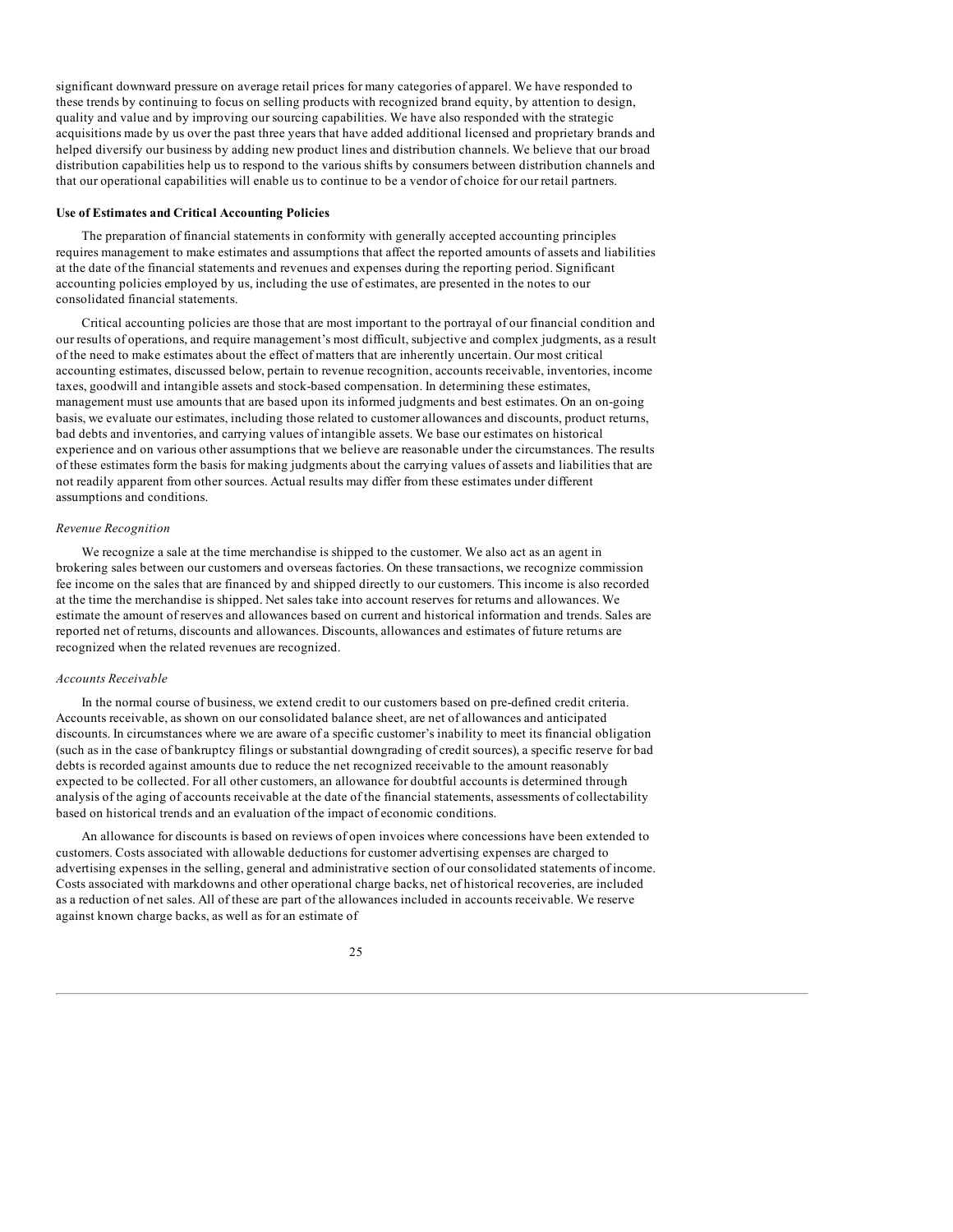potential future deductions by customers. These provisions result from seasonal negotiations with our customers as well as historical deduction trends, net of historical recoveries and the evaluation of current market conditions.

#### *Inventories*

Inventories are stated at lower of cost (determined by the first-in, first-out method) or market. We continually evaluate the composition of our inventories, assessing slow-turning, ongoing product as well as fashion product from prior seasons. The market value of distressed inventory is based on historical sales trends of our individual product lines, the impact of market trends and economic conditions, and the value of current orders for this type of inventory.

## *Income Taxes*

As part of the process of preparing our consolidated financial statements, we are required to estimate our income taxes in each of the jurisdictions in which we operate. This process involves estimating our actual current tax exposure, together with assessing temporary differences resulting from differing treatment of items for tax and accounting purposes. These differences result in deferred tax assets and liabilities, which are included within our consolidated balance sheet.

# *Goodwill and Intangible Assets*

In July, 2005, we acquired Marvin Richards and specified operating assets of Winlit and in May 2007, we acquired specified operating assets of Jessica Howard and Industrial Cotton. SFAS No. 142 requires that goodwill and intangible assets with an indefinite life be tested for impairment at least annually. Goodwill and intangible assets with an indefinite life are required to be written down when impaired, rather than amortized as previous accounting standards required. Goodwill and intangible assets with an indefinite life are tested for impairment by comparing the fair value of the reporting unit with its carrying value. Fair value is generally determined using discounted cash flows, market multiples and market capitalization. Significant estimates used in the fair value methodologies include estimates of future cash flows, future short-term and long-term growth rates, weighted average cost of capital and estimates of market multiples of the reportable unit. If these estimates or their related assumptions change in the future, we may be required to record impairment charges for our goodwill and intangible assets with an indefinite life.

The process of evaluating the potential impairment of goodwill is subjective and requires significant judgment at many points during the analysis. In estimating the fair value of a reporting unit for the purposes of our annual or periodic analyses, we make estimates and judgments about the future cash flows of that reporting unit. Although our cash flow forecasts are based on assumptions that are consistent with our plans and estimates we are using to manage the underlying businesses, there is significant exercise of judgment involved in determining the cash flows attributable to a reporting unit over its estimated remaining useful life. In addition, we make certain judgments about allocating shared assets to the estimated balance sheets of our reporting units. We also consider our and our competitor's market capitalization on the date we perform the analysis. Changes in judgment on these assumptions and estimates could result in a goodwill impairment charge.

We allocated the purchase price of the companies we acquired in fiscal 2006 and in fiscal 2008 to the tangible and intangible assets acquired and liabilities assumed, based on their estimated fair values. These valuations require management to make significant estimations and assumptions, especially with respect to intangible assets. The amount allocated to goodwill was increased with respect to each of fiscal 2006, fiscal 2007 and fiscal 2008 as a result of additional payments made based on the performance of Marvin Richards and Winlit. In fiscal 2008, the amount allocated to goodwill also increased as a result of the acquisition of Jessica Howard and Industrial Cotton.

Critical estimates in valuing intangible assets include future expected cash flows from license agreements, trade names and customer relationships. In addition, other factors considered are the brand awareness and market position of the products sold by the acquired companies and assumptions about the period of time the brand will continue to be used in the combined company's product portfolio. Management's estimates of fair value are based on assumptions believed to be reasonable, but which are inherently uncertain and unpredictable.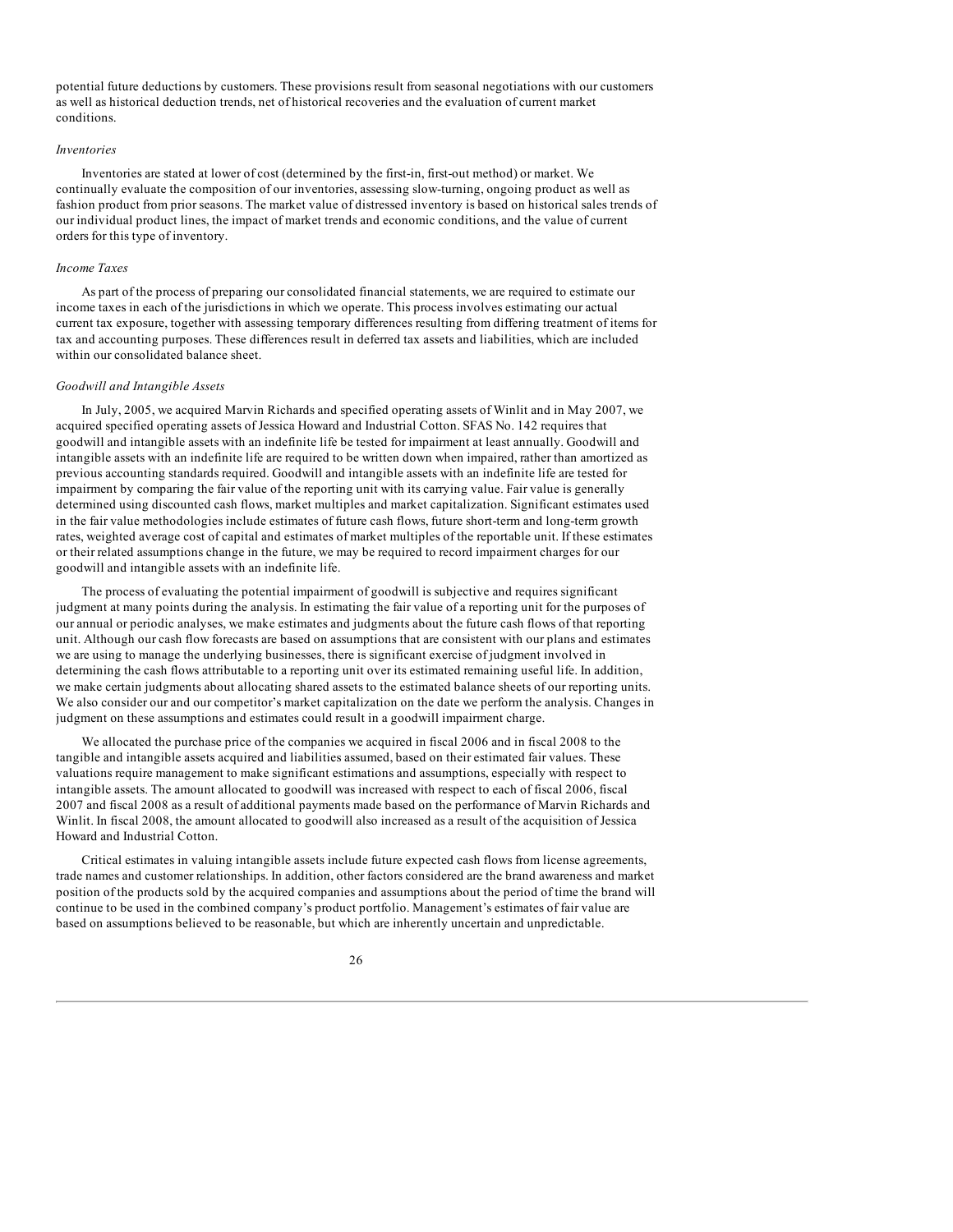If we did not appropriately allocate these components or we incorrectly estimate the useful lives of these components, our computation of depreciation and amortization expense may not appropriately reflect the actual impact of these costs over future periods, which will affect our net income.

We acquired Andrew Marc in February 2008. We are required to allocate the purchase price for this company to the tangible and intangible assets acquired and liabilities assumed based on their estimated fair values. We will have a valuation performed to determine the value of the intangible assets, including trademarks, licenses and customer lists, and the resulting goodwill acquired. Significant estimates will be used in the fair value methodologies including estimates of future cash flows, future short-term and long-term growth rates, weighted average cost of capital and estimates of market multiples. If these estimates or their related assumptions change in the future, we may be required to record impairment charges for our goodwill and intangible assets with an indefinite life.

# *Stock-based Compensation*

Effective February 1, 2006, we adopted Statement of Financial Accounting Standards No. 123R, ''Share Based Payment'' (''SFAS 123R''). We elected to use the modified prospective transition method; therefore, prior period results were not restated. Prior to the adoption of SFAS 123R, stock-based compensation expense related to stock options was not recognized in our results of operations if the exercise price was at least equal to the market value of our common stock on the grant date. As a result, the recognition of stock-based compensation expense in prior periods was generally limited to the expense attributed to restricted stock awards.

SFAS 123R requires all share-based payments to employees, including grants of employee stock options, to be recognized as compensation expense over the service period (generally the vesting period) in the consolidated financial statements based on their fair values. We utilize the Black-Scholes option pricing model to estimate the fair value of stock-based compensation at the date of grant. The Black-Scholes model requires subjective assumptions regarding dividend yields, expected volatility, expected life of options and risk-free interest rates. These assumptions reflect management's best estimates. Changes in these inputs and assumptions can materially affect the estimate of fair value and the amount of our stock-based compensation expenses. We recognized approximately \$425,000 of stock-based compensation expense in fiscal 2007 and \$703,000 of stock-based compensation in fiscal 2008. As of February 1, 2008, there was approximately \$3.1 million of total unrecognized stock-based compensation expense related to non-vested stock-based compensation granted by us. These expenses are expected to be recognized by us through January 31, 2013.

## **Results of Operations**

The following table sets forth selected operating data as a percentage of our net sales for the fiscal years indicated below:

|                                              | 2006   | 2007   | 2008   |
|----------------------------------------------|--------|--------|--------|
| Net sales                                    | 100.0% | 100.0% | 100.0% |
| Cost of goods sold                           | 73.8   | 72.9   | 73.1   |
| Gross profit                                 | 26.2   | 27.1   | 26.9   |
| Selling, general and administrative expenses | 20.0   | 19.5   | 19.6   |
| Depreciation and amortization                | 1.0    | 1.0    | 1.1    |
| Operating profit                             | 5.2    | 6.6    | 6.2    |
| Interest and financing charges, net          | 1.3    | 1.5    | 0.6    |
| Income before income taxes                   | 3.9    | 5.1    | 5.6    |
| Income taxes                                 | 1.7    | 2.0    | 2.3    |
| Net income                                   | 2.2%   | 3.1%   | 3.3%   |

#### *Year ended January 31, 2008 (''fiscal 2008'') compared to year ended January 31, 2007 (''fiscal 2007'')*

Net sales for fiscal 2008 increased to \$518.9 million from \$427.0 million in the prior year. Net sales of licensed product accounted for 70.3% of our net sales in fiscal 2008 compared to 63.0% of our net sales

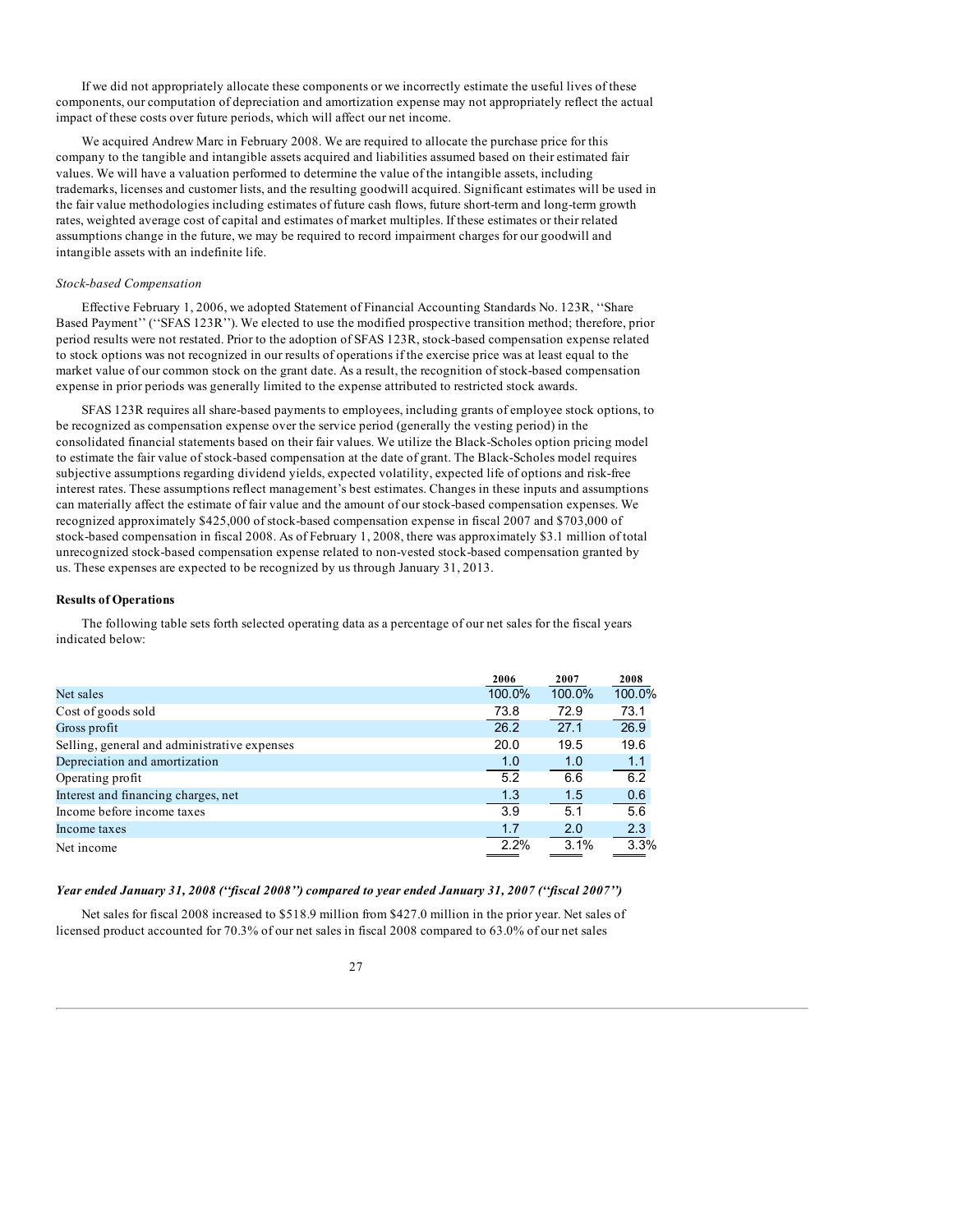in fiscal 2007, as net sales of licensed apparel increased to \$365.0 million from \$268.9 million. This increase in net sales of licensed apparel was primarily the result of an increase in net sales of \$48.7 million of Calvin Klein licensed product, \$22.9 million of Kenneth Cole licensed product and \$17.3 million of Guess licensed product. Our Calvin Klein licensed product consists of men's and women's outerwear, women's suits and dresses. Dresses began shipping in the third quarter of fiscal 2007 and women's suits began shipping in January 2006. The Kenneth Cole and Guess licensed product consists of men's and women's outerwear. Net sales of non-licensed apparel decreased to \$153.9 million in fiscal 2008 from \$158.1 million in fiscal 2007, primarily due to the loss or reduction of women's and men's private label outerwear programs with several customers and a shift by some customers to purchasing our licensed product instead of purchasing our non-licensed product. This decrease in net sales of non-licensed apparel was offset, in part, by \$41.5 million of net sales from the Jessica Howard/Industrial Cotton business that we acquired in May 2007, all of which constituted sales of proprietary branded or private label product.

Gross profit increased to \$139.5 million, or 26.9% of net sales, for fiscal 2008, from \$115.5 million, or 27.1% of net sales, in the prior year. Our gross profit percentage in fiscal 2008 was negatively impacted by a \$3.0 million charge incurred as the result of a payment related to our guarantee of purchase commitments by a long-standing vendor that is no longer in business. Of this charge, \$2.0 million related to our licensed apparel segment and \$1.0 million related to our non-licensed apparel segment. The gross profit percentage in our licensed apparel segment was 28.6% for fiscal 2008 compared to 29.4% in prior year. The decrease in the gross margin percentage for licensed apparel is primarily due to a negative gross margin on sales of Sean John sportswear, lower margins on sales of Calvin Klein women's suits and the impact of the charge referred to above. Sales of Sean John sportswear were not sufficient to cover fixed costs associated with this line. In January 2008, we agreed with Sean John to terminate the license with respect to Sean John sportswear. As a result of the termination, we incurred a pretax charge in the amount of \$720,000 which negatively impacted our gross margin. The gross margin on Calvin Klein women's suits declined compared to fiscal 2007 as the retail environment for this product category weakened. The gross profit percentage in our non-licensed segment was 22.8% for the year ended January 31, 2008 compared to 23.1% in the same period last year. This percentage was negatively impacted by lower margins on sales of Jessica Howard/Industrial Cotton product compared to other products comprising our non-licensed segment, as well as by the impact of the charge referred to above.

Selling, general and administrative expenses increased \$18.4 million to \$101.7 million in fiscal 2008 from \$83.3 million in the prior year. Selling, general and administrative expenses increased primarily as a result of increases of \$11.5 million in personnel costs, \$2.6 million in advertising and promotion, \$2.7 million in facility costs and \$2.0 million in design and product development costs. Personnel costs increased primarily due to the additional staff resulting from the acquisition of Jessica Howard/Industrial Cotton in late May 2007 and increased staffing of our Calvin Klein women's suits and dress divisions and the now discontinued Sean John women's sportswear division. Advertising and promotion increased primarily due to increased spending on advertising of Calvin Klein suits and dresses as our license agreements require spending based on a percentage of net sales of the licensed product. Facility costs increased primarily as a result of third party warehousing and rent associated with the acquisition of Jessica Howard/Industrial Cotton in May 2007 and rent and utility costs associated with our new warehouse. Design and product development costs increased as a result of costs associated with developing our new dress and sportswear businesses. We expect that our selling, general and administrative expenses will continue to increase in fiscal 2009 as a result of our acquisition of Andrew Marc, as well as the continued expansion of our business.

Depreciation and amortization increased to \$5.4 million in the year ended January 31, 2008 from \$4.4 million in the comparable period last year primarily as a result of the acceleration of amortization on leasehold improvements (\$439,000) and the amortization of intangibles from the Jessica Howard/Industrial Cotton acquisition (\$230,000). The leasehold improvements related to office space under a lease that was terminated. We expect that our depreciation and amortization expenses will continue to increase in fiscal 2009 as a result of our acquisition of Andrew Marc.

Interest and finance charges, net for fiscal 2008 decreased to \$3.2 million from \$6.4 million in the prior year. Interest expense decreased due to interest income earned on higher average cash balances in the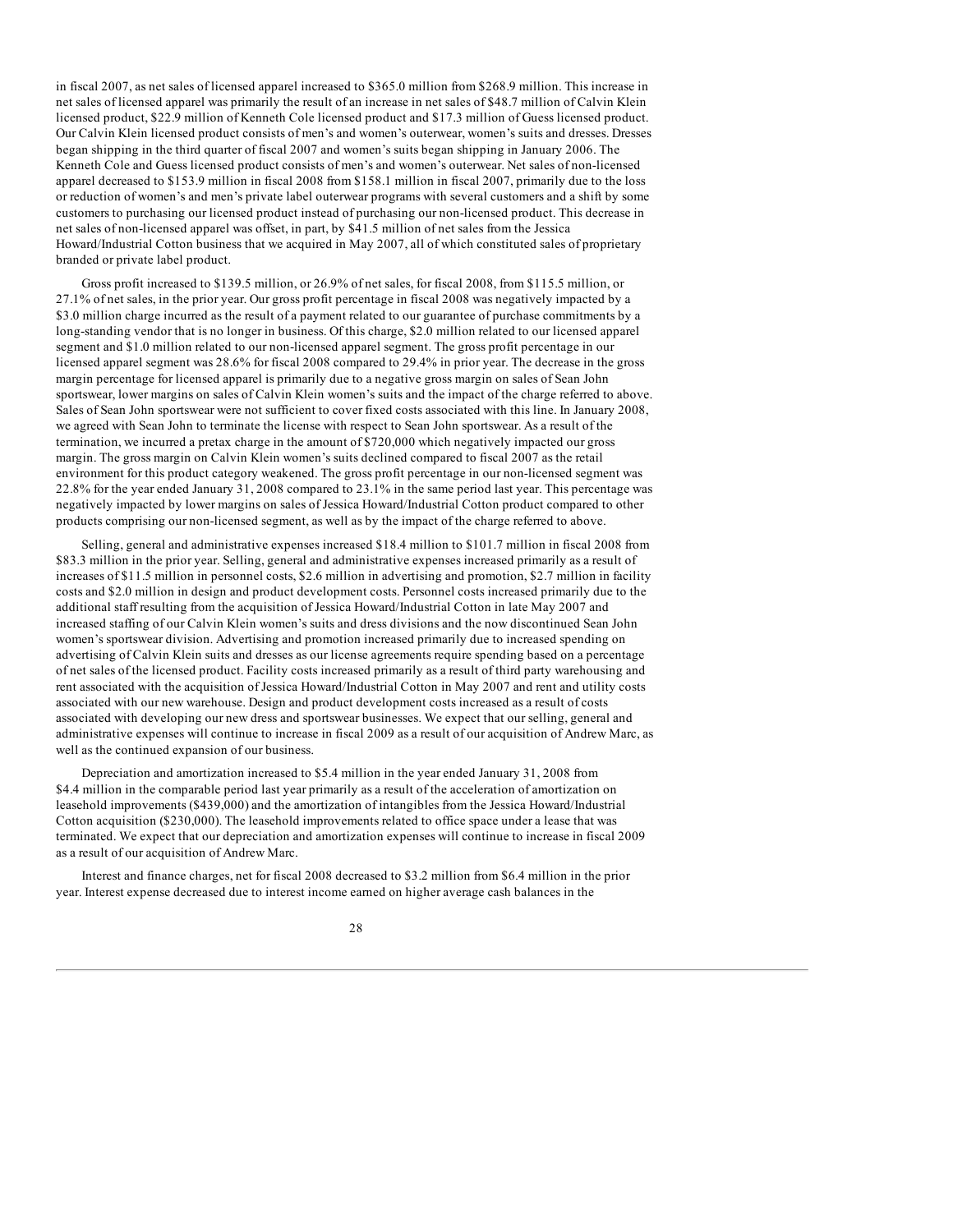beginning of the fiscal year and lower average borrowings during our last two fiscal quarters resulting from the use of proceeds from our sales of common stock in July 2006 and March 2007.

Income tax expense for fiscal 2008 increased to \$11.7 million from \$8.3 million in the prior year. The effective rate for fiscal 2008 was 40.1% compared to 38.6% for the prior year. The current year rate was positively impacted by the reversal of restructuring reserves in the amount of \$860,000. This amount was not included in our taxable income because it was not deducted for tax purposes when recorded. The effective rate was lower in the prior year due to a reversal of tax reserves of approximately \$950,000 as a result of the completion of a Federal income tax audit.

## *Year ended January 31, 2007 (''fiscal 2007'') compared to year ended January 31, 2006 (''fiscal 2006'')*

Net sales for fiscal 2007 increased to \$427.0 million from \$324.1 million in the prior year. Net sales of licensed apparel increased to \$268.9 million from \$197.0 million as a result of increases of \$46.4 million in net sales of Calvin Klein licensed product, including outerwear and the addition of suits and dresses, \$10.2 million in net sales of our sports apparel division, \$10.2 million of net sales of Kenneth Cole licensed product and \$5.9 million in net sales of Guess? licensed product. Net sales of non-licensed apparel increased to \$158.1 million from \$127.1 million, primarily due to increases in new and existing private label programs.

Gross profit increased to \$115.5 million, or 27.1% of net sales, for fiscal 2007, from \$84.8 million, or 26.2% of net sales, in the prior year. The gross profit percentage in our licensed apparel segment was 29.4% in fiscal 2007 compared to 27.9% in the prior year. Sales of Kenneth Cole outerwear, Calvin Klein licensed products, including outerwear, suits and dresses, and sports apparel accounted for the increase in both margin dollars and gross profit as a percentage of sales in our licensed apparel segment. The improved gross profit percentage is primarily a result of more retail sales of our product being at or close to full price resulting in lower markdown allowances being granted by us, as well as increased sales of Calvin Klein product which generally has higher average gross margins than our other licensed product. In fiscal 2007, the gross profit percentage in our nonlicensed segment was 23.1% compared to a gross profit percentage of 23.5% in the prior year. The gross profit percentage in our non-licensed segment decreased as a result of a decrease in commission fee income offset, in part, by higher margin sales in our private label business due to product mix. Commission fee income in our non-licensed segment, which has no cost of goods sold component, was approximately \$690,000 in the current year compared to \$2.2 million in the prior year.

Selling, general and administrative expenses increased \$19.8 million to \$87.7 million in fiscal 2007 from \$67.9 million in the prior year. Selling, general and administrative expenses increased primarily as a result of increases in personnel costs (\$6.7 million), advertising and promotion (\$4.8 million), facility costs (\$3.3 million) and depreciation and amortization (\$1.3 million). Personnel and facility costs increased primarily due to costs related to the businesses we acquired in July 2005, which were included for a full year in fiscal 2007 compared to approximately a half the year in fiscal 2006, as well as an increase in management bonuses. In addition, there were increases in personnel costs with respect to the staffing of our new initiatives, including Calvin Klein women's suits and dresses, Sean John women's sportswear and Exsto. Facility costs also increased as a result of the use of third party warehouses to accommodate increased shipping volume and additional space leased in our Secaucus warehouse facility that was added in August 2005. Advertising and promotion increased primarily due to national and co-operative advertising required under the license agreements we added as a result of our acquisitions, as well as additional licenses we have entered into. The amount of advertising required is generally based on a percentage of net sales of licensed product. Depreciation and amortization expense increased as a result of the amortization of the identifiable intangibles we acquired in July 2005. A full year of amortization was included in fiscal 2007 compared to approximately a half year of amortization in fiscal 2006.

Interest and finance charges, net, for fiscal 2007 were \$6.4 million compared to \$4.3 million for the prior year. Interest expense increased primarily as a result of debt incurred in connection with the acquisitions and, to a lesser extent, due to an increase in interest rates.

Income tax expense for fiscal 2007 was \$8.3 million compared to \$5.5 million in the prior year. The effective rate for the current year was 38.6% compared to 43.8% for the prior year. The effective tax rate in the current year was lower because income tax expense in the current year includes the reversal of tax reserves of approximately \$950,000 as a result of the completion of a Federal income tax audit.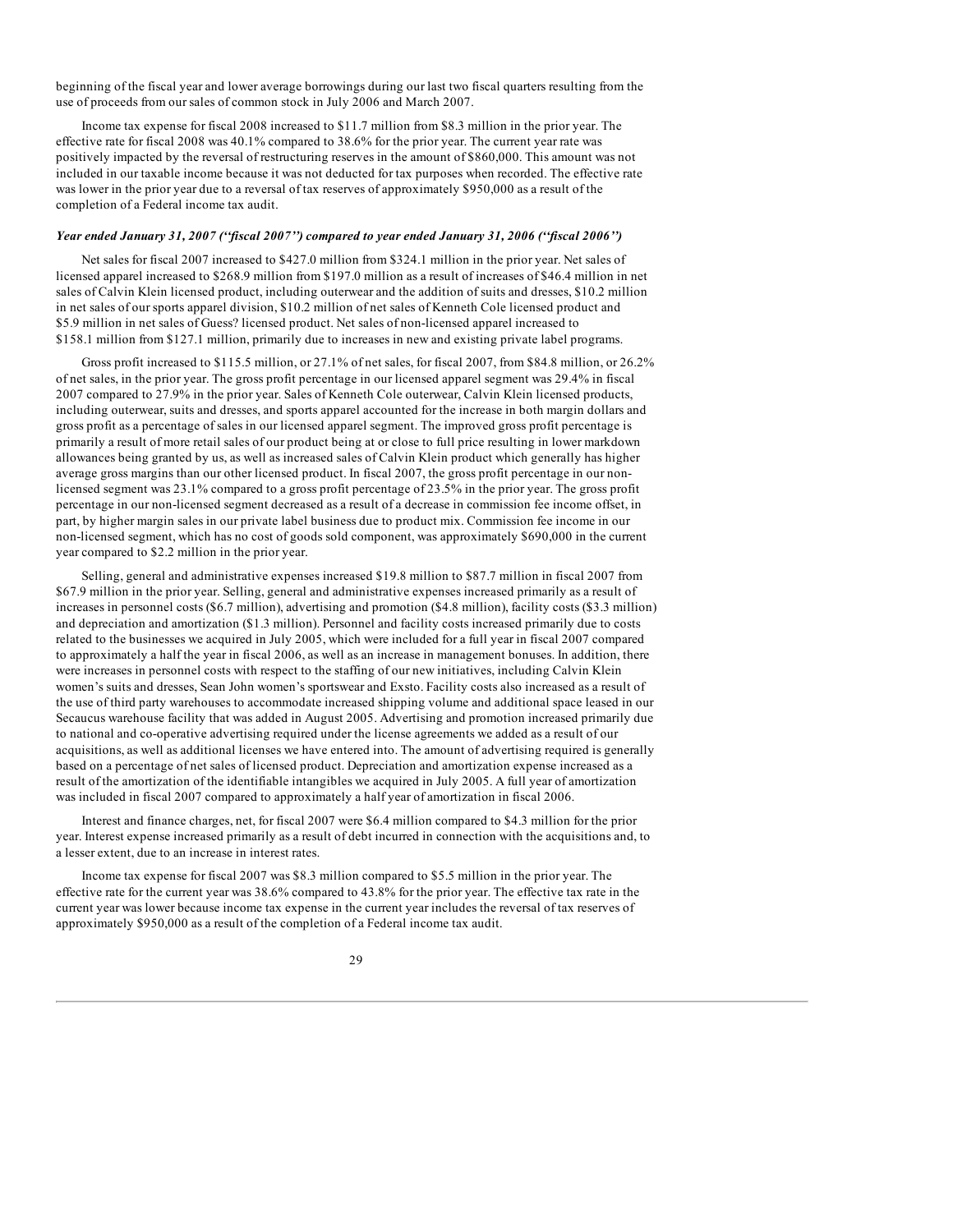## **Liquidity and Capital Resources**

Our primary cash requirements are to fund our seasonal build up in inventories and accounts receivable, primarily during the second and third fiscal quarters each year. Due to the seasonality of our business, we generally reach our maximum borrowing under our asset-based credit facility during our third fiscal quarter. The primary sources to meet our operating cash requirements have been borrowings under this credit facility and cash generated from operations. We also raised cash from offerings of our common stock in July 2006 and March 2007 as described below.

At January 31, 2008, we had cash and cash equivalents of \$38.3 million. In February 2008, we paid \$43.0 million, including fees and expenses related to the acquisition, to purchase Andrew Marc. We used our cash balances and our revolving credit facility to pay the purchase price and expenses in connection with this acquisition. We also paid \$8.3 million, including associated fees and expenses, in May 2007 in connection with the acquisition of Jessica Howard/Industrial Cotton.

During fiscal 2006, we used \$23.9 million of cash to fund the purchase of Marvin Richards and specified assets from Winlit. We also used \$3.3 million of cash in fiscal 2007 and \$3.7 million of cash in fiscal 2008, to pay additional purchase price based on the operating results of our Marvin Richards and Winlit divisions. We expect to use additional cash in fiscal 2009 to pay additional purchase price in connection with these two acquisitions based on their operating results. Fiscal 2009 is the last year of our obligation to pay additional purchase price in connection with these two acquisitions.

### *Public Of ering*

In March 2007, we completed a public offering of 4,500,000 shares of our common stock, of which 1,621,000 shares were offered by us and 2,879,000 shares were offered by selling stockholders, at a public offering price of \$20.00 per share. We received net proceeds of \$30.3 million from this offering after payment of the underwriting discount and expenses of the offering. In April, 2007, we received additional net proceeds of \$6.0 million in connection with the sale of 313,334 shares pursuant to the exercise of the underwriters' overallotment option. The net proceeds we received were used for general corporate purposes.

## *Private Placement*

In July 2006, we completed a private placement of our common stock and five-year warrants to purchase our common stock pursuant to a securities purchase agreement between us and a group of investors resulting in net proceeds to us of \$15.0 million. The net proceeds of this placement were used to temporarily repay a portion of our outstanding balance under our revolving credit line.

We issued 1,500,000 shares of our common stock to the investors at a price of \$10.11 per share. We also issued to the investors warrants to purchase an aggregate of up to 375,000 shares of our common stock, exercisable beginning six months after the closing date of the private placement, at an exercise price of \$11.00 per share, subject to adjustment upon the occurrence of specified events, including customary weighted average price anti-dilution adjustments.

The investors will, subject to exceptions and qualifications specified in the purchase agreement, have a right of first refusal until July 13, 2008 with respect to the proposed sale by us of our equity or equity equivalent securities at an effective price per share of \$10.00 or less.

We also entered into a registration rights agreement with the investors, in which we agreed to file a registration statement with the Securities and Exchange Commission to register under the Securities Act of 1933, as amended, resales from time to time of the 1,500,000 shares purchased from us, any warrant shares issued upon exercise of the warrants and an additional 500,000 shares of our common stock sold to the investors at the same time by Mr. Aron Goldfarb, our founder and father of our Chief Executive Officer. We filed the registration statement within the required time period and the registration statement has been declared effective by the SEC. These investors sold an aggregate of 878,333 shares of our common stock in our public offering described above.

#### *Financing Agreement*

We have a financing agreement with The CIT Group/Commercial Services, Inc., as Agent for a consortium of banks, that was recently extended for three years to July, 2011. The financing agreement is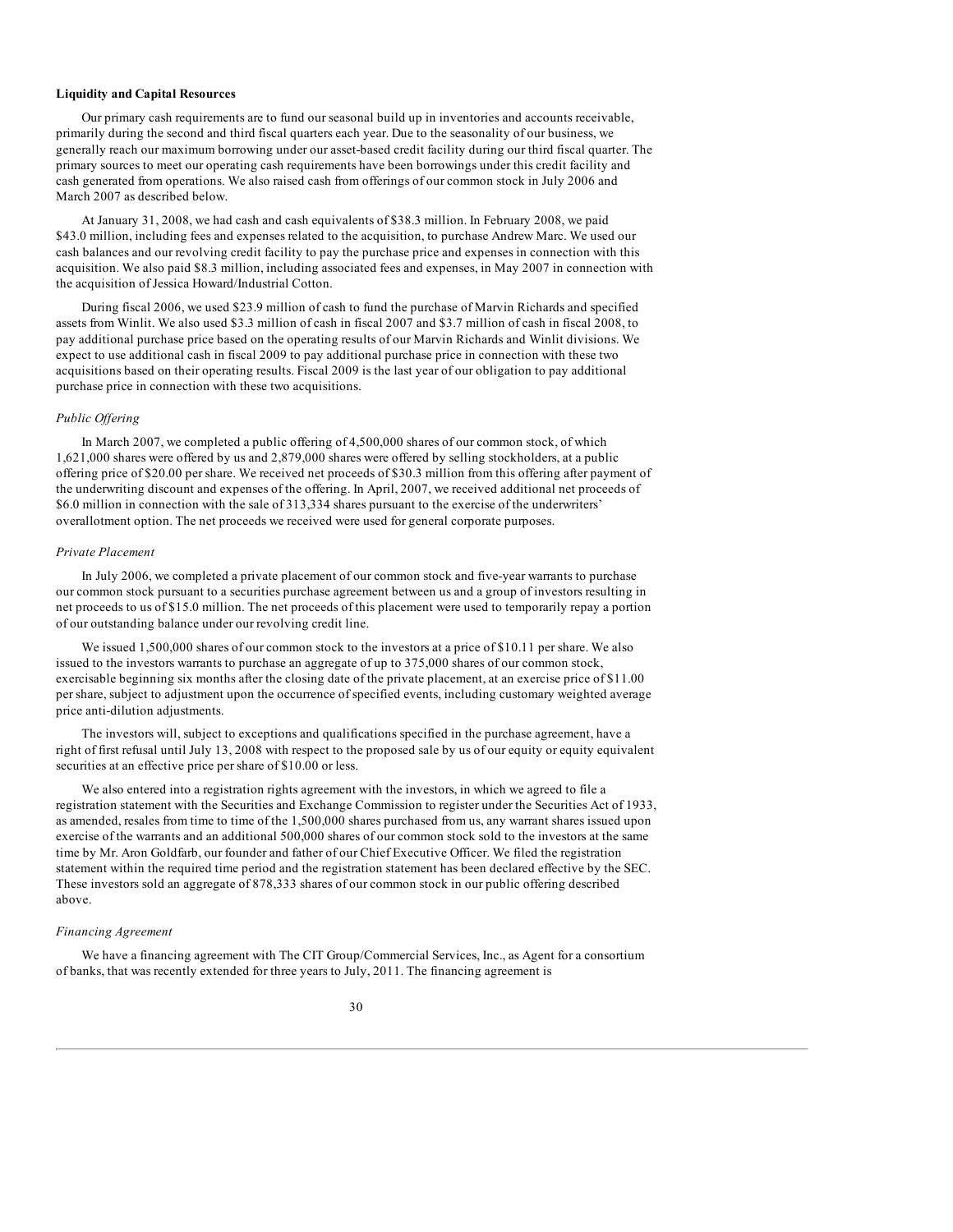a senior secured revolving credit facility providing for borrowings in the aggregate principal amount of up to \$250 million. This financing agreement replaced our prior financing agreement that consisted of a revolving line of credit of up to \$165 million and a term loan of \$30 million.

The financing agreement provides for a maximum revolving line of credit of \$250 million. Amounts available under the line are subject to borrowing base formulas and over advances as specified in the financing agreement. Borrowings under the line of credit bear interest, at our option, at the prime rate less 0.25% (5.5% at March 31, 2008) or LIBOR plus 2.0% (5.86% at March 31, 2008).

The amount borrowed under the line of credit has varied based on our seasonal requirements. The maximum amount outstanding, including open letters of credit, under our line of credit was approximately \$129.6 million in fiscal 2006, \$138.3 million in fiscal 2007 and \$108.7 million in fiscal 2008. At January 31, 2007, there were direct borrowings in the amount of \$1.6 million and no banker's acceptances outstanding and, at January 31, 2008, there were no outstanding direct borrowings, Our contingent liability under open letters of credit was approximately \$2.8 million at January 31, 2007 and \$7.9 million at January 31, 2008.

The prior financing agreement included a term loan in the original principal amount of \$30 million that was payable over three years with eleven quarterly installments of principal in the amount of \$1,650,000 and a balloon payment due on July 11, 2008, the maturity date of that loan. Mandatory prepayments were required under the term loan commencing with fiscal 2007 to the extent of 50% of excess cash flow, as defined. During most of fiscal 2008, the term loan bore interest, at our option, at prime plus 0.75% (6.75% at January 31, 2008) or LIBOR plus 3.0% (6.14% at January 31, 2008). The amount outstanding under the term loan (\$13.1 million at January 31, 2008) was repaid in full from the proceeds of the extended financing agreement.

The financing agreement requires us, among other things, to maintain a maximum senior leverage ratio and minimum fixed charge coverage ratio, as defined. It also limits payments for cash dividends and stock redemption to \$1.5 million plus an additional amount based on the proceeds of sales of equity securities. The financing agreement is secured by all of our assets.

## *Cash from Operating Activities*

At January 31, 2008, we had cash and cash equivalents of \$38.3 million. We generated \$10.6 million of cash from operating activities in fiscal 2008. Cash was generated primarily from our net income of \$17.5 million, increases in accounts payable, accrued expenses and other liabilities of \$13.3 million, and non-cash charges for depreciation and amortization of \$5.4 million offset by an increase of \$18.4 million in inventory and \$6.0 million in accounts receivable. The increases in accounts payable and inventory are attributable to the inventory purchases for our dress and sportswear businesses. Inventory purchases for our Jessica Howard dress division, which was acquired in May 2007, represents a majority of the increase. The increase in accounts receivable is due to a 30% increase in sales in the fourth quarter in fiscal 2008 compared to the comparable period in the prior year.

At January 31, 2007, we had cash and cash equivalents of \$12.0 million. We used \$1.4 million of cash from operating activities in fiscal 2007. Cash generated from our net income of \$13.2 million, an increase in accounts payable of \$5.9 million and non-cash charges for depreciation and amortization of \$4.4 million was more than offset by increases in our accounts receivable of \$15.2 million, inventory of \$7.7 million and prepaid expenses of \$2.8 million. The increase in accounts receivable is due to a 43% increase in sales in our fourth fiscal quarter. The increases in inventory and in accounts payable are attributable to inventory purchases for our new sportswear, suits and dress businesses. The increase in prepaid expenses is primarily a result of contractual advance payments made to licensors in accordance with some of our license agreements.

At January 31, 2006, we had cash and cash equivalents of \$7.0 million. We generated \$3.6 million of cash from operating activities in fiscal 2006. Cash was generated primarily from our net income of \$7.1 million, noncash charges for depreciation and amortization (\$3.1 million) and for shares of common stock issued as compensation (\$1.7 million) and a net decrease in inventory of \$12.0 million. The decrease in inventory resulted from the sale of \$18.3 million of inventory that we acquired from Marvin Richards and Winlit that was not on our balance sheet at the beginning of the year, offset, in part, by an increase of \$6.3 million in our year-end inventory. We realized cash from acquired accounts receivable of

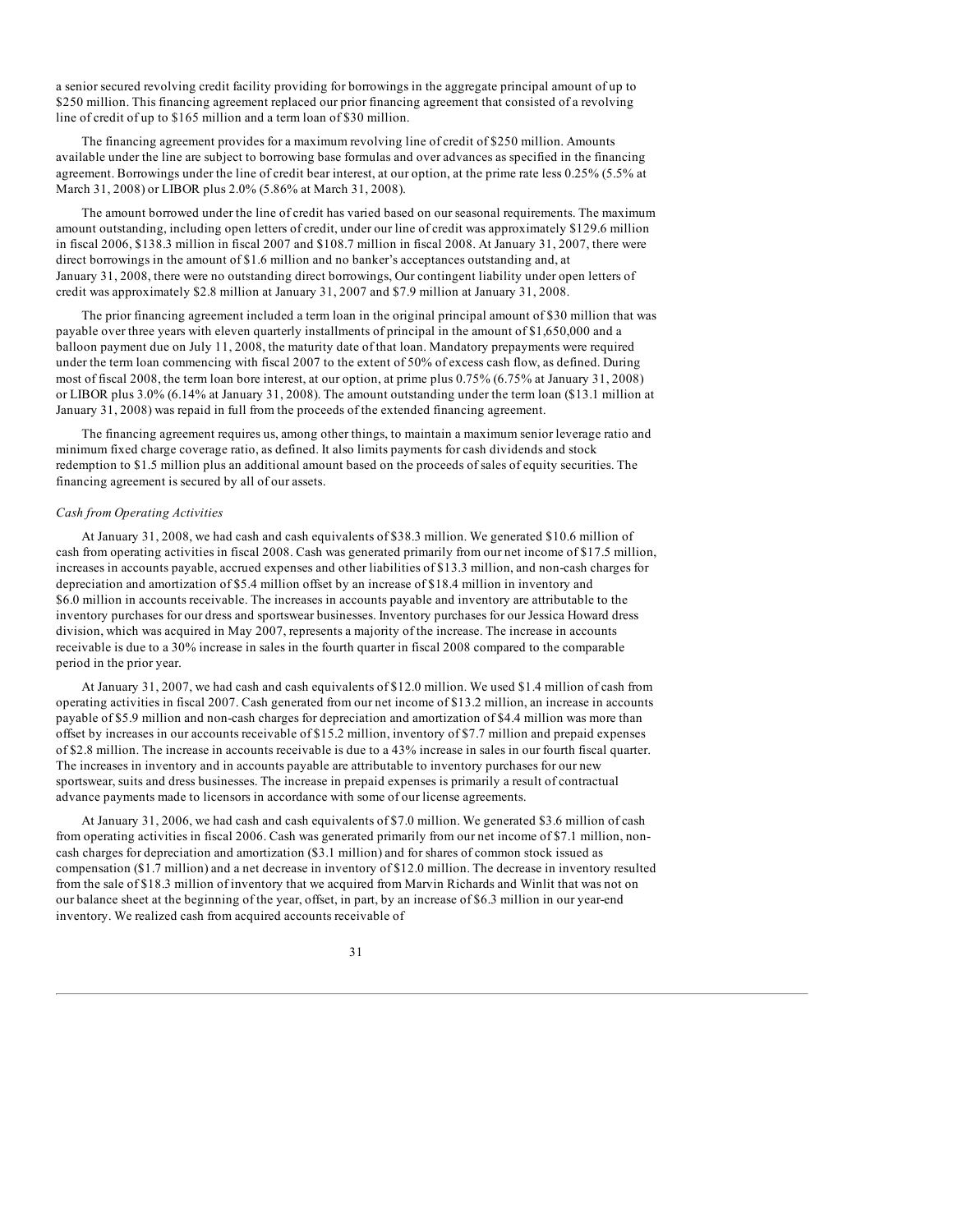\$5.5 million during the year. The cash generated from these items was offset primarily by an increase in accounts receivable of \$21.0 million and an increase in prepaid expenses of \$4.3 million. The increase in accounts receivable was primarily attributable to the increase in net sales in the fourth quarter fiscal 2006 sales compared to the prior year. The increase in prepaid expenses is primarily a result of contractual advance payments made to licensors in accordance with some of our license agreements.

## *Cash from Investing Activities*

We used \$13.5 million of cash for investing activities in fiscal 2008. We used \$8.3 million of cash in connection with the acquisition of Jessica Howard/Industrial Cotton, including associated fees and expenses. We used \$3.7 million of cash in connection with contingent payments earned as a result of the operating results of our Marvin Richards and Winlit divisions that were acquired in July 2005. We also used \$1.4 million of cash for capital expenditures, primarily for renovation of our back office space which was relocated as a result of a lease termination and the completion of our renovation of our new warehouse facility in South Brunswick, NJ.

In fiscal 2007, we used \$5.7 million of cash for investing activities. We used \$3.3 million of cash in connection with contingent payments earned as a result of the operating results of the two businesses we acquired in 2005. We also used \$2.5 million of cash for capital expenditures, primarily renovating new warehouse space and renovating existing showroom space.

In fiscal 2006, we used \$21.8 million of cash for investing activities, primarily in connection with the acquisitions of Marvin Richards (\$19.9 million) and Winlit (\$596,000). We used \$1.3 million of cash in investing activities for capital expenditures, primarily to renovate existing and additional warehouse space that we leased.

#### *Cash from Financing Activities*

Cash flows from financing activities provided \$29.2 million in fiscal 2008 primarily as a result of net proceeds of \$36.5 million from our public offering of common stock in March 2007 offset, in part, by repayments of \$8.7 million under our term loan. During fiscal 2008, we made four required installment payments of \$1.65 million under our term loan and were also required to make a prepayment of \$2.1 million based on excess cash flow as defined in the loan agreement.

Cash from financing activities provided \$12.1 million in fiscal 2007 primarily as a result of net proceeds of \$15.0 million from the private placement of our common stock offset by scheduled quarterly repayments of our term loan in the aggregate amount of \$6.6 million.

In fiscal 2006, cash from financing activities provided \$8.9 million primarily as a result of \$30.0 million of borrowings under the term loan that is part of our financing agreement offset, in part, by the repayment of \$12.5 million under our terminated credit facility and repayment of \$8.1 million under our new credit facility. We used the proceeds of the term loan primarily to pay the cash portion of the purchase price for the acquisitions of Marvin Richards and Winlit and expenses incurred in connection with the acquisitions and the new financing agreement.

## *Financing Needs*

We believe that our cash on hand and cash generated from operations, together with funds available from our line of credit, are sufficient to meet our expected operating and capital expenditure requirements. We may seek to acquire other businesses in order to expand our product offerings. We may need additional financing in order to complete one or more acquisitions. We cannot be certain that we will be able to obtain additional financing, if required, on acceptable terms or at all.

#### **New Accounting Pronouncements**

In December 2007, the FASB issued FASB Statement No. 141 (R), ''Business Combinations'' (''SFAS 141R''). SFAS 141R provides revised guidance for how an acquirer in a business combination recognizes and measures in its financial statements (i) identifiable assets acquired, (ii) liabilities assumed, (iii) noncontrolling interests in the acquiree and (iv) goodwill or a gain from a bargain purchase. SFAS 141R also sets forth the disclosures required to be made in the financial statements related to effects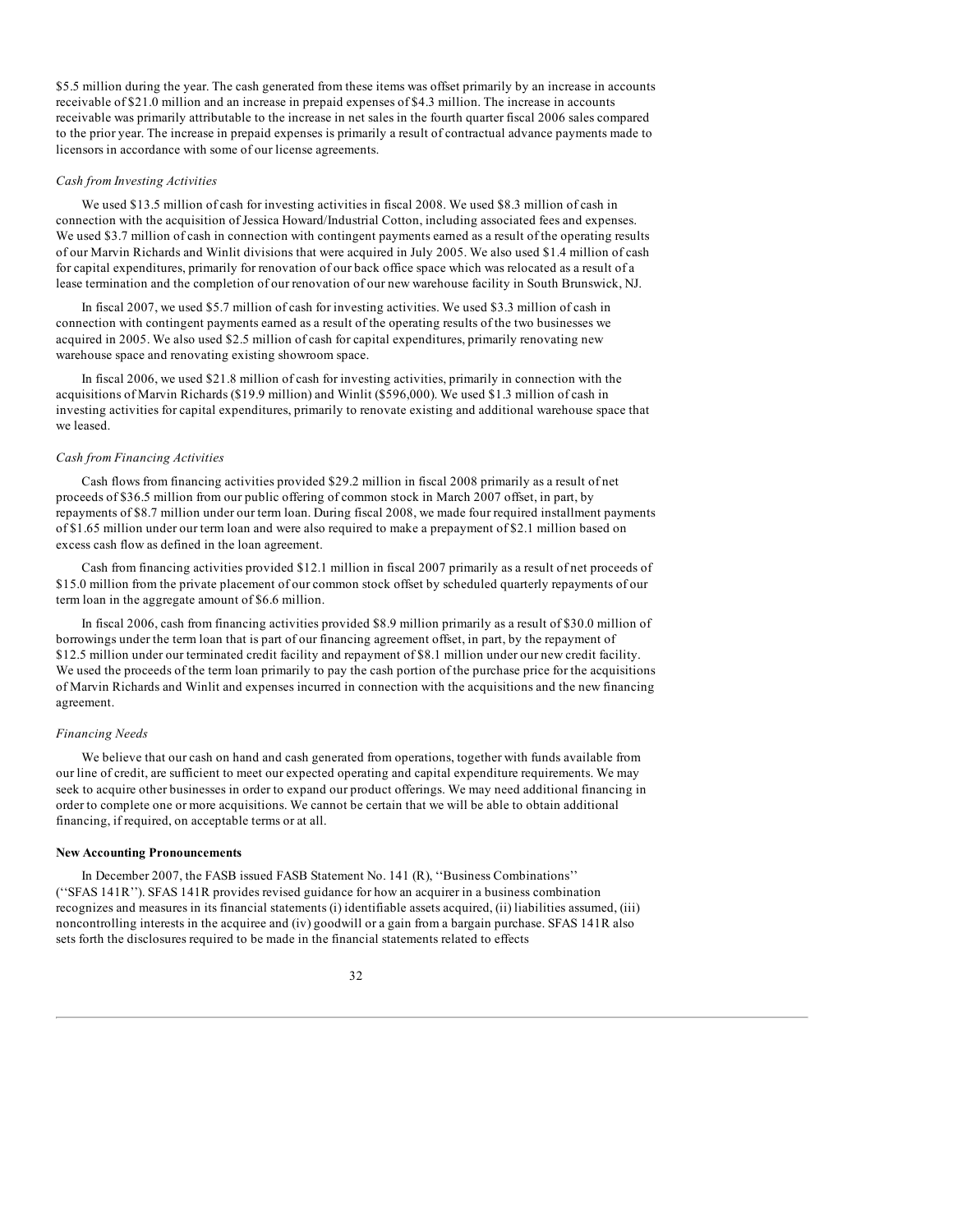of a business combination. SFAS 141R applies to business combinations for which the acquisition date is on or after the beginning of the first annual reporting period beginning on or after December 15, 2008. SFAS 141R is not expected to have a material impact on our results of operations or our financial position. We are currently evaluating the requirements and impact of SFAS 141R on our Consolidated Financial Statements.

In December 2007, the FASB issued FASB Statement No. 160, ''Noncontrolling Interests in Consolidated Financial Statements-an amendment of ARB No. 51'' (''SFAS 160''). SFAS 160 clarifies that a noncontrolling interest in a subsidiary should be reported as equity in the consolidated financial statements. The calculation of earnings per share will continue to be based on income amounts attributable to the parent. SFAS 160 is effective for financial statements issued for fiscal years beginning after December 15, 2008. We are currently evaluating the requirements and impact of SFAS 160 on our consolidated financial statements.

In February 2007, the FASB issued FASB Statement No. 159, ''The Fair Value Option for Financial Assets and Financial Liabilities Including an amendment of FASB Statement No.115'' (''SFAS 159''). SFAS 159 allows companies the choice to measure financial instruments and certain other items at fair value. This allows the opportunity to mitigate volatility in reported earnings caused by measuring related assets and liabilities differently without having to apply complex hedge accounting provisions. SFAS No. 159 is effective for fiscal years beginning after November 15, 2007. We do not believe adopting the provisions of SFAS No. 159 will have a significant impact on our consolidated financial statements.

In September 2006, the FASB issued FASB Statement No. 157, ''Fair Value Measurements'' (''FAS 157''), which addresses how companies should measure fair value when they are required to use a fair value measure for recognition or disclosure purposes under generally accepted accounting principles. The FASB believes that the new standard will make the measurement of fair value more consistent and comparable and improve disclosures about those measures. FAS 157 is effective for fiscal years beginning after November 15, 2007. We are currently evaluating the requirements and impact of FAS 157 on our consolidated financial statements, and will adopt the provisions on February 1, 2008. FAS 157 is not expected to have a material impact on our consolidated financial statements.

# **Off Balance Sheet Arrangements**

We do not have any "off-balance sheet arrangements" as such term is defined in Item 303 of Regulation S-K of the SEC rules.

## **Tabular Disclosure of Contractual Obligations**

As of January 31, 2008, our contractual obligations were as follows (in thousands):

| <b>Contractual Obligations</b>  | <b>Payments Due By Period</b> |                     |                  |                  |                      |  |  |  |
|---------------------------------|-------------------------------|---------------------|------------------|------------------|----------------------|--|--|--|
|                                 | Total                         | Less than<br>1 Year | $1 - 3$<br>Years | $3 - 5$<br>Years | More than<br>5 Years |  |  |  |
| $Long-Term Debt Obligations(1)$ | 13.060                        | \$13,060            |                  |                  |                      |  |  |  |
| Operating Lease Obligations     | 24.578                        | 6.273               | \$14.481         | \$3.824          |                      |  |  |  |
| Minimum royalty payments(2)     | 81.064                        | 27.444              | 51.466           | 2.154            |                      |  |  |  |
| Purchase obligations(3)         | 7.861                         | 7,861               |                  |                  |                      |  |  |  |
| Total                           | \$126,563                     | \$54,638            | \$65,947         | \$5,978          | \$0                  |  |  |  |

(1) Includes term loan due in quarterly installments of \$1.65 million with a balloon payment due on July 11, 2008, the maturity date of our previous financing agreement. The term loan was paid in full from the proceeds of our recently extended financing agreement.

(2) Includes obligations to pay minimum scheduled royalty, advertising and other required payments under various license agreements.

(3) Includes outstanding trade letters of credit, which represent inventory purchase commitments, which typically mature in less than six months.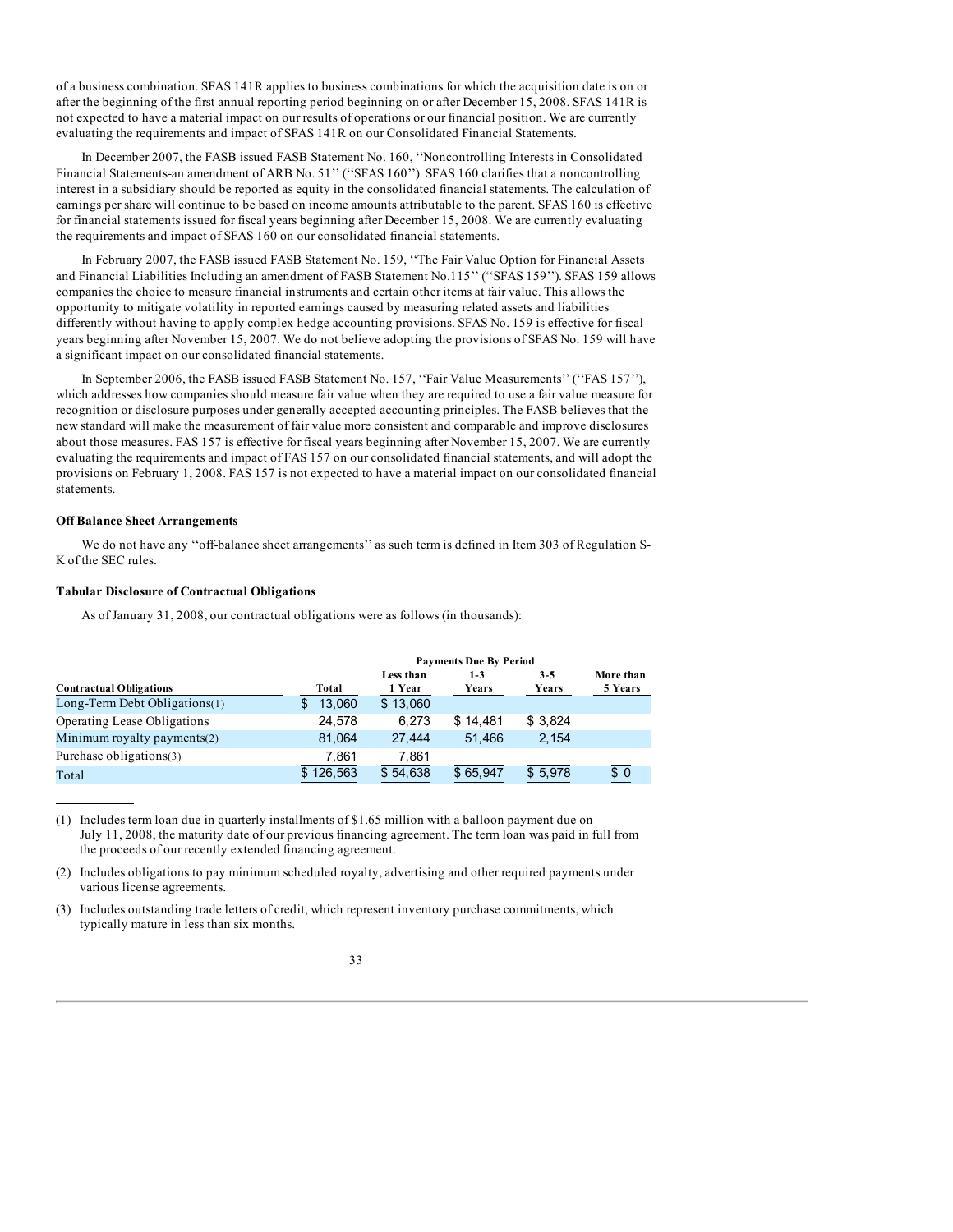## **ITEM 7A. QUANTITATIVE AND QUALITATIVE DISCLOSURES ABOUT MARKET RISK.**

## **Impact of Inflation and Foreign Exchange**

Our results of operations for the periods discussed have not been significantly affected by inflation or foreign currency fluctuation. We negotiate our purchase orders with foreign manufacturers in United States dollars. Thus, notwithstanding any fluctuation in foreign currencies, our cost for any purchase order is not subject to change after the time the order is placed. However, if the value of the United States dollar against local currencies were to decrease, manufacturers might increase their United States dollar prices for products.

We believe that inflation has not had a material effect on our costs and net revenues during the past three years.

## **Interest Rate Exposure**

We are subject to market risk from exposure to changes in interest rates relating primarily to our line of credit. We borrow under the line of credit to support general corporate purposes, including capital expenditures and working capital needs. All of our debt as of January 31, 2008 will mature in less than a year and carries variable rates. We do not expect changes in interest rates to have a material adverse effect on income or cash flows in fiscal 2008. Based on our average borrowings during fiscal 2008, and excluding the proceeds from our public offering in March 2007, we estimate that each 100 basis point increase in our borrowing rates would result in additional interest expense to us of approximately \$575,000.

# **ITEM 8. FINANCIAL STATEMENTS AND SUPPLEMENTARY DATA.**

Financial statements and supplementary data required pursuant to this Item begin on page F-1 of this Report.

# **ITEM 9. CHANGES IN AND DISAGREEMENTS WITH ACCOUNTANTS ON ACCOUNTING AND FINANCIAL DISCLOSURE.**

None.

# **ITEM 9A. CONTROLS AND PROCEDURES.**

As of January 31, 2008, our management, including the Chief Executive Officer and Chief Financial Officer, carried out an evaluation of the effectiveness of the design and operation of our disclosure controls and procedures (as such term is defined in Rule 13a-15(e) under the Exchange Act). Based on that evaluation, our Chief Executive Officer and Chief Financial Officer concluded that our disclosure controls and procedures are designed to ensure that information required to be disclosed by us in the reports that we file or submit under the Exchange Act is (i) recorded, processed, summarized and reported, within the time periods specified in the Commission's rules and forms and (ii) accumulated and communicated to our management, including our principal executive and principal financial officers, as appropriate to allow timely decisions regarding required disclosure, and thus, are effective in making known to them material information relating to G-III required to be included in this report.

#### **Changes in Internal Control over Financial Reporting**

During our last fiscal quarter, there were no changes in our internal control over financial reporting that have materially affected, or are reasonably likely to materially affect, our internal control over financial reporting.

# **Management's Report on Internal Control over Financial Reporting**

Management is responsible for establishing and maintaining an adequate system of internal control over our financial reporting. In order to evaluate the effectiveness of internal control over financial reporting, as required by Section 404 of the Sarbanes-Oxley Act, management has conducted an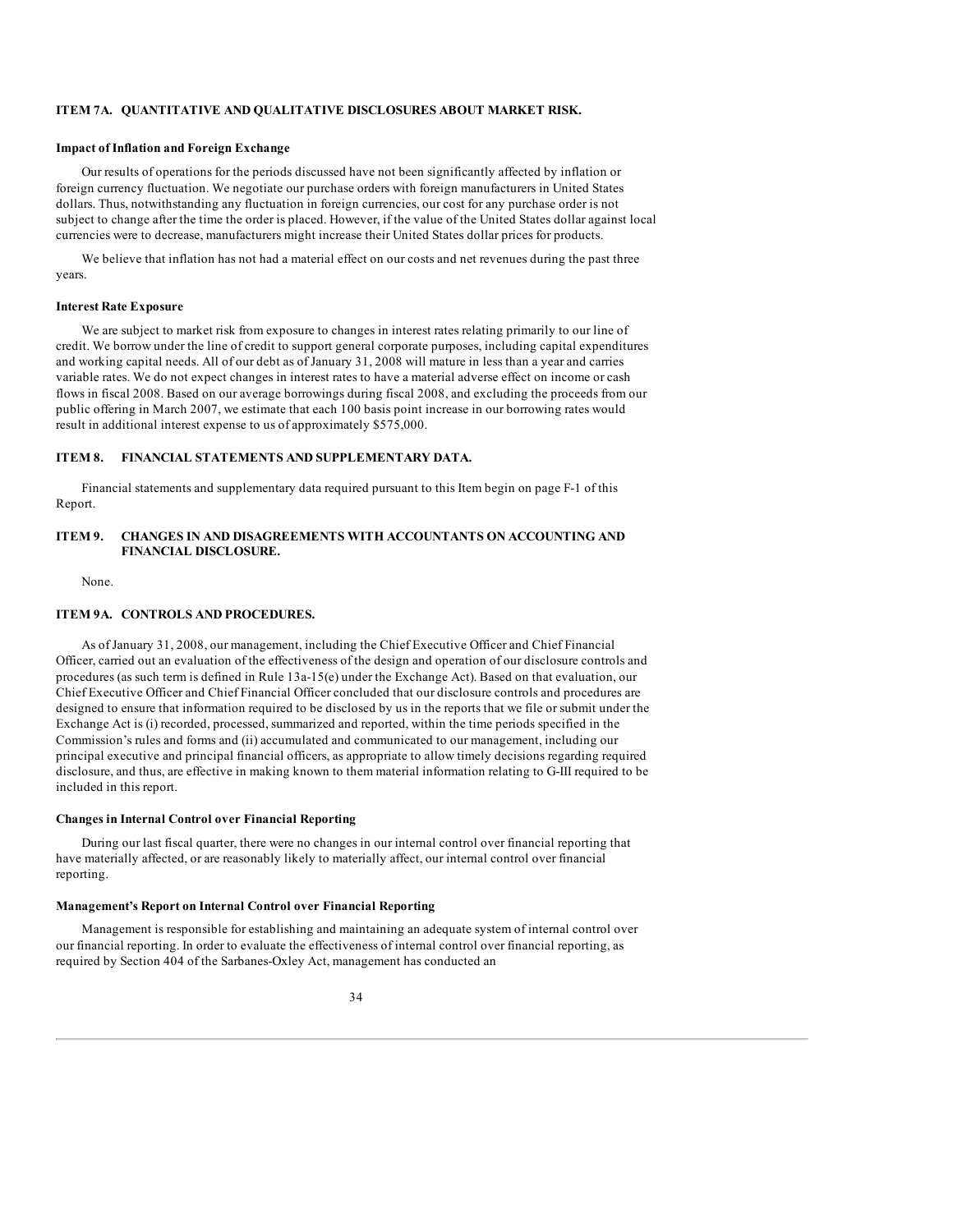assessment, including testing, using the criteria on *Internal Control-Integrated Framework,* issued by the Committee of Sponsoring Organizations of the Treadway Commission (COSO). Our system of internal control over financial reporting is designed to provide reasonable assurance regarding the reliability of financial reporting and the preparation and fair presentation of financial statements for external purposes in accordance with accounting principles generally accepted in the United States.

Because of its inherent limitations, internal control over financial reporting may not prevent or detect misstatements. Therefore, even those systems determined to be effective can provide only reasonable assurance with respect to financial statement preparation and presentation. Also, projections of any evaluation of effectiveness of internal control over financial reporting to future periods are subject to the risk that controls may become inadequate because of changes in conditions, or that the degree of compliance with the policies or procedures may deteriorate.

Based on its assessment, management has concluded that we maintained effective internal control over financial reporting as of January 31, 2008, based on criteria in *Internal Control-Integrated Framework,* issued by the COSO.

Our independent auditors, Ernst & Young LLP, a registered public accounting firm, have audited and reported on our consolidated financial statements and the effectiveness of our internal control over financial reporting. The reports of our independent auditors appear on pages F-2 and F-3 of this Form 10-K and express unqualified opinions on the consolidated financial statements and the effectiveness of our internal control over financial reporting.

### **ITEM 9B. OTHER INFORMATION.**

None.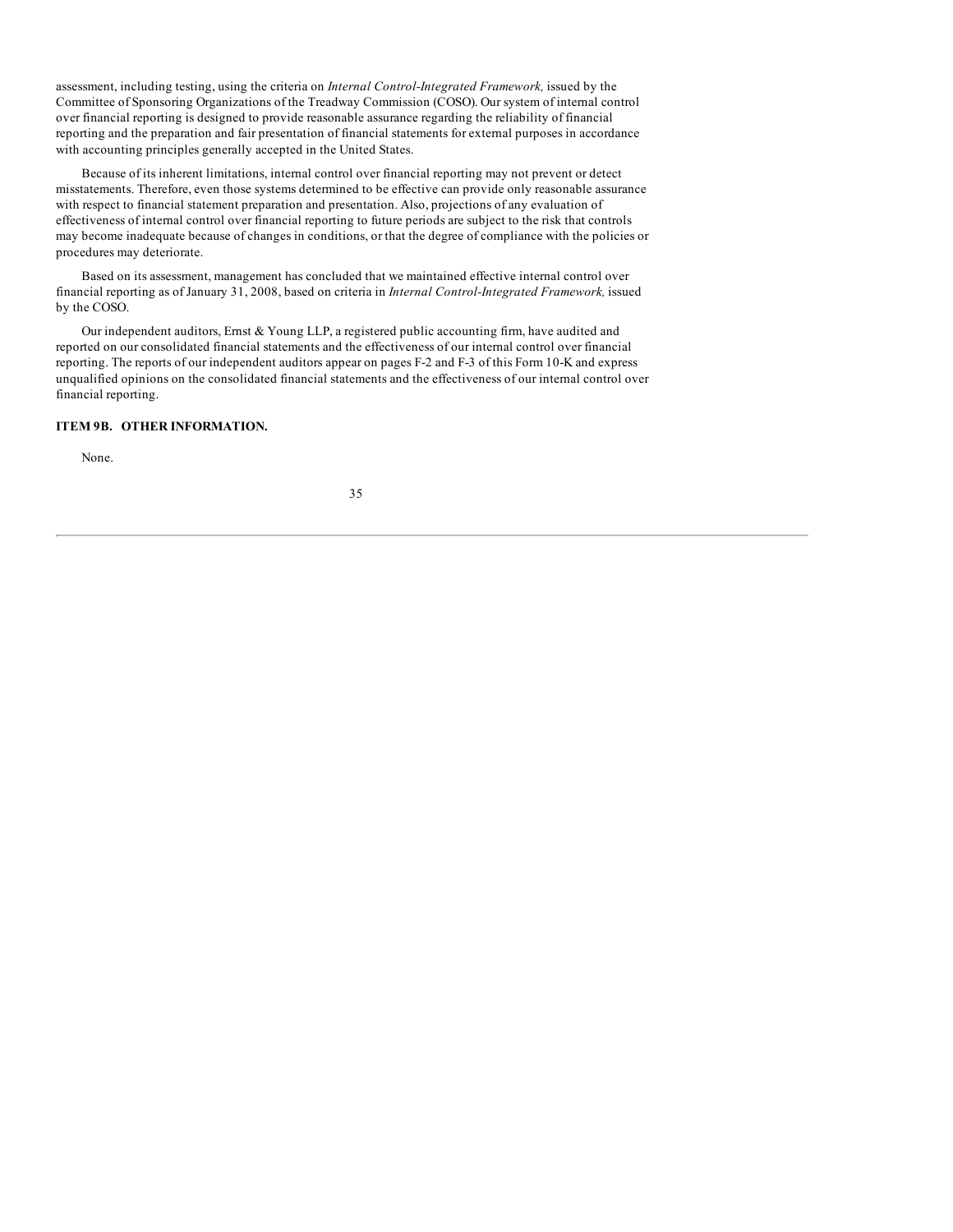### **PART III**

### **ITEM 10. DIRECTORS, EXECUTIVE OFFICERS AND CORPORATE GOVERNANCE.**

We have adopted a code of ethics and business conduct, or Code of Ethics, which applies to our principal executive officer, principal financial officer, principal accounting officer or controller and persons performing similar functions. Our Code of Ethics is located on our Internet website at www.g-iii.com under the heading ''About G-III.'' Any amendments to, or waivers from, a provision of our Code of Ethics that apply to our principal executive officer, principal financial officer, principal accounting officer or controller and persons performing similar functions will be disclosed on our internet website within five business days following such amendment or waiver. The information contained on or connected to our Internet website is not incorporated by reference into this Form 10-K and should not be considered part of this or any other report we file with or furnish to the Securities and Exchange Commission.

The information required by Item 401 of Regulation S-K regarding directors is contained under the heading ''Proposal No. 1 — Election of Directors'' in our definitive Proxy Statement (the ''Proxy Statement'') relating to our Annual Meeting of Stockholders to be held on or about June 10, 2008, to be filed pursuant to Regulation 14A of the Securities Exchange Act of 1934 with the Securities and Exchange Commission, and is incorporated herein by reference. For information concerning our executive officers and other significant employees, see ''Business-Executive Officers of the Registrant'' in Item 1 above in this Report.

The information required by Item 405 of Regulation S-K is contained under the heading ''Section 16(a) Beneficial Ownership Reporting Compliance'' in our Proxy Statement and is incorporated herein by reference. The information required by Items  $407(c)(3)$ , (d)(4), and (d)(5) of Regulation S-K is contained under the heading ''Corporate Governance'' in our Proxy Statement and is incorporated herein by reference.

# **ITEM 11. EXECUTIVE COMPENSATION.**

The information required by this Item 11 is contained under the headings ''Executive Compensation'' and ''Compensation Committee Report'' in our Proxy Statement is incorporated herein by reference.

36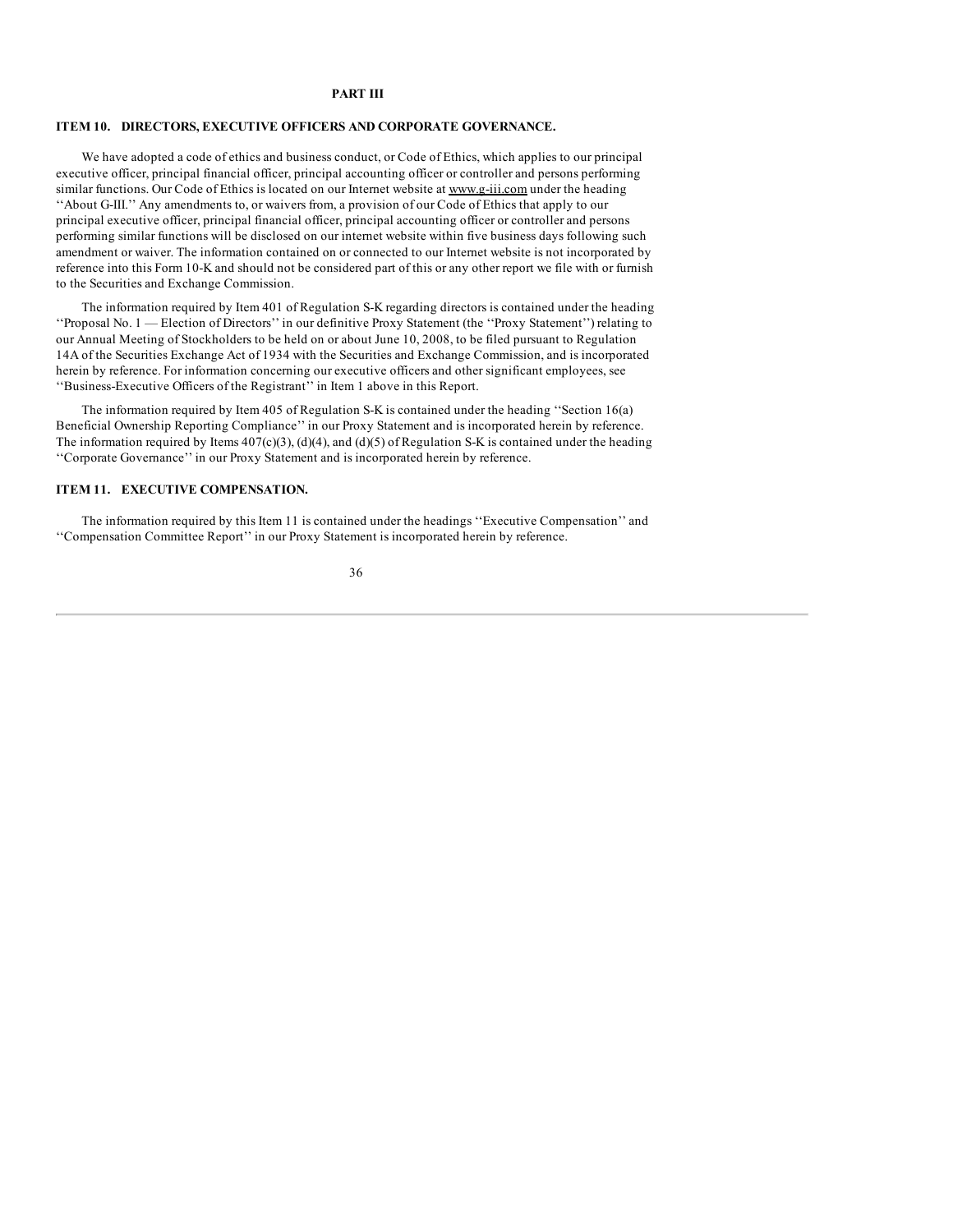## **ITEM 12. SECURITY OWNERSHIP OF CERTAIN BENEFICIAL OWNERS AND MANAGEMENT AND RELATED STOCKHOLDER MATTERS.**

Security ownership information of certain beneficial owners and management as called for by this Item 12 is incorporated by reference to the information set forth under the heading ''Beneficial Ownership of Common Stock by Certain Stockholders and Management'' in our Proxy Statement.

### **Equity Compensation Plan Information**

The following table provides information as of January 31, 2008, the last day of fiscal 2008, regarding securities issued under G-III's equity compensation plans that were in effect during fiscal 2008.

| <b>Plan Category</b>                  | Number of securities to<br>be issued upon exercise<br>of outstanding options,<br>warrants and rights | Weighted average<br>exercise price of<br>outstanding<br>options, warrants<br>and rights | Number of securities remaining<br>available for future issuance<br>under equity compensation plans<br>(excluding securities)<br>reflected in column (a) |
|---------------------------------------|------------------------------------------------------------------------------------------------------|-----------------------------------------------------------------------------------------|---------------------------------------------------------------------------------------------------------------------------------------------------------|
| Equity compensation plans approved by |                                                                                                      |                                                                                         |                                                                                                                                                         |
| stockholders(1)                       | 1.092.548                                                                                            | \$8.33(2)                                                                               | 751,851                                                                                                                                                 |
| Equity compensation plans not         |                                                                                                      |                                                                                         |                                                                                                                                                         |
| approved by stockholders              | N/A                                                                                                  | N/A                                                                                     | N/A                                                                                                                                                     |
| Total                                 | 1,092,548                                                                                            | \$8.33(2)                                                                               | 751,851                                                                                                                                                 |

(1) The number of shares of Common Stock available for issuance under our 2005 Stock Incentive Plan (the ''Plan'') is subject to an automatic annual increase on each January 31 during the term of the Plan equal to six percent (6%) of the total number of issued and outstanding shares of Common Stock on each such date (excluding any shares held in treasury).

(2) Exercise price has been adjusted to give retroactive effect to a three-for-two split of our Common Stock effected on March 28, 2006.

### **ITEM 13. CERTAIN RELATIONSHIPS AND RELATED TRANSACTIONS, AND DIRECTOR INDEPENDENCE.**

The information required by this Item 13 is contained under the headings ''Certain Relationships and Related Transactions'' and ''Corporate Governance'' in our Proxy Statement and is incorporated herein by reference.

## **ITEM 14. PRINCIPAL ACCOUNTING FEES AND SERVICES.**

The information required by this Item 14 is contained under the heading ''Principal Accounting Fees and Services'' in our Proxy Statement is incorporated herein by reference.

37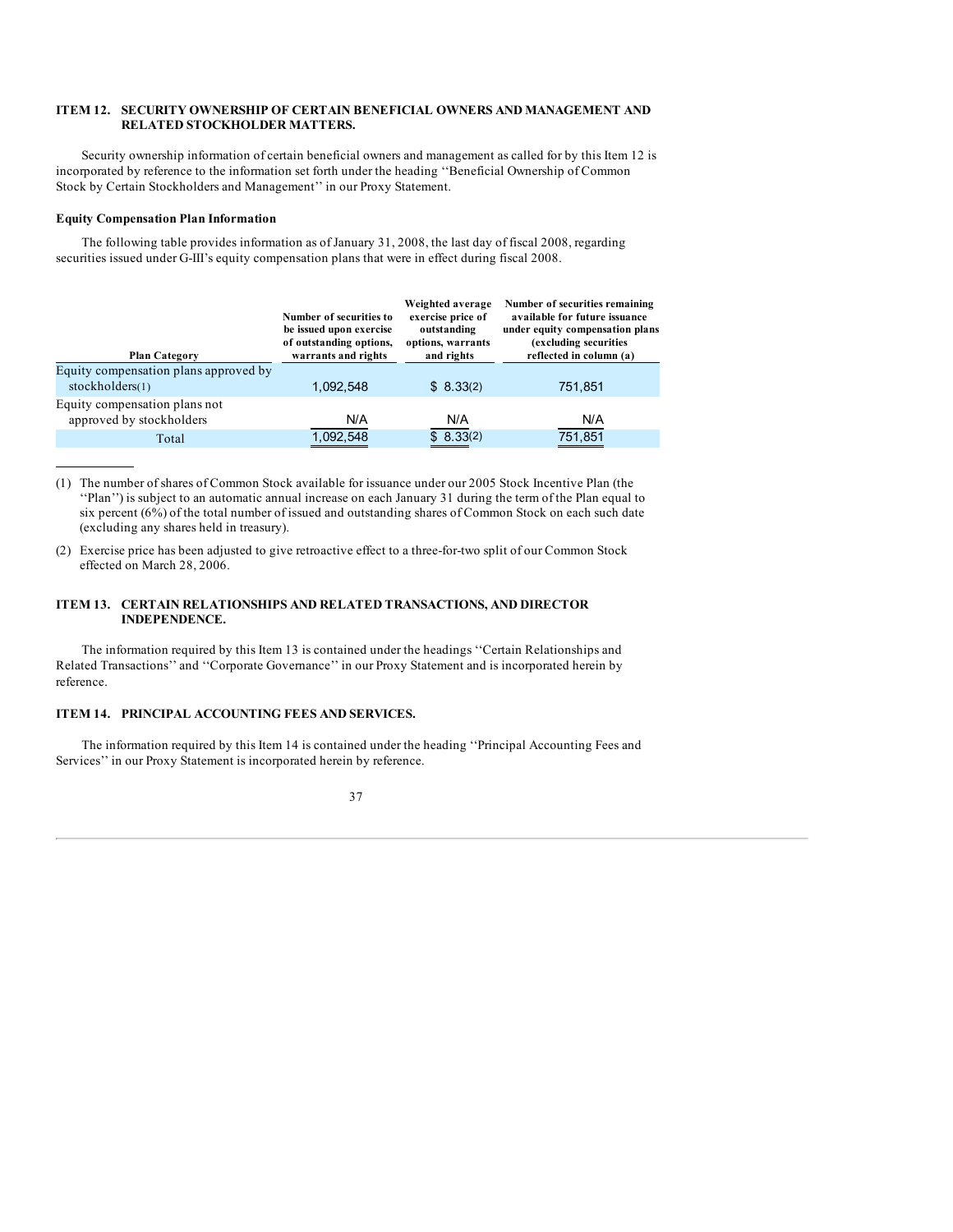### **PART IV**

### **ITEM 15. EXHIBITS AND FINANCIAL STATEMENT SCHEDULES.**

- (a) 1. Financial Statements.
	- 2. Financial Statement Schedules.

The Financial Statements and Financial Statement Schedules are listed in the accompanying index to consolidated financial statements beginning on page F-1 of this report. All other schedules, for which provision is made in the applicable accounting regulations of the Securities and Exchange Commission are not required under the related instructions, are shown in the financial statements or are not applicable and therefore have been omitted.

3. Exhibits:

(a) The following exhibits filed as part of this report or incorporated herein by reference are management contracts or compensatory plans or arrangements: Exhibits 10.1, 10.1(a), 10.10, 10.12, 10.12(a), 10.13, 10.14, 10.19, 10.20 and 10.23.

- 3.1 Certificate of Incorporation.1
- 3.1(a) Certificate of Amendment of Certificate of Incorporation, dated June 8, 2006.2
- 3.2 By-Laws, as amended, of G-III Apparel Group, Ltd. (''G-III'')
- 4.1 Securities Purchase Agreement, dated July 13, 2006, by and among G-III Apparel Group, Ltd., Prentice Capital Partners, LP, Prentice Capital Partners QP, LP, Prentice Capital Offshore, Ltd., GPC XLIII, LLC, PEC I, LLC and S.A.C. Capital Associates, LLC.4
- 4.2 Registration Rights Agreement, dated July 13, 2006, by and among G-III Apparel Group, Ltd., Prentice Capital Partners, LP, Prentice Capital Partners QP, LP, Prentice Capital Offshore, Ltd., GPC XLIII, LLC, PEC I, LLC and S.A.C. Capital Associates, LLC.4
- 4.3 Form of Warrant.4
- 10.1 Employment Agreement, dated February 1, 1994, between G-III and Morris Goldfarb.5
- 10.1(a) Amendment, dated October 1, 1999, to the Employment Agreement, dated February 1, 1994, between G-III and Morris Goldfarb.5
- 10.3 Amended and Restated Financing Agreement, dated as of April 3, 2008, by and among The CIT Group/Commercial Services, Inc., as Agent, the Lenders that are parties thereto, G-III Leather Fashions, Inc., J. Percy For Marvin Richards, Ltd., CK Outerwear, LLC, A. Marc & Co., Inc. and Andrew and Suzanne Company Inc.3
- 10.6 Lease, dated September 21, 1993, between Hartz Mountain Associates and G-III.5
- 10.6(a) Lease renewal, dated May 27, 1999, between Hartz Mountain Associates and G-III.5
- 10.6(b) Lease modification agreement, dated March 10, 2004, between Hartz Mountain Associates and G-III.10
- 10.6(c) Lease modification agreement, dated February 23, 2005, between Hartz Mountain Associates and G-III.11
- 10.7 Lease, dated June 1, 1993, between 512 Seventh Avenue Associates (''512'') and G-III.5
- 10.7(a) Lease amendment, dated July 1, 2000, between 512 and G-III.5
- 10.8 Lease, dated January 31, 1994, between 512 and G-III.5
- 10.8(a) Lease amendment, dated July 1, 2000, between 512 and G-III.5
- 10.10 G-III Apparel Group, Ltd. 1989 Stock Option Plan, as amended.5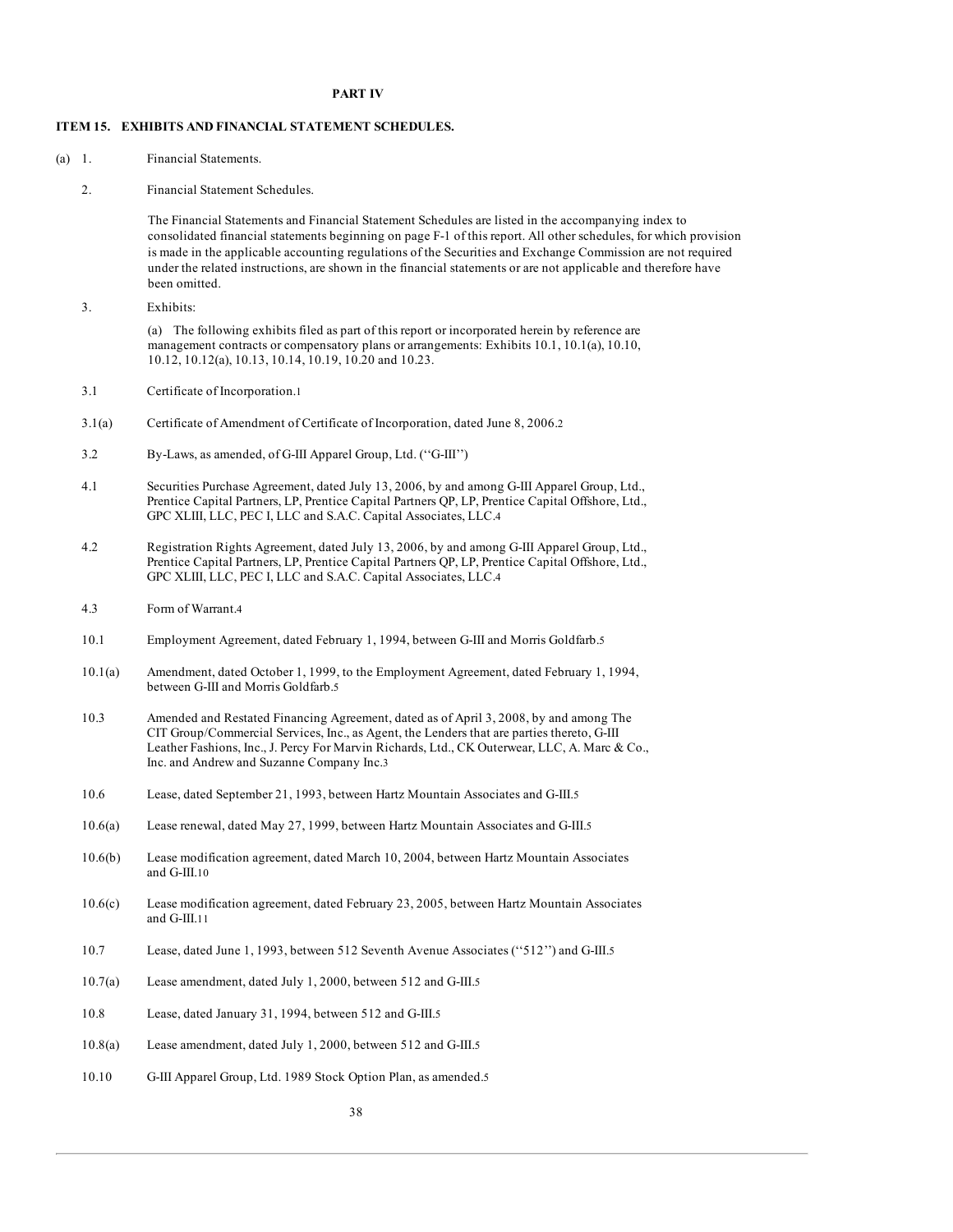- 10.12 G-III Apparel Group, Ltd. 1997 Stock Option Plan, as amended.10
- 10.12(a) Form of Option Agreement for awards made pursuant to the G-III Apparel Group, Ltd. 1997 Stock Option Plan, as amended.11
- 10.13 Letter Agreement, dated December 2, 1998, between G-III and Aron Goldfarb.5
- 10.14 G-III Apparel Group, Ltd. 1999 Stock Option Plan for Non-Employee Directors, as amended.12
- 10.19 G-III Apparel Group, Ltd. 2005 Stock Incentive Plan, as amended.13
- 10.20 Form of Restricted Stock Agreement.14
- 10.21 Stock Purchase Agreement, dated as of July 11, 2005, by and among Sammy Aaron, Andrew Reid, Lee Lipton, John Pollack, Sammy Aaron, as Sellers' Representative, G-III Leather Fashions, Inc. and G-III.6
- 10.21(a) Amendment to Stock Purchase Agreement, dated January 30, 2007, amending the Stock Purchase Agreement, dated July 11, 2005, by and among Sammy Aaron, Andrew Reid, Lee Lipton, John Pollack, Sammy Aaron, as Sellers' Representative, G-III Leather Fashions, Inc and G-III.15
- 10.22 Asset Purchase Agreement, dated as of July 11, 2005, by and among G-III Leather Fashions, Inc., G-III, Winlit Group, Ltd., David Winn and Richard Madris.6
- 10.22(a) Amendment to Asset Purchase Agreement, dated January 30, 2007, amending the Asset Purchase Agreement, dated July 11, 2005, by and among Stusam, Inc., a New York corporation formerly known as Winlit Group, Ltd., David Winn and Richard Madris, G-III Leather Fashions, Inc. and G-III.15
- 10.23 Employment Agreement, dated as of July 11, 2005, by and between Sammy Aaron and G-III.6
- 10.24 Lease agreement dated June 29, 2006 between The Realty Associates Fund VI, LP and G-III.2
- 10.25 Asset Purchase Agreement, dated May 24, 2007, by and among G-III, G-III Leather Fashions, Inc., Starlo Fashions, Inc. Jessica Howard, Ltd., Industrial Cotton, Inc., Robert Glick and Mary Williams16.
- 10.26 Purchase Agreement, dated February 11, 2008, by and among G-III Leather Fashions, Inc., AM Apparel Holdings, Inc. and GB Holding I, LLC.17
- 21 Subsidiaries of G-III.
- 23.1 Consent of Independent Registered Public Accounting Firm, Ernst & Young LLP.
- 31.1 Certification by Morris Goldfarb, Chief Executive Officer of G-III Apparel Group, Ltd., pursuant to Section 302 of the Sarbanes-Oxley Act of 2002, in connection with G-III Apparel Group, Ltd.'s Annual Report on Form 10-K for the fiscal year ended January 31, 2008.
- 31.2 Certification by Neal S. Nackman, Chief Financial Officer of G-III Apparel Group, Ltd., pursuant to Section 302 of the Sarbanes-Oxley Act of 2002, in connection with G-III Apparel Group, Ltd.'s Annual Report on Form 10-K for the fiscal year ended January 31, 2008.
- 32.1 Certification by Morris Goldfarb, Chief Executive Officer of G-III Apparel Group, Ltd., pursuant to 18 U.S.C. Section 1350, as adopted pursuant to Section 906 of the Sarbanes-Oxley Act of 2002, in connection with G-III Apparel Group, Ltd.'s Annual Report on Form 10-K for the fiscal year ended January 31, 2008.
	- 39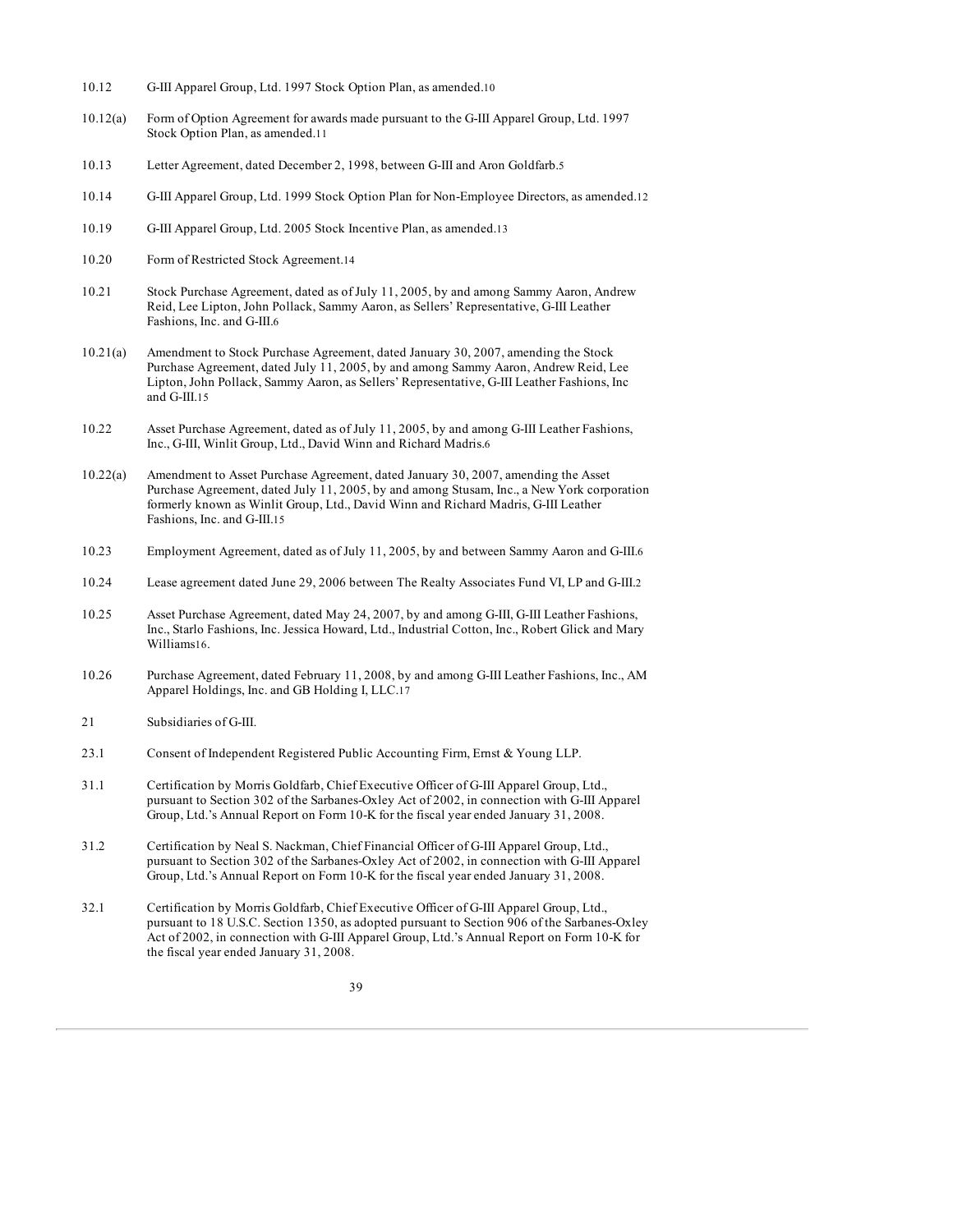- 32.2 Certification by Neal S. Nackman, Chief Financial Officer of G-III Apparel Group, Ltd., pursuant to 18 U.S.C. Section 1350, as adopted pursuant to Section 906 of the Sarbanes-Oxley Act of 2002, in connection with G-III Apparel Group, Ltd.'s Annual Report on Form 10-K for the year ended January 31, 2008.
- (1) Previously filed as an exhibit to G-III's Registration Statement on Form S-1 (no. 33-31906), which exhibit is incorporated herein by reference.
- (2) Previously filed as an exhibit to G-III's Quarterly Report on Form 10-Q for the fiscal quarter ended July 31, 2006 filed on September 13, 2006, which exhibit is incorporated herein by reference.
- Previously filed as an exhibit to G-III's Report on Form 8-K filed on April 8, 2008, which exhibit is incorporated herein by reference.
- (4) Previously filed as an exhibit to G-III's Report on Form 8-K filed on July 14, 2006, which exhibit is incorporated herein by reference.
- (5) Previously filed as an exhibit to G-III's Annual Report on Form 10-K/A for the fiscal year ended January 31, 2006 filed on May 8, 2006, which exhibit is incorporated herein by reference.
- (6) Previously filed as an exhibit to G-III's Report on Form 8-K filed on July 15, 2005, which exhibit is incorporated herein by reference.
- (7) Previously filed as an exhibit to G-III's Report on Form 8-K filed on March 2, 2006, which exhibit is incorporated herein by reference.
- (8) Previously filed as an exhibit to G-III's Report on Form 8-K filed on August 1, 2006, which exhibit is incorporated herein by reference.
- (9) Previously filed as an exhibit to G-III's Report on Form 8-K filed on March 7, 2007, which exhibit is incorporated herein by reference.
- (10) Previously filed as an exhibit to G-III's Annual Report on Form 10-K for the fiscal year ended January 31, 2004, which exhibit is incorporated here in by reference.
- (11) Previously filed as an exhibit to G-III's Annual Report on Form 10-K for the fiscal year ended January 31, 2005, which exhibit is incorporated herein by reference.
- (12) Previously filed as an exhibit to G-III's Annual Report on Form 10-K for the fiscal year ended January 31, 2006 filed on May 1, 2006, which exhibit is incorporated herein by reference.
- (13) Previously filed as an exhibit to G-III's Quarterly Report on Form 10-Q for the fiscal quarter ended July 31, 2007 filed on September 13, 2007, which exhibit is incorporated herein by reference.
- (14) Previously filed as an exhibit to G-III's Report on Form 8-K filed on June 15, 2005, which exhibit is incorporated herein by reference.
- (15) Previously filed as an exhibit to G-III's Report on Form 8-K filed on February 1, 2007, which exhibit is incorporated herein by reference.
- (16) Previously filed as an exhibit to G-III's Report on Form 8-K filed on May 31, 2007, which exhibit is incorporated herein by reference.
- (17) Previously filed as an exhibit to G-III's Report on Form 8-K filed on February 15, 2008, which exhibit is incorporated herein by reference.

Exhibits have been included in copies of this Report filed with the Securities and Exchange Commission. We will provide, without charge, a copy of these exhibits to each stockholder upon the written request of any such stockholder. All such requests should be directed to G-III Apparel Group, Ltd., 512 Seventh Avenue, 35th floor, New York, New York 10018, Attention: Mr. Wayne S. Miller, Secretary.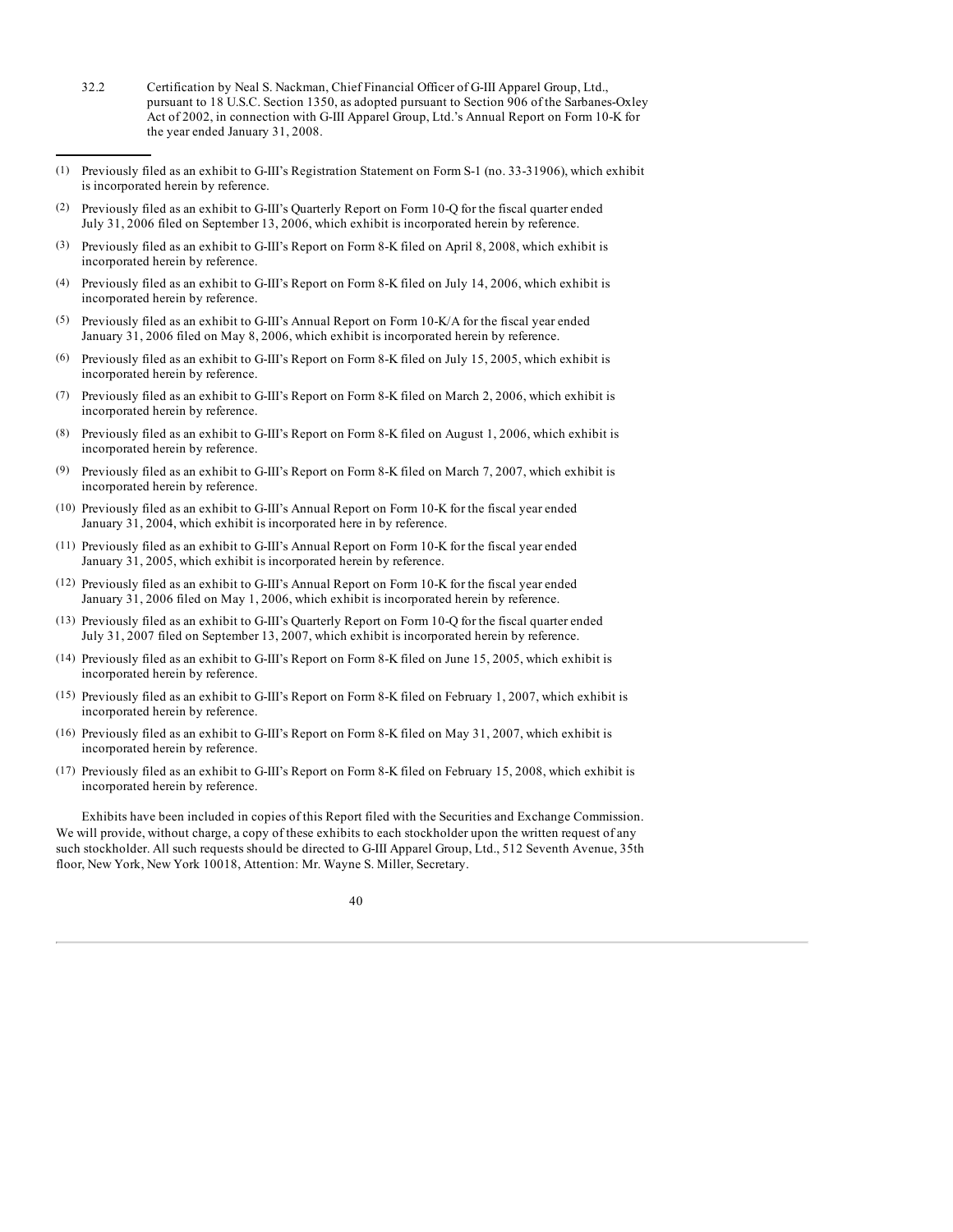# **SIGNATURES**

Pursuant to the requirements of Section 13 or 15(d) of the Securities Exchange Act of 1934, the registrant has duly caused this report to be signed on its behalf by the undersigned, thereunto duly authorized.

### **G-III APPAREL GROUP, LTD.**

By: /s/ Morris Goldfarb Morris Goldfarb, Chief Executive Officer

April 15, 2008

Pursuant to the requirements of the Securities Exchange Act of 1934, this report has been signed below by the following persons on behalf of the registrant and in the capacities and on the dates indicated.

| Signature                                      | <b>Title</b>                                                                                    | Date           |
|------------------------------------------------|-------------------------------------------------------------------------------------------------|----------------|
| /s/ Morris Goldfarb<br>Morris Goldfarb         | Director, Chairman of the Board and Chief<br>Executive Officer (principal executive<br>officer) | April 15, 2008 |
| /s/ Neal S. Nackman<br>Neal S. Nackman         | Chief Financial Officer (principal<br>financial and accounting officer)                         | April 15, 2008 |
| /s/ Sammy Aaron<br>Sammy Aaron                 | Director and Vice Chairman                                                                      | April 15, 2008 |
| /s/ Thomas J. Brosig<br>Thomas J. Brosig       | Director                                                                                        | April 15, 2008 |
| /s/ Pieter Deiters<br><b>Pieter Deiters</b>    | Director                                                                                        | April 15, 2008 |
| /s/ Alan Feller<br>Alan Feller                 | Director                                                                                        | April 15, 2008 |
| /s/ Carl Katz<br>Carl Katz                     | Director                                                                                        | April 15, 2008 |
| /s/ Laura Pomerantz<br>Laura Pomerantz         | Director                                                                                        | April 15, 2008 |
| /s/ Willem van Bokhorst<br>Willem van Bokhorst | Director                                                                                        | April 15, 2008 |
| /s/ Richard White<br><b>Richard White</b>      | Director                                                                                        | April 15, 2008 |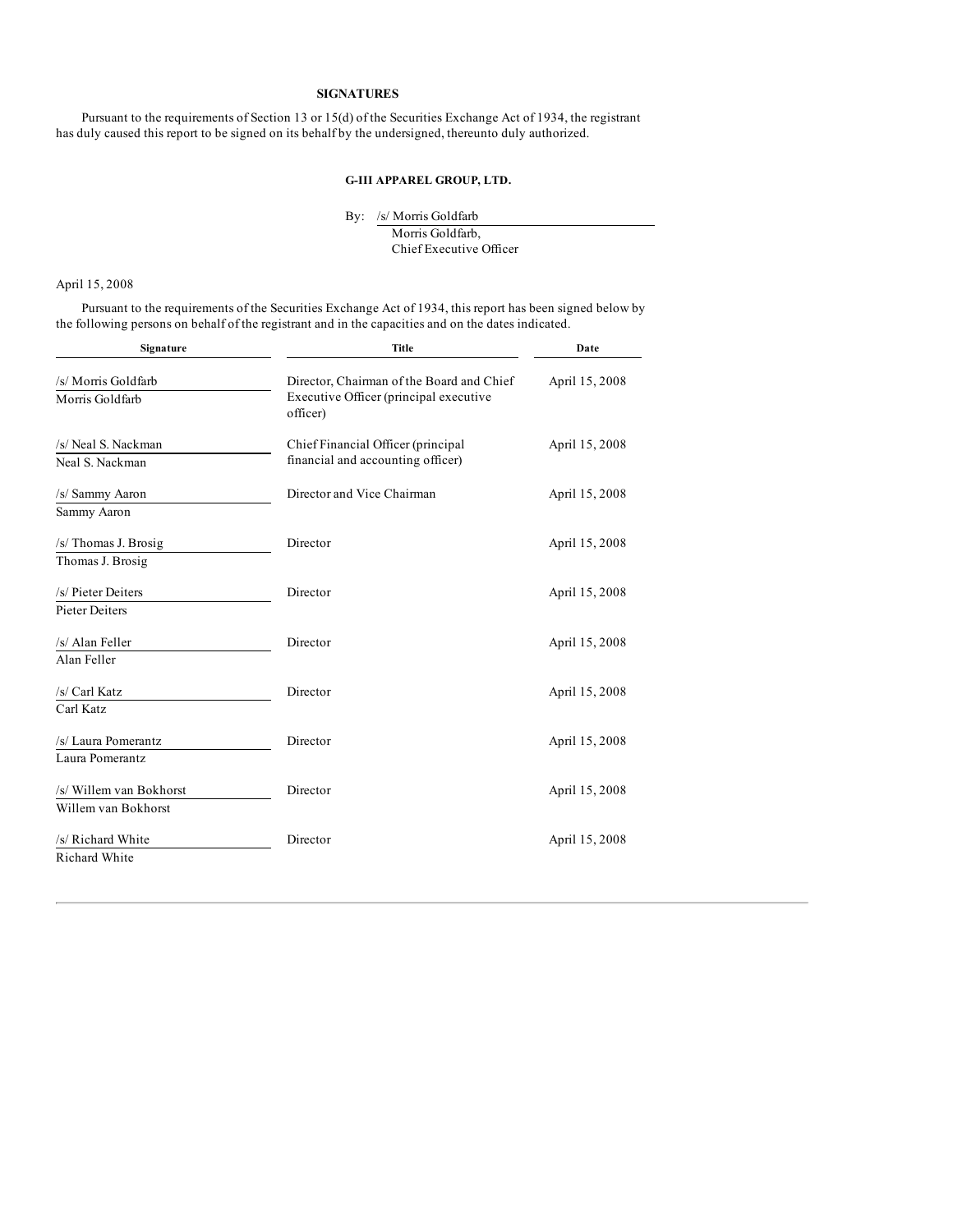# **EXHIBIT INDEX**

- 3.2 By-Laws, as amended, of G-III Apparel Group, Ltd.
- 21 Subsidiaries of G-III.
- 23.1 Consent of Independent Registered Public Accounting Firm, Ernst & Young LLP.
- 31.1 Certification by Morris Goldfarb, Chief Executive Officer of G-III Apparel Group, Ltd., pursuant to Section 302 of the Sarbanes-Oxley Act of 2002, in connection with G-III Apparel Group, Ltd.'s Annual Report on Form 10-K for the fiscal year ended January 31, 2008.
- 31.2 Certification by Neal S. Nackman, Chief Financial Officer of G-III Apparel Group, Ltd., pursuant to Section 302 of the Sarbanes-Oxley Act of 2002, in connection with G-III Apparel Group, Ltd.'s Annual Report on Form 10-K for the fiscal year ended January 31, 2008.
- 32.1 Certification by Morris Goldfarb, Chief Executive Officer of G-III Apparel Group, Ltd., pursuant to 18 U.S.C. Section 1350, as adopted pursuant to Section 906 of the Sarbanes-Oxley Act of 2002, in connection with G-III Apparel Group, Ltd.'s Annual Report on Form 10-K for the fiscal year ended January 31, 2008.
- 32.2 Certification by Neal S. Nackman, Chief Financial Officer of G-III Apparel Group, Ltd., pursuant to 18 U.S.C. Section 1350, as adopted pursuant to Section 906 of the Sarbanes-Oxley Act of 2002, in connection with G-III Apparel Group, Ltd.'s Annual Report on Form 10-K for the year ended January 31, 2008.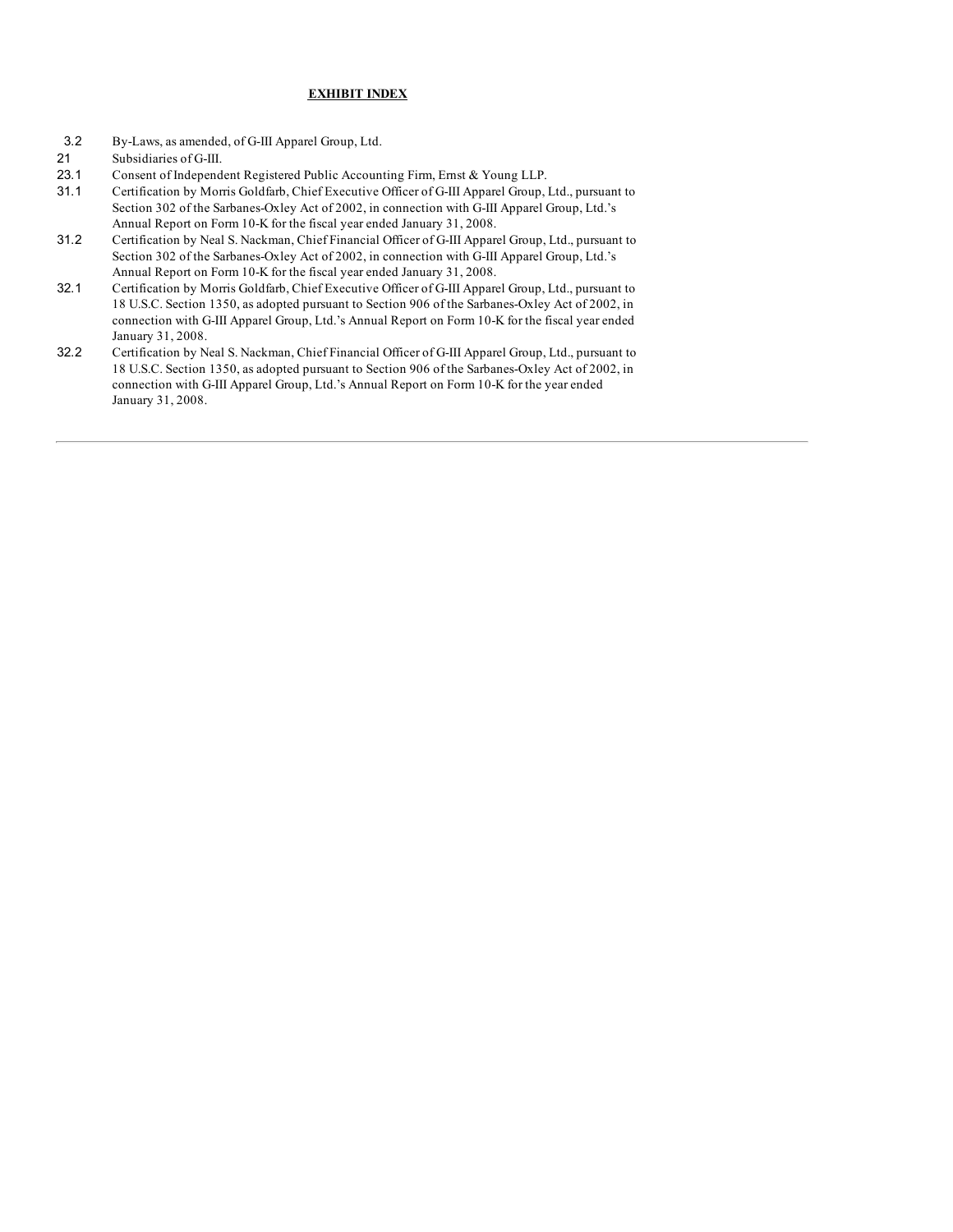# **INDEX TO CONSOLIDATED FINANCIAL STATEMENTS AND FINANCIAL STATEMENT SCHEDULE (Item 15(a))**

|                                                                                                  | Page  |
|--------------------------------------------------------------------------------------------------|-------|
| Reports of Independent Registered Public Accounting Firm                                         | $F-2$ |
| <b>Financial Statements</b>                                                                      |       |
| Consolidated Balance Sheets — January 31, 2008 and 2007                                          | $F-4$ |
| Consolidated Statements of Income — Years Ended<br>January 31, 2008, 2007 and 2006               | $F-5$ |
| Consolidated Statements of Stockholders' Equity — Years Ended<br>January 31, 2008, 2007 and 2006 | $F-6$ |
| Consolidated Statements of Cash Flows — Years Ended<br>January 31, 2008, 2007 and 2006           | $F-7$ |
| Notes to Consolidated Financial Statements                                                       | $F-9$ |
| Financial Statement Schedule                                                                     |       |
| $II$ — Valuation and Qualifying Accounts                                                         | $S-1$ |

All other schedules for which provision is made in the applicable regulations of the Securities and Exchange Commission are not required under the related instructions or are inapplicable and, accordingly, are omitted.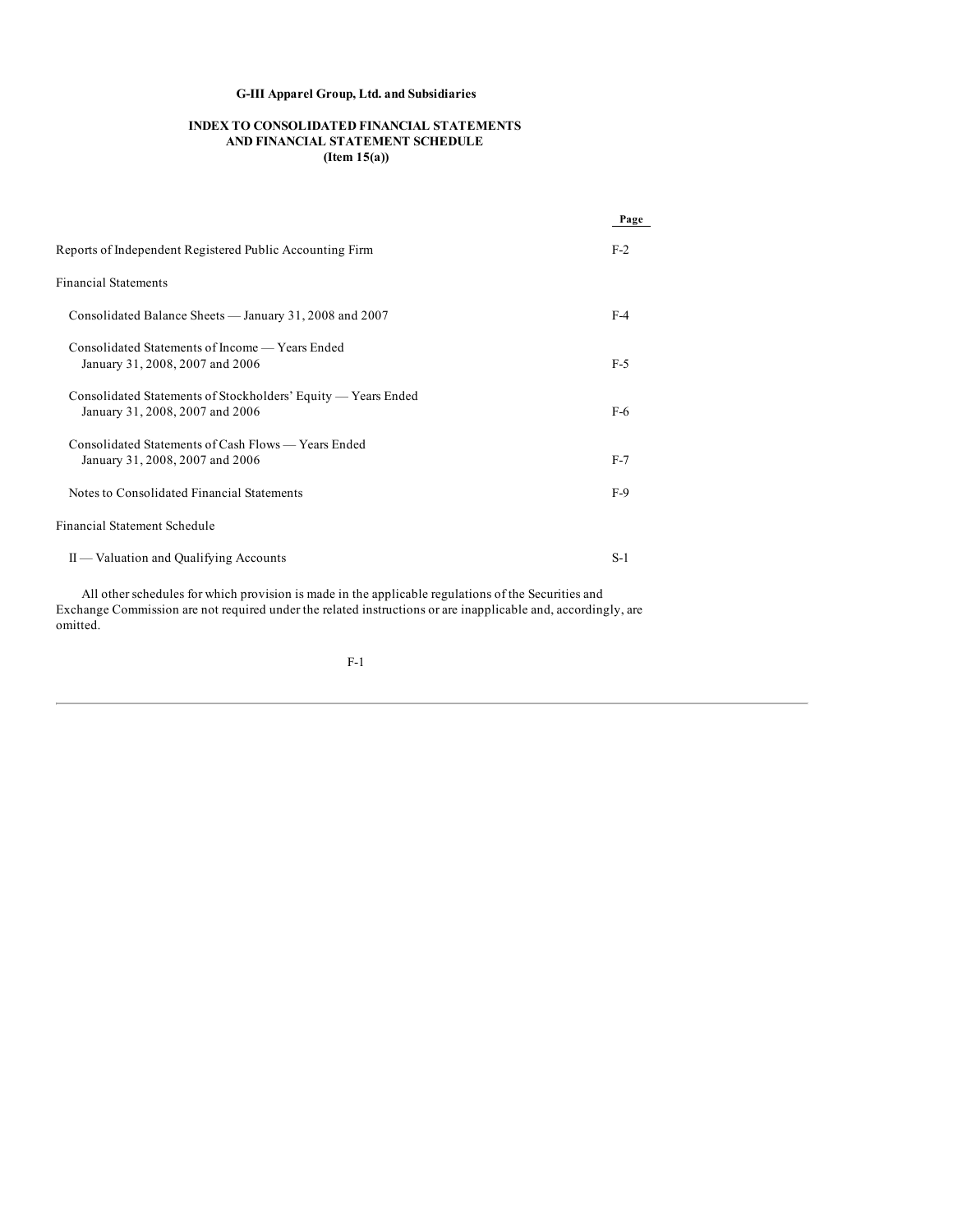## **REPORT OF INDEPENDENT REGISTERED PUBLIC ACCOUNTING FIRM**

### To the Board of Directors and Stockholders of **G-III Apparel Group, Ltd**.

We have audited the accompanying consolidated balance sheets of G-III Apparel Group, Ltd. and subsidiaries as of January 31, 2008 and 2007, and the related consolidated statements of income, stockholders' equity, and cash flows for each of the three years in the period ended January 31, 2008. Our audits also included the financial statement schedule listed in the index at Item 15(a). These financial statements and schedule are the responsibility of the Company's management. Our responsibility is to express an opinion on these financial statements and schedule based on our audits.

We conducted our audits in accordance with the standards of the Public Company Accounting Oversight Board (United States). Those standards require that we plan and perform the audit to obtain reasonable assurance about whether the financial statements are free of material misstatement. An audit includes examining, on a test basis, evidence supporting the amounts and disclosures in the financial statements. An audit also includes assessing the accounting principles used and significant estimates made by management, as well as evaluating the overall financial statement presentation. We believe that our audits provide a reasonable basis for our opinion.

In our opinion, the financial statements referred to above present fairly, in all material respects, the consolidated financial position of G-III Apparel Group, Ltd. and subsidiaries at January 31, 2008 and 2007, and the consolidated results of their operations and their cash flows for each of the three years in the period ended January 31, 2008, in conformity with accounting principles generally accepted in the United States. Also, in our opinion, the related financial statement schedule, when considered in relation to the basic financial statements taken as a whole, presents fairly in all material respects the information set forth therein.

We also have audited, in accordance with the standards of the Public Company Accounting Oversight Board (United States), the effectiveness of G-III Apparel Group, Ltd. and subsidiaries internal control over financial reporting as of January 31, 2008, based on criteria established in Internal Control – Integrated Framework issued by the Committee of Sponsoring Organizations of the Treadway Commission and our report dated March 31, 2008 expressed an unqualified opinion thereon.

/s/ ERNST & YOUNG LLP

New York, New York March 31, 2008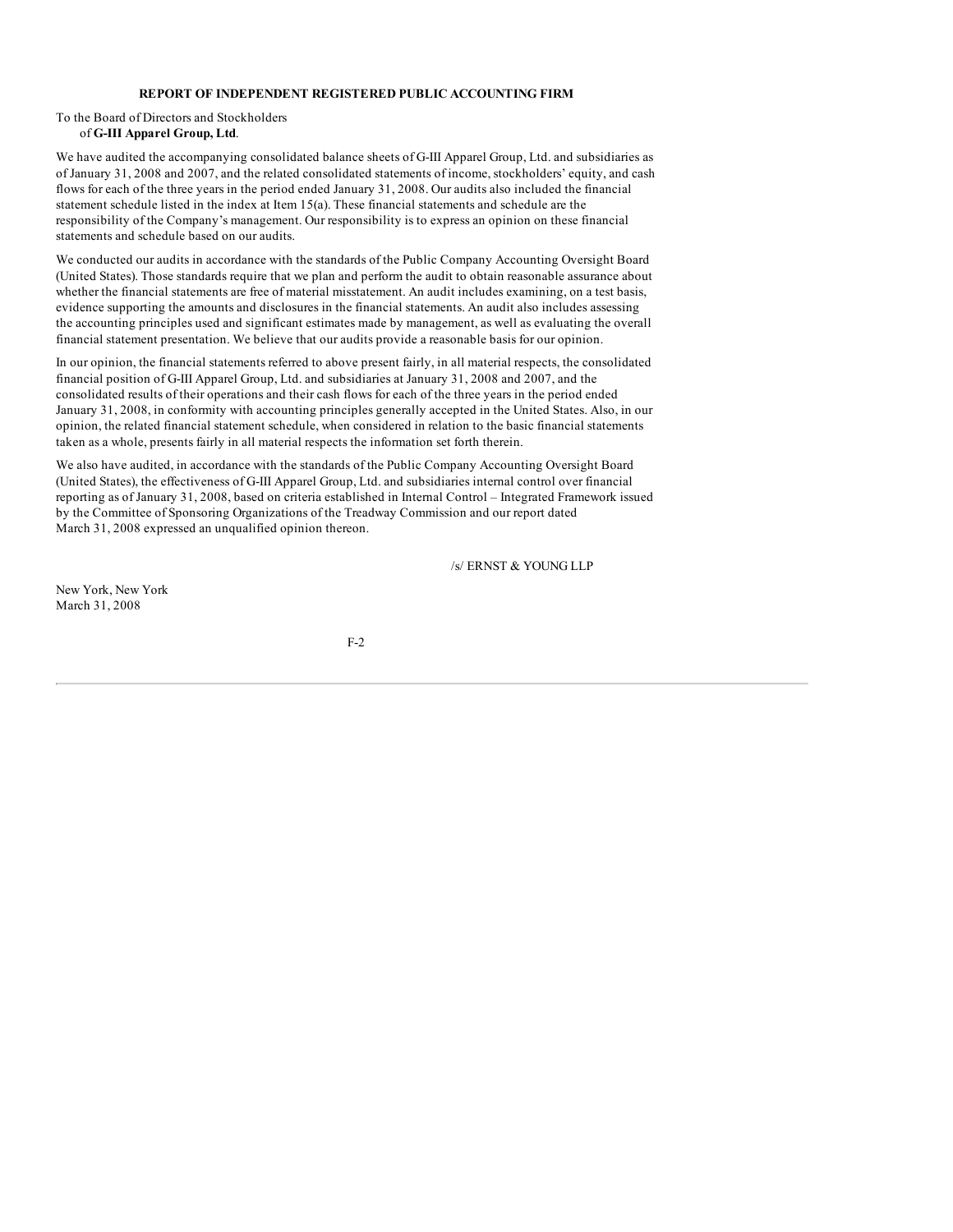### **REPORT OF INDEPENDENT REGISTERED PUBLIC ACCOUNTING FIRM**

### To the Board of Directors and Stockholders of **G-III Apparel Group, Ltd**.

We have audited G-III Apparel Group Ltd.'s internal control over financial reporting as of January 31, 2008, based on criteria established in Internal Control – Integrated Framework issued by the Committee of Sponsoring Organizations of the Treadway Commission (the COSO criteria). G-III Apparel Group Ltd.'s management is responsible for maintaining effective internal control over financial reporting, and for its assessment of the effectiveness of internal control over financial reporting included in the accompanying Management's Report on Internal Control Over Financial Reporting. Our responsibility is to express an opinion on the company's internal control over financial reporting based on our audit.

We conducted our audit in accordance with the standards of the Public Company Accounting Oversight Board (United States). Those standards require that we plan and perform the audit to obtain reasonable assurance about whether effective internal control over financial reporting was maintained in all material respects. Our audit included obtaining an understanding of internal control over financial reporting, assessing the risk that a material weakness exists, testing and evaluating the design and operating effectiveness of internal control based on the assessed risk, and performing such other procedures as we considered necessary in the circumstances. We believe that our audit provides a reasonable basis for our opinion.

A company's internal control over financial reporting is a process designed to provide reasonable assurance regarding the reliability of financial reporting and the preparation of financial statements for external purposes in accordance with generally accepted accounting principles. A company's internal control over financial reporting includes those policies and procedures that (1) pertain to the maintenance of records that, in reasonable detail, accurately and fairly reflect the transactions and dispositions of the assets of the company; (2) provide reasonable assurance that transactions are recorded as necessary to permit preparation of financial statements in accordance with generally accepted accounting principles, and that receipts and expenditures of the company are being made only in accordance with authorizations of management and directors of the company; and (3) provide reasonable assurance regarding prevention or timely detection of unauthorized acquisition, use, or disposition of the company's assets that could have a material effect on the financial statements.

Because of its inherent limitations, internal control over financial reporting may not prevent or detect misstatements. Also, projections of any evaluation of effectiveness to future periods are subject to the risk that controls may become inadequate because of changes in conditions, or that the degree of compliance with the policies or procedures may deteriorate.

In our opinion, G-III Apparel Group, Ltd. maintained, in all material respects, effective internal control over financial reporting as of January 31, 2008, based on the COSO criteria**.**

We also have audited, in accordance with the standards of the Public Company Accounting Oversight Board (United States), the consolidated balance sheets of G-III Apparel Group, Ltd. as of January 31, 2008 and 2007, and the related consolidated statements of income, shareholders' equity, and cash flows for each of the three years in the period ended January 31, 2008 of G-III Apparel Group, Ltd. and our report dated March 31, 2008 expressed an unqualified opinion thereon.

/s/ Ernst & Young LLP

New York, New York March 31, 2008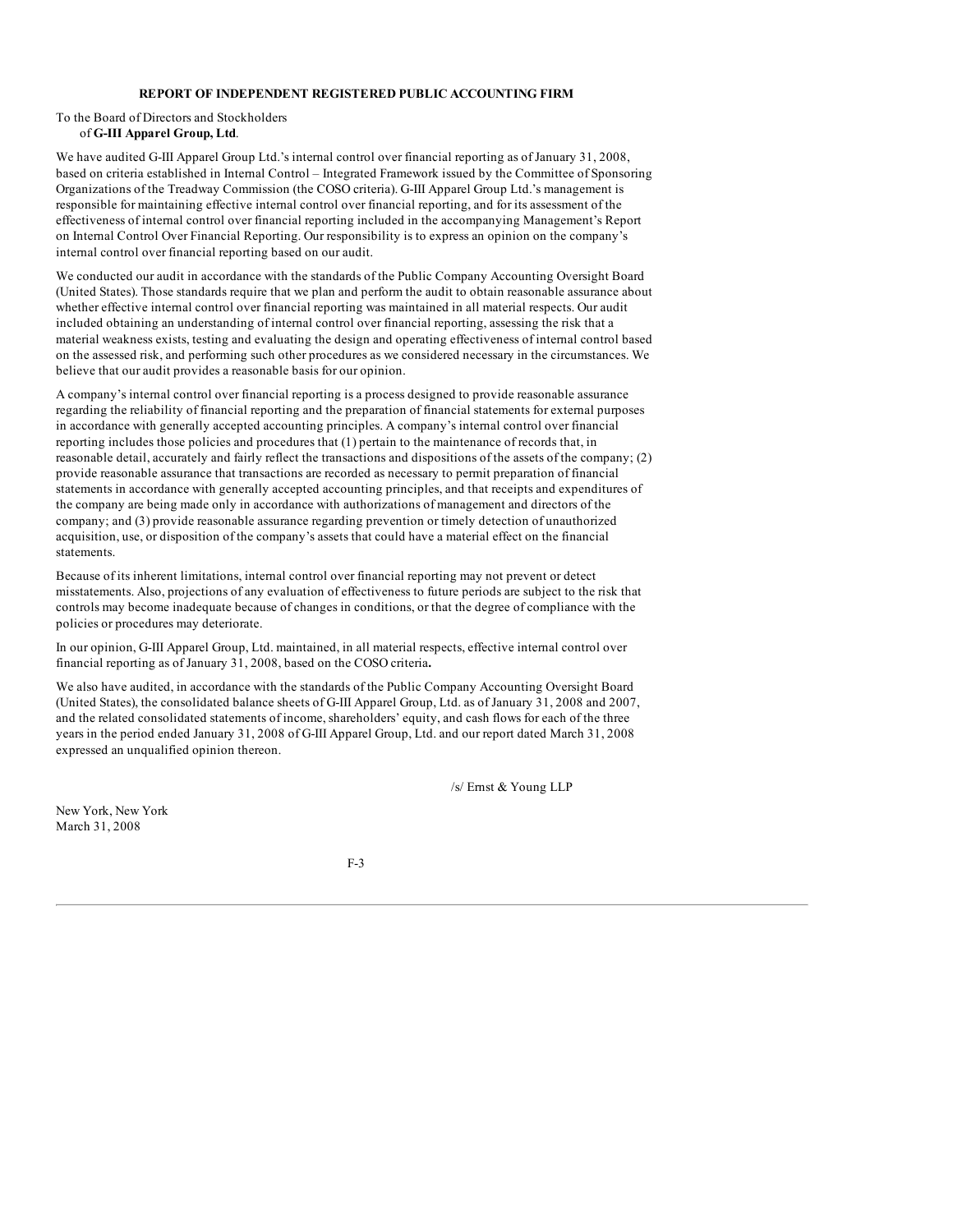# **CONSOLIDATED BALANCE SHEETS**

January 31,

(in thousands, except share and per share amounts)

|                                                                                | 2008         | 2007         |
|--------------------------------------------------------------------------------|--------------|--------------|
| <b>ASSETS</b>                                                                  |              |              |
| <b>CURRENT ASSETS</b>                                                          |              |              |
| Cash and cash equivalents                                                      | \$38,341     | \$<br>12,026 |
| Accounts receivable, net of allowance for doubtful accounts and sales          |              |              |
| discounts of \$22,724 and \$15,475, respectively                               | 66,944       | 60,960       |
| Inventories, net                                                               | 59,934       | 38,111       |
| Prepaid expenses and other current assets                                      | 8,500        | 9,753        |
| Deferred income taxes                                                          | 10,046       | 6,890        |
| Total current assets                                                           | 183,765      | 127,740      |
| PROPERTY, PLANT AND EQUIPMENT, NET                                             | 5,261        | 5,641        |
| DEFERRED INCOME TAXES                                                          | 3,944        | 2,800        |
| <b>GOODWILL</b>                                                                | 31,746       | 25,006       |
| OTHER INTANGIBLES, NET                                                         | 11,143       | 11,971       |
| <b>OTHER ASSETS</b>                                                            | 1,839        | 1,983        |
|                                                                                | \$237,698    | \$175,141    |
| LIABILITIES AND STOCKHOLDERS' EQUITY                                           |              |              |
| <b>CURRENT LIABILITIES</b>                                                     |              |              |
| Notes payable                                                                  | \$<br>13,060 | 10,942<br>\$ |
| Current maturities of obligations under capital leases                         |              | 188          |
| Income taxes payable                                                           | 4,348        | 2,613        |
| Accounts payable                                                               | 24,290       | 12,430       |
| Contingent purchase price payable                                              | 4,894        | 3,989        |
| Accrued expenses                                                               | 15,461       | 14,109       |
| Deferred income taxes                                                          | 1,298        | 1,611        |
| Total current liabilities                                                      | 63,351       | 45,882       |
| <b>NOTES PAYABLE</b>                                                           |              | 13,143       |
| OTHER NON-CURRENT LIABILITIES                                                  | 473          | 474          |
| <b>TOTAL LIABILITIES</b>                                                       | 63,824       | 59,499       |
| <b>COMMITMENTS AND CONTINGENCIES</b>                                           |              |              |
| STOCKHOLDERS' EQUITY                                                           |              |              |
| Preferred stock; 1,000,000 shares authorized; no shares issued and outstanding |              |              |
| in all periods                                                                 |              |              |
| Common stock - \$.01 par value; authorized, 40,000,000 shares; 16,839,004      |              |              |
| and 14,530,070 shares issued at January 31, 2008 and 2007, respectively        | 168          | 145          |
| Additional paid-in capital                                                     | 97.105       | 56,686       |
| Retained earnings                                                              | 77,571       | 59,781       |
|                                                                                | 174,844      | 116,612      |
| Common stock held in treasury $-367,225$ shares at cost                        | (970)        | (970)        |
|                                                                                | 173,874      | 115,642      |
|                                                                                | \$237,698    | \$175,141    |

*The accompanying notes are an integral part of these statements.*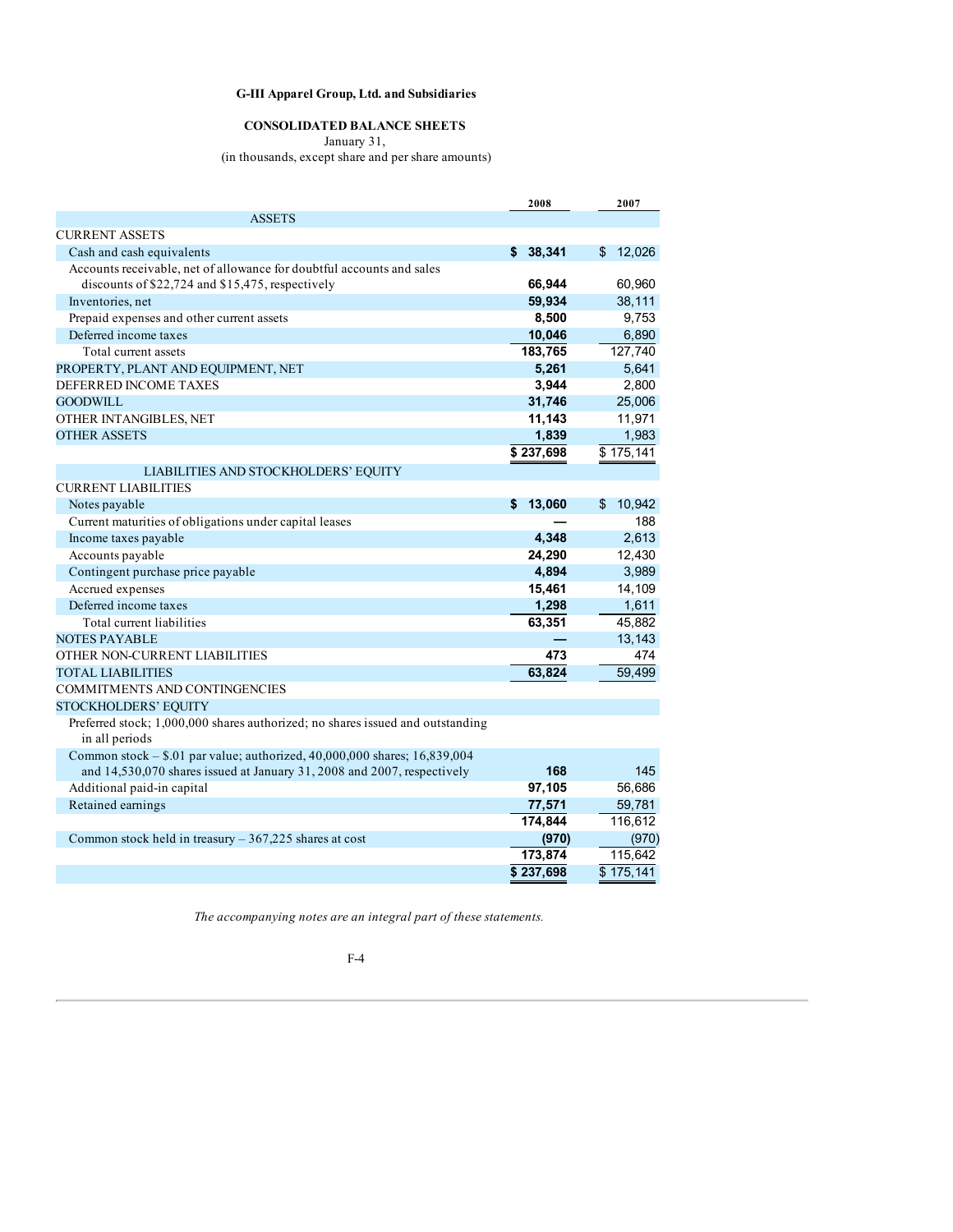# **CONSOLIDATED STATEMENTS OF INCOME**

(in thousands, except per share amounts)

|                                               |           | Year ended January 31, |             |  |
|-----------------------------------------------|-----------|------------------------|-------------|--|
|                                               | 2008      | 2007                   | 2006        |  |
| Net sales                                     | \$518,868 | \$427,017              | \$324,072   |  |
| Cost of goods sold                            | 379,417   | 311,470                | 239,226     |  |
| Gross profit                                  | 139,451   | 115,547                | 84,846      |  |
| Selling, general and administrative expenses  | 101,669   | 83,258                 | 64,763      |  |
| Depreciation and amortization                 | 5,427     | 4,431                  | 3,125       |  |
| Operating profit                              | 32,355    | 27.858                 | 16,958      |  |
| Interest and financing charges, net           | 3,158     | 6,362                  | 4,349       |  |
| Income before income taxes                    | 29,197    | 21,496                 | 12,609      |  |
| Income tax expense                            | 11,707    | 8,307                  | 5,517       |  |
| <b>NET INCOME</b>                             | 17,490    | \$<br>13,189           | \$<br>7,092 |  |
| <b>INCOME PER COMMON SHARE:</b>               |           |                        |             |  |
| Basic:                                        |           |                        |             |  |
| Net income per common share                   | 1.09      | \$<br>1.00             | \$<br>0.62  |  |
| Weighted average number of shares outstanding | 16,119    | 13,199                 | 11,509      |  |
| Diluted:                                      |           |                        |             |  |
| Net income per common share                   | 1.05<br>S | S<br>0.94              | \$<br>0.58  |  |
| Weighted average number of shares outstanding | 16,670    | 13.982                 | 12,236      |  |

*The accompanying notes are an integral part of these statements.*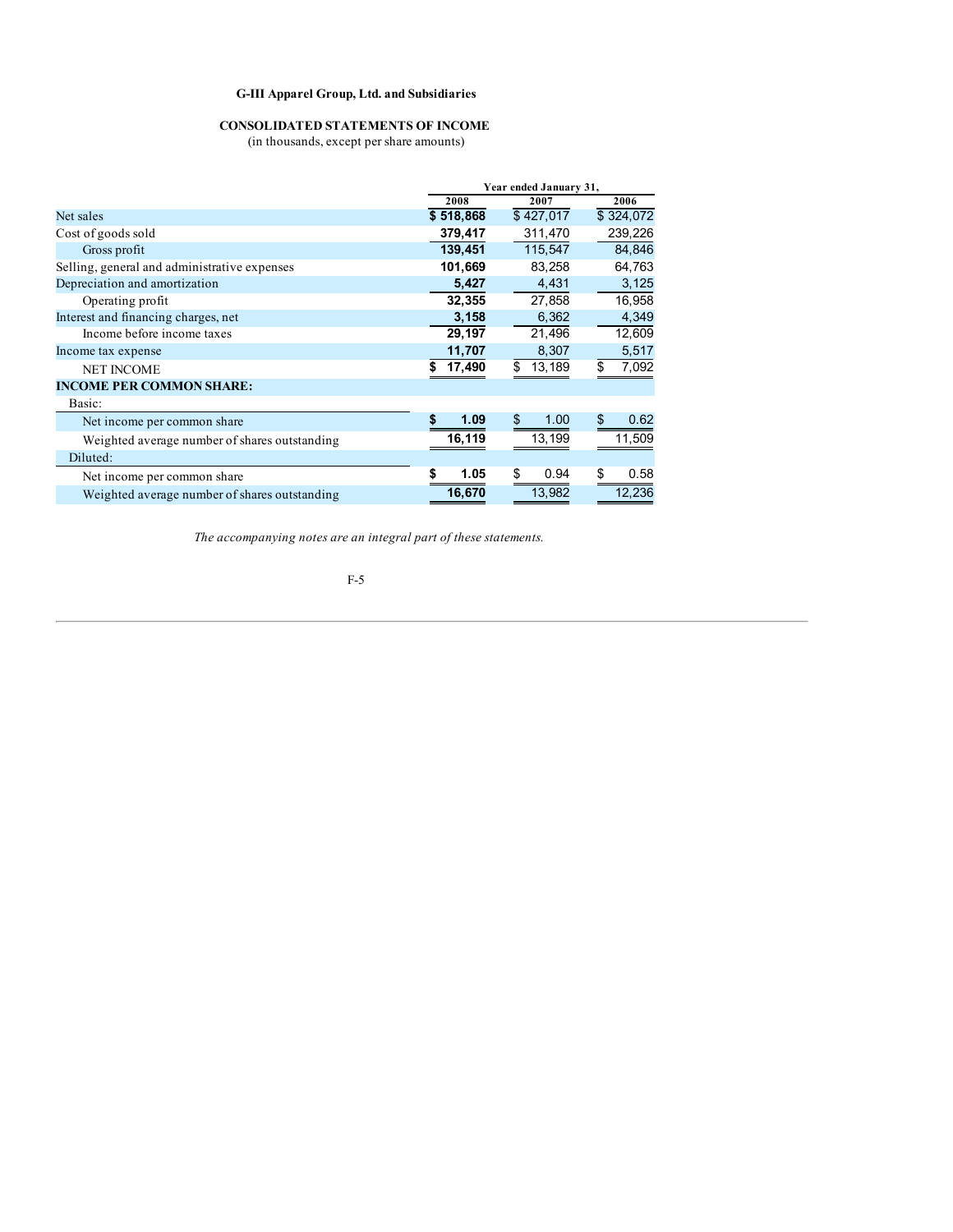# **CONSOLIDATED STATEMENTS OF STOCKHOLDERS' EQUITY**

Years ended January 31, 2008, 2007 and 2006

(in thousands)

|                                                                | <b>Common stock</b> | Additional<br>paid-in<br>capital | Accumulated<br>other<br>comprehensive<br>income | Retained<br>earnings | Common<br>stock<br>held in<br>Treasury | Total                   |
|----------------------------------------------------------------|---------------------|----------------------------------|-------------------------------------------------|----------------------|----------------------------------------|-------------------------|
| Balance as of January 31, 2005                                 | \$113               | \$28,237                         | \$<br>50                                        | \$39,500             | \$ (970)                               | $\mathsf{\$}$<br>66,930 |
| Employee stock options exercised                               | 2                   | 430                              |                                                 |                      |                                        | 432                     |
| Tax benefit from exercise of options                           |                     | 176                              |                                                 |                      |                                        | 176                     |
| Foreign currency translation<br>adjustment                     |                     |                                  | (50)                                            |                      |                                        | (50)                    |
| Shares issued in connection with<br>acquisitions               | 10                  | 5,234                            |                                                 |                      |                                        | 5,244                   |
| Shares issued under stock incentive<br>plan                    | $\overline{2}$      | 2,185                            |                                                 |                      |                                        | 2,187                   |
| Net income                                                     |                     |                                  |                                                 | 7,092                |                                        | 7,092                   |
| Balance as of January 31, 2006                                 | 127                 | 36,262                           | $\mathbf 0$                                     | 46,592               | (970)                                  | 82,011                  |
| Employee stock options exercised                               | 3                   | 980                              |                                                 |                      |                                        | 983                     |
| Tax benefit from exercise of options                           |                     | 1,325                            |                                                 |                      |                                        | 1,325                   |
| Fair value of shares vested in<br>connection with acquisitions |                     | 2,696                            |                                                 |                      |                                        | 2,696                   |
| Amortization share-based<br>compensation                       |                     | 425                              |                                                 |                      |                                        | 425                     |
| Shares issued in connection with<br>private placement, net     | 15                  | 14,998                           |                                                 |                      |                                        | 15,013                  |
| Net income                                                     |                     |                                  |                                                 | 13,189               |                                        | 13,189                  |
| Balance as of January 31, 2007                                 | 145                 | 56,686                           | $\overline{0}$                                  | 59,781               | (970)                                  | 115,642                 |
| Employee stock options exercised                               | 4                   | 1,105                            |                                                 |                      |                                        | 1,109                   |
| Tax benefit from exercise of options                           |                     | 2,117                            |                                                 |                      |                                        | 2,117                   |
| Amortization share-based<br>compensation                       |                     | 703                              |                                                 |                      |                                        | 703                     |
| Shares issued in connection with<br>public offering, net       | 19                  | 36,494                           |                                                 |                      |                                        | 36,513                  |
| Decrease in liability for unrecognized<br>tax benefits         |                     |                                  |                                                 | 300                  |                                        | 300                     |
| Net income                                                     |                     |                                  |                                                 | 17,490               |                                        | 17,490                  |
| Balance as of January 31, 2008                                 | \$168               | \$97,105                         | \$<br>$\mathbf 0$                               | \$77,571             | \$ (970)                               | \$173,874               |

*The accompanying notes are an integral part of this statement.*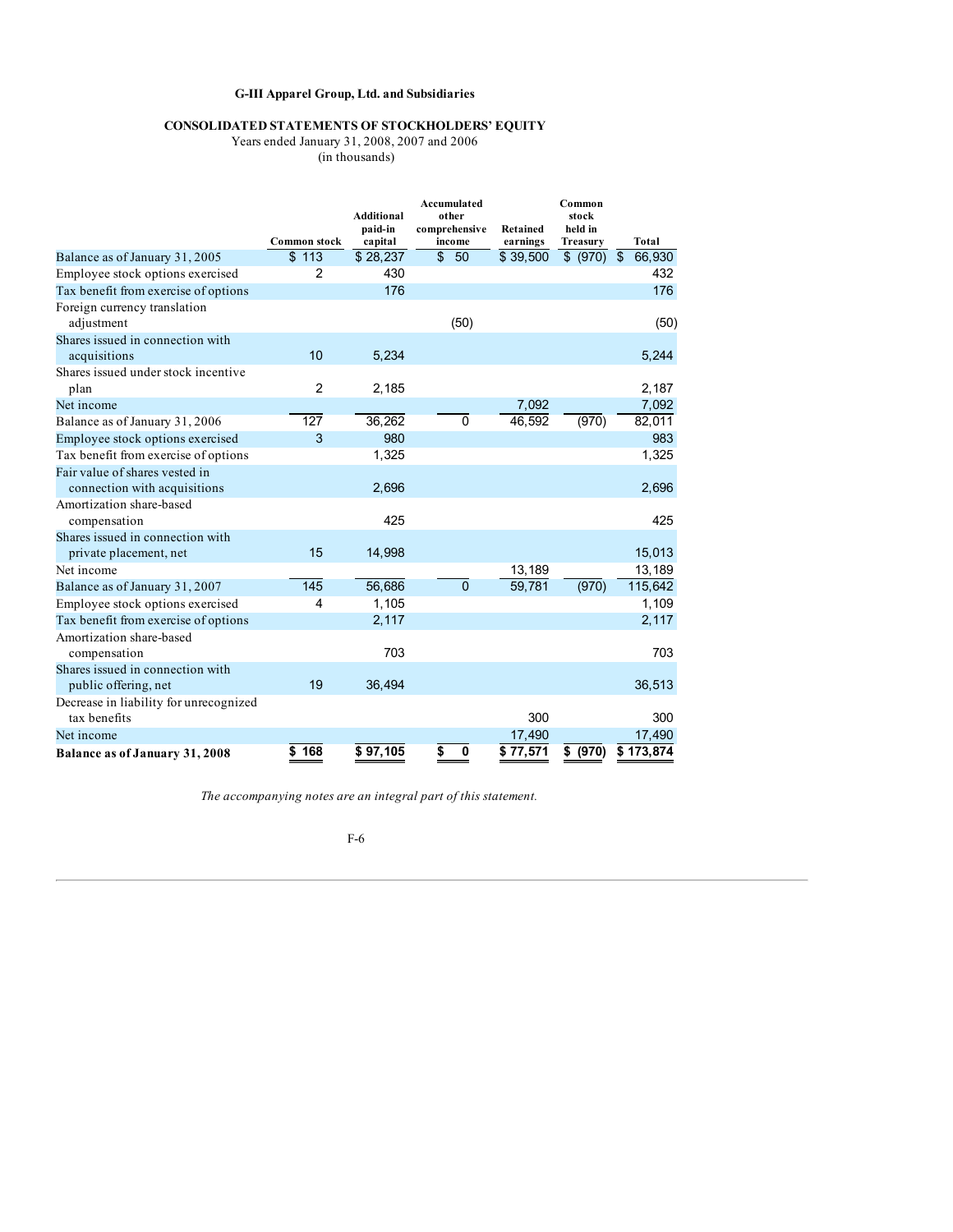# **CONSOLIDATED STATEMENTS OF CASH FLOWS**

(in thousands)

|                                                                   | Year ended January 31, |               |                 |
|-------------------------------------------------------------------|------------------------|---------------|-----------------|
|                                                                   | 2008                   | 2007          | 2006            |
| Cash flows from operating activities                              |                        |               |                 |
| Net income                                                        | 17,490<br>\$           | 13,189<br>\$  | 7,092<br>\$     |
| Adjustments to reconcile net income to net cash provided by (used |                        |               |                 |
| in) operating activities, net of assets and liabilities acquired: |                        |               |                 |
| Depreciation and amortization                                     | 5,427                  | 4,431         | 3,131           |
| Non-cash stock based compensation                                 | 703                    | 425           | 1,738           |
| Deferred financing charges                                        | 711                    | 843           | 428             |
| Write off of note payable                                         | (770)                  |               |                 |
| Deferred income taxes                                             | (4, 613)               | (1, 563)      | (1, 109)        |
| Changes in operating assets and liabilities:                      |                        |               |                 |
| Accounts receivable, net                                          | (5,984)                | (15, 209)     | (15, 506)       |
| Inventories, net                                                  | (18, 388)              | (7,716)       | 12,043          |
| Income taxes, net                                                 | 2,035                  | 344           | 2,320           |
| Prepaid expenses and other current assets                         | 857                    | (2,752)       | (4, 330)        |
| Other assets, net                                                 | (171)                  | 713           | (793)           |
| Accounts payable, accrued expenses and other liabilities          | 13,326                 | 5,873         | (1,631)         |
| Net cash provided by (used in) operating activities               | 10,623                 | (1, 422)      | 3,383           |
| Cash flows from investing activities                              |                        |               |                 |
| Capital expenditures                                              | (1, 445)               | (2, 461)      | (1,300)         |
| Acquisition of Jessica Howard/Industrial Cotton                   | (8, 303)               |               |                 |
| Acquisition of Marvin Richards and Winlit, net of cash acquired   |                        | 70            | (20, 503)       |
| Contingent purchase price paid                                    | (3,741)                | (3,269)       |                 |
| Net cash used in investing activities                             | \$ (13, 489)           | \$<br>(5,660) | (21, 803)<br>\$ |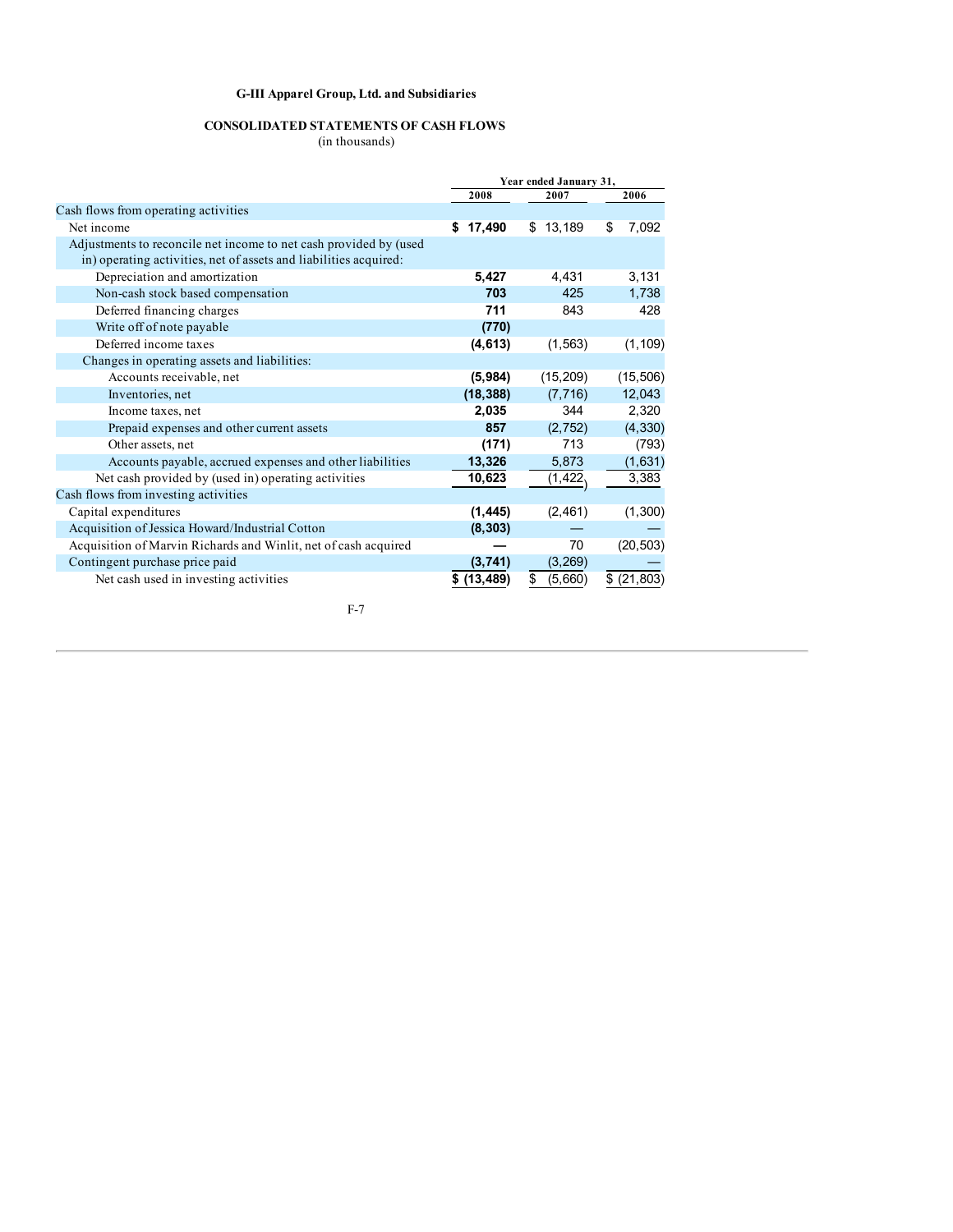# **CONSOLIDATED STATEMENTS OF CASH FLOWS (continued)**

(in thousands)

|                                                                          | Year ended January 31, |             |                          |
|--------------------------------------------------------------------------|------------------------|-------------|--------------------------|
|                                                                          | 2008                   | 2007        | 2006                     |
| Cash flows from financing activities                                     |                        |             |                          |
| Proceeds from terminated credit facility                                 |                        |             | \$12,457                 |
| Repayment of terminated credit facility                                  |                        |             | (12, 457)                |
| Repayment of new credit facility                                         |                        |             | (20, 506)                |
| Proceeds from new credit facility                                        |                        | \$<br>1,565 |                          |
| Proceeds from term loan                                                  |                        |             | 30,000                   |
| Repayment of term loan                                                   | \$ (8,656)             | (6,600)     | (1,650)                  |
| Decrease in notes payable, net                                           | (1, 599)               |             |                          |
| Payments for capital lease obligations                                   | (303)                  | (209)       | (200)                    |
| Proceeds from sale of common stock, net                                  | 36,513                 | 15,013      | 675                      |
| Tax benefit from exercise of options                                     | 2,117                  | 1,325       | 176                      |
| Proceeds from exercise of stock options                                  | 1,109                  | 983         | 432                      |
| Net cash provided by financing activities                                | 29,181                 | 12,077      | 8,927                    |
| Effect of exchange rate changes on cash and cash equivalents             |                        |             | (50)                     |
| Net increase (decrease) in cash and cash equivalents                     | 26,315                 | 4,995       | (9, 543)                 |
| Cash and cash equivalents at beginning of year                           | 12,026                 | 7,031       | 16,574                   |
| Cash and cash equivalents at end of year                                 | \$38,341               | \$12,026    | $\overline{\$}$<br>7,031 |
| Supplemental disclosures of cash flow information:                       |                        |             |                          |
| Cash paid during the year for:                                           |                        |             |                          |
| Interest                                                                 | \$2,624                | \$5,761     | \$<br>3,669              |
| Income taxes                                                             | 12,131                 | 8,435       | 4,461                    |
| Supplemental schedule of non-cash investing and financing<br>activities: |                        |             |                          |
| Fair value of vested shares issued in connection with                    |                        |             |                          |
| acquisitions of Marvin Richards and Winlit                               |                        | \$2,696     | $\mathfrak{S}$<br>5,019  |
| Debt assumed in connection with the Winlit asset acquisition             |                        |             | 6,697                    |
| Detail of acquisitions:                                                  |                        |             |                          |
| Acquired intangibles                                                     | \$4,812                |             | \$34,146                 |
| Fair value of other assets acquired                                      | 3,491                  |             | 26,241                   |
| Fair value of total assets acquired                                      | 8,303                  |             | 60,387                   |
| Liabilities assumed                                                      |                        |             | (24, 769)                |
| Debt assumed in connection with the Winlit asset acquisition             |                        |             | (6, 697)                 |
| Common stock issued                                                      |                        |             | (5,019)                  |
| Contingent purchase price payable                                        | (4,894)                | \$ (3,989)  | (3, 380)                 |
| Cash paid for acquisitions                                               | 8,303                  |             | 20,522                   |
| Cash acquired                                                            |                        |             | 19                       |
| Net cash paid for acquisitions                                           | 8,303<br>\$            |             | 20,503<br>\$             |

*The accompanying notes are an integral part of these statements.*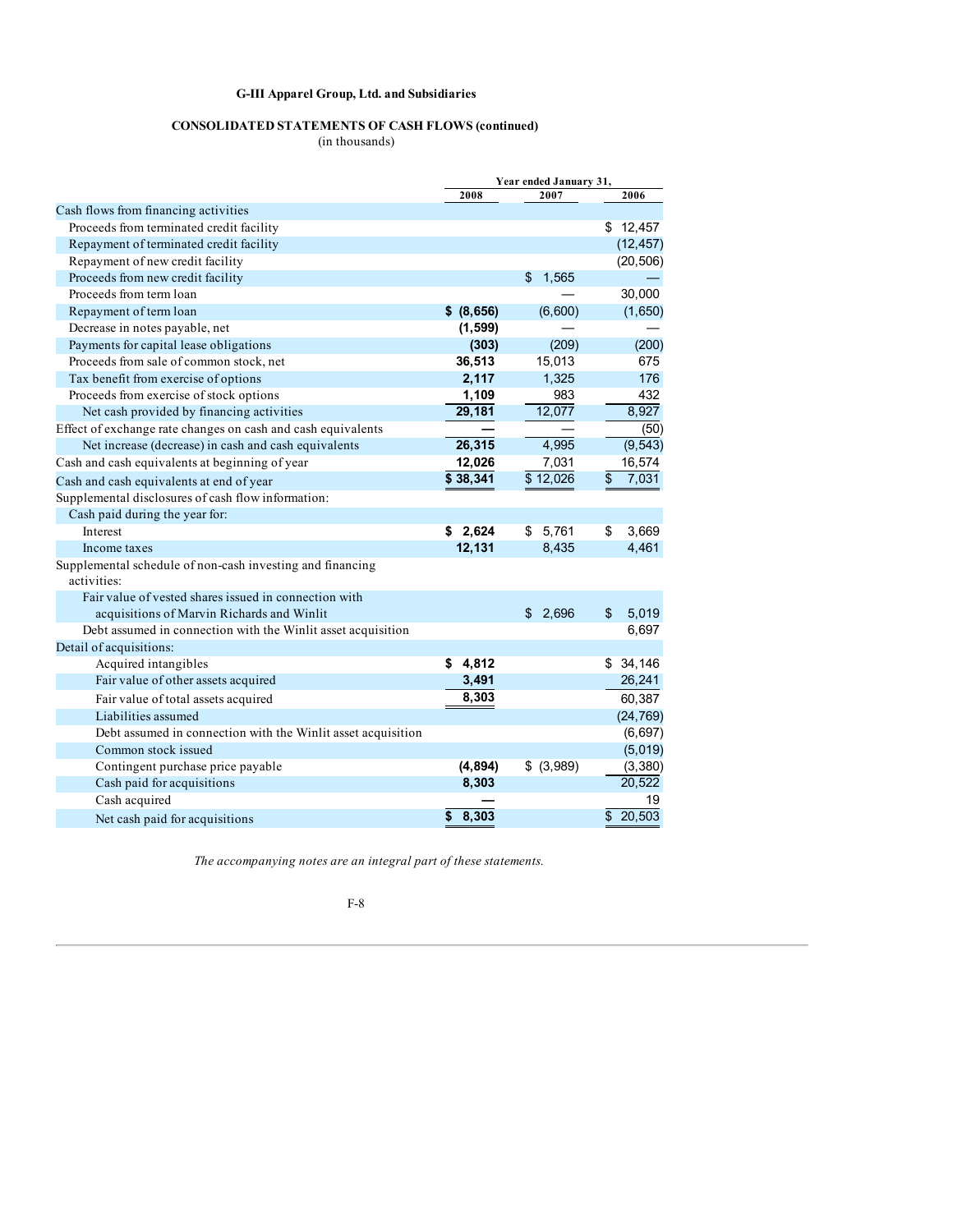# **NOTES TO CONSOLIDATED FINANCIAL STATEMENTS**

January 31, 2008, 2007 and 2006

### **NOTE A — SIGNIFICANT ACCOUNTING POLICIES**

A summary of the significant accounting policies consistently applied in the preparation of the accompanying consolidated financial statements follows:

### 1. *Business Activity and Principles of Consolidation*

As used in these financial statements, the term "Company" or "G-III" refers to G-III Apparel Group, Ltd. and its wholly-owned subsidiaries. The Company designs, manufactures, imports, and markets an extensive range of outerwear and sportswear apparel which is sold to retailers primarily in the United States.

The Company consolidates the accounts of all its wholly-owned subsidiaries. All material intercompany balances and transactions have been eliminated.

References to fiscal years refer to the year ended or ending on January 31 of that year.

2. *Cash Equivalents*

The Company considers all highly liquid investments purchased with a maturity of three months or less to be cash equivalents.

3. *Revenue Recognition*

Goods are shipped in accordance with specific customer orders. The Company recognizes sales when the risks and rewards of ownership have transferred to its customer, determined by the Company to be when title to the merchandise passes to its customer. In addition, the Company acts as an agent in brokering sales between its customers and overseas factories. On these transactions, the Company recognizes commission fee income on sales that are financed by and shipped directly to its customers. Title to goods shipped from the Company's overseas vendors transfers to customers when the goods have been delivered to the customer. The Company recognizes commission income upon the completion of the delivery by its vendor to its customer.

4. *Returns and Allowances*

We reserve against known chargebacks, as well as for an estimate of potential future deductions and returns by customers. The Company establishes these reserves for returns and allowances based on current and historical information and trends. Allowances are established for trade discounts, markdowns, customer advertising agreements and operational chargebacks, which include shipping violations and freight charges. Estimated costs associated with allowable deductions for customer advertising expenses are reflected as selling, general and administrative expenses. Estimated costs associated with trade discounts and markdowns, net of historical recoveries, operational chargebacks and reserves for returns are reflected as a reduction of net sales. All of these reserves are part of the allowances netted against accounts receivable.

The Company estimates an allowance for doubtful accounts based on the creditworthiness of its customers as well as general economic conditions. Consequently, an adverse change in those factors could affect the Company's estimate. The Company writes off uncollectible trade receivables once collection efforts have been exhausted and third parties confirm the balance is not recoverable.

### 5. *Inventories*

Inventories are stated at the lower of cost (determined by the first-in, first-out method) or market.

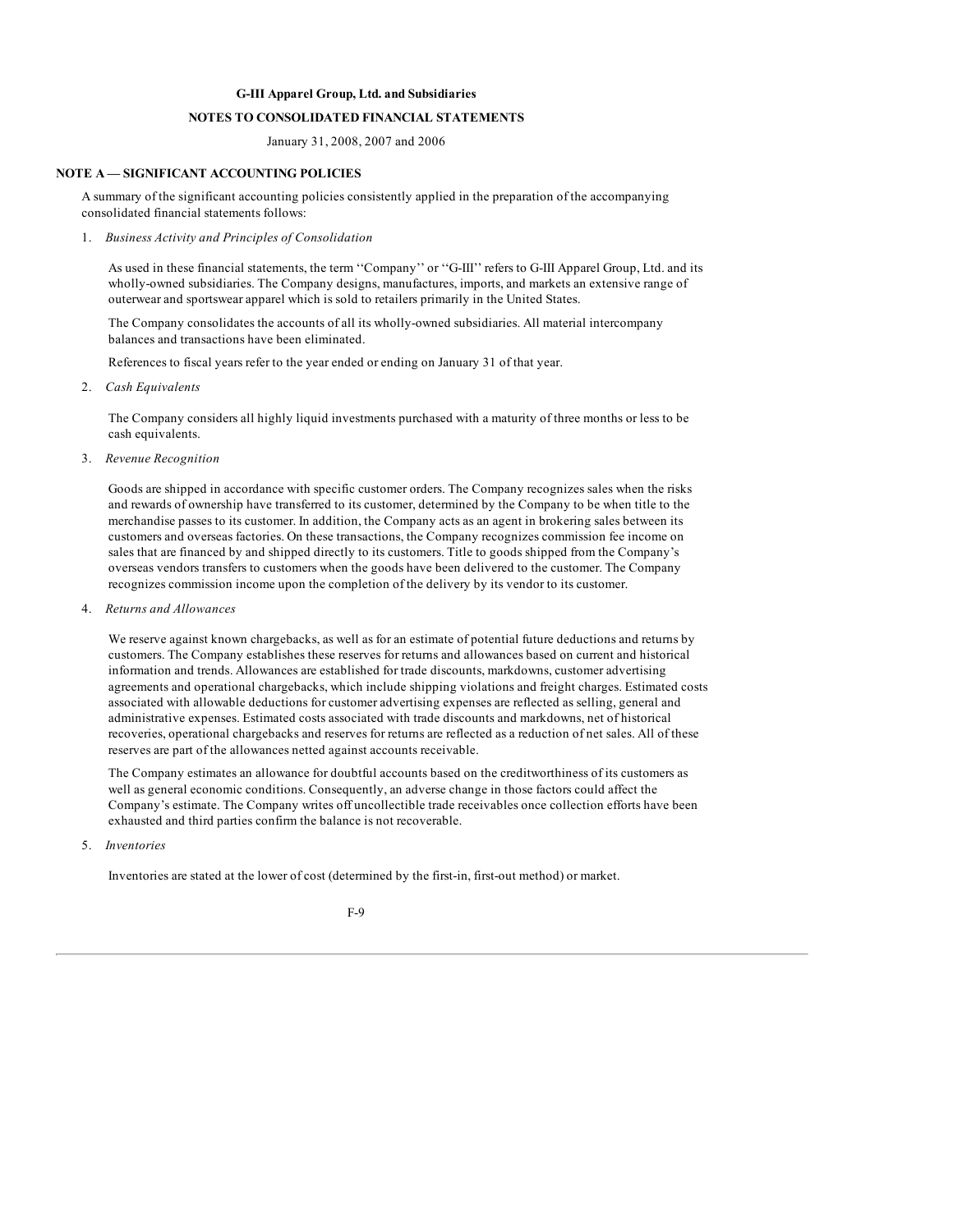#### **(continued) NOTES TO CONSOLIDATED FINANCIAL STATEMENTS**

January 31, 2008, 2007 and 2006

# **NOTE A — SIGNIFICANT ACCOUNTING POLICIES (continued)**

6. *Goodwill and Other Intangibles*

Goodwill represents the excess of purchase price over the fair value of net assets acquired in business combinations accounted for under the purchase method of accounting. Goodwill and intangible assets deemed to have indefinite lives are not amortized, but are subject to annual impairment tests, using a discounted cash flow approach. Other intangibles with determinable lives, including license agreements, are amortized on a straight-line basis over the estimated useful lives of the assets (currently ranging from 3.5 to 15 years). Impairment losses, if any, on intangible assets with finite lives are recorded when indicators of impairment are present and the discounted cash flows estimated to be derived from those assets are less than the assets' carrying amounts.

#### 7. *Depreciation and Amortization*

Depreciation and amortization are provided for by straight-line methods in amounts sufficient to relate the cost of depreciable assets to operations over their estimated useful lives.

The following are the estimated lives of the Company's fixed assets:

| Machinery and equipment         | 5 years      |
|---------------------------------|--------------|
| Furniture and fixtures          | 5 years      |
| Computer equipment and software | 2 to 5 years |
| Building                        | 20 years     |

Leasehold improvements are amortized over the lease term of the respective leases or the useful lives of the improvements; whichever is shorter.

### 8. *Impairment of Long-Lived Assets*

In accordance with Statements of Financial Accounting Standards (''SFAS'') No. 144, the Company annually evaluates the carrying value of its long-lived assets to determine whether changes have occurred that would suggest that the carrying amount of such assets may not be recoverable based on the estimated future undiscounted cash flows of the businesses to which the assets relate. Any impairment loss would be equal to the amount by which the carrying value of the assets exceeded its fair value.

### 9. *Income Taxes*

The Company accounts for income taxes in accordance with SFAS No. 109, ''Accounting for Income Taxes'' (''SFAS 109''). On February 1, 2007, the Company adopted FASB Interpretation No. 48, ''Accounting for Uncertainty in Income Taxes" ("FIN 48"). FIN 48 clarifies the accounting for uncertainty in income taxes recognized in the Company's financial statements in accordance with SFAS 109. FIN 48 also prescribes a recognition threshold and measurement attribute for the financial statement recognition and measurement of a tax position taken or expected to be taken in a return, as well as guidance on de-recognition, classification, interest and penalties and financial statement reporting disclosures.

Deferred income tax assets reflect the tax effects of temporary differences between the carrying amounts of assets and liabilities for financial reporting purposes and the amounts used for income tax purposes.

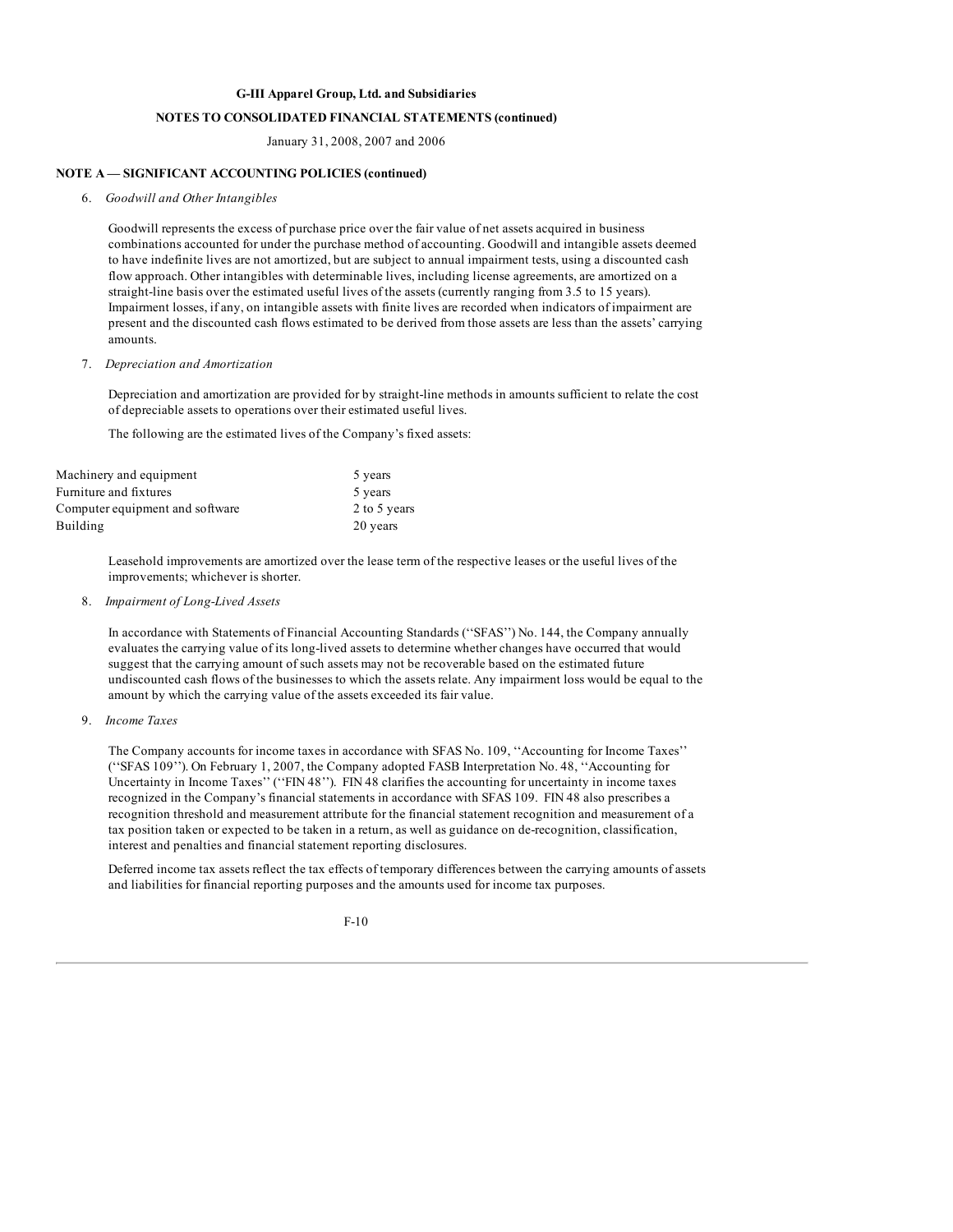#### **(continued) NOTES TO CONSOLIDATED FINANCIAL STATEMENTS**

January 31, 2008, 2007 and 2006

## **NOTE A — SIGNIFICANT ACCOUNTING POLICIES (continued)**

### 10. *Net Income Per Common Share*

Basic net income per share has been computed using the weighted average number of common shares outstanding during each period. Diluted net income per share amounts have been computed using the weighted average number of common shares and potential dilutive common shares, consisting of stock options, stock purchase warrants and unvested restricted stock awards, outstanding during the period. Options to acquire an aggregate of approximately 96,000, 0 and 78,000 shares of common stock were not included in the computation of diluted income per common share for the years ended January 31, 2008, 2007 and 2006, respectively, as including them would have been anti-dilutive.

All share and per share data have been adjusted to give retroactive effect to a three-for-two split of our Common Stock effected on March 28, 2006.

A reconciliation between basic and diluted income per share is as follows:

|                                   |          | Year ended January 31,                   |            |  |  |
|-----------------------------------|----------|------------------------------------------|------------|--|--|
|                                   | 2008     | 2007                                     | 2006       |  |  |
|                                   |          | (in thousands, except per share amounts) |            |  |  |
| Net income                        | \$17,490 | \$13,189                                 | 7,092<br>S |  |  |
| Basic EPS:                        |          |                                          |            |  |  |
| Basic common shares               | 16,119   | 13,199                                   | 11,509     |  |  |
| <b>Basic EPS</b>                  | 1.09     | 1.00<br>S.                               | 0.62       |  |  |
| Diluted EPS:                      |          |                                          |            |  |  |
| Basic common shares               | 16,119   | 13.199                                   | 11,509     |  |  |
| Stock options and warrants        | 551      | 669                                      | 555        |  |  |
| Unvested restricted stock awards* |          | 114                                      | 172        |  |  |
| Diluted common shares             | 16,670   | 13,982                                   | 12,236     |  |  |
| Diluted EPS                       | 1.05     | 0.94<br>\$                               | 0.58       |  |  |

\* Represents contingently issuable shares that would have met the market condition if the performance period concluded at the end of the reporting period.

# 11. *Stock-based Compensation*

Effective February 1, 2006, the Company adopted Statement of Financial Accounting Standards No. 123R, ''Share Based Payment'' (''SFAS 123R''). The Company elected to use the modified prospective transition method; therefore, prior period results were not restated. Prior to the adoption of SFAS 123R, stock-based compensation expense related to stock options was not recognized in the results of operations if the exercise price was at least equal to the market value of the common stock on the grant date, in accordance with Accounting Principles Board Opinion No. 25, ''Accounting for Stock Issued to Employees.'' As a result, the recognition of stock-based compensation expense in prior periods was generally limited to the expense attributed to restricted stock awards.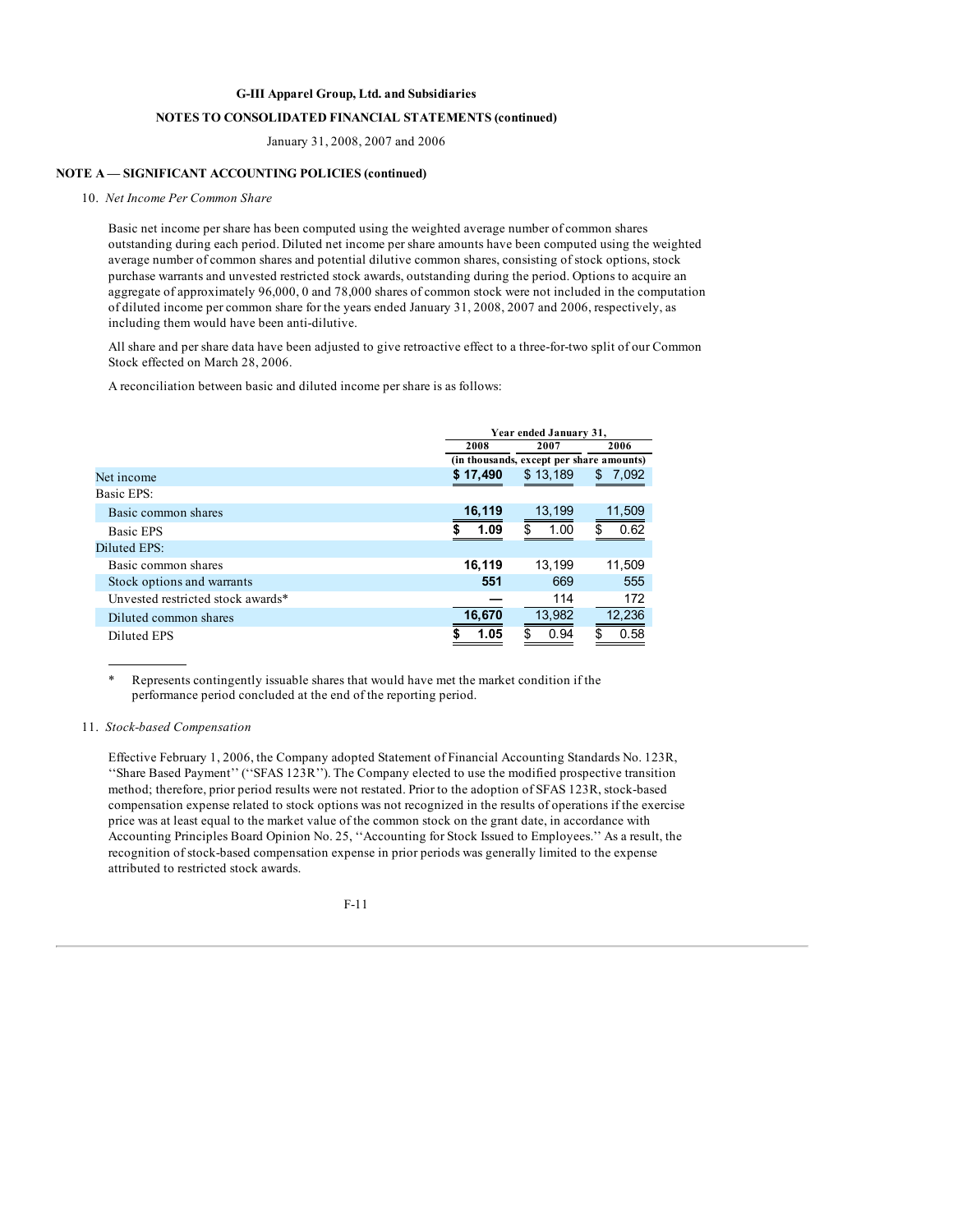### **(continued) NOTES TO CONSOLIDATED FINANCIAL STATEMENTS**

January 31, 2008, 2007 and 2006

### **NOTE A — SIGNIFICANT ACCOUNTING POLICIES (continued)**

SFAS 123R requires all share-based payments to employees, including grants of employee stock options, to be recognized as compensation expense over the service period (generally the vesting period) in the consolidated financial statements based on their fair values. Under the modified prospective method, awards that were granted, modified, or settled on or after February 1, 2006 are measured and accounted for in accordance with SFAS 123R. Unvested equity-based awards that were granted prior to February 1, 2006 will be accounted for in accordance with SFAS 123R and recognized in the results of operations over the remaining vesting periods. The impact of forfeitures that may occur prior to vesting is estimated and considered in the amount recognized. The realization of tax benefits in excess of amounts recognized for financial reporting purposes will be recognized in the Consolidated Statement of Cash Flows as a financing activity rather than an operating activity as it was classified in the past.

It is the Company's policy to grant stock options at prices not less than the fair market value on the date of the grant. Option terms, vesting and exercise periods vary, except that the term of an option may not exceed ten years.

The following table summarizes the pro forma effect of stock-based compensation as if the fair value method of accounting for stock compensation had been applied for the year ended January 31, 2006 (in thousands, except per share amounts):

| Net income $-$ as reported                                              |     | \$7,092 |
|-------------------------------------------------------------------------|-----|---------|
| Deduct: Stock-based employee compensation expense determined under fair |     |         |
| value method, net of related tax effects                                |     | 308     |
| Pro forma net income                                                    |     | \$6,784 |
| Basic income per share $-$ as reported                                  | \$. | 0.62    |
| Pro forma basic income per share                                        | \$. | 0.59    |
| Diluted income per share $-$ as reported                                | \$. | 0.58    |
| Pro forma diluted income per share                                      | S.  | 0.55    |

The fair value of stock options was estimated using the Black-Scholes option-pricing model. This model requires the input of subjective assumptions that will usually have a significant impact on the fair value estimate. The assumptions for the current period grants were developed based on SFAS 123R and Securities and Exchange Commission guidance contained in Staff Accounting Bulletin (SAB) No. 107, ''Share-Based Payment.'' The following table summarizes the weighted average assumptions used in the Black-Scholes option pricing model for grants in fiscal 2008, 2007 and 2006, respectively:

|                                 | 2008            | 2007     | 2006    |
|---------------------------------|-----------------|----------|---------|
| Expected stock price volatility | $47.8 - 48.9\%$ | $48.4\%$ | 48.7%   |
| Expected lives of options       |                 |          |         |
| Directors and officers          | 7 years         | 7 years  | 7 years |
| Employees                       | 6 years         | 6 years  | 6 years |
| Risk-free interest rate         | $3.4 - 5.0\%$   | $5.0\%$  | $3.9\%$ |
| Expected dividend yield         | $0\%$           | $0\%$    | 0%      |

The weighted average volatility for the current period was developed using historical volatility for periods equal to the expected term of the options. An increase in the weighted average volatility assumption will increase stock compensation expense.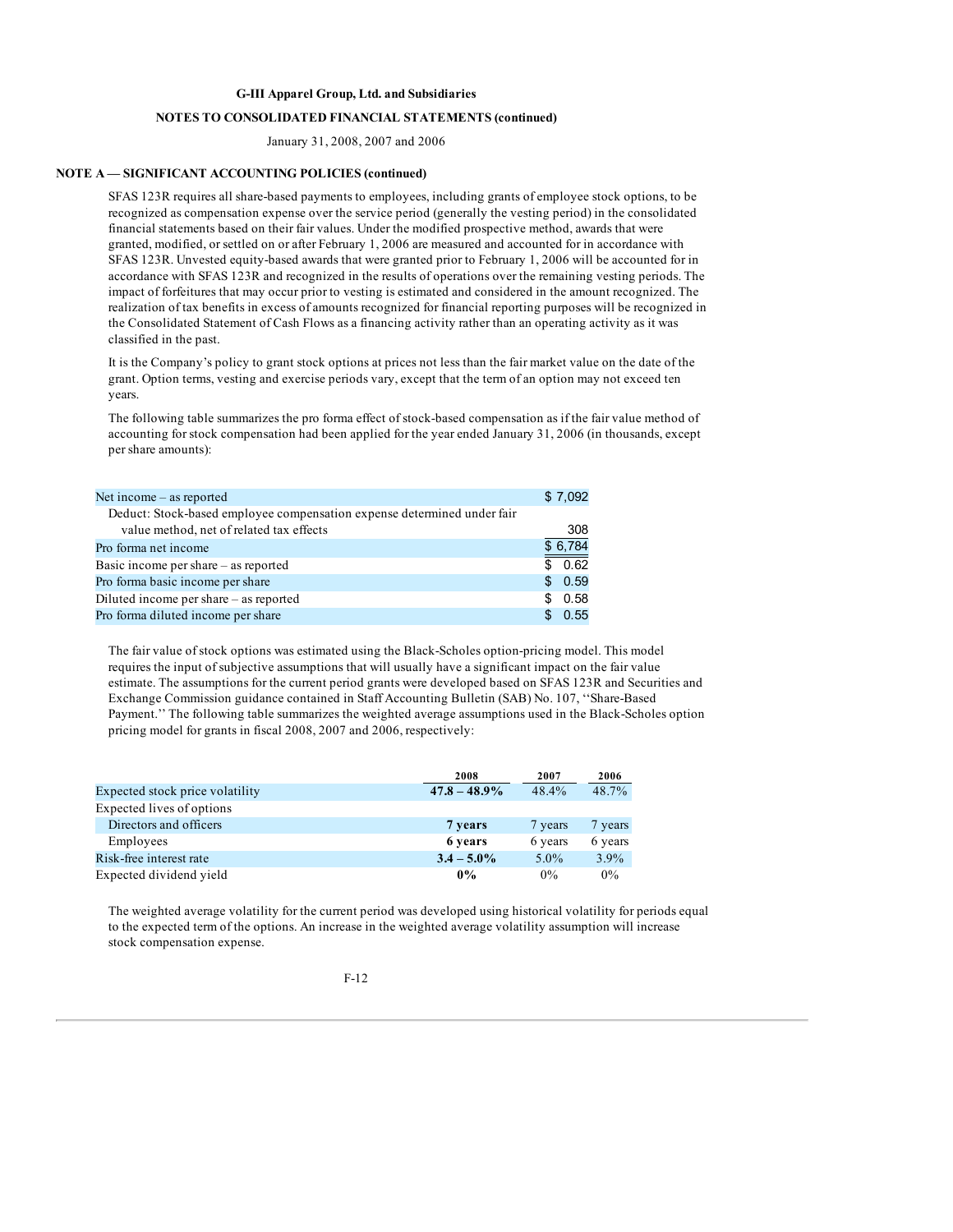#### **(continued) NOTES TO CONSOLIDATED FINANCIAL STATEMENTS**

January 31, 2008, 2007 and 2006

### **NOTE A — SIGNIFICANT ACCOUNTING POLICIES (continued)**

The risk-free interest rate was developed using the U.S. Treasury yield curve for periods equal to the expected term of the options on the grant date. An increase in the risk-free interest rate will increase stock compensation expense.

The dividend yield is a ratio that estimates the expected dividend payments to shareholders. The Company has not declared a cash dividend and has estimated dividend yield at 0%.

The expected term of stock option grants was developed after considering vesting schedules, life of the option, and historical experience. An increase in the expected holding period will increase stock compensation expense.

SFAS 123R requires the recognition of stock-based compensation for the number of awards that are ultimately expected to vest. As a result, for most awards, recognized stock compensation was reduced for estimated forfeitures prior to vesting primarily based on an historical annual forfeiture rate. Estimated forfeitures will be reassessed in subsequent periods and may change based on new facts and circumstances.

The weighted average remaining term for stock options outstanding was 5.4 years at January 31, 2008. The aggregate intrinsic value at January 31, 2008 was \$7.6 million for stock options outstanding and \$6.7 million for stock options exercisable. The intrinsic value for stock options is calculated based on the exercise price of the underlying awards and the market price of our common stock as of January 31, 2008, the reporting date.

In June 2005, the Company granted 211,500 restricted shares of the Company's common stock to key employees. These shares vested in October 2005 based on the market price of the Company's common stock exceeding a certain target for at least ten days. Compensation expense of \$1.6 million was recorded as an expense on the date the restriction lapsed.

In connection with an acquisition in July 2005, the Company granted 225,000 shares of common stock subject to vesting based on the future market price of the common stock through January 31, 2009. In August 2005, 37,500 shares vested and in February 2006, an additional 37,500 shares vested as a result of the market price conditions being met. In November 2006, the remaining 150,000 unvested shares vested as a result of the market price conditions being met. The cost for the restricted stock was measured and reflected as additional purchase consideration based on the quoted market price on the date the shares vested and the restrictions lapsed.

Proceeds received from the exercise of stock options were approximately \$1.1 million and \$983,000 during the years ended January 31, 2008 and 2007, respectively. The intrinsic value of stock options exercised was \$6.0 million and \$3.8 million for the years ended January 31, 2008 and 2007, respectively. A portion of this amount is currently deductible for tax purposes.

As of January 31, 2008, approximately \$3.1 million of unrecognized stock compensation related to unvested awards (net of estimated forfeitures) is expected to be recognized through the year ended January 31, 2013.

The weighted average fair value at date of grant for options granted during fiscal 2008, 2007 and 2006 was \$9.06, \$5.43 and \$3.40 per option, respectively. The fair value of each option at date of grant was estimated using the Black-Scholes option pricing model.

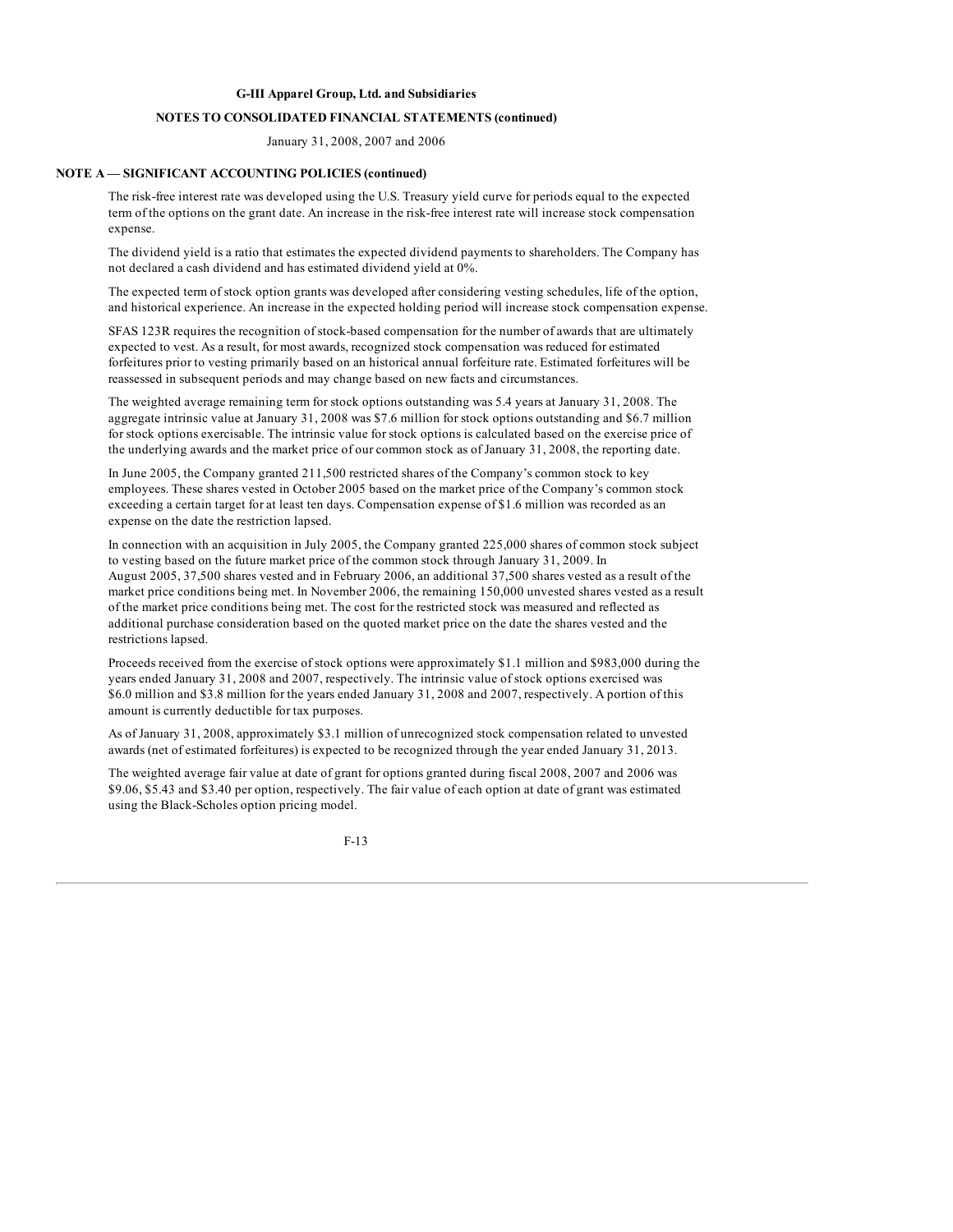#### **(continued) NOTES TO CONSOLIDATED FINANCIAL STATEMENTS**

### January 31, 2008, 2007 and 2006

## **NOTE A — SIGNIFICANT ACCOUNTING POLICIES (continued)**

### 12. *Cost of goods sold*

Cost of goods sold includes the expenses incurred to acquire, produce and prepare inventory for sale, including product costs, warehouse staff wages, freight in, import costs, packaging materials, the cost of operating our overseas offices and royalty expense. Our gross margins may not be directly comparable to those of our competitors, as income statement classifications of certain expenses may vary by company.

# 13. *Shipping and Handling Costs*

Shipping and handling costs consist of warehouse facility costs, third party warehousing, freight out costs, and warehouse supervisory wages and are included in selling, general and administrative expense. Shipping and handling costs included in selling, general and administrative expenses were \$15.9 million, \$13.2 million and \$9.1 million for the years ended January 31, 2008, 2007 and 2006, respectively.

# 14. *Advertising Costs*

The Company expenses advertising costs as incurred and includes these costs in selling, general and administrative expense. Advertising expense was \$16.5 million, \$13.5 million and \$8.9 million for the years ended January 31, 2008, 2007 and 2006, respectively. Prepaid advertising, which represents advance payments to licensors for contractual advertising, was \$2.8 million and \$3.1 million at January 31, 2008 and 2007, respectively.

# 15. *Reclassifications*

Certain amounts in the Consolidated Balance Sheet as of January 31, 2007 have been reclassified to conform to the current year presentation. Certain amounts in the Consolidated Statement of Cash Flows for the year ended January 31, 2006 have been reclassified to conform to the current year presentation.

#### 16. *Use of Estimates*

In preparing financial statements in conformity with accounting principles generally accepted in the United States, management is required to make estimates and assumptions that affect the reported amounts of assets and liabilities, the disclosure of contingent assets and liabilities at the date of the financial statements, and the reported amounts of revenues and expenses during the reporting period. Actual results could differ from those estimates.

# 17. *Fair Value of Financial Instruments*

Based on borrowing rates currently available to the Company for bank loans with similar terms and maturities, the fair value of the Company's debt approximates the carrying value. Furthermore, the carrying value of all other financial instruments potentially subject to valuation risk (principally consisting of cash, accounts receivable and accounts payable) also approximates fair value due to the short-term nature of their maturity.

# 18. *Foreign Currency Translation*

The financial statements of subsidiaries outside the United States, other than Indonesia, are measured using local currency as the functional currency. Assets and liabilities are translated at the rates of exchange at the balance sheet date. Income and expense items are translated at average monthly rates of exchange. Gains and losses from foreign currency transactions of these subsidiaries are included in net earnings.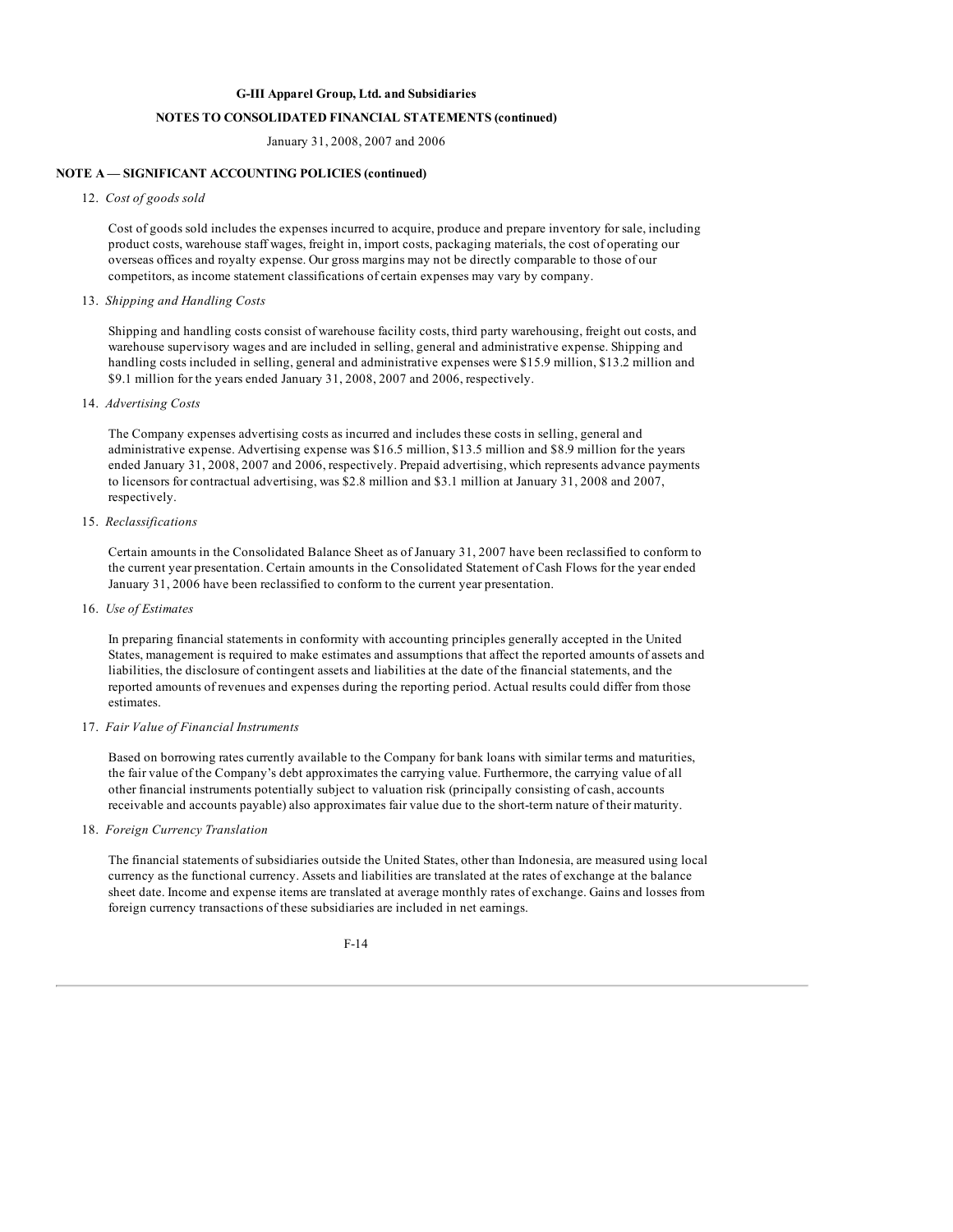#### **(continued) NOTES TO CONSOLIDATED FINANCIAL STATEMENTS**

January 31, 2008, 2007 and 2006

# **NOTE A — SIGNIFICANT ACCOUNTING POLICIES (continued)**

# 19. *Ef ects of Recently Issued Accounting Pronouncements*

In September 2006, the FASB issued FASB Statement No. 157, ''Fair Value Measurements'' (''FAS 157''), which addresses how companies should measure fair value when they are required to use a fair value measure for recognition or disclosure purposes under generally accepted accounting principles. The FASB believes that the new standard will make the measurement of fair value more consistent and comparable and improve disclosures about those measures. FAS 157 is effective for fiscal years beginning after November 15, 2007. The Company is currently evaluating the requirements and impact of FAS 157 on the Company's consolidated financial statements. FAS 157 is not expected to have a material impact on the Company's consolidated financial statements.

# **NOTE B — INVENTORIES**

Inventories consist of:

|                 |          | January 31, |  |
|-----------------|----------|-------------|--|
|                 | 2008     | 2007        |  |
|                 |          | (000's)     |  |
| Finished goods  | \$56,848 | \$36,098    |  |
| Work-in-process |          | 16          |  |
| Raw materials   | 3.079    | 1,997       |  |
|                 | \$59,934 | \$38,111    |  |

Raw materials of \$2.9 million and \$1.6 million were maintained in China at January 31, 2008 and 2007, respectively.

### **NOTE C — PROPERTY, PLANT AND EQUIPMENT**

Property, plant and equipment at cost consist of:

|                                                                        | January 31, |             |
|------------------------------------------------------------------------|-------------|-------------|
|                                                                        | 2008        | 2007        |
|                                                                        |             | (000's)     |
| Machinery and equipment                                                | 454<br>S    | 1,788<br>S  |
| Leasehold improvements                                                 | 4,879       | 9,142       |
| Furniture and fixtures                                                 | 1,249       | 2,203       |
| Computer equipment                                                     | 1,168       | 6,907       |
| Land and building $(1)$                                                |             | 969         |
| Construction-in-process                                                | 123         |             |
| Property under capital leases (Note $H(2)$ )                           |             |             |
| Computer equipment                                                     |             | 184         |
| Leasehold improvements                                                 |             | 650         |
| Furniture and fixtures                                                 |             | 150         |
|                                                                        | 7.873       | 21,993      |
| Less accumulated depreciation and amortization (including \$490,000 on |             |             |
| property under capital leases at January 31, 2007)                     | 2,612       | 16,352      |
|                                                                        | \$5,261     | \$<br>5,641 |

(1) Write-off in connection with reversal of restructuring reserves of building owned in Indonesia.

(2) Write-off in connection with landlord buyout of property at 345 W. 37th Street.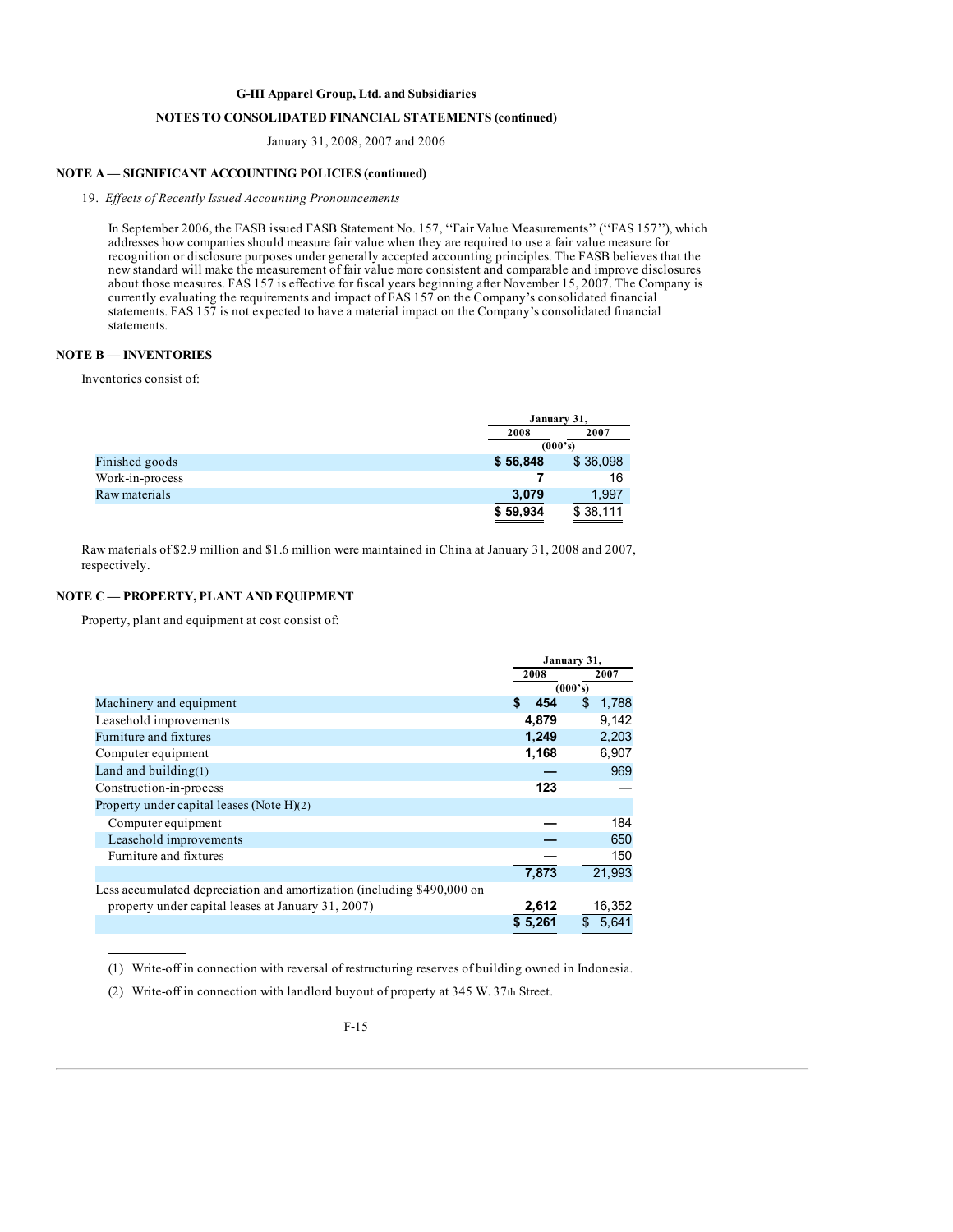# **NOTES TO CONSOLIDATED FINANCIAL STATEMENTS (continued)**

### January 31, 2008, 2007 and 2006

# **NOTE D — ACQUISITIONS AND INTANGIBLES**

#### *Jessica Howard/Industrial Cotton*

In May 2007, the Company acquired certain assets of the business conducted by Jessica Howard, Ltd. and Industrial Cotton, Inc., two affiliated companies. The Company acquired certain assets of these two companies, consisting of inventory, trademarks and property and equipment. The total consideration paid by the Company in connection with the acquisition was \$8.3 million, including associated fees and expenses. The purchase price was allocated to inventory (\$3.4 million), computer equipment (\$55,000), and intangible assets, with the excess of the purchase price over the fair value of the net assets acquired of \$2.1 million being recorded as goodwill.

Amounts assigned to intangible assets resulting from the Jessica Howard/Industrial Cotton acquisition and the related useful lives are as follows:

|                        | Fair value     | <b>Useful life</b> |
|------------------------|----------------|--------------------|
|                        | (in thousands) | (in years)         |
| Trademarks             | \$1.370        |                    |
| Customer relationships | 887            |                    |
| Non-compete agreements | 461            | 4                  |

Jessica Howard designs and markets moderate and better dresses under the Jessica Howard and Eliza J brands, as well as under private label programs. Industrial Cotton is a mid-tier provider of a broad assortment of junior sportswear.

The following unaudited pro forma information presents the results of operations of the Company as if the acquisition had taken place on February 1, 2006:

|                   |     | Year ended January 31, |    |           |
|-------------------|-----|------------------------|----|-----------|
|                   |     | 2008                   |    | 2007      |
| Net sales         |     | \$546,737              |    | \$492,535 |
| Net income        |     | 17.816                 |    | 12.912    |
| Income per share: |     |                        |    |           |
| Basic             | S   | 1.11                   | \$ | 0.98      |
| Diluted           | \$. | 1.07                   | \$ | 0.92      |

The unaudited pro forma results shown above reflect the assumption that the Company would have financed the acquisitions under identical terms and conditions as the actual financing and do not reflect any anticipated cost savings that may result from combining the entities. The unaudited pro forma results of operations have been prepared for comparative purposes only and do not purport to be indicative of the results of operations which actually would have resulted had the acquisition occurred as of February 1, 2006.

The operating results of Jessica Howard/Industrial Cotton have been included in the Company's financial statements since May 24, 2007, the date of acquisition.

## *Marvin Richards*

In July 2005, the Company acquired all of the outstanding capital stock of J. Percy for Marvin Richards, Ltd., all of the membership interests of CK Outerwear, LLC and 50% of the membership interests in Fabio Licensing, LLC, collectively referred to as Marvin Richards, for aggregate consideration consisting of \$19.2 million in cash and 699,999 shares of the Company's common stock valued at \$4.7 million based on the quoted market price on the date of acquisition. The purchase

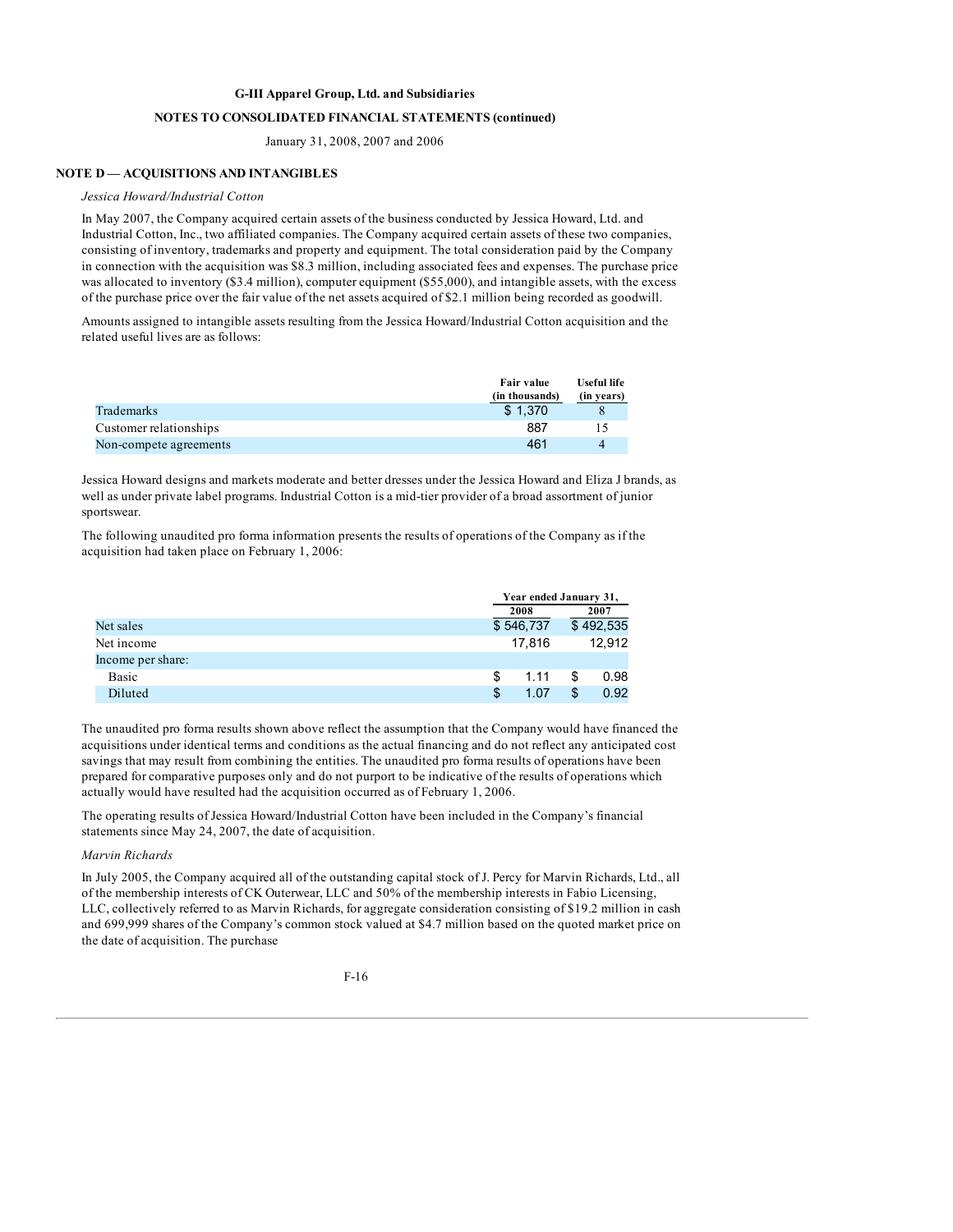# **NOTES TO CONSOLIDATED FINANCIAL STATEMENTS (continued)**

January 31, 2008, 2007 and 2006

#### **(continued) NOTE D — ACQUISITIONS AND INTANGIBLES**

agreement also provided for the grant of 225,000 restricted shares of the Company's common stock that vested based on the future market price of the Common Stock. During the year ended January 31, 2006, 37,500 of these restricted shares vested and were valued at \$257,000. During the year ended January 31, 2007, the remaining 187,500 restricted shares vested and were valued at \$2.7 million. The restricted shares were valued based on the market value of the shares on the date the shares vested. This value is treated as additional purchase consideration in connection with the Marvin Richards acquisition.

The former principals of Marvin Richards are also entitled to receive additional purchase price based on the performance of the Company's Marvin Richards division through January 31, 2009. Contingent payments of \$3.5 million, \$2.3 million and \$2.6 million were earned and recorded as additional purchase consideration for the years ending January 31, 2008, 2007 and 2006, respectively. Goodwill will be increased for any earn-out payment based upon performance with respect to the year ending January 31, 2009, the last year that the Company is obligated to make an earn-out payment to the former principals of Marvin Richards. The total consideration paid and accrued by the Company in connection with the acquisition of Marvin Richards through January 31, 2008 was \$36.2 million, including associated fees and expenses. The purchase price was allocated to Marvin Richard's assets and liabilities, tangible and intangible (as determined by an independent appraiser), with the excess of the purchase price over the fair value of the net assets acquired of \$23.1 million, which includes the contingent payments, being recorded as goodwill.

Amounts assigned to intangible assets resulting from the Marvin Richards acquisition and the related useful lives are as follows:

|                        | Fair value     | <b>Useful life</b> |
|------------------------|----------------|--------------------|
|                        | (in thousands) | (in years)         |
| License agreements     | \$7.235        | $3.5 - 5.5$        |
| Trademarks             | 3.650          | 12                 |
| Customer relationships | 1.306          | 15                 |
| Non-compete agreements | 373            | 3.5                |

The operating results of Marvin Richards have been included in the Company's financial statements since July 11, 2005.

### *Winlit Group*

In July 2005, the Company acquired certain operating assets of Winlit Group, Ltd. for aggregate consideration consisting of (i) \$580,000 in cash, (ii) 45,000 shares of the Company's common stock valued at \$76,000 which represents the market price on the date of acquisition, less consideration paid (\$5.00 per share) and (iii) the assumption of \$6.7 million of Winlit's bank debt. Winlit is entitled to receive additional purchase price based on the performance of the Company's Winlit division through January 31, 2009. Contingent payments of \$1.4 million, \$1.2 million and \$780,000 were earned and recorded as additional purchase consideration for the years ended January 31, 2008, 2007 and 2006, respectively. Goodwill will be increased for any earn-out payment made to Winlit based upon performance with respect to the year ending January 31, 2009.

The total consideration paid and accrued by the Company in connection with the acquisition of Winlit through January 31, 2008 was \$10.8 million, including associated fees and expenses. The purchase price was allocated to Winlit's assets and liabilities, tangible and intangible (as determined by an independent appraiser), with the excess of the purchase price over the fair value of the net assets acquired of \$6.6 million, which includes the contingent payments, being recorded as goodwill.

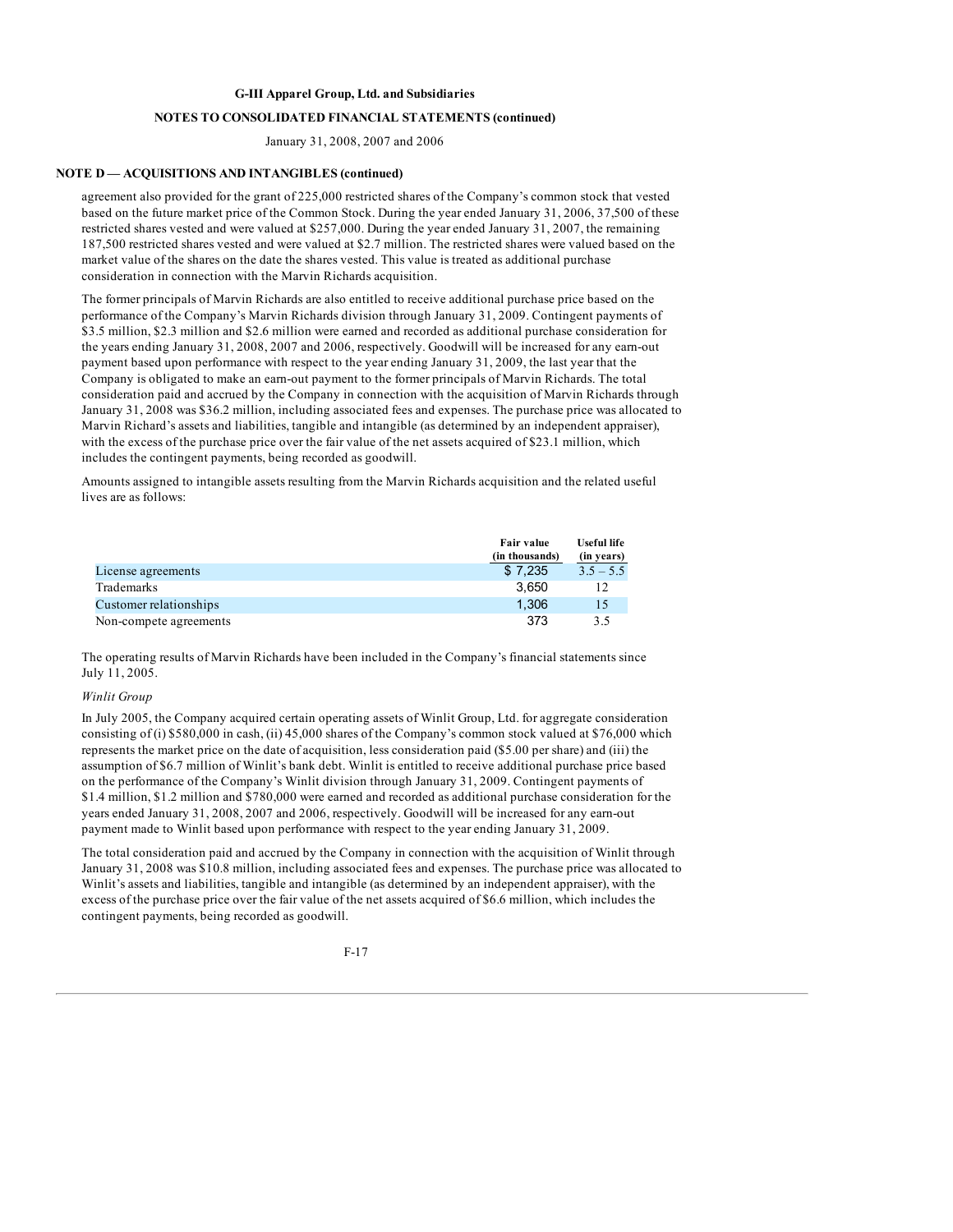# **NOTES TO CONSOLIDATED FINANCIAL STATEMENTS (continued)**

January 31, 2008, 2007 and 2006

#### **(continued) NOTE D — ACQUISITIONS AND INTANGIBLES**

Amounts assigned to intangible assets resulting from the Winlit acquisition and the related useful lives are as follows:

|                        | Fair value<br>(in thousands) | <b>Useful life</b><br>(in years) |
|------------------------|------------------------------|----------------------------------|
| License agreements     | \$1.751                      |                                  |
| Trademarks             | 578                          | 10                               |
| Customer relationships | 526                          | 15                               |
| Non-compete agreements | 224                          | 35                               |

The operating results of Winlit have been included in the Company's financial statements since July 11, 2005.

### *Gloria Gay Coats, LLC*

The Company purchased the operations and certain assets of Gloria Gay Coats, LLC in January 2001. The purchase price was \$3.4 million, which includes contingent payments subsequently paid in an aggregate amount of \$2.2 million. The purchase price was allocated to a license agreement acquired in connection with this transaction. The license agreement is being amortized using the straight-line method through 2009, the expected life of this license. The net intangible asset remaining as of January 31, 2008 and 2007 was \$426,000 and \$912,000, respectively.

A summary of all intangible assets as of January 31, 2008 is as follows:

|                                        | <b>Estimated Life</b> | Amount<br>(in thousands) |
|----------------------------------------|-----------------------|--------------------------|
| Gross carrying amounts                 |                       |                          |
| Licenses                               | $3.5 - 8$ years       | \$12,373                 |
| Trademarks                             | $10 - 12$ years       | 5,598                    |
| Customer relationships                 | 15 years              | 2,719                    |
| Non-compete agreements                 | 3.5 years             | 1,058                    |
| Subtotal                               |                       | 21,748                   |
| Accumulated amortization               |                       |                          |
| Licenses                               |                       | 8,732                    |
| <b>Trademarks</b>                      |                       | 1,023                    |
| Customer relationships                 |                       | 358                      |
| Non-compete agreements                 |                       | 492                      |
| Subtotal                               |                       | 10,605                   |
| Net:                                   |                       |                          |
| Licenses                               |                       | 3,641                    |
| Trademarks                             |                       | 4,575                    |
| Customer relationships                 |                       | 2,361                    |
| Non-compete agreements                 |                       | 566                      |
| Subtotal                               |                       | 11,143                   |
| Unamortized intangible asset           |                       |                          |
| Goodwill (Deductible for tax purposes) |                       | 31,746                   |
| Total intangible assets, net           |                       | \$42,889                 |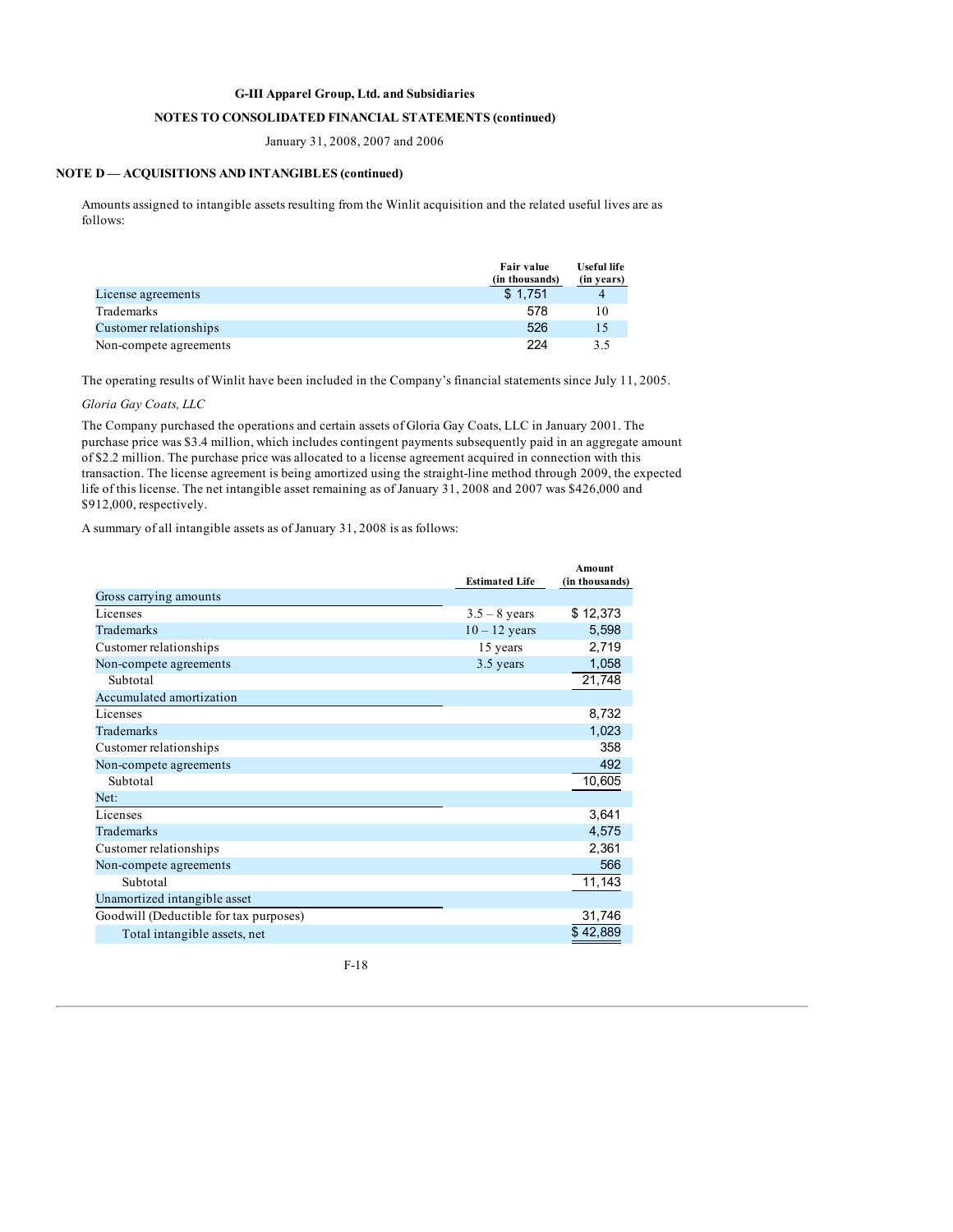### **NOTES TO CONSOLIDATED FINANCIAL STATEMENTS (continued)**

January 31, 2008, 2007 and 2006

#### **(continued) NOTE D — ACQUISITIONS AND INTANGIBLES**

Intangible amortization expense amounted to \$3.5 million, \$3.3 million and \$2.2 million for the years ended January 31, 2008, 2007 and 2006, respectively.

Goodwill has been allocated to the reporting segments based upon the relative fair values of the licenses (Licensed segment) and trademarks (Non-Licensed segment) acquired. Activity is summarized by segment as follows:

|                                                | Licensed | <b>Non-Licensed</b> |
|------------------------------------------------|----------|---------------------|
| Balance at January 31, 2007                    | \$17,005 | \$8.001             |
| Purchase of Jessica Howard / Industrial Cotton |          | 2.094               |
| Contingent purchase price                      | 4.031    | 863                 |
| Purchase price adjustments                     | (169)    | (79)                |
| Balance at January 31, 2008                    | \$20,867 | \$10,879            |

The estimated intangible amortization expense for the next five years is as follows:

| <b>Fiscal year</b> | <b>Amortization expense</b><br>(in thousands) |
|--------------------|-----------------------------------------------|
| 2009               | \$3,599                                       |
| 2010               | 1,449                                         |
| 2011               | 1,105                                         |
| 2012               | 700                                           |
| 2013               | 700                                           |

### **NOTE E — NOTES PAYABLE**

The Company has a financing agreement with The CIT Group/Commercial Services, Inc., as Agent, for a consortium of banks. The financing agreement, which has recently been extended to July 11, 2011, is a senior collateralized credit facility that provides for borrowings in the aggregate principal amount of up to \$250 million. This financing agreement replaced our prior financing agreement that consisted of a revolving line of credit up to \$165 million and a term loan of \$30 million.

The financing agreement provides for a maximum revolving line of credit of \$250 million. Amounts available under the line are subject to borrowing base formulas and over advances as specified in the financing agreement. Borrowings under the line of credit bear interest at the Company's option at the prime rate less 0.25% or LIBOR plus 2.0%.

The prior term loan in the original principal amount of \$30 million was payable over three years with eleven quarterly installments of principal in the amount of \$1,650,000 and a balloon payment due on July 11, 2008, the maturity date of the loan. Mandatory prepayments were required under the term loan commencing with the fiscal year that ended January 31, 2007 to the extent of 50% of excess cash flow, as defined. The mandatory prepayment as of January 31, 2008 and 2007 was \$4.0 million and \$2.0 million, respectively. These amounts have been classified as current portion of notes payable on the accompanying balance sheets. The term loan bears interest, at the Company's option, at prime plus 0.75% or LIBOR plus 3.0%. The amount outstanding under the term loan, \$13.1 million at January 31, 2008, was repaid in full from the proceeds of the extended financing agreement.

The financing agreement requires us, among other things, to maintain a maximum senior leverage ratio and minimum fixed charge coverage ratio, as defined. It also limits payments for cash dividends and stock redemption to \$1.5 million plus an additional amount based on the proceeds of sales of equity securities. The financing agreement is secured by all of our assets.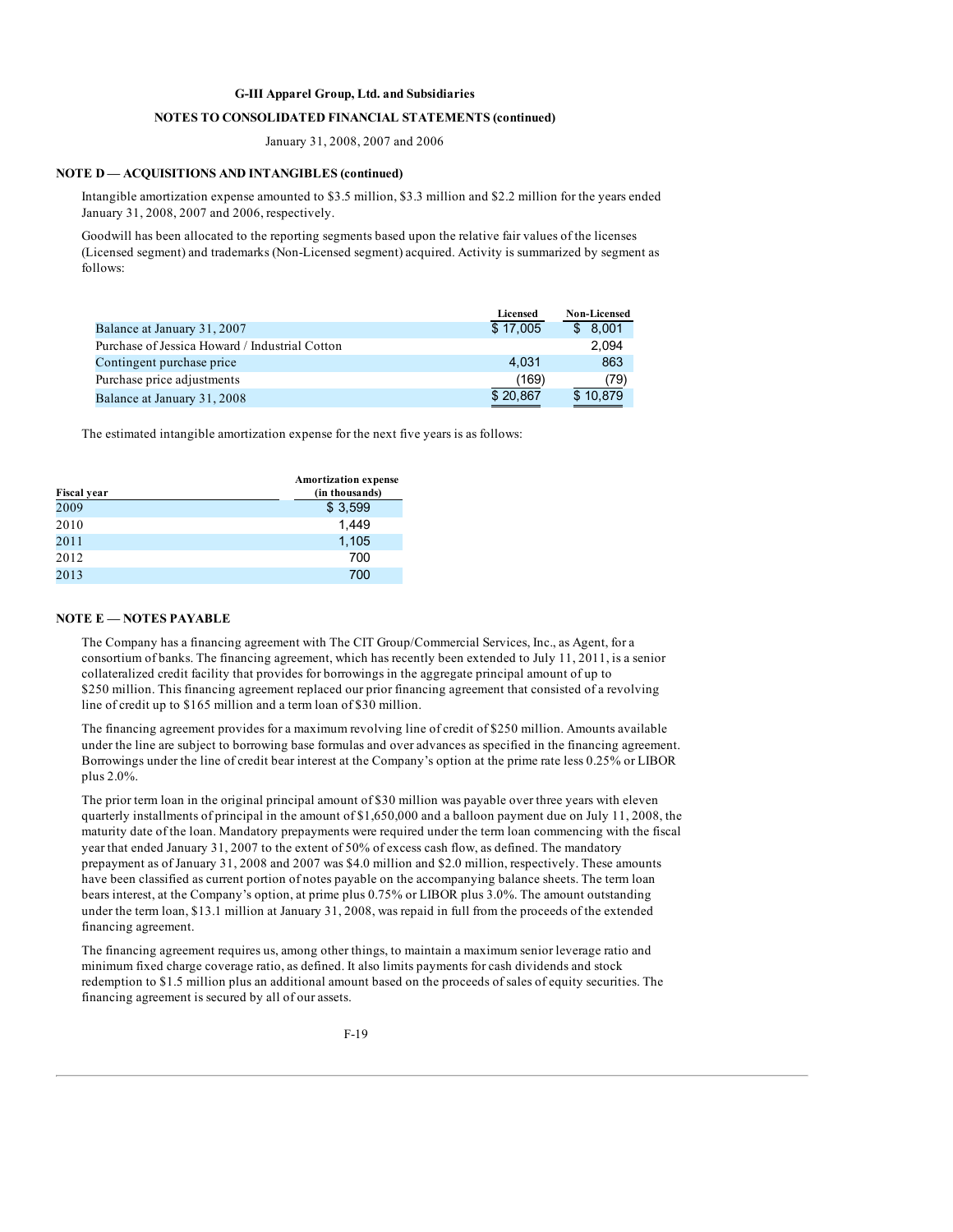# **NOTES TO CONSOLIDATED FINANCIAL STATEMENTS (continued)**

January 31, 2008, 2007 and 2006

#### **(continued) NOTE E — NOTES PAYABLE**

The weighted average interest rate for amounts borrowed under the credit facility was 7.9% and 8.5% for the years ended January 31, 2008 and 2007, respectively. The Company was contingently liable under letters of credit in the amount of approximately \$7.9 million and \$2.8 million at January 31, 2008 and 2007, respectively. Notes payable at January 31, 2007 also included a foreign note payable (\$770,000) by PT Balihides, the Company's inactive Indonesian subsidiary. The note payable was written off as we have completed the shutdown of our manufacturing facility in Indonesia.

# **NOTE F — NON-RECURRING CHARGE**

Included in selling, general and administrative expenses in the accompanying statements of income is approximately \$860,000 related to the reversal of accrued expenses and the write-off of certain assets and liabilities related to the completion of the closing of the Company's Indonesian operation.

# **NOTE G — INCOME TAXES**

The Internal Revenue Service has completed its examination of the Company's 2004 and 2005 Federal income tax returns. As a result, in the quarter ended October 31, 2006, the Company reversed approximately \$950,000 in tax reserves.

The income tax provision is comprised of the following:

|                            |          | Year ended January 31, |             |  |
|----------------------------|----------|------------------------|-------------|--|
|                            | 2008     | 2007                   | 2006        |  |
|                            |          | (000's)                |             |  |
| Current                    |          |                        |             |  |
| Federal                    | \$12,360 | \$<br>7,105            | \$<br>4,760 |  |
| State and city             | 3,953    | 2,793                  | 1,837       |  |
| Foreign                    |          | (28)                   | 29          |  |
|                            | 16,320   | 9.870                  | 6,626       |  |
| Deferred tax benefit       | (4, 613) | (1, 563)               | (1, 109)    |  |
|                            | \$11,707 | \$<br>8,307            | \$<br>5,517 |  |
| Income before income taxes |          |                        |             |  |
| <b>United States</b>       | \$27,797 | \$21,453               | \$11,956    |  |
| Non-United States          | 1,400    | 43                     | 653         |  |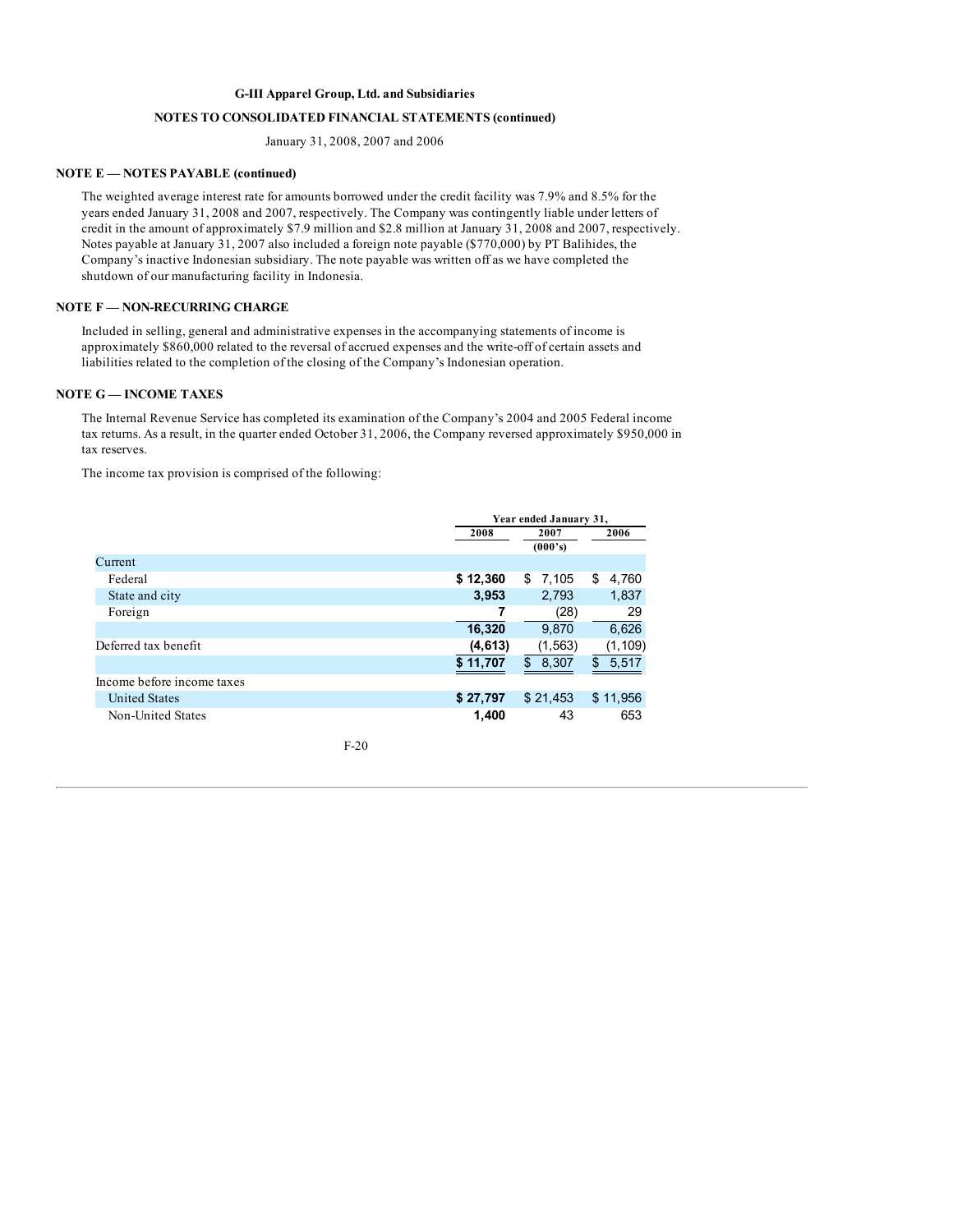# **NOTES TO CONSOLIDATED FINANCIAL STATEMENTS (continued)**

January 31, 2008, 2007 and 2006

#### **(continued) NOTE G — INCOME TAXES**

The significant components of the Company's net deferred tax asset at January 31, 2008 and 2007 are summarized as follows:

|                                              | 2008      | 2007        |
|----------------------------------------------|-----------|-------------|
|                                              |           | (000's)     |
| Compensation                                 | \$<br>943 | \$<br>692   |
| Provision for bad debts and sales allowances | 7,666     | 5,421       |
| Inventory write-downs                        | 1,365     | 757         |
| Other                                        | 72        | 20          |
| Deferred tax assets, current                 | 10,046    | 6,890       |
| Depreciation and amortization                | 2,815     | 2,047       |
| Compensation                                 | 239       |             |
| Straight-line lease                          | 655       | 546         |
| Supplemental employee retirement plan        | 194       | 141         |
| Other                                        | 41        | 66          |
| Deferred tax assets, noncurrent              | 3,944     | 2,800       |
| Prepaid expenses                             | (1, 298)  | (1,611)     |
| Deferred tax liabilities, current            | (1, 298)  | (1,611)     |
| Net deferred tax assets                      | \$12.692  | 8,079<br>\$ |

The following is a reconciliation of the statutory Federal income tax rate to the effective rate reported in the financial statements for the years ended January 31:

|                                                                     | 2008              | 2007           | 2006        |
|---------------------------------------------------------------------|-------------------|----------------|-------------|
| Provision for Federal income taxes at the statutory rate            | 35.0%             | 35.0%          | 34.0%       |
| State and city income taxes, net of Federal income tax benefit      | 6.4               | 7.3            | 8.3         |
| Effect of foreign taxable operations                                |                   | (0.2)          | (1.8)       |
| Effect of permanent differences resulting in Federal taxable income | 0.3               | 0.7            | 2.3         |
| Reversal of tax contingencies                                       |                   | (4.4)          | 느           |
| Other, net                                                          | (1.6)             | 0.2            | 1.0         |
| Actual provision for income taxes                                   | 40.1%<br>$\equiv$ | 38.6%<br>_____ | 43.8%<br>__ |

On February 1, 2007, the Company adopted FASB Interpretation No. 48, ''Accounting for Uncertainty in Income Taxes'' (''FIN 48''). Upon the adoption of FIN 48, the Company commenced a review of all open tax years in all jurisdictions. As a result of the implementation of FIN 48, the Company recognized a \$300,000 decrease in the liability for unrecognized tax benefits, which was accounted for as an increase to retained earnings as of February 1, 2007. As of January 31, 2008, the Company had no material unrecognized tax benefits.

The Company's policy on classification is to include interest in ''interest and financing charges'' and penalties in ''selling, general and administrative expense'' in the accompanying Condensed Consolidated Statements of Income. The Company and certain of its subsidiaries are subject to U.S. Federal income tax as well as income tax of multiple state, local, and foreign jurisdictions. U.S. Federal income tax returns have been examined through January 31, 2005.

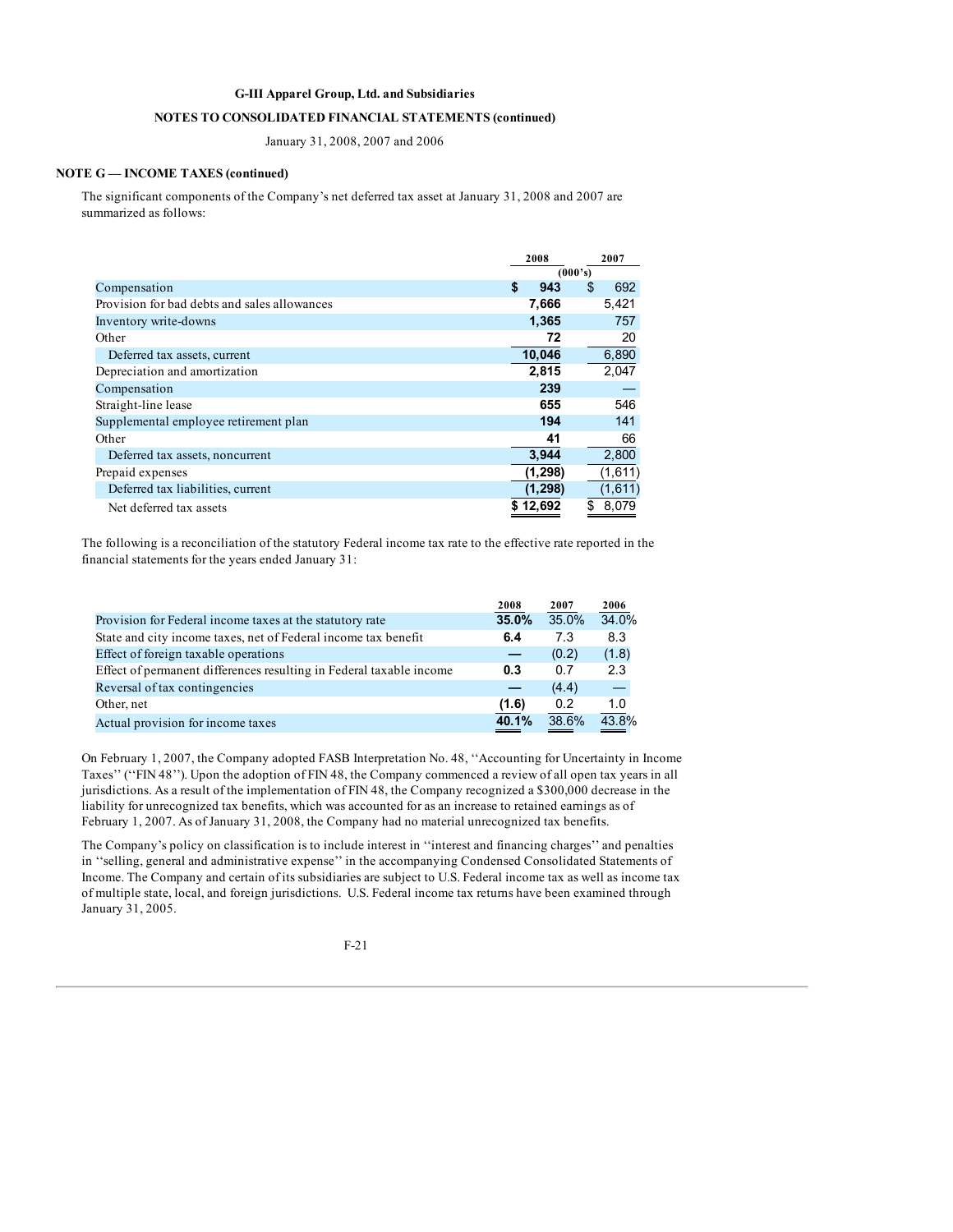# **NOTES TO CONSOLIDATED FINANCIAL STATEMENTS (continued)**

January 31, 2008, 2007 and 2006

#### **(continued) NOTE G — INCOME TAXES**

Undistributed earnings of the Company's foreign subsidiaries amounted to approximately \$1.4 million at January 31, 2008. Those earnings are considered indefinitely reinvested and, accordingly, no provision for U.S. income taxes has been provided thereon. Upon distribution of those earnings in the form of dividends or otherwise, the Company would be subject to both U.S. income taxes (subject to an adjustment for foreign tax credits) and withholding taxes payable to the various foreign countries, as applicable.

# **NOTE H — COMMITMENTS AND CONTINGENCIES**

### *Legal Proceeding*

In connection with the acquisition of Andrew Marc (see Note O), the Company's acquired subsidiary is a party to an existing lawsuit. The seller has assumed responsibility to defend this action and has fully indemnified the Company against any losses arising from the suit. While we can not be assured that the seller will be able to fulfill any potential obligation, management believes that this indemnity should protect us from any liability with respect to this proceeding.

### *Lease Agreements*

The Company leases warehousing, executive and sales facilities, and transportation equipment under operating leases with options to renew at varying terms. Leases with provisions for increasing rents have been accounted for on a straight-line basis over the life of the lease.

The following schedule sets forth the future minimum rental payments for operating leases having noncancelable lease periods in excess of one year at January 31, 2008:

|                            | Operating<br>Leases |
|----------------------------|---------------------|
|                            | (in thousands)      |
| Year ending January 31,    |                     |
| 2009                       | 6,273<br>\$         |
| 2010                       | 6,051               |
| 2011                       | 5,560               |
| 2012                       | 2,870               |
| 2013                       | 2,126               |
| Thereafter                 | 1,698               |
| Net minimum lease payments | 24.578              |

Rent expense on the above operating leases (including the lease with 345 West – see Note K) for the years ended January 31, 2008, 2007 and 2006 was approximately \$6.2 million, \$4.8 million and \$3.9 million, respectively.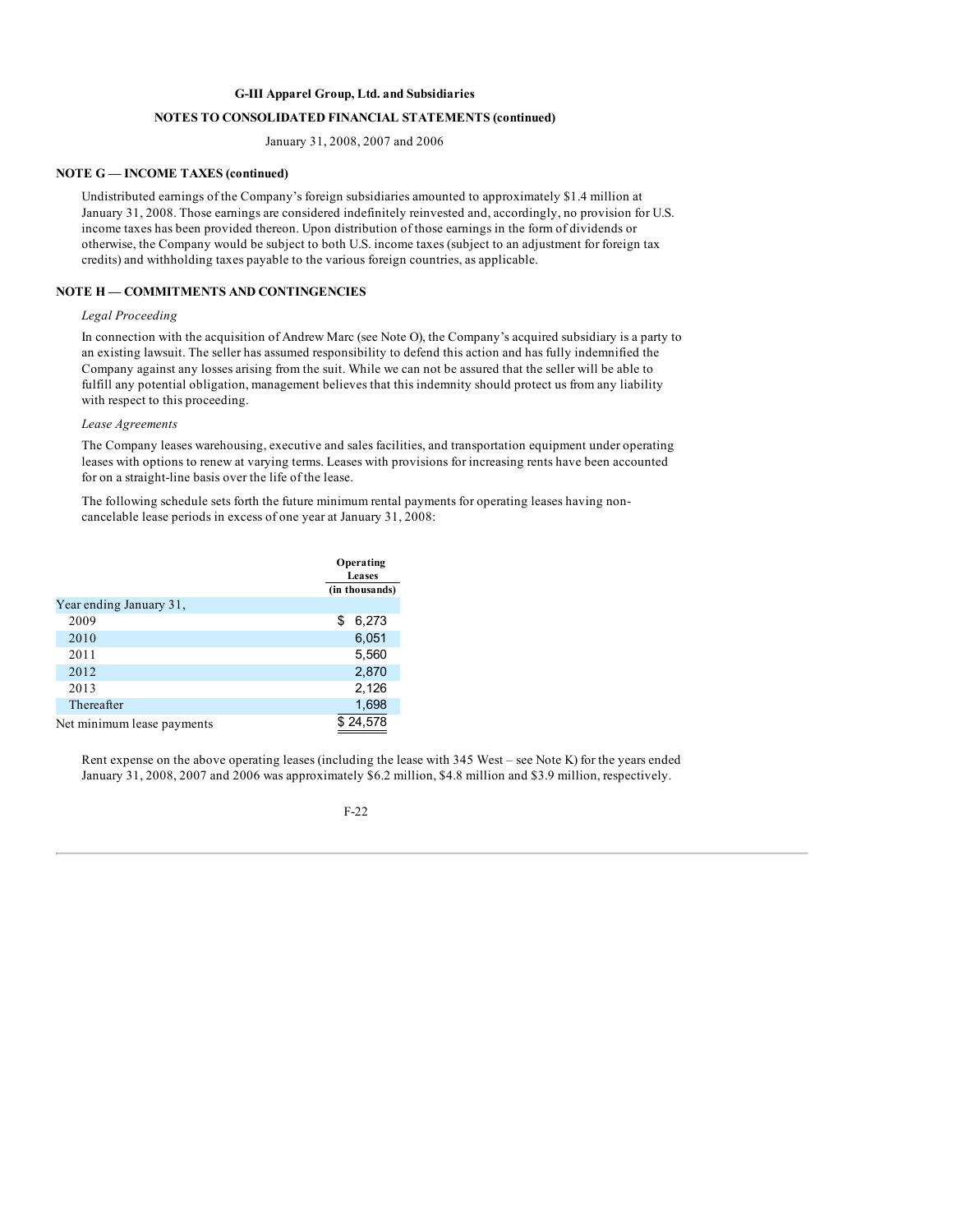# **NOTES TO CONSOLIDATED FINANCIAL STATEMENTS (continued)**

January 31, 2008, 2007 and 2006

#### **(continued) NOTE H — COMMITMENTS AND CONTINGENCIES**

# *License Agreements*

The Company has entered into license agreements that provide for royalty payments from 3% to 15% of net sales of licensed products as set forth in the agreements. The Company incurred royalty expense (included in cost of goods sold) of approximately \$31.9 million, \$25.8 million and \$19.3 million, for the years ended January 31, 2008, 2007 and 2006, respectively. Contractual advertising expense associated with certain license agreements (included in selling, general and administrative expense) was \$8.7 million, \$7.2 million and \$4.6 million for the years ended January 31, 2008, 2007 and 2006, respectively. Based on minimum sales requirements, future minimum royalty and advertising payments required under these agreements are:

| Year ending January 31, |  | Amount         |
|-------------------------|--|----------------|
|                         |  | (in thousands) |
| 2009                    |  | \$27,444       |
| 2010                    |  | 22,877         |
| 2011                    |  | 18,954         |
| 2012                    |  | 9,635          |
| 2013                    |  | 2,154          |
|                         |  | \$81,064       |

### *Employment Agreements*

The Company has an employment agreement with its chief executive officer, which expires on January 31, 2011. The agreement provides for a base salary as well as bonus payments that vary between 3% and 6% of pretax income in excess of \$2 million.

The Company entered into employment agreements with four principals from the businesses acquired during 2005. Each agreement has a non-compete provision and an initial term through January 31, 2009. The aggregate minimum annual base compensation for these employment agreements is \$2.1 million through January 31, 2009. One of the former principals also received options to purchase 75,000 shares at the fair market value of the common stock upon executing the agreement.

The Company entered into employment agreements with two principals from the businesses acquired during 2007. Each agreement has a non-compete provision and an initial term through January 31, 2011. The aggregate minimum annual base compensation for these employment agreements is \$700,000 through January 31, 2011. Each principal received options to purchase 17,500 shares of the Company's common stock with an exercise price equal to the market price of the Company's common stock on the date of the acquisition. The principals are also entitled to performance bonuses based on the earnings, as defined, of the acquired divisions.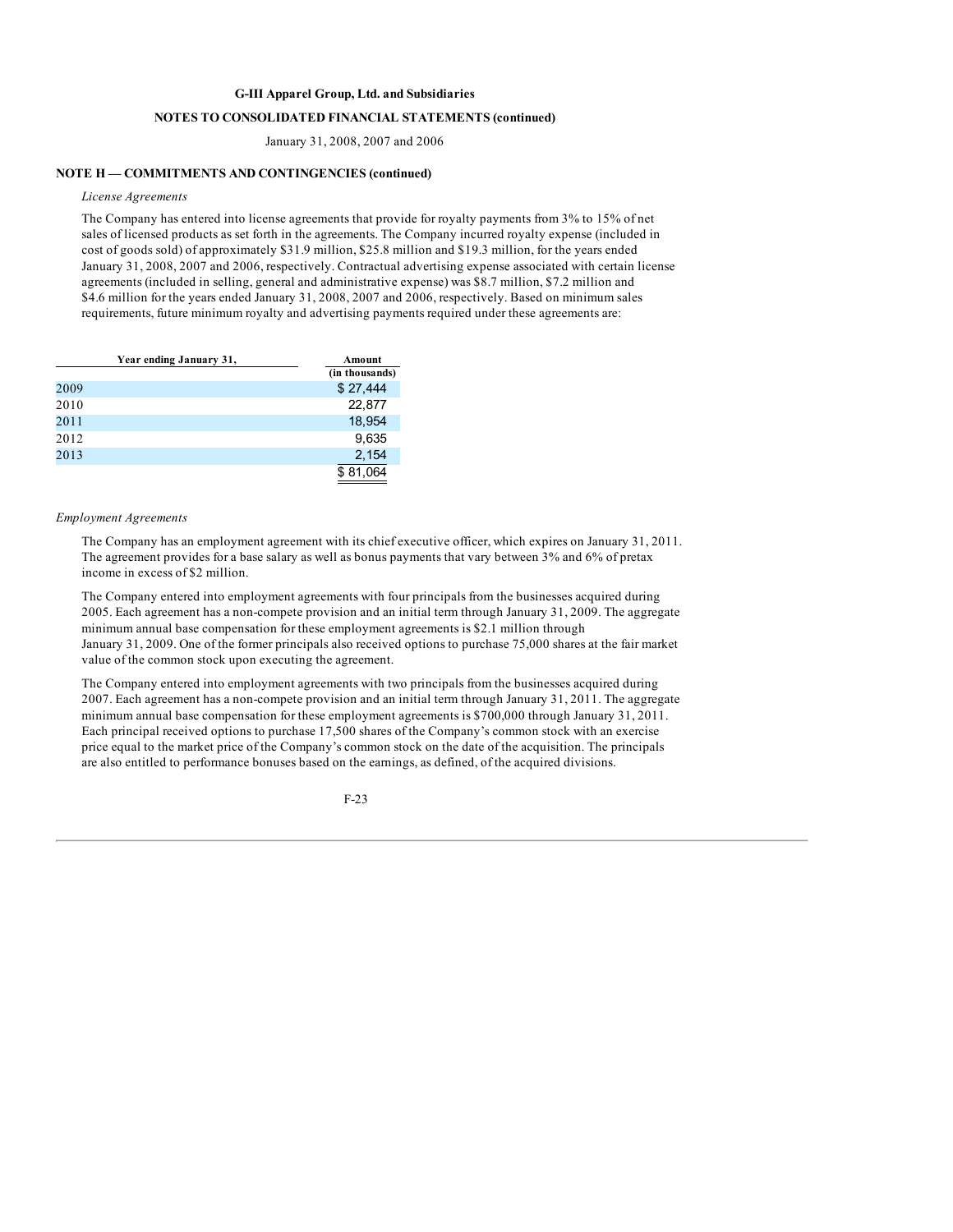# **NOTES TO CONSOLIDATED FINANCIAL STATEMENTS (continued)**

### January 31, 2008, 2007 and 2006

# **NOTE I — STOCKHOLDERS' EQUITY**

## *Public Of ering*

On March 9, 2007, the Company completed a public offering of 4,500,000 shares of common stock, of which 1,621,000 shares were sold by the Company, and 2,879,000 shares were sold by certain selling stockholders, at a public offering price of \$20.00 per share. The Company received net proceeds of \$30.5 million from this offering after payment of the underwriting discount and expenses of the offering. On April 12, 2007, the Company received additional net proceeds of \$6.0 million in connection with the sale of 313,334 shares of common stock pursuant to the exercise of the underwriters' overallotment option.

### *Private Placement*

On July 13, 2006, the Company completed a private placement of its Common Stock and five-year warrants to purchase its Common Stock. The Company issued 1,500,000 shares of Common Stock at a price of \$10.11 per share, resulting in net proceeds to the Company of \$15.0 million. The Company also issued warrants to purchase an aggregate of up to 375,000 shares of its Common Stock, exercisable beginning six months after the closing date of the private placement, at an exercise price of \$11.00 per share, subject to adjustment upon the occurrence of specified events, including customary weighted average price anti-dilution adjustments.

For two years after the closing date of the private placement, the investors will, subject to exceptions and qualifications specified in the purchase agreement, have a right of first refusal with respect to the proposed sale by the Company of its equity or equity equivalent securities if such sale is at an effective price per share of \$10.00 or less.

In connection with our public offering in March 2007 and the exercise of the underwriter's overallotment option in April 2007, these investors sold an aggregate of 878,333 shares of common stock.

#### *Stock Options and Warrants*

As of January 31, 2008, the Company has 751,851 shares available for grant under its stock plans. It is the Company's policy to grant stock options at prices not less than the fair market value on the date of the grant. Option terms, vesting and exercise periods vary, except that the term of an option may not exceed ten years.

The Company issued warrants to purchase an aggregate of up to 375,000 shares of its Common Stock, exercisable beginning six months after the closing date of the private placement, at an exercise price of \$11.00 per share, subject to adjustment upon the occurrence of specified events, including customary weighted average price anti-dilution adjustments.

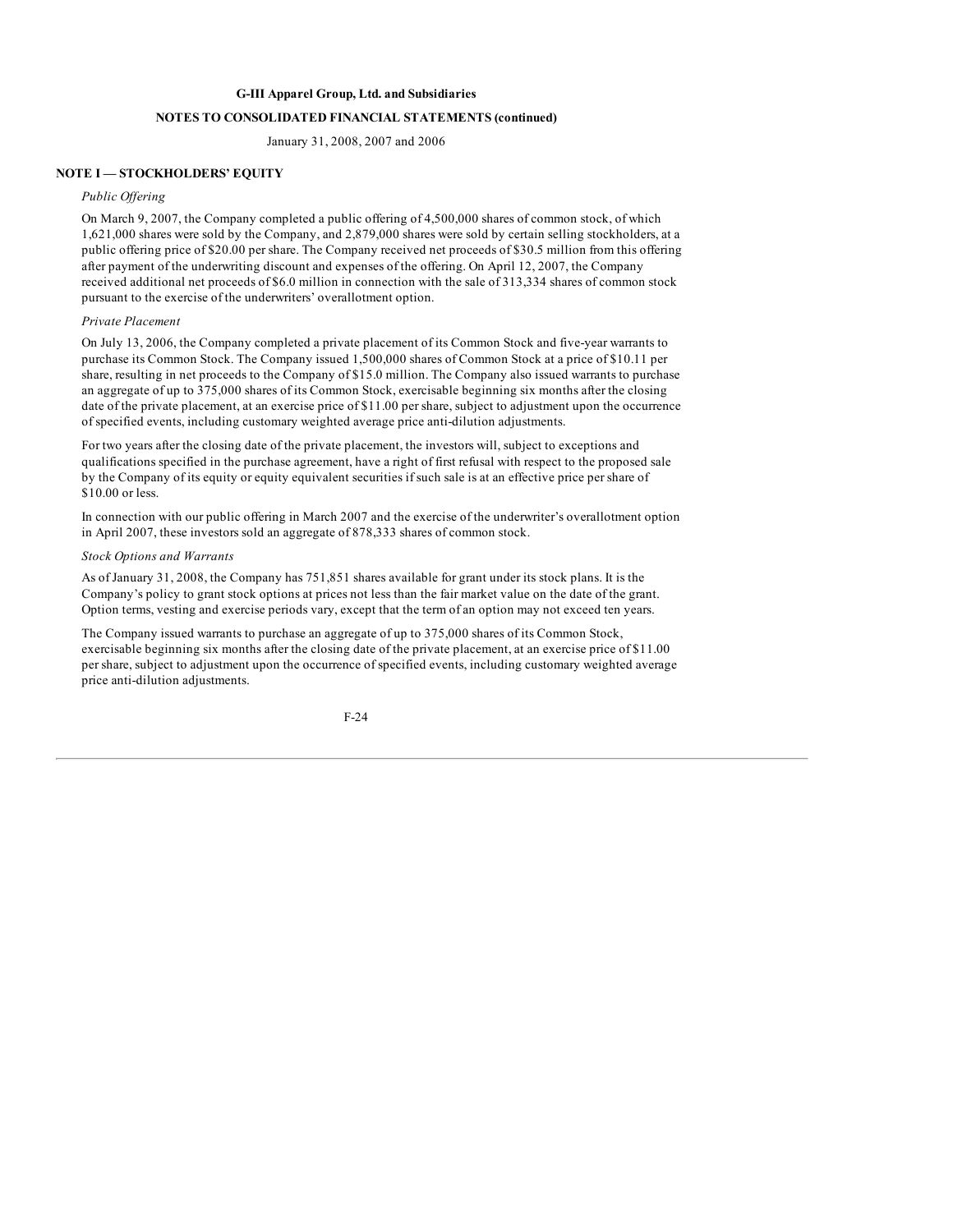#### **(continued) NOTES TO CONSOLIDATED FINANCIAL STATEMENTS**

January 31, 2008, 2007 and 2006

## **NOTE I — STOCKHOLDERS' EQUITY (continued)**

Information regarding all options and warrants for fiscal 2008, 2007 and 2006 is as follows:

|                                                     | 2008          |                                          | 2007          |                                          | 2006          |                                          |  |
|-----------------------------------------------------|---------------|------------------------------------------|---------------|------------------------------------------|---------------|------------------------------------------|--|
|                                                     | <b>Shares</b> | Weighted<br>average<br>exercise<br>price | <b>Shares</b> | Weighted<br>average<br>exercise<br>price | <b>Shares</b> | Weighted<br>average<br>exercise<br>price |  |
| Options and warrants outstanding at                 |               |                                          |               |                                          |               |                                          |  |
| beginning of year                                   | 1,673,798     | 6.16<br>S                                | 1,429,348     | 3.53<br>\$.                              | 1,472,923     | \$3.25                                   |  |
| Exercised                                           | (374,600)     | 2.96<br>\$                               | (328,900)     | 2.99<br>\$                               | (146, 850)    | \$2.94                                   |  |
| Granted                                             | 292,600       | \$17.58                                  | 696,000       | \$10.57                                  | 108,000       | \$6.49                                   |  |
| Cancelled or forfeited                              | (124, 250)    | 9.07<br>\$                               | (122,650)     | \$<br>8.99                               | (4, 725)      | \$2.53                                   |  |
| Options and warrants outstanding at end.<br>of year | 1,467,548     | 9.01<br>\$                               | 1,673,798     | \$<br>6.16                               | 1,429,348     | \$3.53                                   |  |
| Exercisable                                         | 999,198       | 6.71<br>\$                               | 1,242,798     | \$<br>5.60                               | 1,083,898     | \$2.98                                   |  |

The following table summarizes information about stock options and warrants outstanding:

| Range of exercise prices | Number out-<br>standing as of<br>January 31,<br>2008 | Weighted<br>average<br>remaining<br>contractual<br>life | Weighted<br>average<br>exercise<br>price | Number<br>exercisable<br>as of<br>January 31,<br>2008 | Weighted<br>average<br>exercise<br>price |  |
|--------------------------|------------------------------------------------------|---------------------------------------------------------|------------------------------------------|-------------------------------------------------------|------------------------------------------|--|
| $$1.16 - $4.00$          | 204.298                                              | 1.38                                                    | 1.54<br>\$.                              | 202,798                                               | 1.53<br>\$                               |  |
| $$4.01 - $8.00$          | 476.250                                              | 5.39                                                    | 5.08<br>\$                               | 405.300                                               | 4.96<br>S                                |  |
| $$8.01 - $12.00$         | 495.400                                              | 4.67                                                    | \$10.82                                  | 378,600                                               | \$10.97                                  |  |
| $$12.01 - $18.64$        | 291,600                                              | 9.66                                                    | \$17.57                                  | 12,500                                                | \$18.49                                  |  |
|                          | 1.467.548                                            |                                                         |                                          | 999,198                                               |                                          |  |

### *Restricted Stock*

In May 2005, the Company granted 211,500 restricted shares of the Company's common stock to key employees. These shares vested during October 2005 based on the market price of the Company's common stock exceeding a certain target for at least ten days. Compensation expense of \$1.6 million was recorded as an expense on the date the restriction lapsed.

In July 2005, the Company granted 225,000 restricted shares in connection with the acquisition of Marvin Richards. During the years ended January 31, 2007 and 2006, 187,500 and 37,500 restricted shares, respectively, vested as a result of the market price of the Company's stock attaining certain specified thresholds. As a result, additional goodwill in the amounts of \$2.7 million and \$257,000 was recorded during the years ended January 31, 2007 and 2006, respectively, based upon the market price on the day the stock vested.

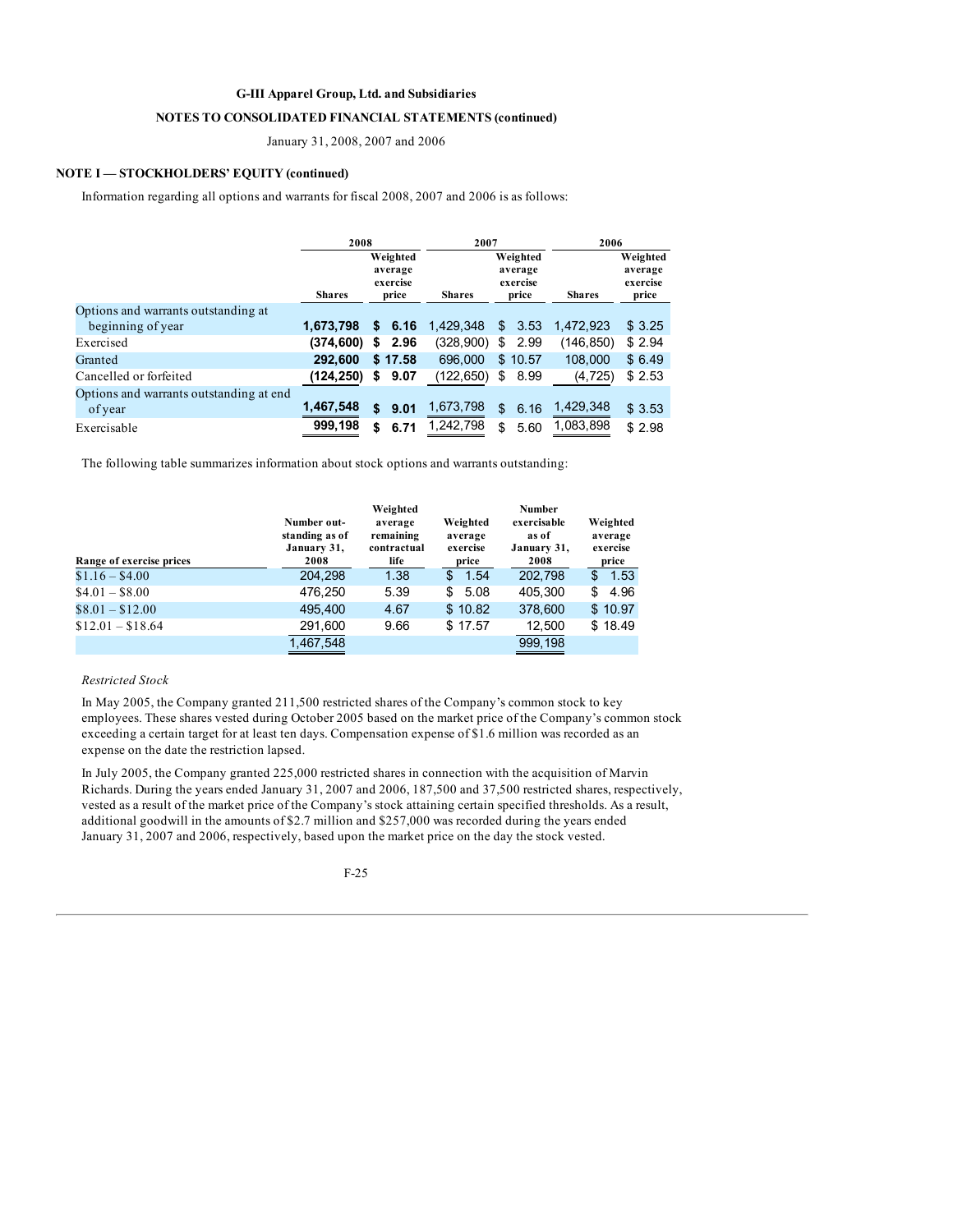#### **(continued) NOTES TO CONSOLIDATED FINANCIAL STATEMENTS**

January 31, 2008, 2007 and 2006

### **NOTE J — MAJOR CUSTOMERS**

For the year ended January 31, 2008, one customer accounted for 18.9% of the Company's net sales. Two customers accounted for 18.5% and 11.9% of the Company's net sales for the year ended January 31, 2007. Two customers accounted for 19.0% and 13.2% of the Company's net sales for the year ended January 31, 2006.

# **NOTE K — RELATED PARTY TRANSACTIONS**

During the years ended January 31, 2008, 2007 and 2006, the Company leased space from 345 W 37th Corp. (''345 West''), a property owned by two principal stockholders, one of whom is an executive officer. Rent and other operating expenses paid by the Company to 345 West during the years ended January 31, 2008, 2007 and 2006, amounted to approximately \$102,000, \$240,000, and \$227,000, respectively.

On March 6, 2007, the Company entered into a Surrender Agreement, Lease Modification and Termination Agreement (the ''Agreement'') with 345 West to terminate the lease agreement. Pursuant to the Agreement, the Company agreed to move out of the leased premises by May 31, 2007. 345 West paid the Company \$833,500 as a reimbursement for unamortized leasehold improvements at 345 West 37th Street, moving costs, the cost to improve the Company's existing space and other related costs.

## **NOTE L — EMPLOYEE BENEFIT PLANS**

The Company maintains a 401(k) plan and trust for nonunion employees. At the discretion of the Company, the Company currently matches 50% of employee contributions up to 3% of the participant's compensation. The Company's matching contributions amounted to approximately \$537,000, \$372,000, and \$260,000, for the years ended January 31, 2008, 2007 and 2006, respectively.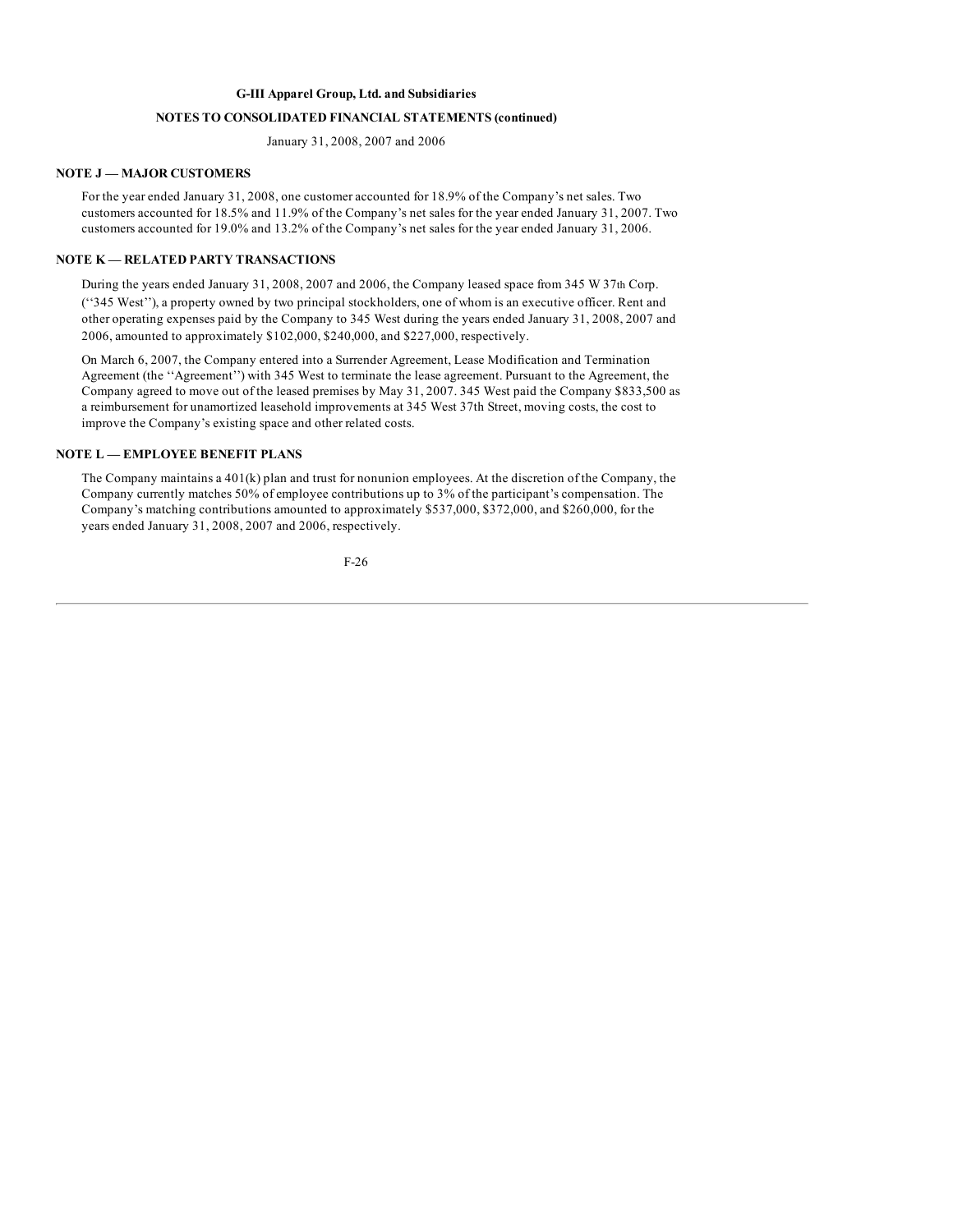#### **(continued) NOTES TO CONSOLIDATED FINANCIAL STATEMENTS**

January 31, 2008, 2007 and 2006

### **NOTE M — SEGMENTS**

The Company operates in two segments, licensed and non-licensed apparel. The Company's reportable segments are business units that are managed separately and offer its products that differ based upon whether the products are sold subject to licensing arrangements or under a proprietary or private label brand. The following information is presented for the fiscal years indicated below:

|                            |           | 2008<br>2007    |                 |                 | 2006            |                 |  |
|----------------------------|-----------|-----------------|-----------------|-----------------|-----------------|-----------------|--|
|                            |           | Non-            | Non-            |                 |                 | Non-            |  |
|                            | Licensed  | <b>Licensed</b> | <b>Licensed</b> | <b>Licensed</b> | <b>Licensed</b> | <b>Licensed</b> |  |
| Net sales                  | \$364,989 | \$153,879       | \$268,891       | \$158,125       | \$196,954       | \$127,118       |  |
| Cost of goods sold         | 260,710   | 118,707         | 189,936         | 121,534         | 141.969         | 97,257          |  |
| Gross profit               | 104,279   | 35,172          | 78,955          | 36.591          | 54,985          | 29,861          |  |
| Selling, general and       |           |                 |                 |                 |                 |                 |  |
| administrative             | 75,402    | 31.694          | 59,595          | 28.093          | 44.554          | 23,334          |  |
| Operating profit           | 28,877    | 3.478           | 19.360          | 8.498           | 10.431          | 6,527           |  |
| Interest and financing     |           |                 |                 |                 |                 |                 |  |
| charges, net               | 2,202     | 956             | 4.515           | 1.847           | 2,065           | 2,284           |  |
| Income before income taxes | 26,675    | 2,522           | 14,845<br>\$.   | 6,651<br>\$     | 8,366<br>\$     | 4,243<br>\$     |  |
| Depreciation and           |           |                 |                 |                 |                 |                 |  |
| amortization               | 3,882     | 1,545           | \$<br>3,163     | 1,268<br>\$     | \$<br>2,327     | \$<br>804       |  |

Commission fee income was \$231,000, \$687,000, and \$3.0 million for fiscal 2008, 2007 and 2006, respectively. In fiscal 2008 and 2007, commission fee income was in the non-licensed segment. In fiscal 2006, approximately \$843,000 and \$2.2 million of commission fee income was included in the licensed and non-licensed segments, respectively. The Company allocates all expenses to its two reportable segments. The Company allocates overhead to its business segments on various bases, which include units shipped, space utilization, inventory levels, and relative sales levels, among other factors. The method of allocation is consistent on a year-to-year basis.

|                                           |           | 2008                        |           | 2007                 | 2006      |                      |  |  |
|-------------------------------------------|-----------|-----------------------------|-----------|----------------------|-----------|----------------------|--|--|
|                                           | Revenues  | Long-Lived<br><b>Assets</b> | Revenues  | Long-Lived<br>Assets |           | Long-Lived<br>Assets |  |  |
| Geographic region<br><b>United States</b> | \$513,903 | \$53.714                    | \$422,960 | \$46.442             | \$319.451 | \$42.319             |  |  |
| Non-United States                         | 4.965     | 219                         | 4.057     | 959                  | 4.621     | 877                  |  |  |
|                                           | \$518,868 | \$53.933                    | \$427.017 | \$47.401             | \$324,072 | \$43.196             |  |  |

Capital expenditures for locations outside of the United States were not significant in each of the fiscal years ended January 31, 2008, 2007 and 2006.

Included in finished goods inventory at January 31, 2008, 2007 and 2006 are \$37.0 million and \$19.8 million, \$24.3 million and \$11.8 million, and \$16.7 million and \$8.5 million, respectively, of inventories for licensed and non-licensed apparel, respectively. All other assets are commingled.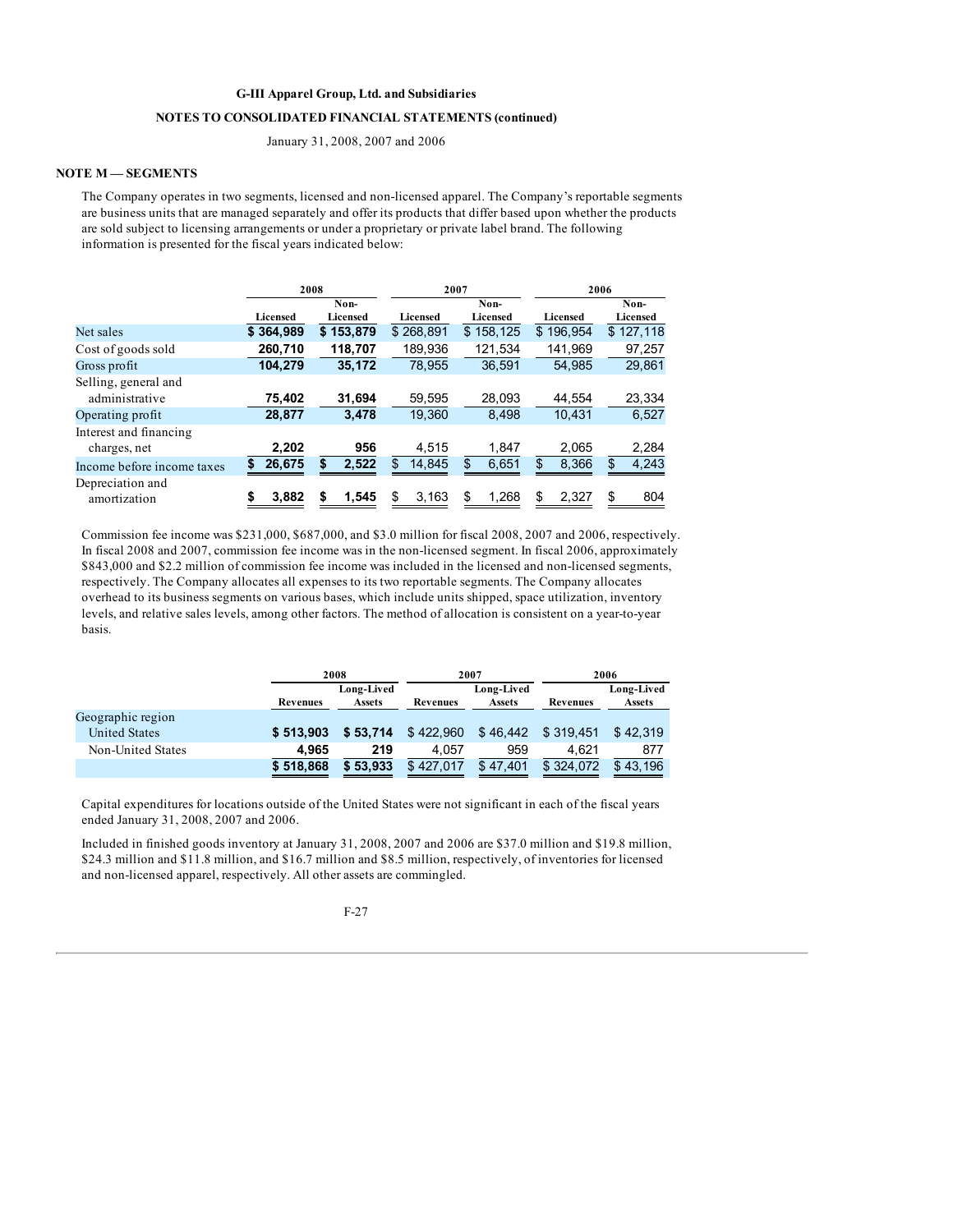#### **(continued) NOTES TO CONSOLIDATED FINANCIAL STATEMENTS**

January 31, 2008, 2007 and 2006

### **NOTE N — QUARTERLY FINANCIAL DATA (UNAUDITED)**

Summarized quarterly financial data in thousands, except per share numbers, for the fiscal years ended January 31, 2008 and 2007 are as follows:

|                                    | <b>Ouarter</b> ended |                   |   |                         |    |                     |   |                     |            |
|------------------------------------|----------------------|-------------------|---|-------------------------|----|---------------------|---|---------------------|------------|
|                                    |                      | April 30,<br>2007 |   | <b>July 31,</b><br>2007 |    | October 31,<br>2007 |   | January 31,<br>2008 |            |
| January 31, 2008                   |                      |                   |   |                         |    |                     |   |                     |            |
| Net sales                          |                      | \$35,088          |   | \$83,909                |    | \$271,195           |   | \$128,676           |            |
| Gross profit                       |                      | 7,329             |   | 21,940                  |    | 80,263              |   | 29,919(a)           |            |
| Net income (loss)                  |                      | (6, 448)          |   | (884)                   |    | 23,755              |   | 1,067(a)(b)         |            |
| Net income (loss) per common share |                      |                   |   |                         |    |                     |   |                     |            |
| Basic                              | \$                   | (0.42)            | S | (0.05)                  | -S | 1.45                | S |                     | 0.06(a)(b) |
| Diluted                            |                      | (0.42)            |   | (0.05)                  |    | 1.41                |   |                     | 0.06(a)(b) |

|                                    | <b>Ouarter</b> ended |                         |    |                     |  |                     |  |  |
|------------------------------------|----------------------|-------------------------|----|---------------------|--|---------------------|--|--|
|                                    | April 30,<br>2006    | <b>July 31,</b><br>2006 |    | October 31,<br>2006 |  | January 31,<br>2007 |  |  |
| January 31, 2007                   |                      |                         |    |                     |  |                     |  |  |
| Net sales                          | \$14,389             | \$69.082                |    | \$244.704           |  | \$98.842            |  |  |
| Gross profit                       | 679                  | 16.833                  |    | 72.344              |  | 25,691              |  |  |
| Net income (loss)                  | (8, 850)             | (1,737)                 |    | 23,258(c)           |  | 518                 |  |  |
| Net income (loss) per common share |                      |                         |    |                     |  |                     |  |  |
| Basic                              | \$<br>(0.72)         | \$<br>(0.14)            | \$ | $1.68(c)$ \$        |  | 0.04                |  |  |
| Diluted                            | (0.72)               | (0.14)                  |    | 1.59(c)             |  | 0.03                |  |  |
|                                    |                      |                         |    |                     |  |                     |  |  |

(a) Includes a pre-tax charge of \$3.0 million, (\$1.8 million, net of tax, or \$0.11 per share), associated with loss on a vendor guarantee and a pre-tax charge of \$720,000 (\$431,000, net of tax, or \$0.03 per share), associated with the termination of a license.

(b) Includes a gain of \$860,000, net of tax, or \$0.05 per share, related to the reversal of expense reserves, no longer deemed necessary upon completion of closing down our Indonesian facility.

(c) Includes the reversal of tax contingencies in the amount of \$950,000.

### **NOTE O — SUBSEQUENT EVENT**

On February 11, 2008, the Company acquired all of the outstanding stock of AM Apparel for a purchase price, including working capital adjustments and associated fees and expenses, of approximately \$43.0 million.

AM Apparel owns the businesses of Andrew Marc, which is a supplier of fine outerwear and handbags for men and women to the upscale specialty and department store tiers of distribution. Andrew Marc sells products under its own Andrew Marc and Marc New York brands, as well as under the licensed Dockers and Levi's brands.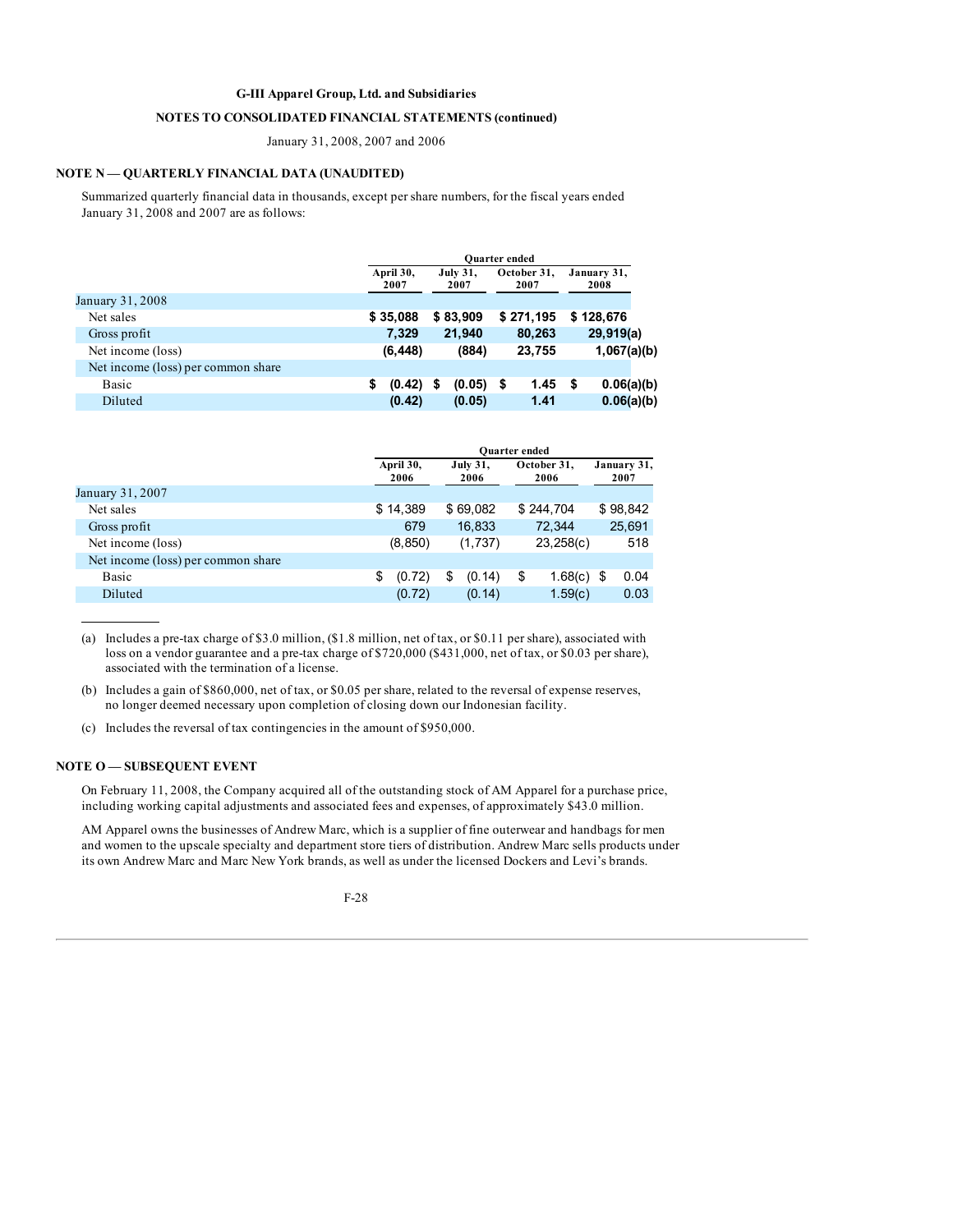# **G-III Apparel Group, Ltd. and Subsidiaries**

# **SCHEDULE II — VALUATION AND QUALIFYING ACCOUNTS**

| Column A                         | Column B                                    | Column <sub>C</sub><br><b>Additions</b>    |                                        | Column D                 | Column E                              |
|----------------------------------|---------------------------------------------|--------------------------------------------|----------------------------------------|--------------------------|---------------------------------------|
| <b>Description</b>               | <b>Balance</b> at<br>beginning<br>of period | (1)<br>Charged to<br>costs and<br>expenses | (2)<br>Charged<br>to other<br>accounts | <b>Deductions</b><br>(a) | <b>Balance at</b><br>end of<br>period |
| Year ended January 31, 2008      |                                             |                                            |                                        |                          |                                       |
| Deducted from asset accounts     |                                             |                                            |                                        |                          |                                       |
| Allowance for doubtful accounts  | 1.427<br>\$.                                | \$<br>245                                  |                                        | 749<br>\$                | \$.<br>923                            |
| Reserve for sales allowances (b) | 14,048                                      | 37,933                                     |                                        | 30,180                   | 21,801                                |
|                                  | \$15,475                                    | \$38,178                                   |                                        | \$30,929                 | \$22,724                              |
| Year ended January 31, 2007      |                                             |                                            |                                        |                          |                                       |
| Deducted from asset accounts     |                                             |                                            |                                        |                          |                                       |
| Allowance for doubtful accounts  | \$.<br>1.636                                | 249<br>\$                                  |                                        | \$.<br>458               | \$<br>1,427                           |
| Reserve for sales allowances (b) | 7,807                                       | 22,393                                     |                                        | 16,152                   | 14,048                                |
|                                  | \$<br>9,443                                 | \$22,642                                   |                                        | \$16,610                 | \$15,475                              |
| Year ended January 31, 2006      |                                             |                                            |                                        |                          |                                       |
| Deducted from asset accounts     |                                             |                                            |                                        |                          |                                       |
| Allowance for doubtful accounts  | 1,732<br>\$                                 | \$<br>(182)                                |                                        | \$<br>(86)               | \$<br>1,636                           |
| Reserve for sales allowances (b) | 4,958                                       | 13,003                                     |                                        | 10,154                   | 7,807                                 |
|                                  | 6,690<br>\$                                 | \$12,821                                   |                                        | \$10,068                 | \$<br>9,443                           |

(a) Accounts written off as uncollectible, net of recoveries.

(b) See Note A in the accompanying Notes to Consolidated Financial Statements for a description of sales allowances.

S-1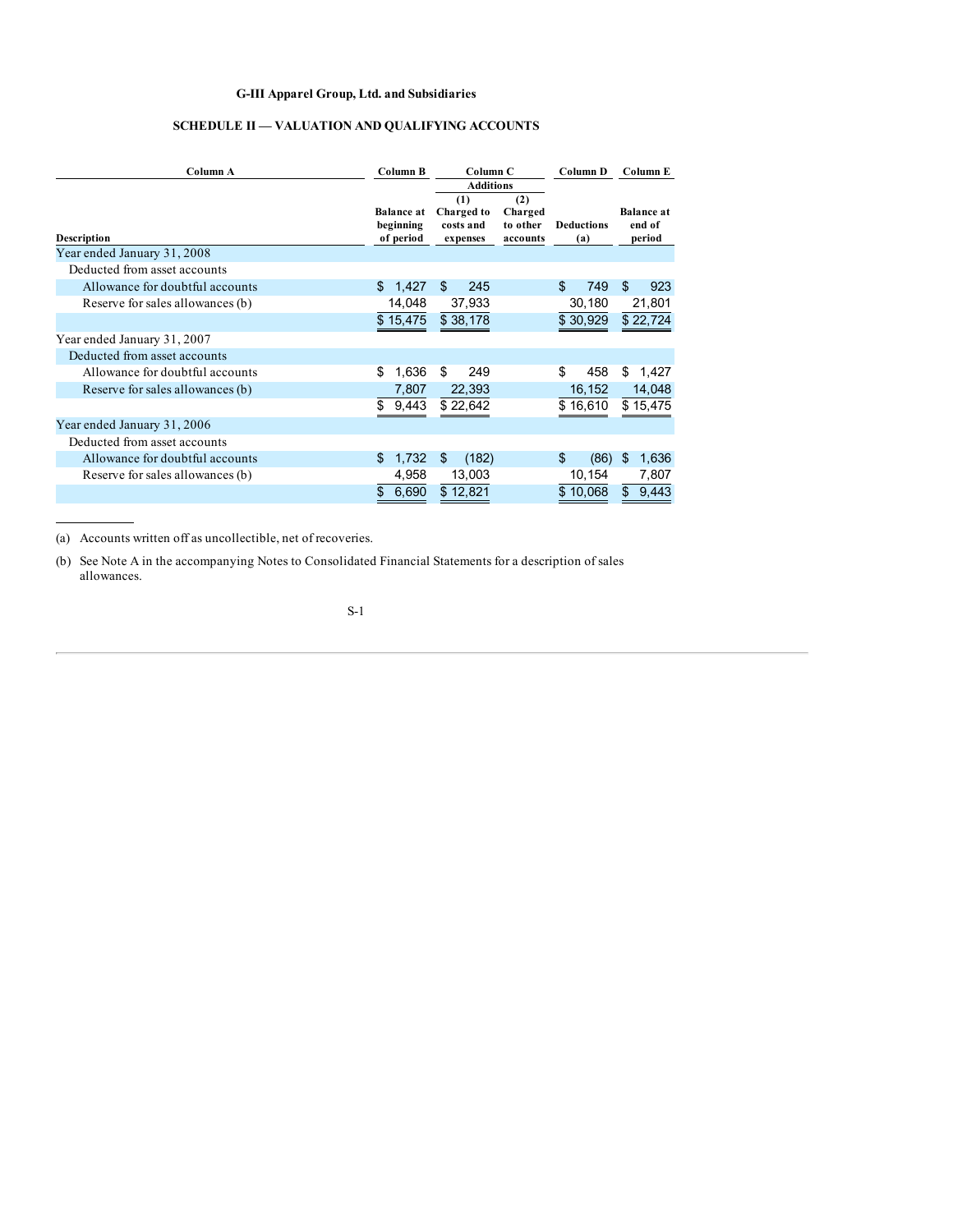#### **As Amended 4/9/2008**

### **BY-LAWS OF G-III APPAREL GROUP, LTD.**

# **ARTICLE I**

#### **OFFICES**

Section 1. The registered office shall be in the City of Dover, County of Kent, State of Delaware.

Section 2. The Corporation may also have offices at such other places both within and without the State of Delaware as the board of directors may from time to time determine or the business of the corporation may require.

### **ARTICLE II**

## **MEETINGS OF STOCKHOLDERS**

Section 1. All meetings of the stockholders for the election of directors shall be held at such place as may be fixed from time to time by the board of directors either within or without the State of Delaware as shall be designated from time to time by the board of directors and stated in the notice of the meeting or in a duly executed waiver of notice thereof. Meetings of stockholders for any other purpose may be held at such time and place, within or without the State of Delaware, as shall be stated in the notice of the meeting or in a duly executed waiver of notice thereof. Stockholders need not be physically present to participate in a meeting of stockholders, but may participate by means of conference telephone or other similar communications equipment by means of which all persons participating in the meeting can hear each other.

Section 2. Annual meetings of stockholders, commencing with the year 1990, shall be held on the second Tuesday of December if not a legal holiday, and if a legal holiday, then on the next secular day following, at 10:00 A.M., or at such other date as shall be designated from time to time by the board of directors and stated in the notice of the meeting, at which they shall elect by a majority vote a board of directors, and transact such other business as may properly be brought before the meeting.

Section 3. Written notice of the annual meeting stating the place, date and hour of the meeting shall be given to each stockholder entitled to vote at such meeting not less than ten nor more than sixty days before the date of the meeting.

Section 4. The officer who has charge of the stock ledger of the Corporation shall prepare and make, at least ten days before every meeting of stockholders, a complete list of the stockholders entitled to vote at the meeting, arranged in alphabetical order, and showing the address of each stockholder and the number of shares registered in the name of each stockholder. Such list shall be open to the examination of any stockholder, for any purpose germane to the meeting, during ordinary business hours, for a period of at least ten days prior to the meeting, either at a place within the city where the meeting is to be held, which place shall be specified in the notice of the meeting, or, if not so specified, at the place where the meeting is to be held. The list shall also be produced and kept at the time and place of the meeting during the whole time thereof, and may be inspected by any stockholder who is present.

Section 5. Special meetings of the stockholders, for any purpose or purposes, unless otherwise prescribed by statute or by the certificate of incorporation, may be called by the president or secretary and shall be called by the chairman of the board, president or secretary at the request in writing of a majority of the board of directors, or at the request in writing of stockholders owning a majority in amount of the entire capital stock of the Corporation issued and outstanding and entitled to vote. Such request shall state the purpose or purposes of the proposed meeting.

Section 6. Written notice of a special meeting stating the place, date and hour of the meeting and the purpose or purposes for which the meeting is called, shall be given not less than ten nor more than sixty days before the date of the meeting, to each stockholder entitled to vote at such meeting.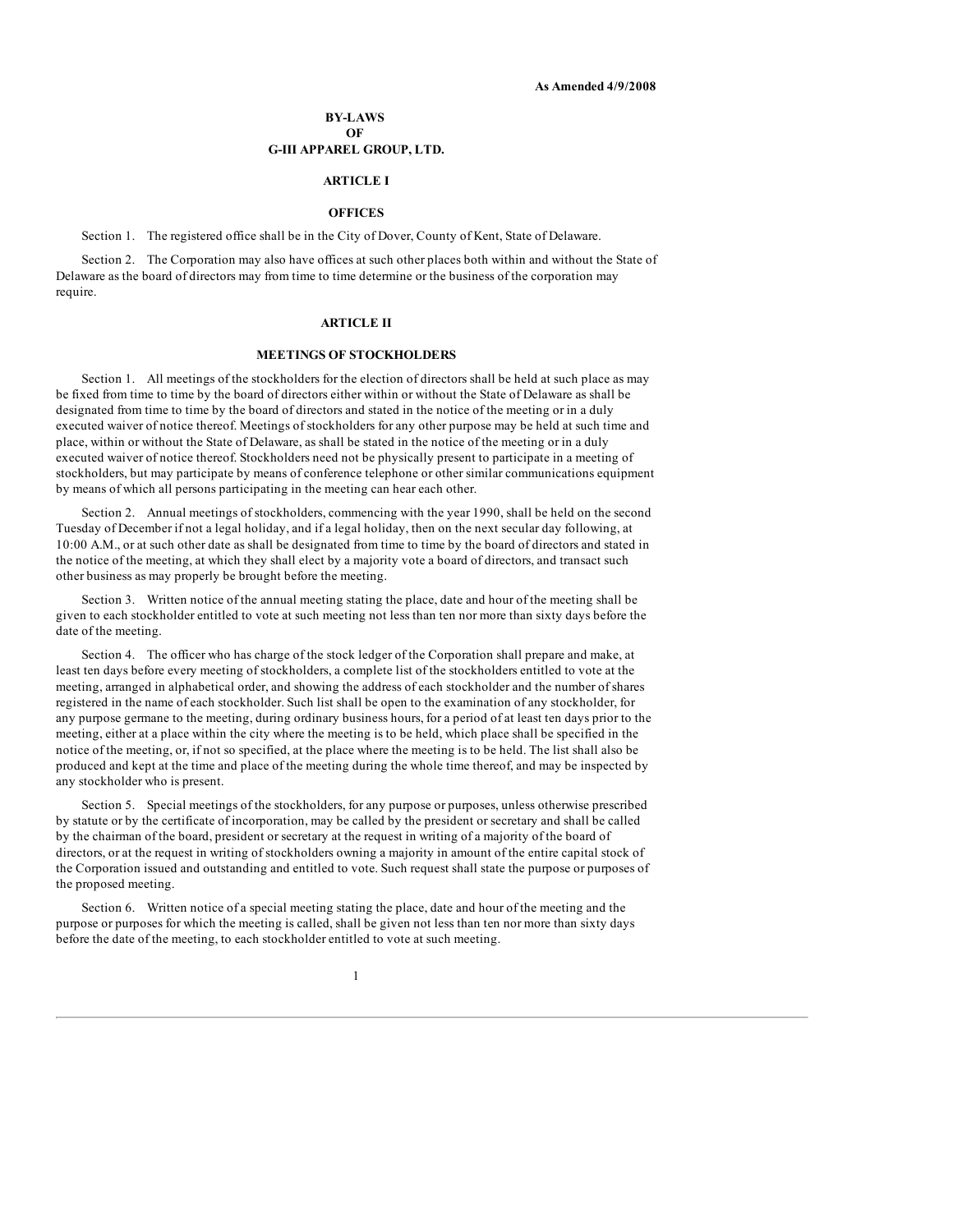Section 7. Business transacted at any special meeting of stockholders shall be limited to the purposes stated in the notice.

Section 8. The holders of a majority of the stock issued and outstanding and entitled to vote thereat, present in person or represented by proxy, shall constitute a quorum at all meetings of the stockholders for the transaction of business except as otherwise provided by statute or by the certificate of incorporation. If, however, such quorum shall not be present or represented at any meeting of the stockholders, the stockholders entitled to vote thereat, present in person or represented by proxy, shall have power to adjourn the meeting from time to time, without notice other than announcement at the meeting, until a quorum shall be present or represented. At such adjourned meeting at which a quorum shall be present or represented any business may be transacted which might have been transacted at the meeting as originally notified. If the adjournment is for more than thirty days, or if after the adjournment a new record date is fixed for the adjourned meeting, a notice of the adjourned meeting shall be given to each stockholder of record entitled to vote at the meeting.

Section 9. When a quorum is present at any meeting, the vote of the holders of a majority of the stock having voting power present in person or represented by proxy shall decide any question brought before such meeting, unless the question is one upon which by express provision of the statutes or of the certificate of incorporation or these by-laws, a different vote is required in which case such express provision shall govern and control the decision of such question.

Section 10. Unless otherwise provided in the certificate of incorporation each stockholder shall at every meeting of the stockholders be entitled to one vote in person or by proxy for each share of the capital stock having voting power held by such stockholder, but no proxy shall be voted on after three years from its date, unless the proxy provides for a longer period.

Section 11. Unless otherwise provided in the certificate of incorporation, any action required to be taken at any annual or special meeting of stockholders of the Corporation, or any action which may be taken at any annual or special meeting of such stockholders, may be taken without a meeting, without prior notice and without a vote, if a consent or consents in writing, setting forth the action so taken, shall be signed by the holders of outstanding stock having not less than the minimum number of votes that would be necessary to authorize or take such action at a meeting at which all shares entitled to vote thereon were present and voted and shall be delivered to the Corporation by delivery to its registered office in the State of Delaware, its place of business, or the secretary of the Corporation. Every written consent shall bear the date of signature of each stockholder who signs the consent and no written consent shall be effective to take the corporate action referred to therein unless, within sixty days of the earliest dated consent delivered in the manner required by this Section to the Corporation, written consents signed by a sufficient number of holders to take action are delivered to the Corporation by delivery to its registered office in the State of Delaware, its principal place of business, or the secretary of the Corporation. Delivery made to the Corporation's registered office shall be by hand or by certified or registered mail, return receipt requested. Prompt notice of the taking of the corporate action without a meeting by less than unanimous written consent shall be given to those stockholders who have not consented in writing.

## **ARTICLE III**

#### **DIRECTORS**

Section 1. The number of directors which shall constitute the whole board shall be fixed from time to time by the board of directors or stockholders but shall not be less than two. The directors shall be elected at the annual meeting of the stockholders, except as provided in Section 2 of this Article, and each director elected shall hold office until his respective successor is elected and qualified. The directors need not be stockholders.

Section 2. Except as otherwise provided by statute or by the certificate of incorporation, vacancies and newly created directorships resulting from any increase in the authorized number of directors may be filled by a majority of the directors then in office, though less than a quorum, or by a sole remaining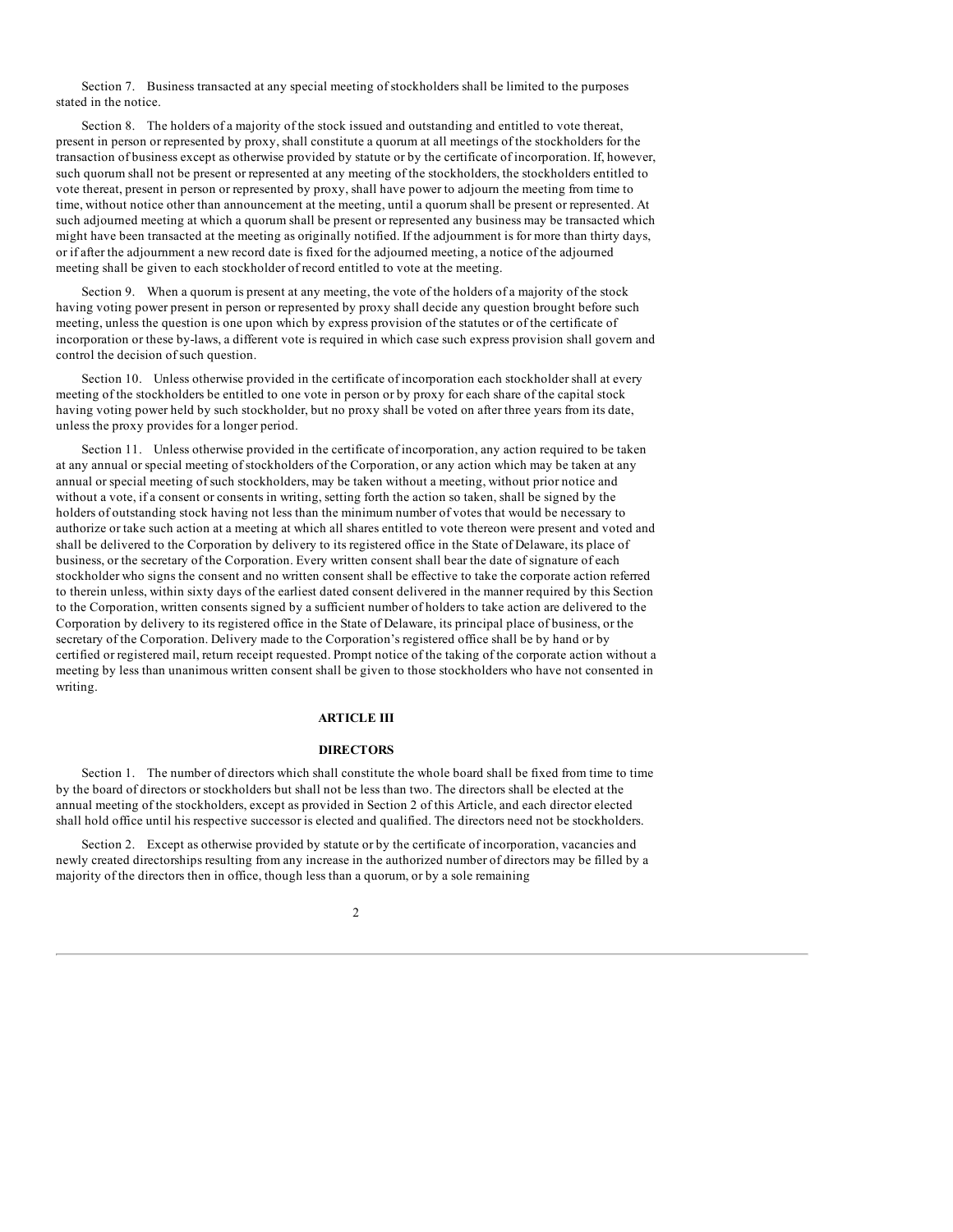director, and the directors so chosen shall hold office until the next annual election and until their successors are duly elected and shall qualify, unless sooner displaced. If there are no directors in office, then an election of directors may be held in the manner provided by statute. If, at the time of filling any vacancy or any newly created directorship, the directors then in office shall constitute less than a majority of the whole board (as constituted immediately prior to any such increase), the Court of Chancery may, upon application of any stockholder or stockholders holding at least ten percent of the total number of the shares at the time outstanding having the right to vote for such directors, summarily order an election to be held to fill any such vacancies or newly created directorships, or to replace the directors chosen by the directors then in office.

Section 3. The business of the Corporation shall be managed by or under the direction of its board of directors which may exercise all such powers of the corporation and do all such lawful acts and things as are not by statute or by the certificate of incorporation or by these by-laws directed or required to be exercised or done by the stockholders.

### **THE CHAIRMAN OF THE BOARD**

Section 4. The board of directors at its first meeting after each annual meeting of stockholders shall choose from among its members a chairman. The chairman of the board of directors shall preside at all meetings of stockholders and of the board of directors. He shall have such other powers and perform such other duties as are provided in these by-laws and, in addition thereto, as the board of directors may from time to time determine. The chairman of the board of directors shall not be deemed an officer of the Corporation under any provision of the statutes or of the certificate of incorporation or these by-laws.

## **MEETINGS OF THE BOARD OF DIRECTORS**

Section 5. The board of directors of the Corporation may hold meetings, both regular and special, either within or without the State of Delaware.

Section 6. The first meeting of each newly elected board of directors shall be held at such time and place as shall be fixed by the vote of the stockholders at the annual meeting and no notice of such meeting shall be necessary to the newly elected directors in order legally to constitute the meeting, provided a quorum shall be present. In the event of the failure of the stockholders to fix the time or place of such first meeting of the newly elected board of directors, or in the event such meeting is not held at the time and place so fixed by the stockholders, the meeting may be held at such time and place as shall be specified in a notice given as hereinafter provided for special meetings of the board of directors, or as shall be specified in a written waiver signed by all of the directors.

Section 7. Regular meetings of the board of directors may be held without notice at such time and at such place as shall from time to time be determined by the board.

Section 8. Special meetings of the board may be called by the chairman of the board or president on notice, in accordance with Article IV, Section 1, to each director; special meetings shall be called by the chairman of the board, the president or secretary in like manner and on like notice on the written request of two directors.

Section 9. At all meetings of the board a majority of the directors shall constitute a quorum for the transaction of business and the act of a majority of the directors present at any meeting at which there is a quorum shall be the act of the board of directors, except as may be otherwise specifically provided by statute or by the certificate of incorporation. If a quorum shall not be present at any meeting of the board of directors, the directors present thereat may adjourn the meeting from time to time, without notice other than announcement at the meeting, until a quorum shall be present.

Section 10. Unless otherwise restricted by the certificate of incorporation or these by-laws, any action required or permitted to be taken at any meeting of the board of directors or of any committee thereof may be taken without a meeting if all members of the board or committee, as the case may be, consent thereto in writing, and the writing or writings are filed with the minutes of proceedings of the board or committee.

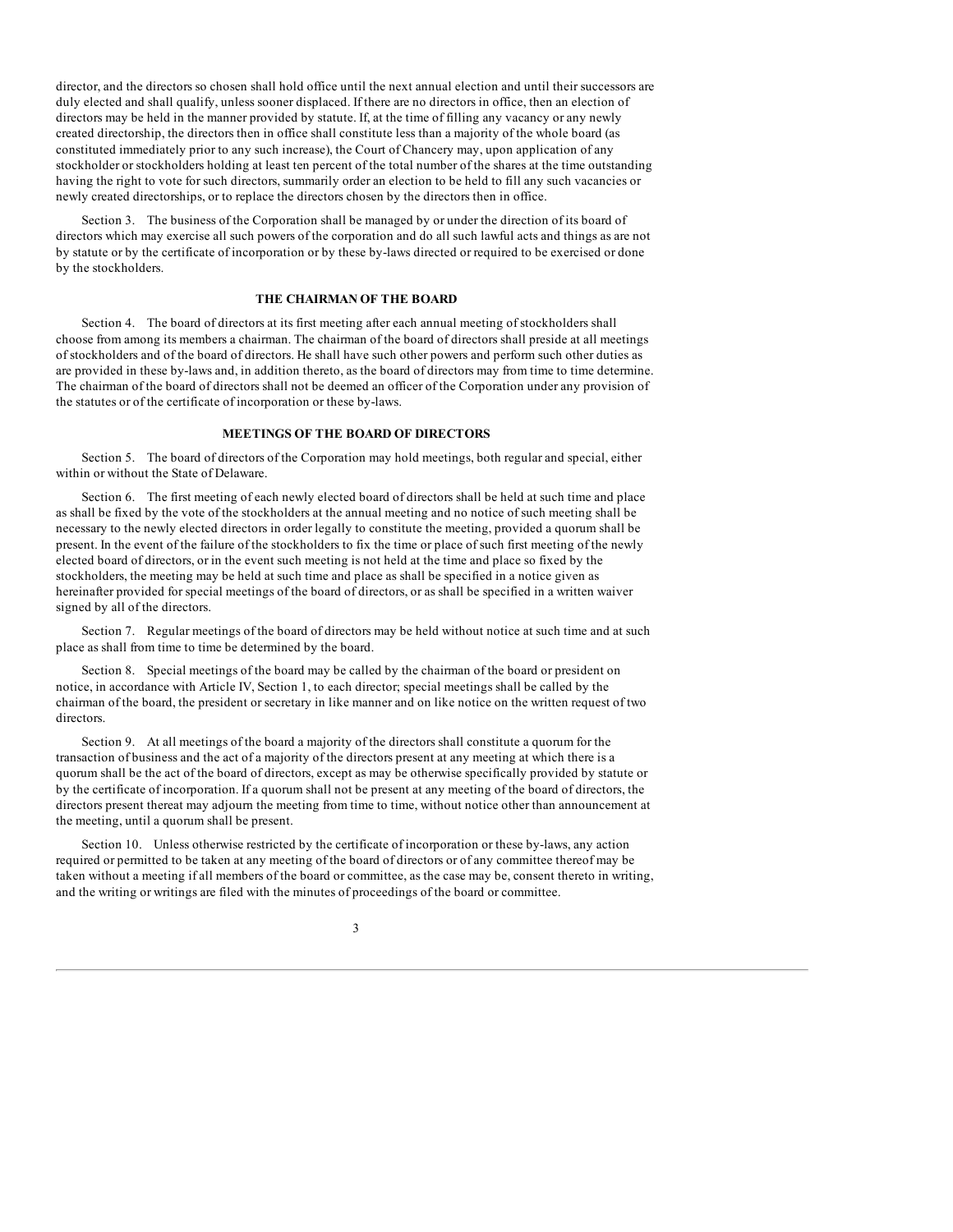Section 11. Unless otherwise restricted by the certificate of incorporation or these by-laws, members of the board of directors, or any committee designated by the board of directors, may participate in a meeting of the board of directors, or any committee, by means of conference telephone or similar communications equipment by means of which all persons participating in the meeting can hear each other, and such participation in a meeting shall constitute presence in person at the meeting.

## **COMMITTEES OF DIRECTORS**

Section 12. The board of directors may, by resolution passed by a majority of the whole board, designate one or more committees, each committee to consist of one or more of the directors of the Corporation. The board may designate one or more directors as alternate members of any committee, who may replace any absent or disqualified member at any meeting of the committee. In the absence or disqualification of a member of a committee, the member or members thereof present at any meeting and not disqualified from voting, whether or not he or they constitute a quorum, may unanimously appoint another member of the board of directors to act at the meeting in the place of any such absent or disqualified member. Any such committee, to the extent provided in the resolution of the board of directors, shall have and may exercise all the powers and authority of the board of directors in the management of the business and affairs of the Corporation, and may authorize the seal of the Corporation to be affixed to all papers which may require it; but no such committee shall have the power or authority in reference to amending the certificate of incorporation, adopting an agreement of merger or consolidation, recommending to the stockholders the sale, lease or exchange of all or substantially all of the Corporation's property and assets, recommending to the stockholders a dissolution of the Corporation or a revocation of a dissolution, or amending the by-laws of the Corporation; and, unless the resolution or the certificate of incorporation expressly so provides, no such committee shall have the power or authority to declare a dividend or to authorize the issuance of stock. Such committee or committees shall have such name or names as may be determined from time to time by resolution adopted by the board of directors.

Section 13. Each committee shall keep regular minutes of its meetings and report the same to the board of directors when required.

#### **COMPENSATION OF DIRECTORS**

Section 14. Unless otherwise restricted by the certificate of incorporation or these by-laws, the board of directors shall have the authority to fix the compensation of directors. The directors may be paid their expenses, if any, of attendance at each meeting of the board of directors and may be paid a fixed sum for attendance at each meeting of the board of directors or a stated salary as director. Nothing herein shall preclude any director from serving the Corporation in any other capacity and receiving compensation therefor. Members of special or standing committees may be allowed like compensation for attending committee meetings.

#### **REMOVAL OF DIRECTORS**

Section 15. Unless otherwise restricted by the certificate of incorporation or these by-laws, any director or the entire board of directors may be removed, with or without cause, by the holders of a majority of shares entitled to vote at an election of directors.

# **ARTICLE IV**

### **NOTICES**

Section 1. Whenever, under the provisions of the statutes or of the certificate of incorporation or of these by-laws, notice is required to be given to any director or stockholder, it shall not be construed to mean personal notice, but such notice may be given in writing, by mail, addressed to such director or stockholder, at his address as it appears on the records of the Corporation, with postage thereon prepaid. In the case of a notice addressed to a stockholder, such notice by mail shall be deemed effective at the time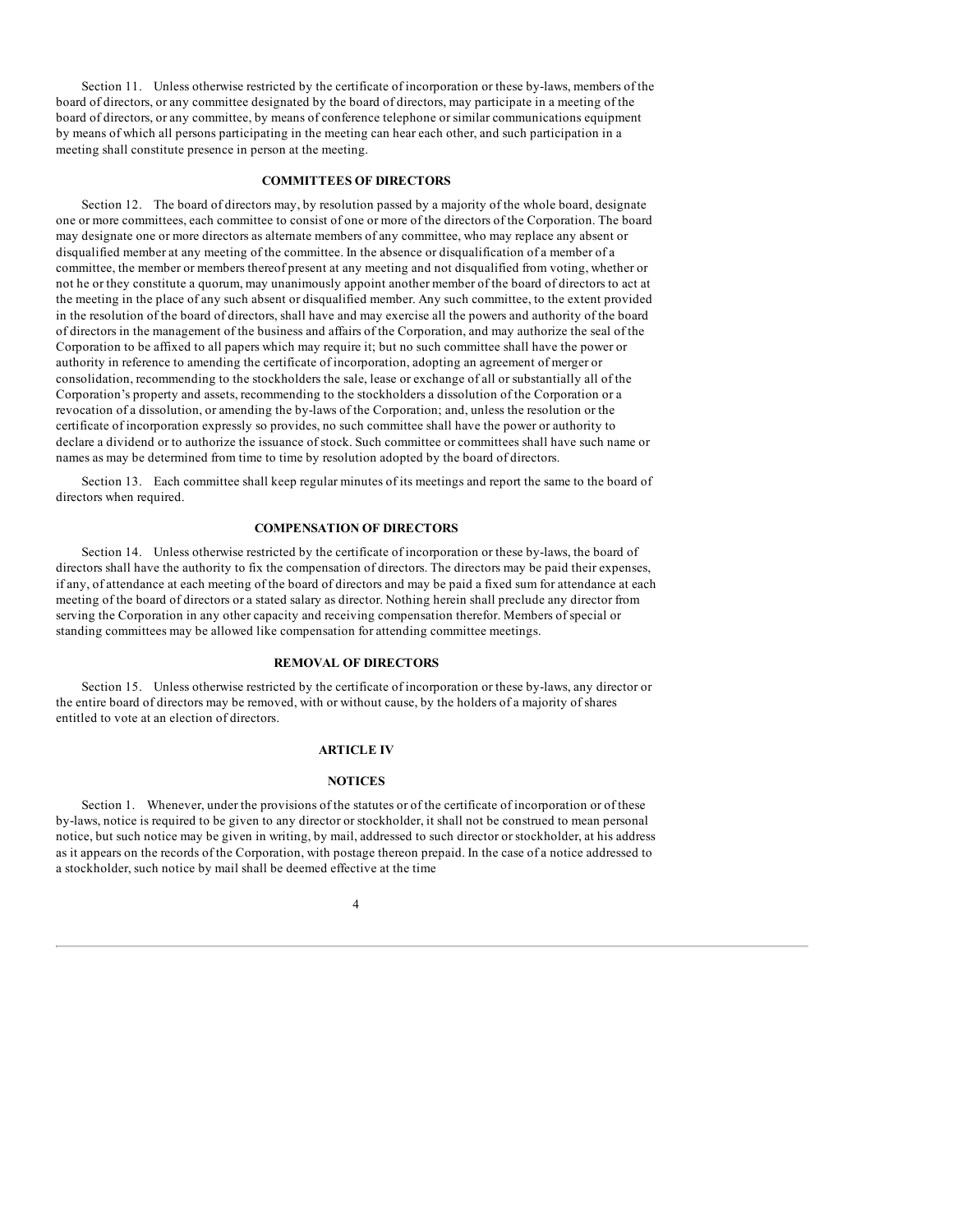when the same shall be deposited in the United States mail. In the case of a director, such notice by mail shall be deemed effective if so deposited properly addressed to a director at his or her address shown on the records of the Corporation at least three days before the meeting. Notice to directors may also be given by private carrier, orally, by facsimile or by e-mail or other electronic transmission. If notice is delivered by private carrier, the notice shall be deemed effective when dispatched to a director at his or her address shown on the records of the Corporation at least three days before the meeting. If notice is delivered orally, by telephone or in person, the notice shall be deemed effective if personally given to the director at least twenty-four hours before the meeting. If notice is delivered by wire or wireless equipment that transmits a facsimile of the notice, the notice shall be deemed effective when dispatched at least twenty-four hours before the meeting to a director at his or her telephone number or other number shown in the records of the Corporation. If notice is delivered by e-mail or other electronic transmission, the notice shall be deemed effective when dispatched at least twenty-four hours before the meeting to a director at his or her e-mail address or other electronic transmission address shown on the records of the Corporation. For purposes of these by-laws, ''electronic transmission'' means any form of communication, not directly involving the physical transmission of paper, that creates a record that may be retained, retrieved and reviewed by a recipient thereof, and that may be directly reproduced in paper form by such a recipient through an automated process.

Section 2. Whenever any notice is required to be given under the provisions of the statutes or of the certificate of incorporation or of these by-laws, a waiver thereof in writing, signed by the person or persons entitled to said notice, whether before or after the time stated therein, shall be deemed equivalent to notice. A person entitled to notice of any meeting of the board of directors or stockholders, as the case may be, waives such notice if he appears in person or, in the case of a stockholder, by proxy at such meeting, except when the person attends a meeting for the express purposes of objecting, at the beginning of the meeting, to the transaction of any business because the meeting is not lawfully called or convened.

## **ARTICLE V**

### **OFFICERS**

Section 1. The officers of the Corporation shall be chosen by the board of directors and shall be a chief executive officer, a president, a vice-president, a secretary and a treasurer. The board of directors may also choose additional vice-presidents, and one or more assistant secretaries and assistant treasurers. Any number of offices may be held by the same person, unless the certificate of incorporation or these by-laws otherwise provide.

Section 2. The board of directors at its first meeting after each annual meeting of stockholders shall choose a chief executive officer, a president, one or more vice-presidents, a secretary and a treasurer.

Section 3. The board of directors may appoint such other officers and agents as it shall deem necessary who shall hold their offices for such terms and shall exercise such powers and perform such duties as shall be determined from time to time by the board.

Section 4. The salaries of all officers and agents of the Corporation shall be fixed by the board of directors.

Section 5. The officers of the Corporation shall hold office until their successors are chosen and qualify. Any officer elected or appointed by the board of directors may be removed at any time by the affirmative vote of a majority of the board of directors. Any vacancy occurring in any office of the Corporation shall be filled by the board of directors.

### **THE CHIEF EXECUTIVE OFFICER**

Section 6. The chief executive officer shall have general and active management of the business of the Corporation, and in the absence of the chairman of the board, shall preside at all meetings of the stockholders and the board of directors. The chief executive officer shall make reports to the board of directors and stockholders, and shall perform any and all other duties as are incident to the office or are properly required of the chief executive officer by the board of directors. The chief executive officer shall see that all orders and resolutions of the board of directors are carried into effect.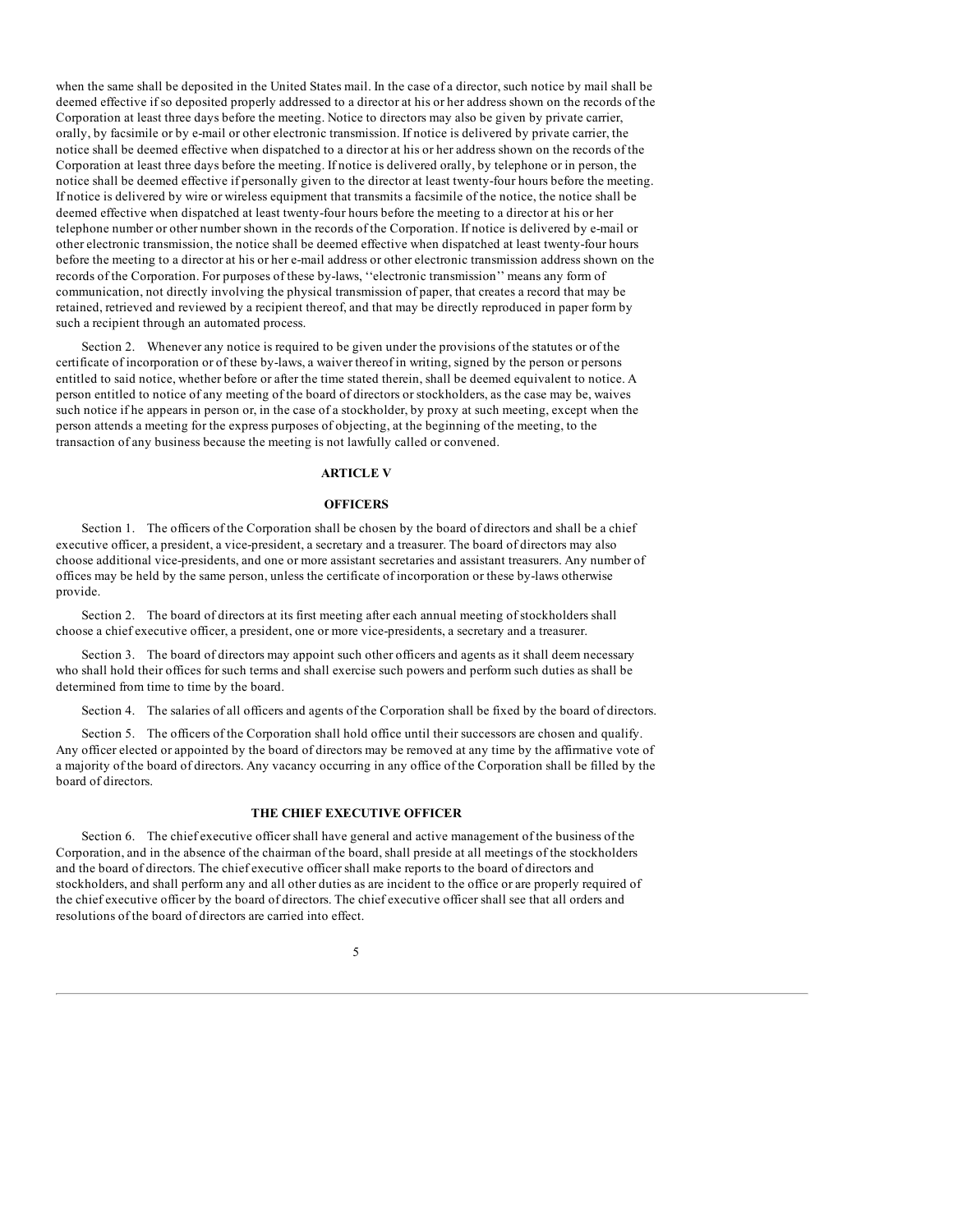### **THE PRESIDENT**

Section 7. The president shall have general supervision of the affairs of the Corporation, shall sign or countersign all certificates, contracts, or other instruments of the corporation as authorized by the board of directors and shall have such other powers and perform such other duties as are provided in these by-laws and, in addition thereto, as the board of directors may from time to time determine.

Section 8. The President shall execute bonds, mortgages and other contracts requiring a seal, under the seal of the Corporation, except where required or permitted by law to be otherwise signed and executed and except where the signing and execution thereof shall be expressly delegated by the board of directors to some other officer or agent of the Corporation.

## **THE VICE-PRESIDENTS**

Section 9. In the absence of the president or in the event of his inability or refusal to act, the vicepresident (or in the event there be more than one vice-president, the vice-presidents in the order designated by the directors, or in the absence of any designation, then in the order of their election) shall perform the duties of the president, and when so acting shall have all the powers of and be subject to all the restrictions upon the president. The vice-presidents shall perform such other duties and have such other powers as the board of directors may from time to time prescribe.

## **THE SECRETARY AND ASSISTANT SECRETARY**

Section 10. The secretary shall attend all meetings of the board of directors and all meetings of the stockholders and record all the proceedings of the meetings of the Corporation and of the board of directors in a book to be kept for that purpose and shall perform like duties for the standing committees when required. He shall give, or cause to be given, notice of all meetings of the stockholders and special meetings of the board of directors, and shall perform such other duties as may be prescribed by the board of directors or president, under whose supervision he shall be. He shall have custody of the corporate seal of the Corporation and he, or an assistant secretary, shall have authority to affix the same to any instrument requiring it and when so affixed, it may be attested by his signature or by the signature of such assistant secretary. The board of directors may give general authority to any other officer to affix the seal of the Corporation and to attest the affixing by his signature.

Section 11. The assistant secretary, or if there be more than one, the assistant secretaries in the order determined by the board of directors (or if there be no such determination, then in the order of their election) shall, in the absence of the secretary or in the event of his inability or refusal to act, perform the duties and exercise the powers of the secretary and shall perform such other duties and have such other powers as the board of directors may from time to time prescribe.

### **THE TREASURER AND ASSISTANT TREASURERS**

Section 12. The treasurer shall have the custody of the corporate funds and securities and shall keep full and accurate accounts of receipts and disbursements in books belonging to the Corporation and shall deposit all moneys and other valuable effects in the name and to the credit of the Corporation in such depositories as may be designated by the board of directors.

Section 13. He shall disburse the funds of the Corporation as may be ordered by the board of directors, taking proper vouchers for such disbursements, and shall render to the president and the board of directors, at its regular meetings, or when the board of directors so requires, an account of all his transactions as treasurer and of the financial condition of the Corporation.

Section 14. If required by the board of directors, he shall give the Corporation a bond (which shall be renewed every six years) in such sum and with such surety or sureties as shall be satisfactory to the board of directors for the faithful performance of the duties of his office and for the restoration to the Corporation, in case of his death, resignation, retirement or removal from office, of all books, papers, vouchers, money and other property of whatever kind in his possession or under his control belonging to the Corporation.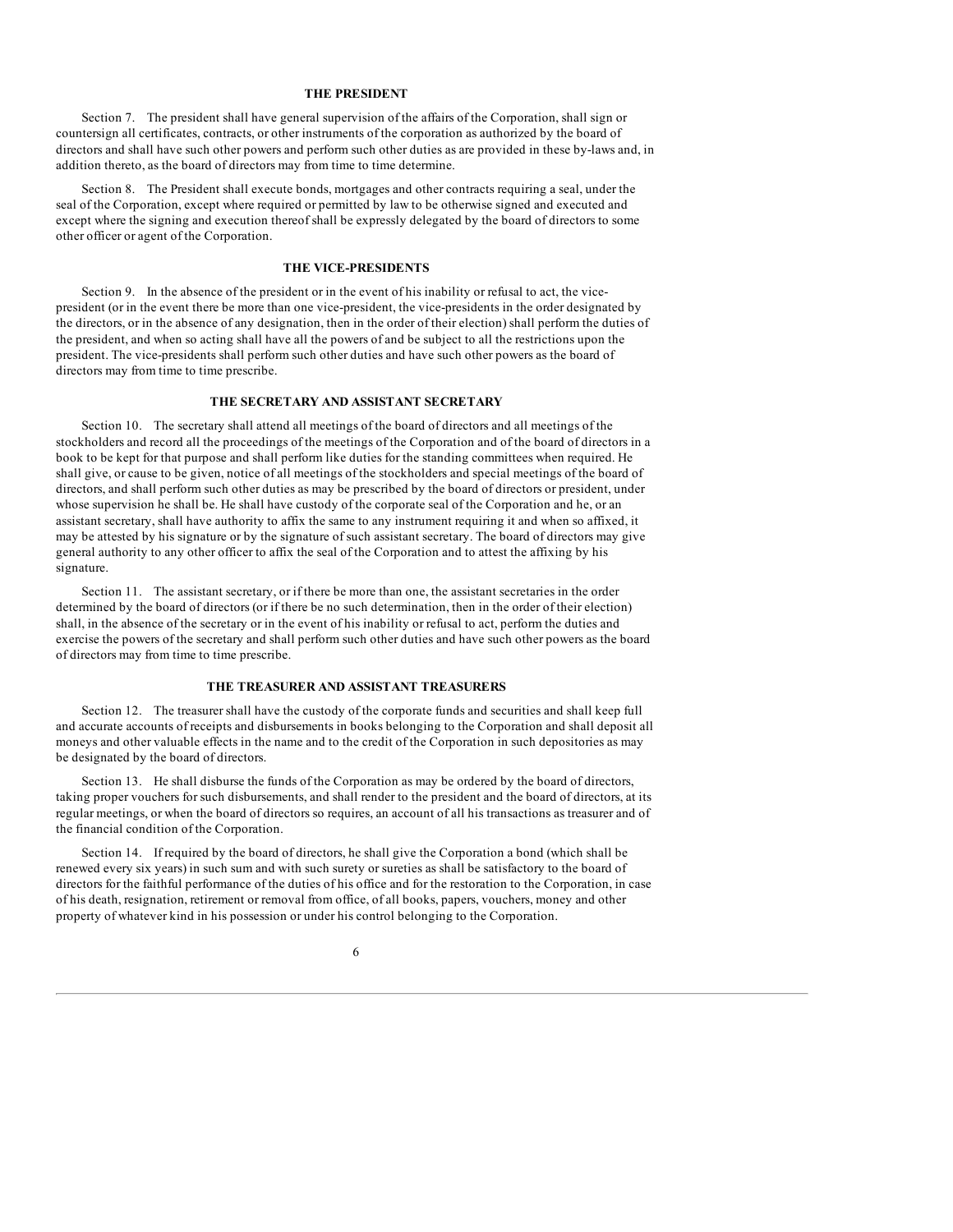Section 15. The assistant treasurer, or if there shall be more than one, the assistant treasurers in the order determined by the board of directors (or if there be no such determination, then in the order of their election), shall, in the absence of the treasurer or in the event of his inability or refusal to act, perform the duties and exercise the powers of the treasurer and shall perform such other duties and have such other powers as the board of directors may from time to time prescribe.

# **ARTICLE VI**

### **INDEMNIFICATION**

Section 1. The Corporation shall indemnify any person who was or is a party or is threatened to be made a party to any threatened, pending or completed action, suit or proceeding, whether civil, criminal, administrative or investigative (other than an action by or in the right of the Corporation) by reason of the fact that he is or was a director, officer or employee of the Corporation, or is or was serving at the request of the Corporation as a director, officer, employee or agent of another corporation, partnership, joint venture, trust or other enterprise, against expenses (including attorneys' fees), judgments, fines and amounts paid in settlement actually and reasonably incurred by him in connection with such action, suit or proceeding if he acted in good faith and in a manner he reasonably believed to be in or not opposed to the best interests of the Corporation, and with respect to any criminal action or proceeding, had no reasonable cause to believe his conduct was unlawful. The termination of any action, suit or proceeding by judgment, order, settlement, conviction, or upon a plea of nolo contendere or its equivalent, shall not, of itself, create a presumption that the person did not act in good faith and in a manner which he reasonably believed to be in or not opposed to the best interest of the Corporation, and, with respect to any criminal action or proceeding, had reasonable cause to believe that his conduct was unlawful.

Section 2. The Corporation shall indemnify any person who was or is a party or is threatened to be made a party to any threatened, pending or completed action or suit by or in the right of the Corporation to procure a judgment in its favor by reason of the fact that he is or was a director, officer or employee of the Corporation, or is or was serving at the request of the Corporation as a director, officer, employee or agent of another corporation, partnership, joint venture, trust or other enterprise against expenses (including attorneys' fees) actually and reasonably incurred by him in connection with the defense or settlement of such action or suit if he acted in good faith and in a manner he reasonably believed to be in or not opposed to the best interests of the Corporation and except that no indemnification shall be made in respect of any claim, issue or matter as to which such person shall have been adjudged to be liable to the Corporation unless and only to the extent that the Court of Chancery or the court in which such action or suit was brought shall determine upon application that, despite the adjudication of liability but in view of all the circumstances of the case, such person is fairly and reasonably entitled to indemnity for such expenses which the Court of Chancery or such other court shall deem proper.

Section 3. To the extent that a director, officer or employee of the Corporation has been successful on the merits or otherwise in defense of any action, suit or proceeding referred to in Sections 1 or 2 of this Article VI, or in defense of any claim, issue or matter therein, he shall be indemnified against expenses (including attorney's fees) actually and reasonably incurred by him in connection therewith.

Section 4. Any indemnification under Sections 1 or 2 of this Article VI (unless ordered by a court) shall be made by the Corporation only as authorized in the specific case upon a determination that indemnification of the director, officer or employee is proper in the circumstances because he has met the applicable standard of conduct set forth in Sections 1 or 2 of this Article VI. Such determination shall be made (a) by the board of directors by a majority vote of a quorum consisting of directors who were not parties to such action, suit or proceeding, or (b) if such a quorum is not obtainable, or, even if obtainable a quorum of disinterested directors so directs, by independent legal counsel in a written opinion, or (c) by the stockholders.

Section 5. Expenses incurred by a director, officer or employee of the Corporation in defending a civil or criminal action, suit or proceeding may be paid by the Corporation in advance of the final disposition of such action, suit or proceeding upon receipt of an undertaking by or on behalf of such director, officer or employee to repay such amount if it shall ultimately be determined that he is not entitled to be indemnified by the Corporation as authorized in this Article.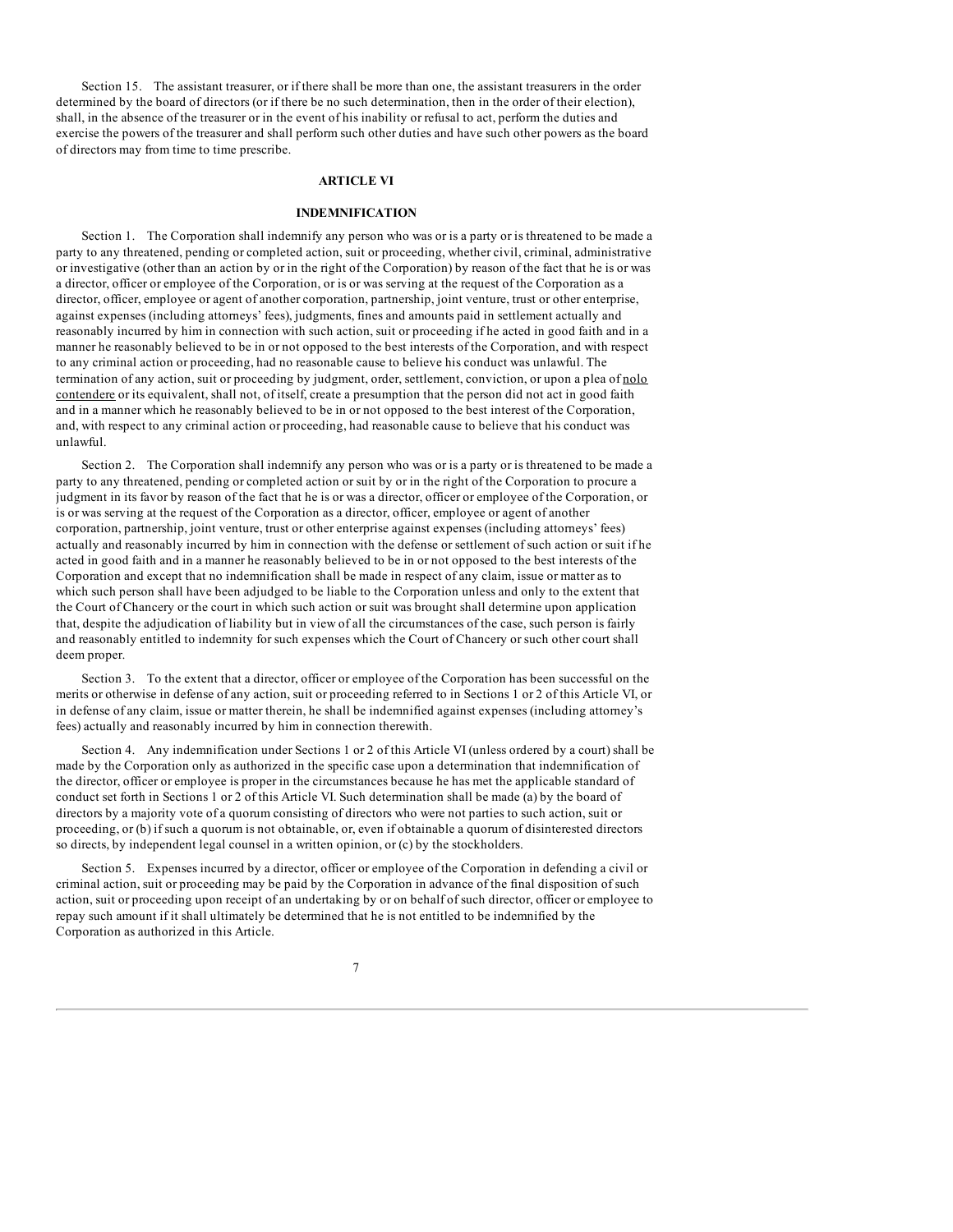Section 6. The indemnification and advancement of expenses provided by, or granted pursuant to, the other Sections of this Article shall not be deemed exclusive of any other rights to which a person seeking indemnification or advancement of expenses may be entitled under any by-law, agreement, or vote of stockholders or disinterested directors or otherwise, both as to action in his official capacity and as to action in another capacity while holding such office.

Section 7. The Corporation shall have power to purchase and maintain insurance on behalf of any person who is or was a director, officer, employee or agent of the Corporation, or is or was serving at the request of the Corporation as a director, officer, employee or agent of another corporation, partnership, joint venture, trust or other enterprise against any liability asserted against him and incurred by him in any such capacity, or arising out of his status as such, whether or not the Corporation would have the power to indemnify him against such liability under the provisions of this Article.

Section 8. The indemnification and advancement of expenses provided by, or granted pursuant to, this Article shall, unless otherwise provided when authorized or ratified, continue as to a person who has ceased to be a director, officer or employee and shall inure to the benefit of the heirs, executors and administrators of such a person.

### **ARTICLE VII**

# **CERTIFICATE OF STOCK**

Section 1. The shares of the Corporation may be either certificated shares or uncertificated shares or a combination thereof. A resolution approved by a majority of the directors on the board of directors may provide that some or all of any or all classes and series of the stock of the Corporation will be uncertificated shares. Every holder of stock of the Corporation shall be entitled to a certificate for such shares, to be in such form as shall be prescribed by law and adopted by the board of directors, certifying the number of shares of the Corporation owned by such stockholder. The certificates for such shares shall be numbered in the order in which they shall be issued and shall be signed, in the name of the Corporation, by the president or a vice-president and by the secretary or an assistant secretary or by such officers as the board of directors may designate.

Section 2. Any or all of the signatures on the certificate may be a facsimile. In case any officer, transfer agent, or registrar who has signed or whose facsimile signature has been placed upon a certificate shall have ceased to be such officer, transfer agent, or registrar before such certificate is issued, it may be issued by the Corporation with the same effect as if such person were an officer, transfer agent, or registrar at the date of issue. Shares of the Corporation's stock may also be evidenced by registration in the holder's name in uncertificated, book-entry form on the books of the Corporation in accordance with a direct registration system approved by the Securities and Exchange Commission and by the New York Stock Exchange, the NASDAQ Stock Market or any securities exchange on which the stock of the Corporation may from time to time be traded.

## **LOST CERTIFICATES**

Section 3. Any person claiming a certificate of stock to be lost, stolen, mislaid, or destroyed shall make an affidavit or affirmation of that fact and verify the same in such manner as the board of directors may require, and shall, if the board of directors so requires, give the Corporation, its transfer agent, registrar, and/or other agents a bond of indemnity in form approved by counsel, and in amount and with such sureties as may be satisfactory to the secretary of the Corporation, before a new certificate (or uncertificated shares in lieu of a new certificate) may be issued of the same tenor and for the same number of shares as the one alleged to have been lost, stolen, mislaid, or destroyed.

#### **TRANSFERS OF STOCK**

Section 4. Transfer of shares on the books of the Corporation may be authorized only by the stockholder of record thereof, or the stockholder's legal representative, who shall furnish proper evidence of authority to transfer, or the stockholder's duly authorized attorney-in-fact, and, in the case of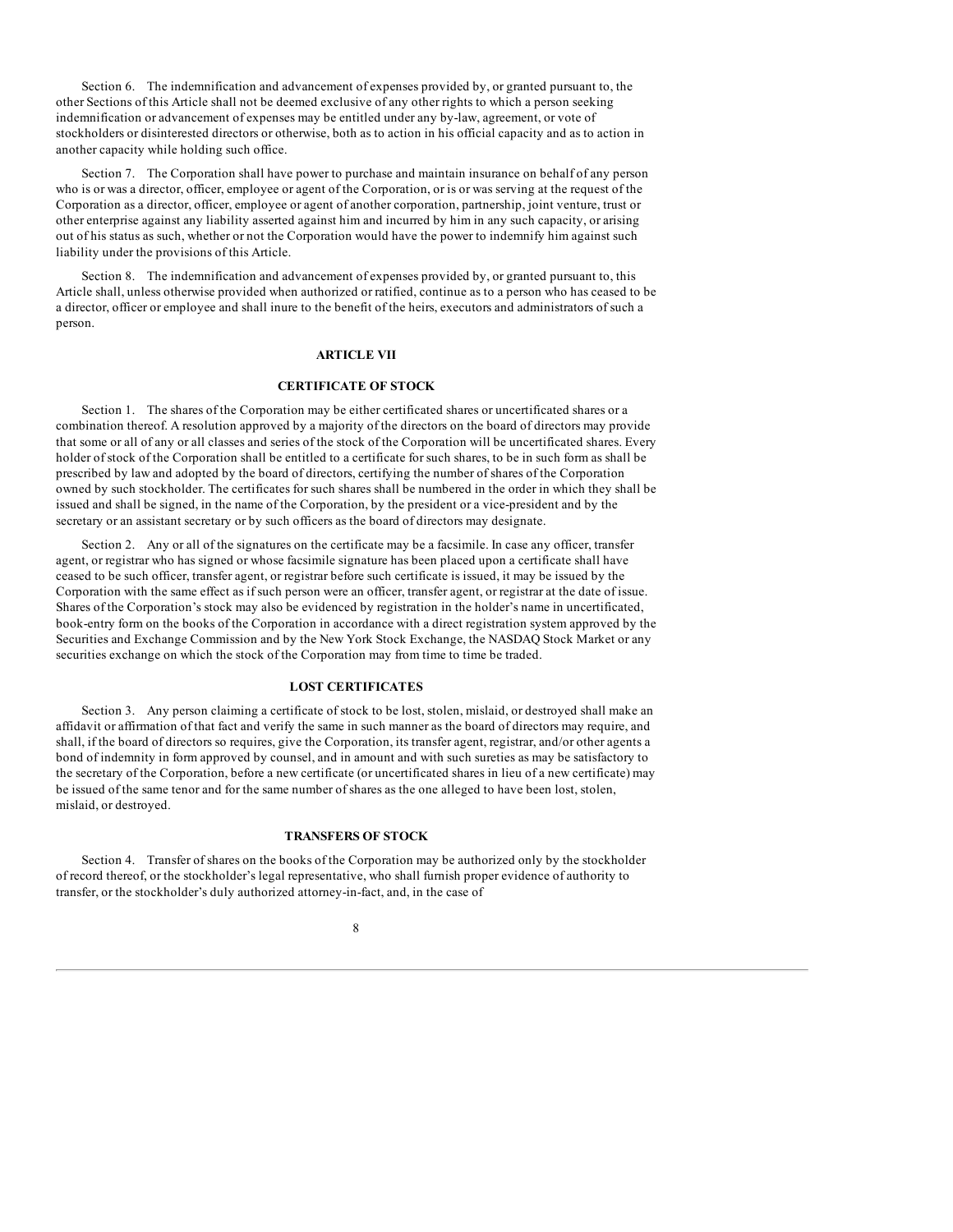certificated shares, upon surrender of the certificate or the certificates for such shares to the Corporation or its transfer agent duly endorsed. The Corporation may treat as the absolute owner of shares of the Corporation the person or persons in whose name shares are registered on the books of the Corporation. The board of directors may appoint one or more transfer agents and registrars to maintain the share records of the Corporation and to effect share transfers on its behalf.

## **FIXING RECORD DATE**

Section 5. In order that the Corporation may determine the stockholders entitled to notice of or to vote at any meeting of stockholders or any adjournment thereof, or to express consent to corporate action in writing without a meeting, or entitled to receive payment of any dividend or other distribution or allotment of any rights, or entitled to exercise any rights in respect of any change, conversion or exchange of stock or for the purpose of any other lawful action, the board of directors may fix, in advance, a record date, which shall not be more than sixty nor less than ten days before the date of such meetings, nor more than sixty days prior to any other action. A determination of stockholders of record entitled to notice of or to vote at a meeting of stockholders shall apply to any adjournment of the meeting; provided, however, that the board of directors may fix a new record date for the adjourned meeting.

Section 6. In order that the Corporation may determine the stockholders entitled to consent to corporate action in writing without a meeting, the board of directors shall fix a record date, which record date shall not precede the date upon which the resolution fixing the record is adopted by the board of directors, and which date shall not be more than ten days after the date upon which the resolution fixing the record date is adopted by the board of directors.

Section 7. In order that the Corporation may determine the stockholders entitled to receive payment of any dividend or other distribution or allotment of any rights or the stockholders entitled to exercise any rights in respect of any change, conversion or exchange of stock, or for the purpose of any other lawful action, the board of directors shall fix a record date, which record date shall not precede the date upon which the resolution fixing the record date is adopted and which record date shall be more than sixty days prior to such action.

## **REGISTERED STOCKHOLDERS**

Section 8. The Corporation shall be entitled to recognize the exclusive right of a person registered on its books as the owner of shares to receive dividends, and to vote as such owner, and to hold liable for calls and assessments a person registered on its books as the owner of shares, and shall not be bound to recognize any equitable or other claim to or interest in such share or shares on the part of any other person, whether or not it shall have express or other notice thereof, except as otherwise provided by the laws of Delaware.

## **ARTICLE VIII**

### **GENERAL PROVISIONS**

### **DIVIDENDS**

Section 1. Dividends upon the capital stock of the Corporation, subject to the provisions of the certificate of incorporation, if any, may be declared by the board of directors at any regular or special meeting, pursuant to law. Dividends may be paid in cash, in property, or in shares of the capital stock, subject to the provisions of the certificate of incorporation.

Section 2. Before payment of any dividend, there may be set aside out of any funds of the Corporation available for dividends such sum or sums as the directors from time to time, in their absolute discretion, think proper as a reserve or reserves to meet contingencies, or for equalizing dividends, or for repairing or maintaining any property of the Corporation, or for such other purpose as the directors shall think conducive to the interest of the Corporation, and the directors may modify or abolish any such reserve in the manner in which it was created.

#### $\overline{Q}$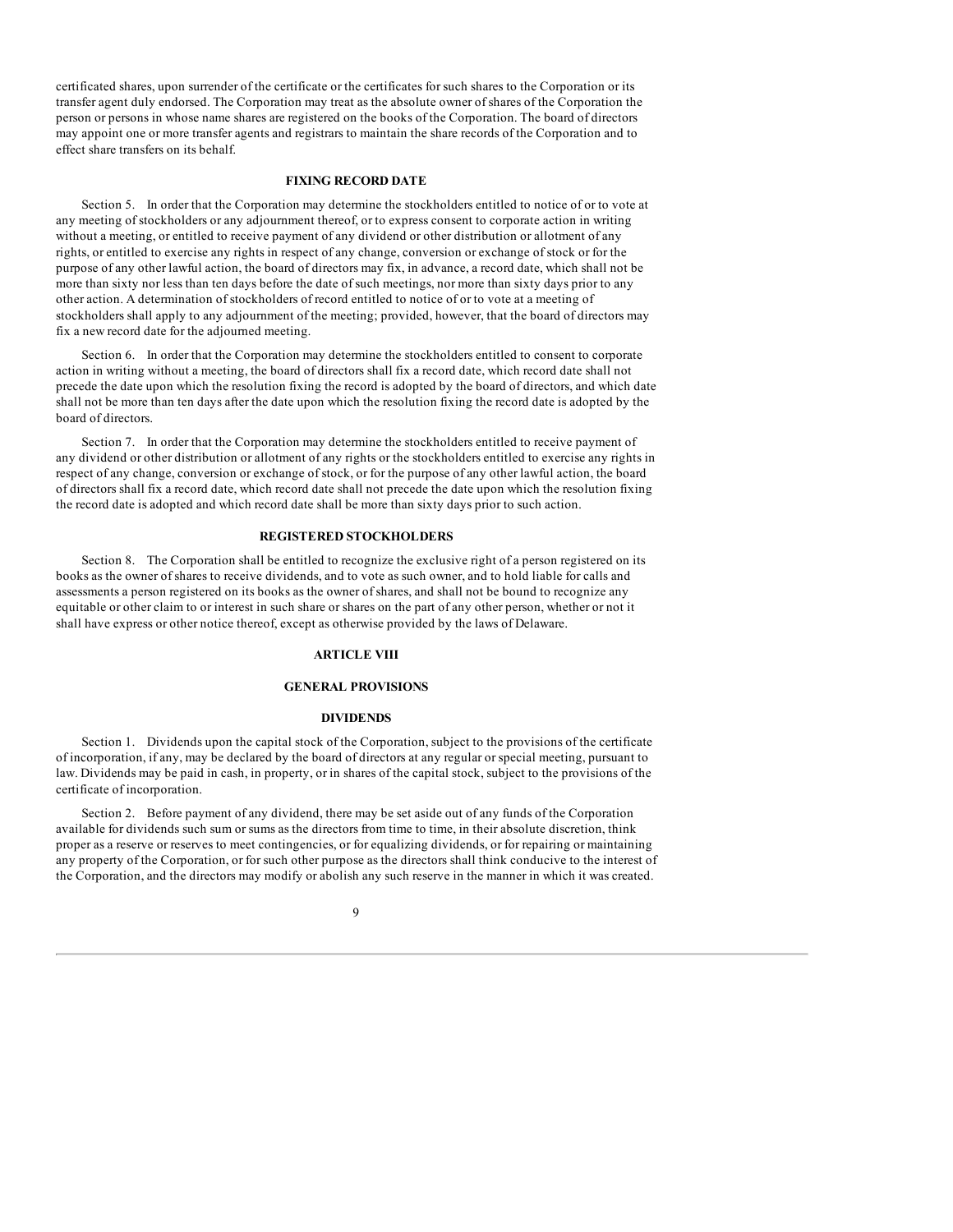## **CHECKS**

Section 3. All checks or demands for money and notes of the Corporation shall be signed by such officer or officers or such other person or persons as the board of directors may from time to time designate.

# **FISCAL YEAR**

Section 4. The fiscal year of the Corporation shall end on January 31 unless otherwise fixed by resolution of the board of directors.

# **SEAL**

Section 5. The corporate seal shall have inscribed thereon the name of the Corporation, the year of its organization and the words ''Corporate Seal, Delaware''. The seal may be used by causing it or a facsimile thereof to be impressed or affixed or reproduced or otherwise.

### **BOOKS AND RECORDS**

Section 6. Subject to any provisions contained in the statutes, the books and records of the Corporation may be kept at such place or places either within or without the State of Delaware as shall be designated from time to time by the board of directors.

## **ARTICLE IX**

### **AMENDMENTS**

Section 1. These by-laws may be altered, amended or repealed or new by-laws may be adopted by the stockholders or by the board of directors, when such power is conferred upon the board of directors by the certificate of incorporation, at any regular meeting of the stockholders or of the board of directors or at any special meeting of the stockholders or of the board of directors if notice of such alteration, amendment, repeal or adoption of new by-laws be contained in the notice of such special meeting. If the power to adopt, amend or repeal by-laws is conferred upon the board of directors by the certificate of incorporation it shall not divest or limit the power of the stockholders to adopt, amend or repeal by-laws.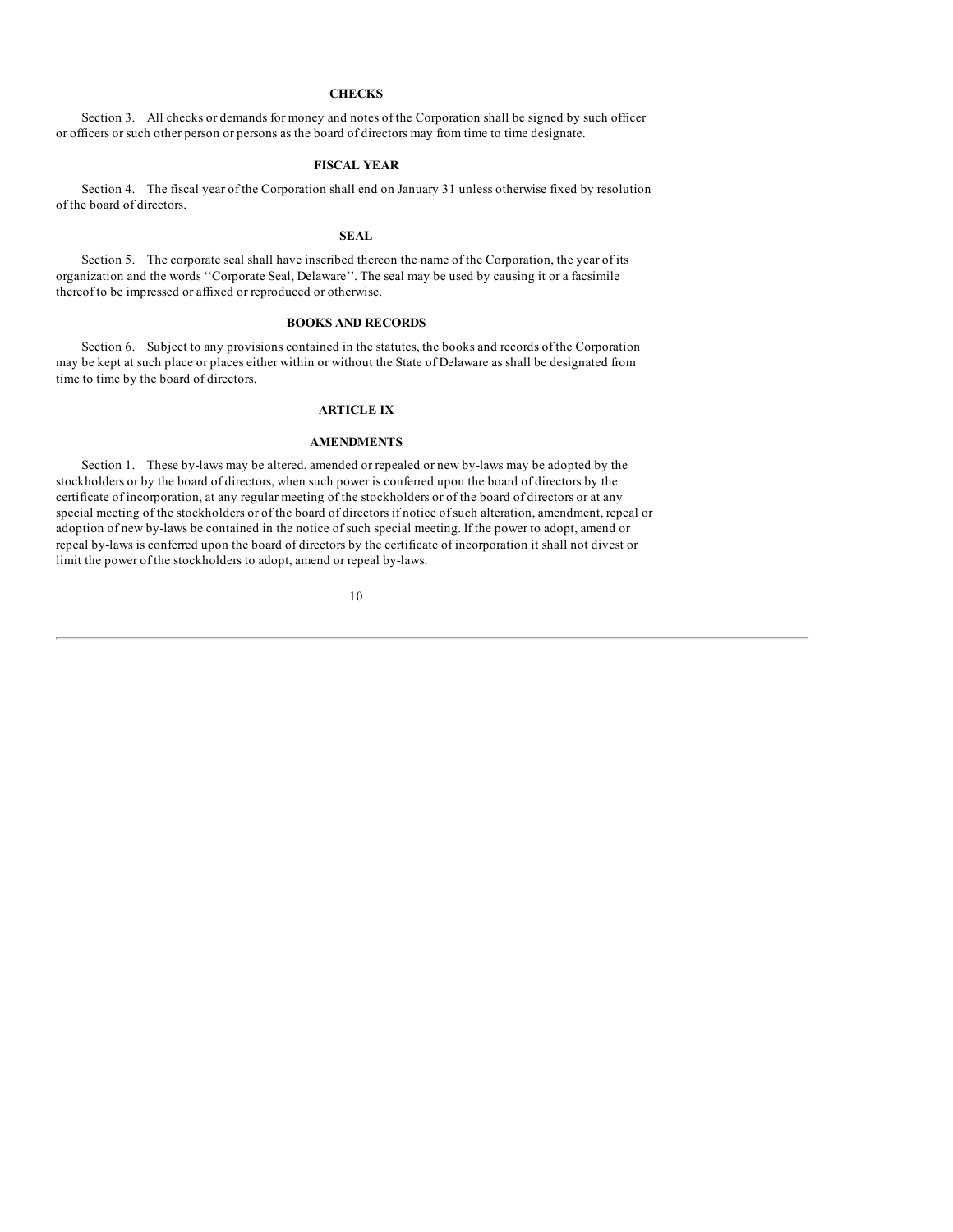**Exhibit 21**

# Subsidiaries of G-III

| <b>NAME OF SUBSIDIARY</b><br><b>G-III LEATHER FASHIONS, INC.</b> | <b>JURISDICTION OF ORGANIZATION</b><br><b>NEW YORK</b> |
|------------------------------------------------------------------|--------------------------------------------------------|
| SIENA LEATHER LTD.                                               | <b>NEW YORK</b>                                        |
| J. PERCY FOR MARVIN RICHARDS, LTD.                               | <b>NEW YORK</b>                                        |
| CK OUTERWEAR, LLC                                                | <b>NEW YORK</b>                                        |
| <b>FABIO LICENSING, LLC</b>                                      | <b>NEW YORK</b>                                        |
| ANDREW & SUZANNE COMPANY INC.                                    | <b>NEW YORK</b>                                        |
| A. MARC & CO., INC.                                              | <b>NEW YORK</b>                                        |
| ASH RETAIL OF EASTHAMPTON, INC.                                  | <b>NEW YORK</b>                                        |
| ASH RETAIL CORP.                                                 | <b>NEW JERSEY</b>                                      |
| G-III BRANDS, LTD.                                               | <b>DELAWARE</b>                                        |
| <b>G-III LICENSE COMPANY, LLC</b>                                | <b>DELAWARE</b>                                        |
| G-III RETAIL OUTLETS, INC.                                       | <b>DELAWARE</b>                                        |
| GLOBAL APPAREL SOURCING, LTD.                                    | <b>DELAWARE</b>                                        |
| <b>INDAWA HOLDING CORP.</b>                                      | <b>DELAWARE</b>                                        |
| AM APPAREL HOLDINGS, INC.                                        | <b>DELAWARE</b>                                        |
| <b>P.T. BALIHIDES</b>                                            | <b>INDONESIA</b>                                       |
| <b>G-III HONG KONG LTD.</b>                                      | <b>HONG KONG</b>                                       |
| KOSTROMA LTD.                                                    | <b>HONG KONG</b>                                       |
| WEE BEEZ INTERNATIONAL LIMITED                                   | <b>HONG KONG</b>                                       |
|                                                                  |                                                        |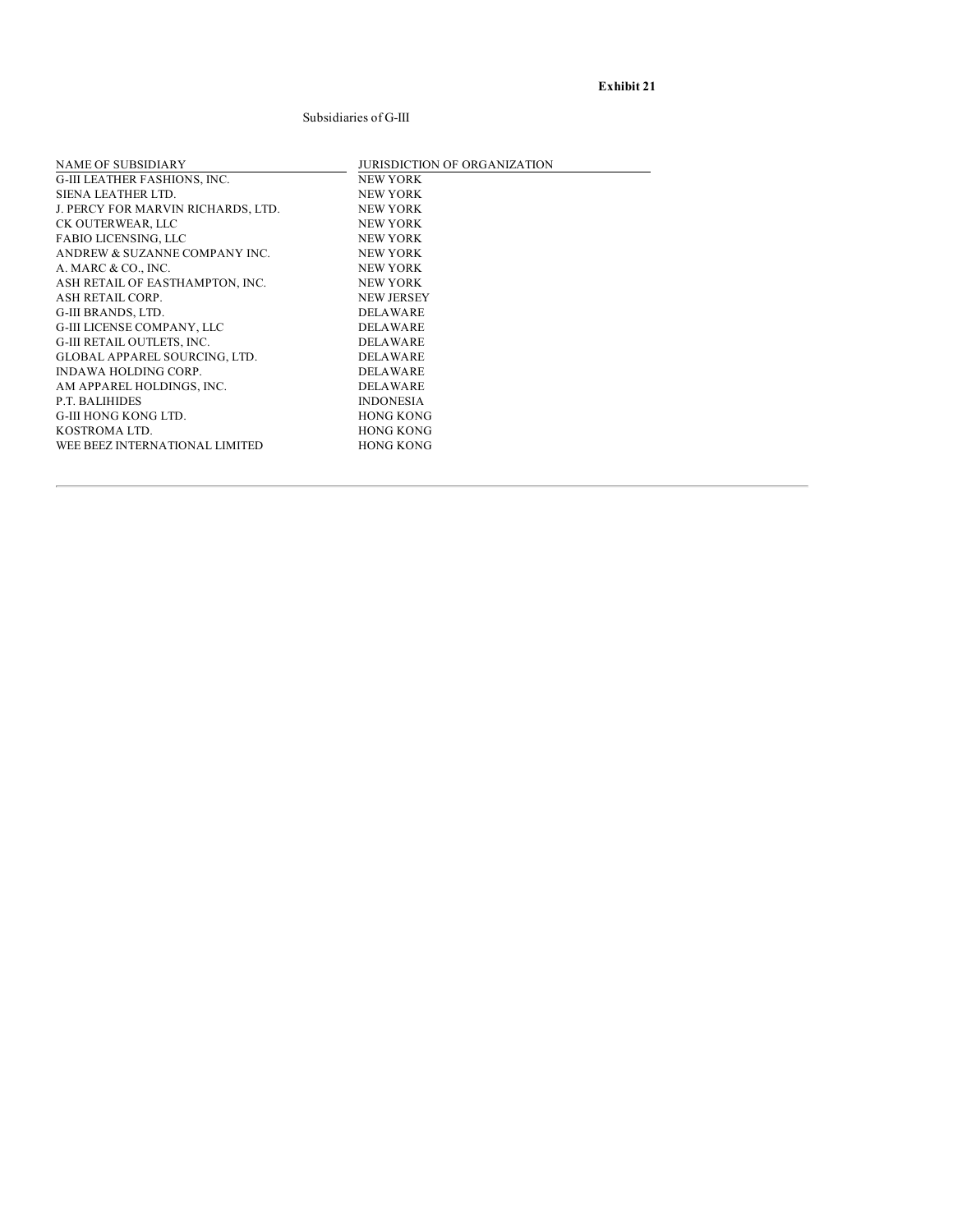## **Exhibit 23.1**

### **Consent of Independent Registered Public Accounting Firm**

We consent to the incorporation by reference in the following Registration Statements:

- (1) Registration Statement (Form S-8 No. 33-45460) of G-III Apparel Group, Ltd.,
- (2) Registration Statement (Form S-8 No. 33-45461) of G-III Apparel Group, Ltd.,
- (3) Registration Statement (Form S-8 No. 33-81066) of G-III Apparel Group, Ltd.,
- (4) Registration Statement (Form S-8 No. 333-51765) of G-III Apparel Group, Ltd.,
- (5) Registration Statement (Form S-8 No. 333-80937) of G-III Apparel Group, Ltd.,
- (6) Registration Statement (Form S-8 No. 333-39298) of G-III Apparel Group, Ltd.,
- (7) Registration Statement (Form S-8 No. 333-115010) of G-III Apparel Group, Ltd.,
- (8) Registration Statement (Form S-8 No. 333-125804) of G-III Apparel Group, Ltd.,
- (9) Registration Statement (Form S-8 No. 333-143974) of G-III Apparel Group, Ltd.,
- (10) Registration Statement (Form S-3 No. 333-136445) of G-III Apparel Group, Ltd.,

of our reports dated March 31, 2008, with respect to the consolidated financial statements and schedule of G-III Apparel Group, Ltd. and subsidiaries and the effectiveness of internal control over financial reporting of G-III Apparel Group, Ltd. and subsidiaries included in the Annual Report (Form 10-K) for the year ended January 31, 2008.

/s/ Ernst & Young LLP New York, New York April 14, 2008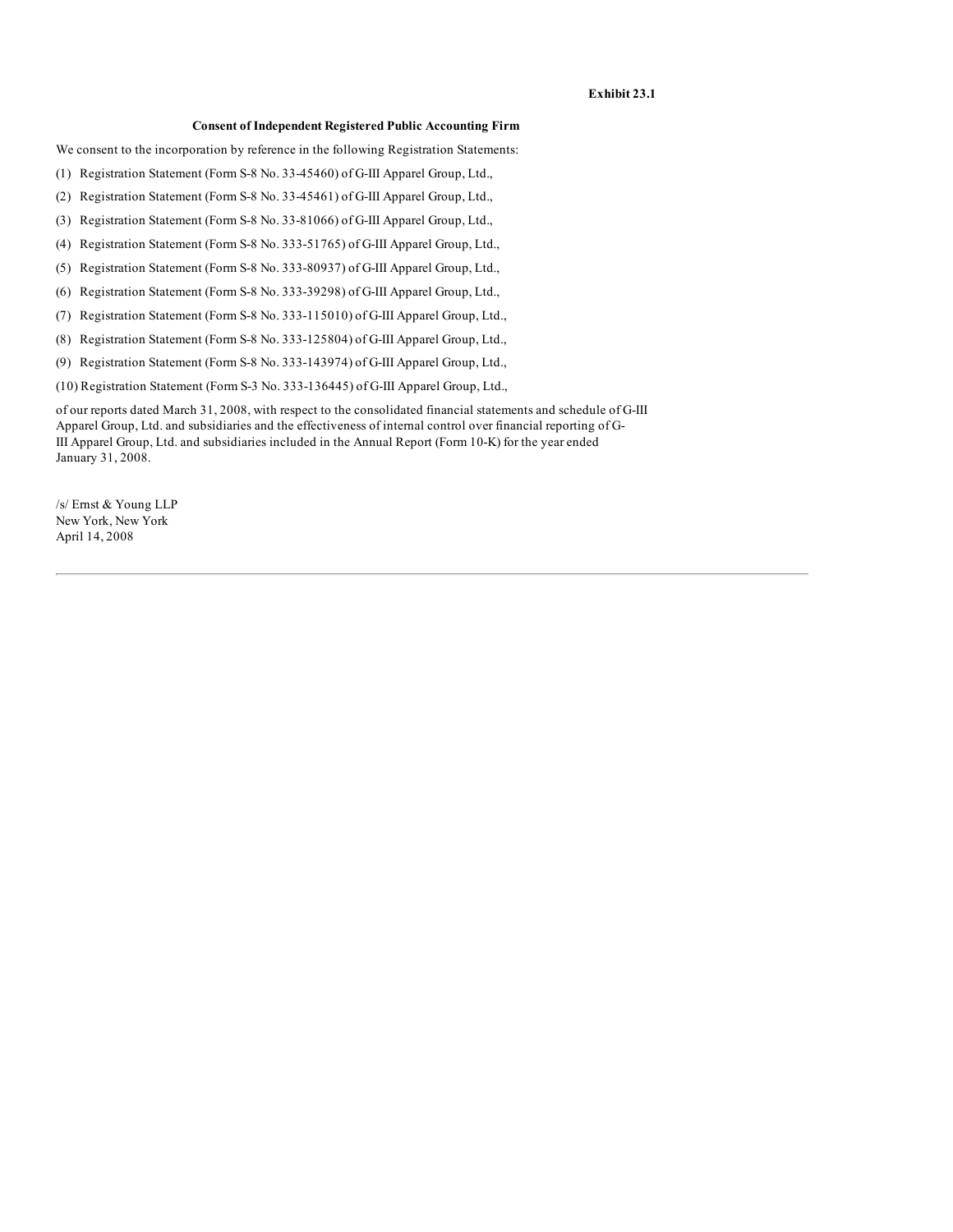## 302 CERTIFICATION

I, Morris Goldfarb, certify that:

- 1. I have reviewed this Annual Report on Form 10-K of G-III Apparel Group, Ltd.;
- 2. Based on my knowledge, this report does not contain any untrue statement of a material fact or omit to state a material fact necessary to make the statements made, in light of the circumstances under which such statements were made, not misleading with respect to the period covered by this report;
- 3. Based on my knowledge, the financial statements, and other financial information included in this report, fairly present in all material respects the financial condition, results of operations and cash flows of the registrant as of, and for, the periods presented in this report;
- The registrant's other certifying officer and I are responsible for establishing and maintaining disclosure controls and procedures (as defined in Exchange Act Rules 13a-15(e) and 15d-15(e)) and internal control over financial reporting for the registrant and have:
	- (a) Designed such disclosure controls and procedures, or caused such disclosure controls and procedures to be designed under our supervision, to ensure that material information relating to the registrant, including its consolidated subsidiaries, is made known to us by others within those entities, particularly during the period in which this report is being prepared;
	- (b) Designated such internal control over financial reporting, or caused such internal control over financial reporting to be designed under our supervision, to provide reasonable assurance regarding the reliability of financial reporting and the preparation of financial statements for external purposes in accordance with generally accepted accounting principles;
	- (c) Evaluated the effectiveness of the registrant's disclosure controls and procedures and presented in this report our conclusions about the effectiveness of the disclosure controls and procedures, as of the end of the period covered by this report based on such evaluation; and
	- (d) Disclosed in this report any change in the registrant's internal control over financial reporting that occurred during the registrant's most recent fiscal quarter (the registrant's fourth fiscal quarter in the case of an annual report) that has materially affected, or is reasonably likely to materially affect, the registrant's internal control over financial reporting; and
- 5. The registrant's other certifying officer and I have disclosed, based on our most recent evaluation of internal control over financial reporting, to the registrant's auditors and the audit committee of the registrant's board of directors (or persons performing the equivalent functions):
	- (a) All significant deficiencies and material weaknesses in the design or operation of internal control over financial reporting which are reasonably likely to adversely affect the registrant's ability to record, process, summarize and report financial information; and
	- (b) Any fraud, whether or not material, that involves management or other employees who have a significant role in the registrant's internal control over financial reporting.

Date: April 15, 2008

/s/ Morris Goldfarb Morris Goldfarb Chief Executive Officer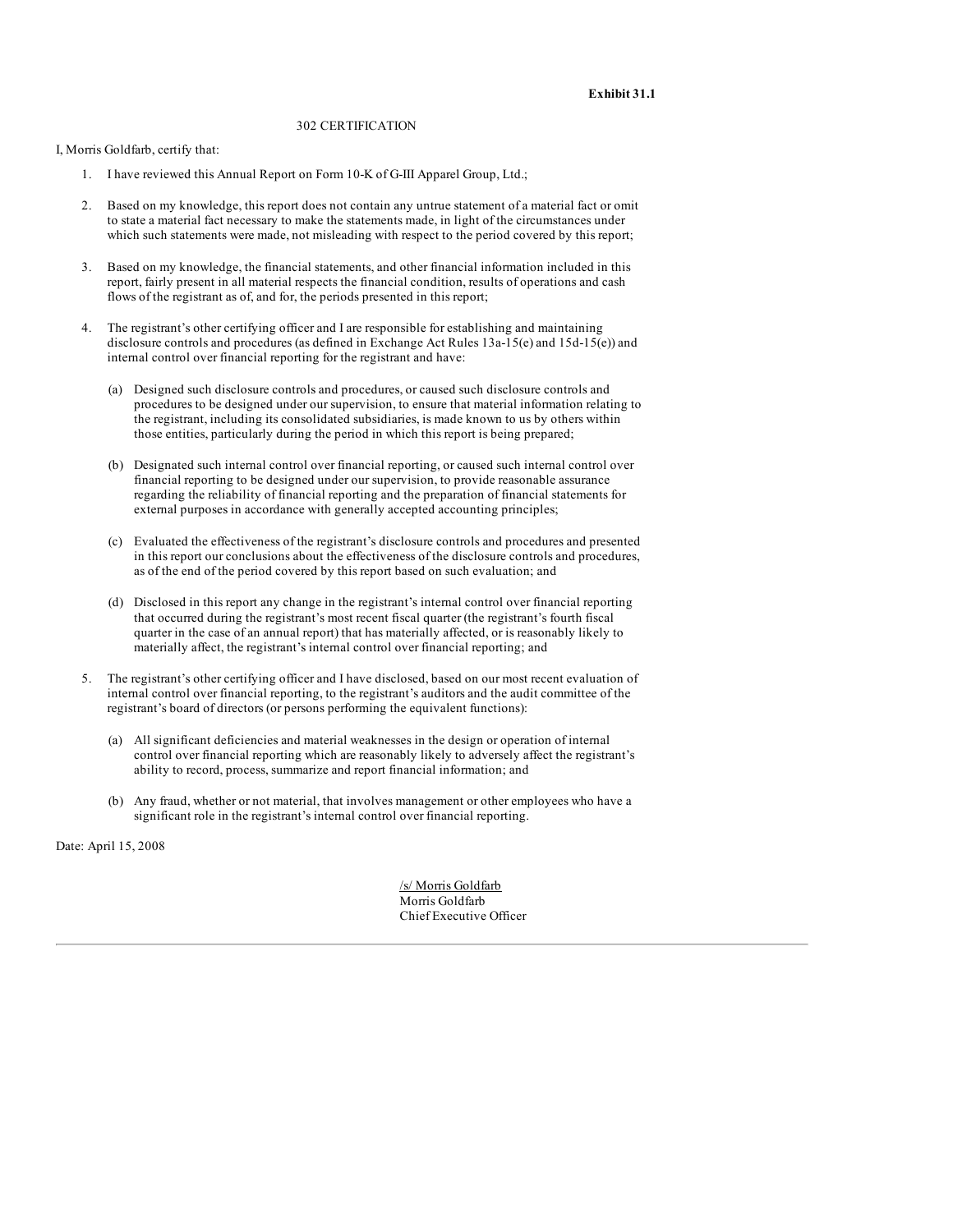## 302 CERTIFICATION

I, Neal S. Nackman, certify that:

- 1. I have reviewed this Annual Report on Form 10-K of G-III Apparel Group, Ltd.;
- 2. Based on my knowledge, this report does not contain any untrue statement of a material fact or omit to state a material fact necessary to make the statements made, in light of the circumstances under which such statements were made, not misleading with respect to the period covered by this report;
- 3. Based on my knowledge, the financial statements, and other financial information included in this report, fairly present in all material respects the financial condition, results of operations and cash flows of the registrant as of, and for, the periods presented in this report;
- The registrant's other certifying officer and I are responsible for establishing and maintaining disclosure controls and procedures (as defined in Exchange Act Rules 13a-15(e) and 15d-15(e)) and internal control over financial reporting for the registrant and have:
	- (a) Designed such disclosure controls and procedures, or caused such disclosure controls and procedures to be designed under our supervision, to ensure that material information relating to the registrant, including its consolidated subsidiaries, is made known to us by others within those entities, particularly during the period in which this report is being prepared;
	- (b) Designated such internal control over financial reporting, or caused such internal control over financial reporting to be designed under our supervision, to provide reasonable assurance regarding the reliability of financial reporting and the preparation of financial statements for external purposes in accordance with generally accepted accounting principles;
	- (c) Evaluated the effectiveness of the registrant's disclosure controls and procedures and presented in this report our conclusions about the effectiveness of the disclosure controls and procedures, as of the end of the period covered by this report based on such evaluation; and
	- (d) Disclosed in this report any change in the registrant's internal control over financial reporting that occurred during the registrant's most recent fiscal quarter (the registrant's fourth fiscal quarter in the case of an annual report) that has materially affected, or is reasonably likely to materially affect, the registrant's internal control over financial reporting; and
- 5. The registrant's other certifying officer and I have disclosed, based on our most recent evaluation of internal control over financial reporting, to the registrant's auditors and the audit committee of the registrant's board of directors (or persons performing the equivalent functions):
	- (a) All significant deficiencies and material weaknesses in the design or operation of internal control over financial reporting which are reasonably likely to adversely affect the registrant's ability to record, process, summarize and report financial information; and
	- (b) Any fraud, whether or not material, that involves management or other employees who have a significant role in the registrant's internal control over financial reporting.

Date: April 15, 2008

/s/ Neal S. Nackman Neal S. Nackman Chief Financial Officer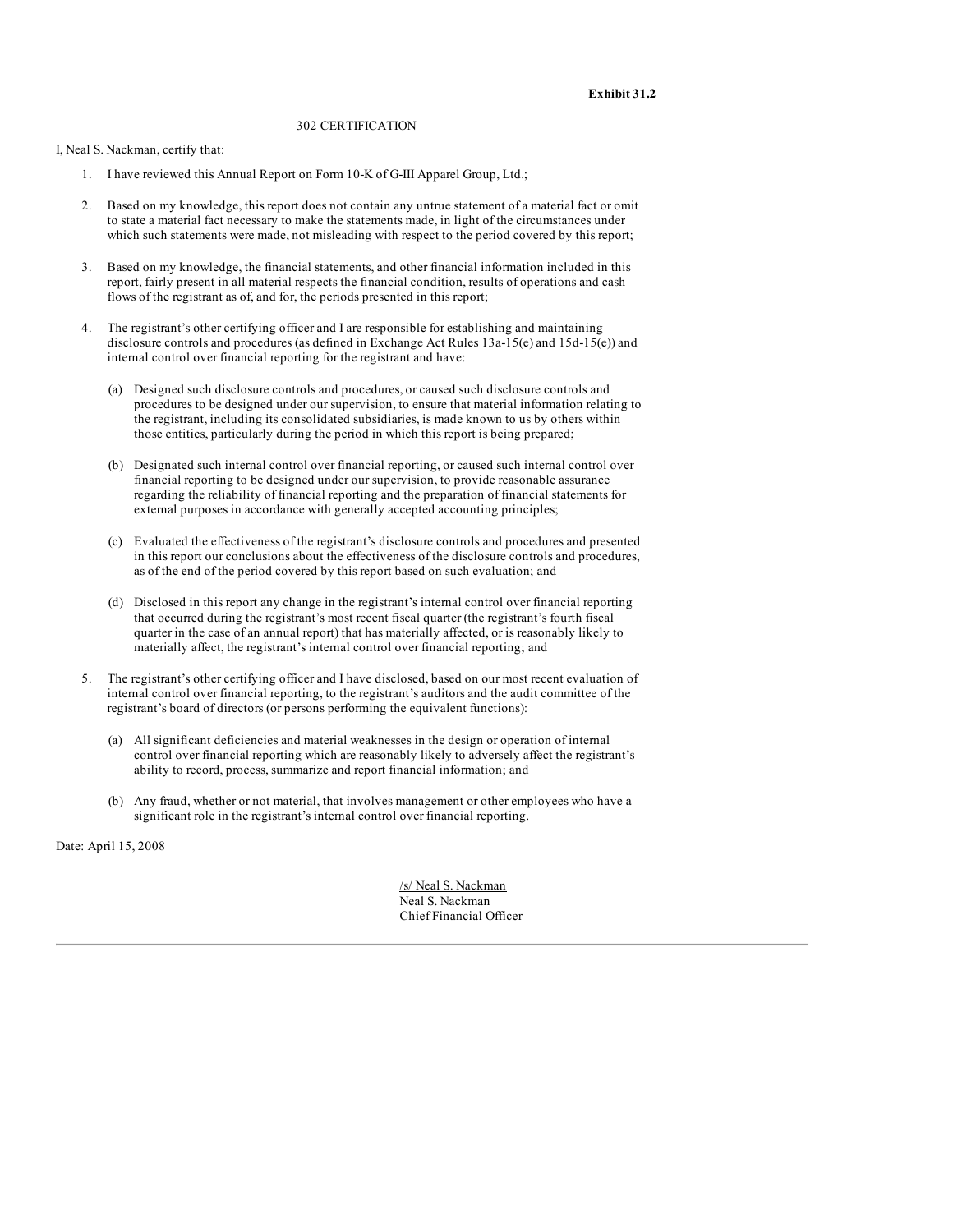**Exhibit 32.1**

## CERTIFICATION PURSUANT TO 18 U.S.C. SECTION 1350, AS ADOPTED PURSUANT TO SECTION 906 OF THE SARBANES-OXLEY ACT OF 2002

In connection with the Annual Report of G-III Apparel Group, Ltd. (the ''Company'') on Form 10-K for the fiscal year ended January 31, 2008 (the ''Report''), I, Morris Goldfarb, Chief Executive Officer of the Company, certify, pursuant to 18 U.S.C. § 1350, as adopted pursuant to § 906 of the Sarbanes-Oxley Act of 2002, that:

To my knowledge, (i) the Report fully complies with the requirements of section  $13(a)$  or  $15(d)$  of the Securities Exchange Act of 1934 and (ii) the information contained in the Report fairly presents, in all material respects, the financial condition and results of operations of the Company.

> /s/ Morris Goldfarb Morris Goldfarb Chief Executive Officer April 15, 2008

A signed original of this written statement required by Section 906 has been provided to the Company and will be retained by the Company and furnished to the Securities and Exchange Commission or its staff upon request.